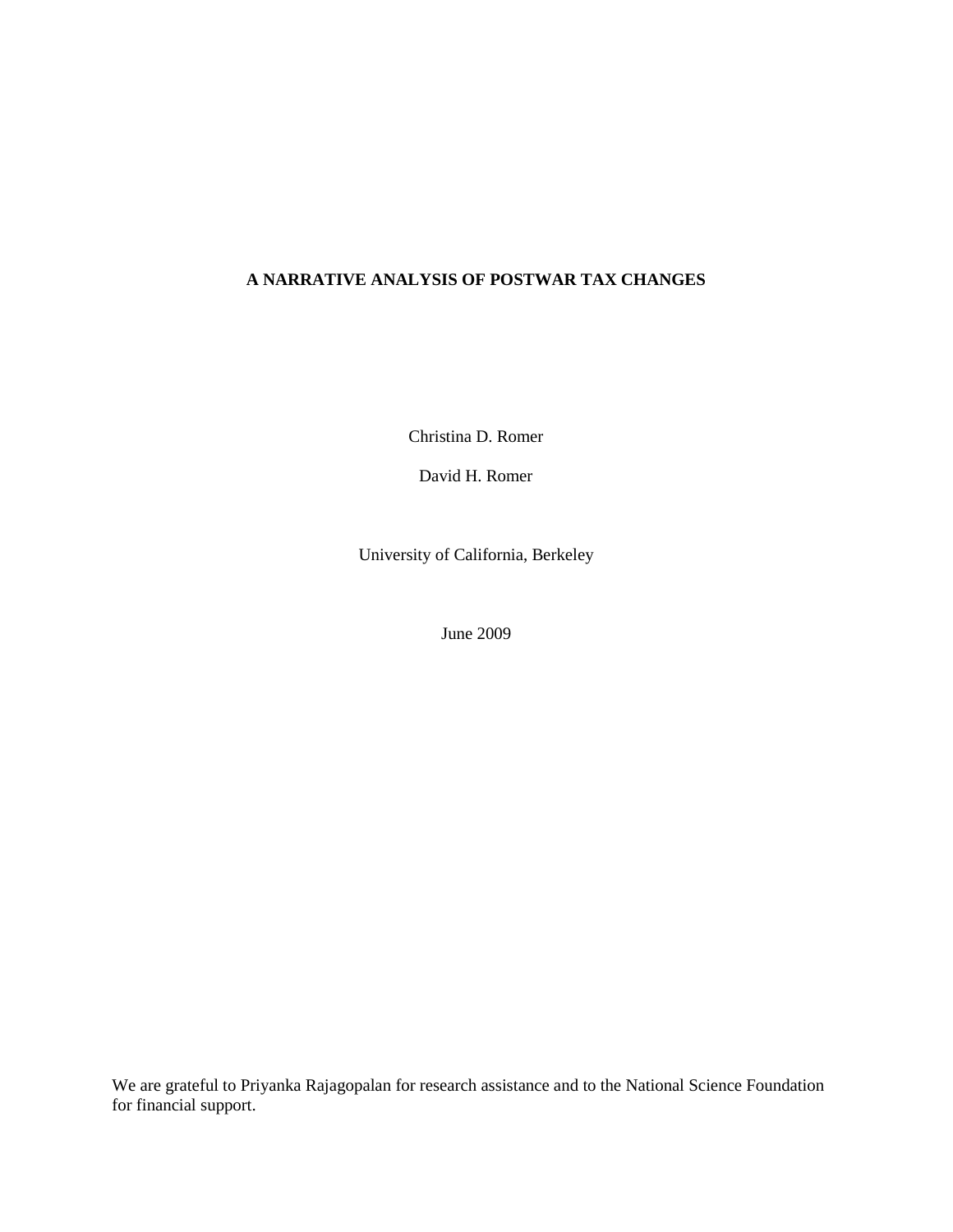## **A NARRATIVE ANALYSIS OF POSTWAR TAX CHANGES**

#### **ABSTRACT**

This paper provides a narrative analysis of federal tax legislation in the United States over the period 1945-2007. It uses contemporary primary sources to identify every significant piece of federal tax legislation over this period. It then uses those sources to determine the primary motivation for each action, and the size and timing of its revenue effects. The paper demonstrates that the motivation for almost every significant tax bill falls into one of four categories: responding to a current or planned change in government spending, offsetting other influences on economic activity, reducing an inherited budget deficit, and attempting to increase long-run growth. It also finds that in the small number of cases where more than one motivation is important, it is possible to construct reasonable estimates of the portions of the expected revenue effects due to each motivation. Finally, the paper classifies each tax change on several dimensions, such as whether it was intended to be temporary or permanent, whether it focused on changing marginal tax rates, and whether it significantly changed investment incentives. The results of the analysis can be used as an input into studies of the aggregate effects of changes in taxes.

Christina D. Romer David H. Romer Department of Economics Department of Economics University of California, Berkeley University of California, Berkeley Berkeley, CA 94720-3880 Berkeley, CA 94720-3880 cromer@econ.berkeley.edu dromer@econ.berkeley.edu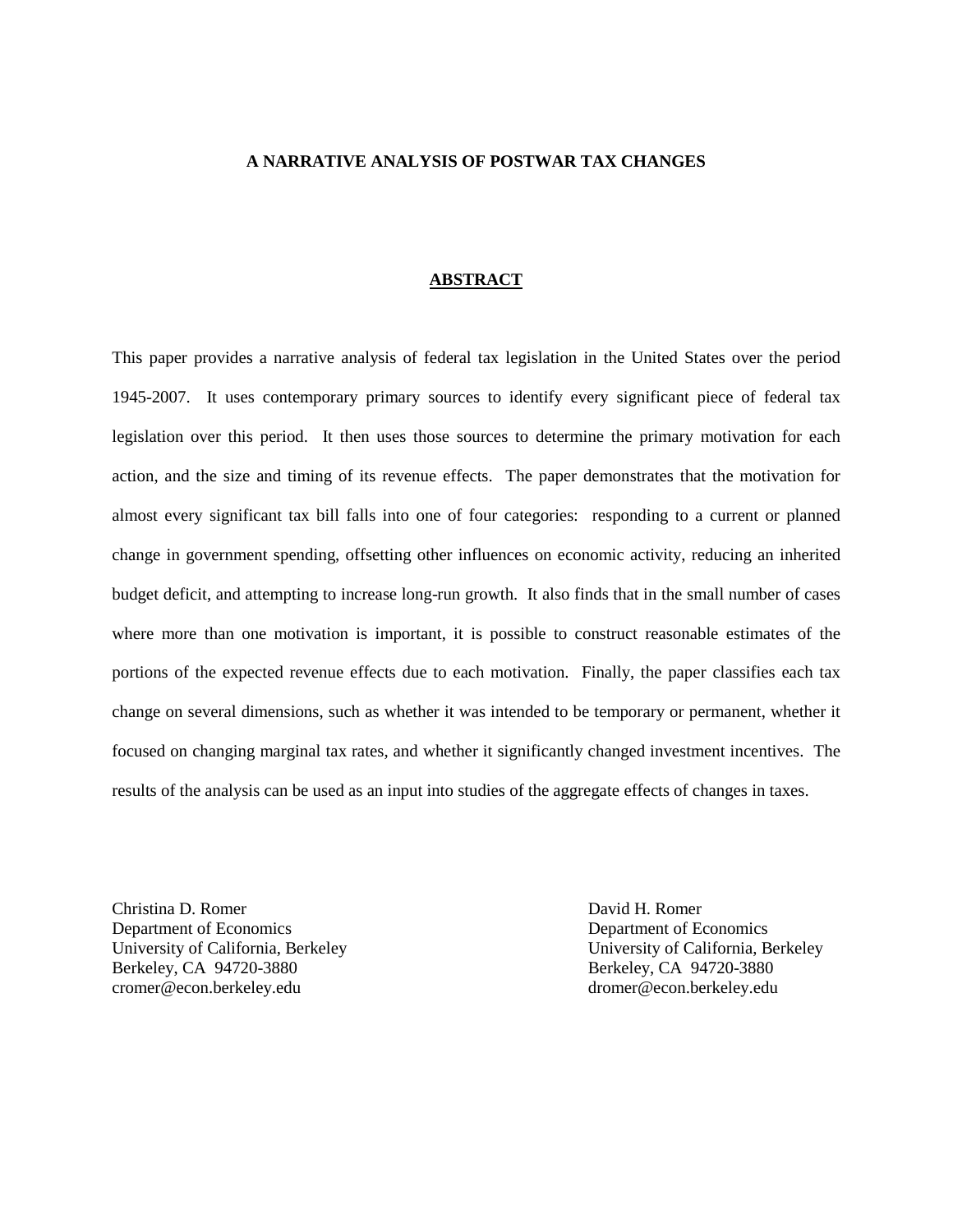Economists are interested in the effects of changes in the level of taxation on consumption, shortrun fluctuations, long-run growth, government spending, and other aggregate outcomes. Unfortunately, existing measures of changes in taxes are quite crude. The two most common measures are the change in overall revenues and the change in cyclically adjusted revenues. For example, Bohn (1991) uses the change in overall revenues in a study of the budgetary effects of tax changes; Blanchard and Perotti (2002) use the change in overall revenues net of transfers, adjusted for the effects of changes in income, to investigate the short-run macroeconomic effects of changes in taxes; and Kormendi (1983) uses the change in overall revenues to study the impact of tax changes on consumption.

These measures are likely to be correlated with other influences on aggregate outcomes. Many changes in revenues are not the result of policy decisions, but are endogenous responses to non-policy developments. Most obviously, because taxes are a function of income, changes in income directly affect revenues. Cyclical adjustment is intended to address this issue. But, as Auerbach (2000) stresses, this is far from enough to eliminate the effects of non-policy factors: changes in stock prices, inflation, the distribution of income, and a host of other forces affect revenues. Since many of these forces are likely to affect aggregate outcomes, or likely to be correlated with other influences on aggregate outcomes, this greatly complicates efforts to determine the effects of changes in taxation.

Moreover, legislated tax changes have numerous motivations. Some reflect efforts to stimulate a weak economy or to restrain an overheated one; others result from views about the incentive effects of marginal tax rates; others occur in conjunction with decisions to adopt new spending programs; and so on. As with non-policy changes, changes in taxes resulting from policy actions due to different motivations may be correlated with other determinants of aggregate outcomes. For example, including tax changes taken because the economy is faltering in estimating the effects of tax changes on short-run fluctuations would be likely to yield underestimates of the true effects. Similarly, to test whether tax cuts cause a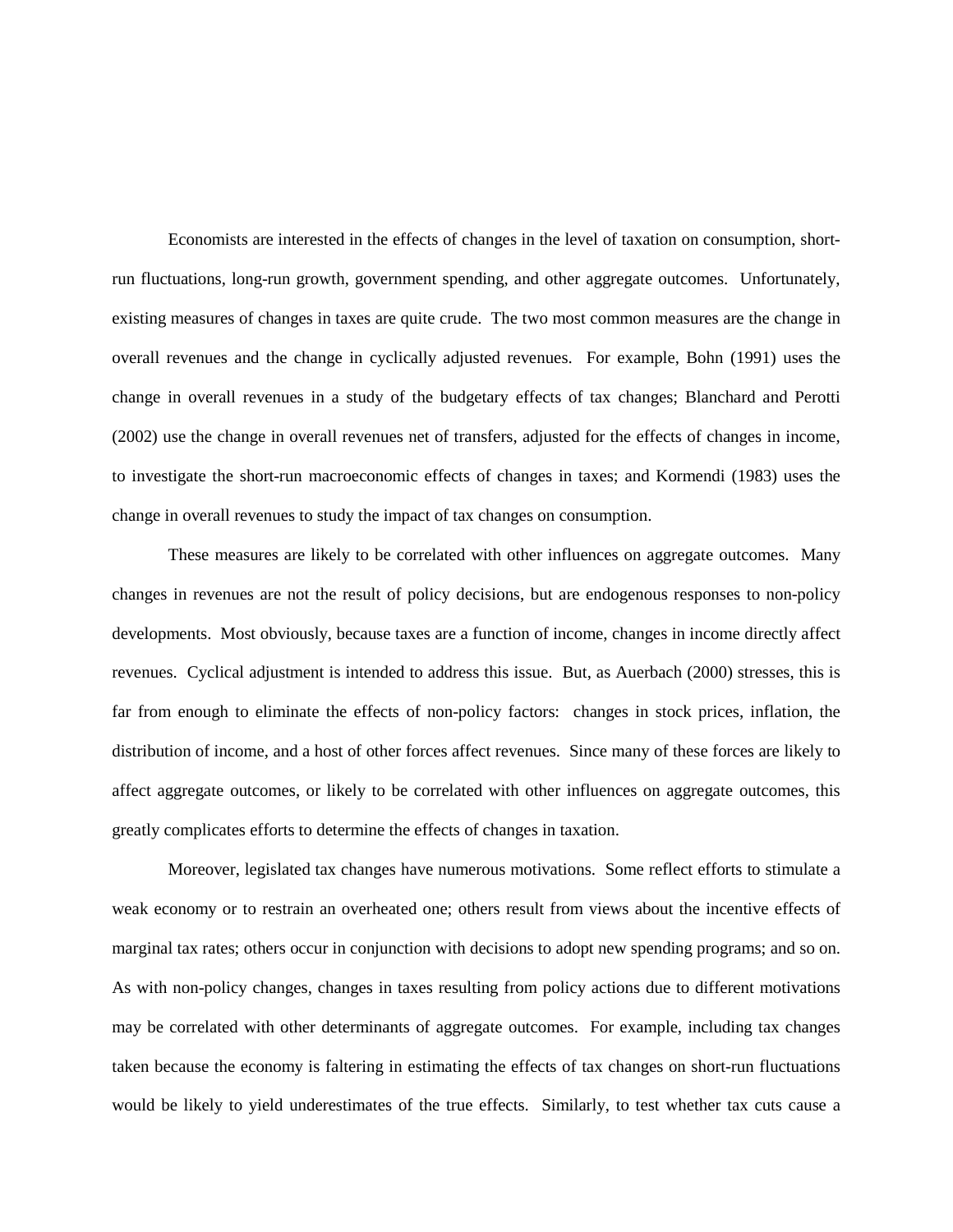reduction in government spending, it would be inappropriate to include tax cuts made because spending was declining for other reasons.

To help address these problems, this paper provides a narrative analysis of postwar legislated tax changes in the United States. It uses contemporaneous government documents to identify all significant pieces of federal tax legislation, and to determine the main motivation for each tax action, the timing and size of their effects on revenues, and the nature of the tax changes. The information provided by this analysis is a potentially crucial input to the estimation of the macroeconomic effects of fiscal policy. Knowing the motivation for tax changes allows one to separate observations into those that are legitimate for answering the question at hand, and those that are likely to yield biased estimates.

Knowing other characteristics of the tax changes should also improve our estimates of the effects of fiscal policy. Most obviously, the timing and size of the revenue effects provide a way of dating and scaling tax changes. Tax changes also vary in whether they are legislated to be permanent or temporary, and whether they change marginal tax rates, average rates, incentives for investment, and other features of the tax code. Information about these other characteristics allows one to test whether the effects of tax changes depend on these features.

The principal purpose of our analysis is to provide an input into studies of the effects of tax changes on various aggregate variables. For example, Romer and Romer (2009a) use the results to analyze the short-run and medium-run effects of changes in the level of taxation on economic activity, and Romer and Romer (2009b) use them to test the hypothesis that tax cuts restrain government spending. An additional purpose is to provide a better sense of the evolution of U.S. tax policy over the postwar period. As described in Romer and Romer (2009a), the analysis reveals interesting patterns in the frequency and motivation of tax changes over time.

The paper contains two parts. The first discusses in general terms the sources we consider, how we classify motivation, and our methods for identifying the revenue effects and other characteristics of tax changes. The second is a detailed act-by-act discussion of our findings. This detailed summary is designed to provide a sense of the supporting evidence for our conclusions.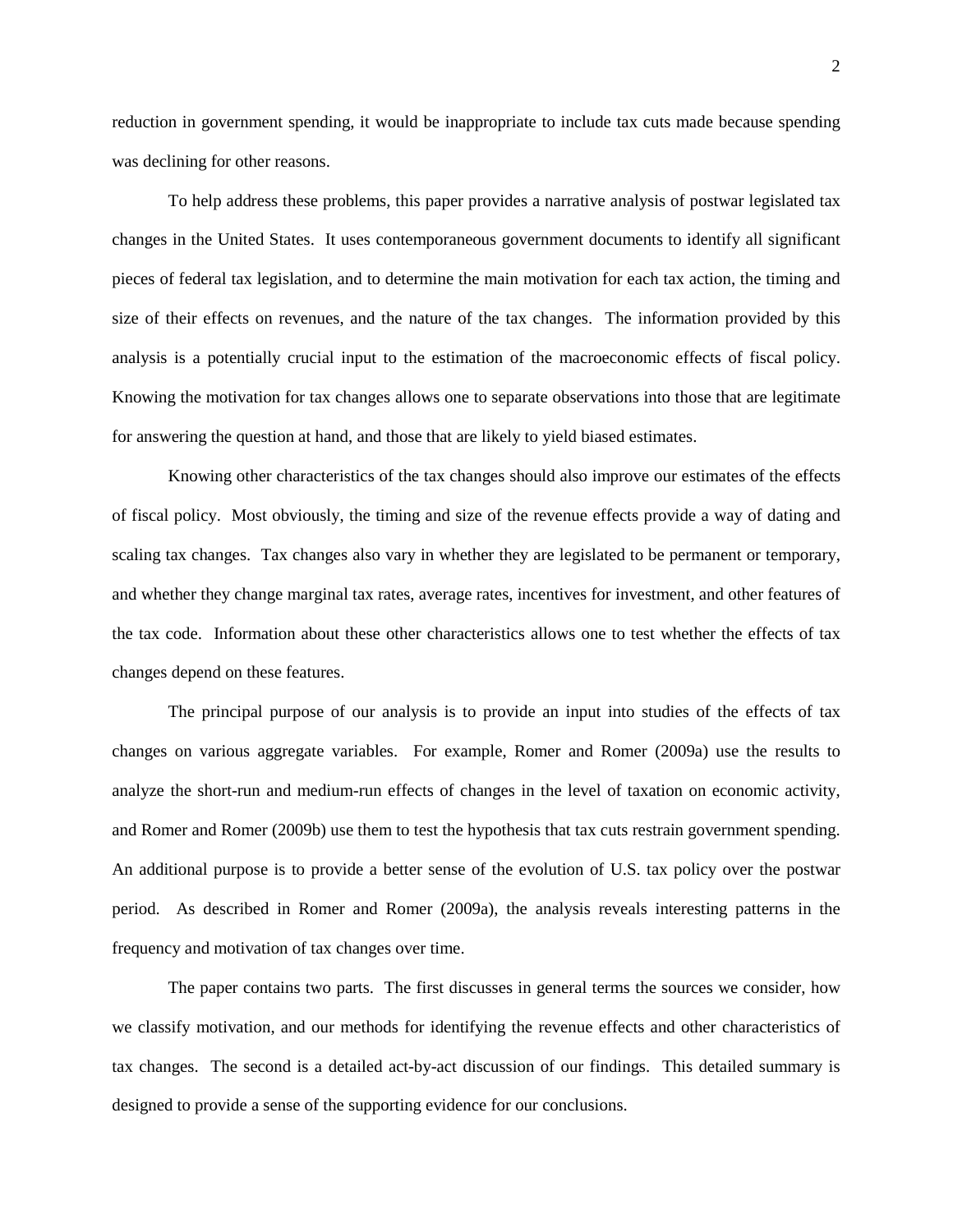## **I. METHODOLOGY**

# **A. Sources**

The sources for the narrative analysis are contemporaneous government documents from both the executive and legislative branches. These documents provide evidence about what policymakers believed at the time the legislation was enacted. The sources are all documents that were released to the public.

Since the impetus for changes in taxes typically comes from the president, we put particular emphasis on executive branch documents. The administration sources that are available yearly are the *Economic Report of the President* (abbreviated as *Economic Report* in what follows), the *Annual Report of the Secretary of the Treasury on the State of the Finances* (abbreviated as Treasury *Annual Report*), and the *Budget of the United States Government* (abbreviated as *Budget*).<sup>[1](#page-4-0)</sup> The *Economic Reports* are typically very good at explaining the motivation for major tax changes, while the latter two sources are most useful for giving a systematic account of all tax law changes and for providing revenue estimates. We also consider relevant presidential speeches and statements.<sup>[2](#page-4-1)</sup> The State of the Union Address, the Annual Budget Message, speeches announcing tax proposals, and statements upon signing tax bills are typically rich sources of information on motivation. And for major bills, the president typically discusses the reasons for the bill repeatedly between the initial proposal and the final passage. In some cases the acceptance speeches at the nominating conventions also include tax proposals and motivation, so we systematically examine those as well.

We also consider Congressional documents. The report of the Ways and Means Committee of

<span id="page-4-0"></span> <sup>1</sup> The *Economic Report* is released in January and discusses tax changes in the previous calendar year. The Treasury *Annual Report* is for a fiscal year, and is generally prepared in the January following the end of the fiscal year. It typically focuses on tax changes that occurred during the fiscal year covered by the report. The Treasury stopped publishing detailed annual reports in 1981. The *Budget* is also for a fiscal year and is usually prepared in the January preceding the beginning of the fiscal year. Therefore, it typically contains information about tax actions roughly two calendar years before the date of the *Budget*. The 1980 *Budget*, for example, was prepared in January 1979, and discusses changes that occurred in calendar 1978.

<span id="page-4-1"></span><sup>&</sup>lt;sup>2</sup> Presidential speeches and other presidential papers are available online from John T. Woolley and Gerhard Peters, *The American Presidency Project* (www.presidency.ucsb.edu). The citations to speeches in what follows use the titles and dates given by the *American Presidency Project*. The page numbers are the page numbers in our printouts of the speeches, which are obviously affected by the font and margins we choose. We include them to give a sense of the approximate locations of the quotations in the documents.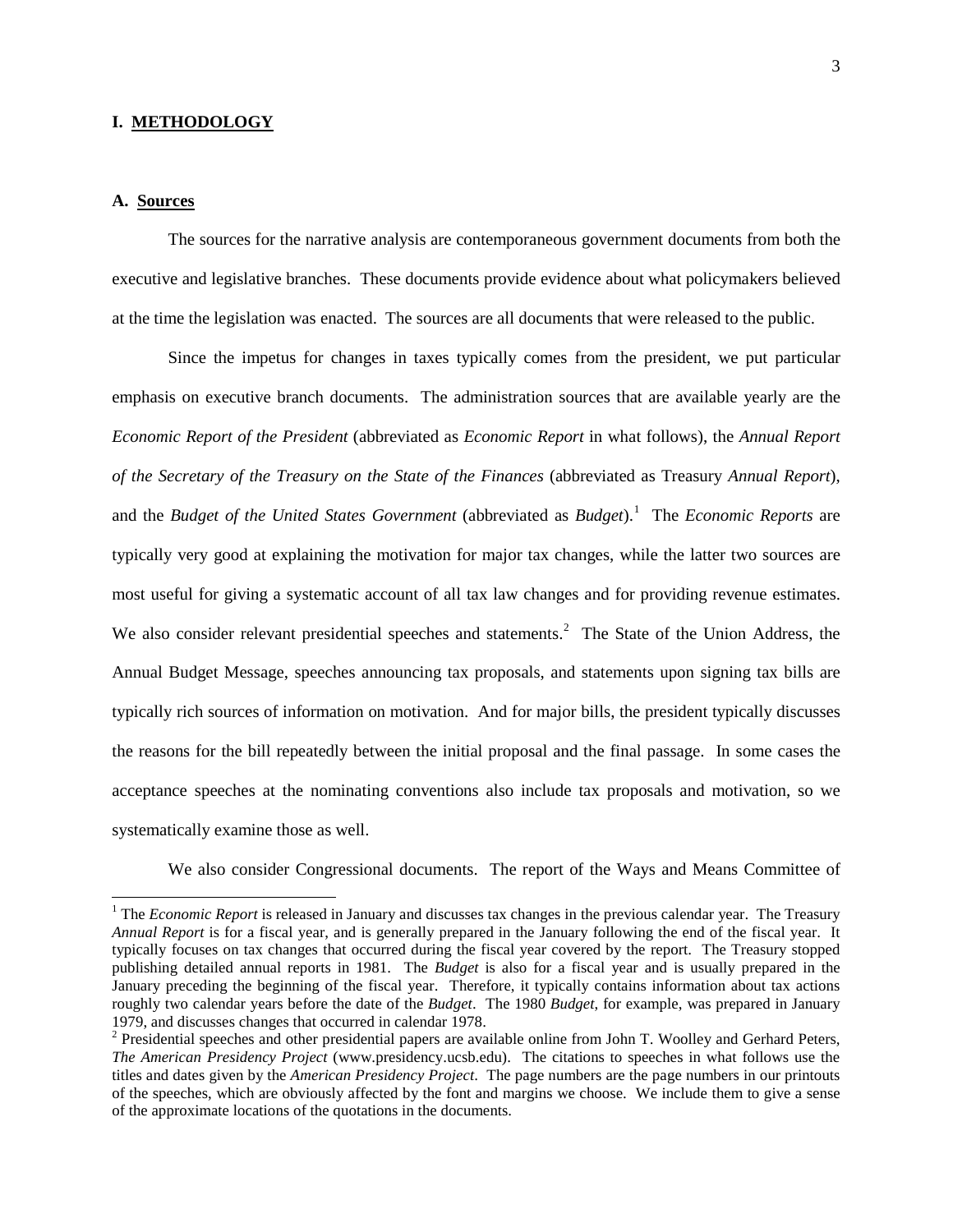the House of Representatives for each bill typically includes a section on motivation and revenue estimates. When the House report is on a version of the bill that is very different from the final version, we analyze the report of the Senate Committee on Finance. If neither of these sources provides adequate information, such as when the bill is changed fundamentally by amendment after the reports, we examine any other potentially relevant Congressional reports and analyze the floor debate in the *Congressional Record*. The Conference report on the final version of a bill typically does not discuss motivation, but often provides detailed revenue estimates. Similarly, the Joint Committee on Internal Revenue Taxation (after 1975, the Joint Committee on Taxation) often prepares summaries of tax bills that provide detailed information about their timing and revenue effects. After the formation of the Congressional Budget Office in 1974, their reports, such as the *Budget and Economic Outlook*, are also a useful source of revenue estimates.

For tax changes related to Social Security, we consider two additional sources. The more important is the *Social Security Bulletin*, which typically contains one or two articles on any Social Security tax change. These articles discuss both the motivation and the revenue effects of the changes. If such an article is not available, we consult the *Annual Report of the Board of Trustees of the Federal Old-Age and Survivors Insurance Trust Fund*, which often gives an abbreviated version of the same material.

# **B. Identifying Legislated Tax Changes**

We analyze all significant federal tax actions from 1945 to 2007. We identify these actions from our narrative sources. An action is "significant" if it receives more than incidental reference in our sources. Measures that are referred to only in passing or are discussed only in lists of all measures that affected revenues over some period are excluded. Since even very small tax changes often receive detailed discussion, this rule captures all economically meaningful actions. These actions are almost always legislated changes, but a few are executive actions that changed depreciation guidelines substantially.

We limit our analysis to tax actions that actually change tax liabilities. Tax laws that merely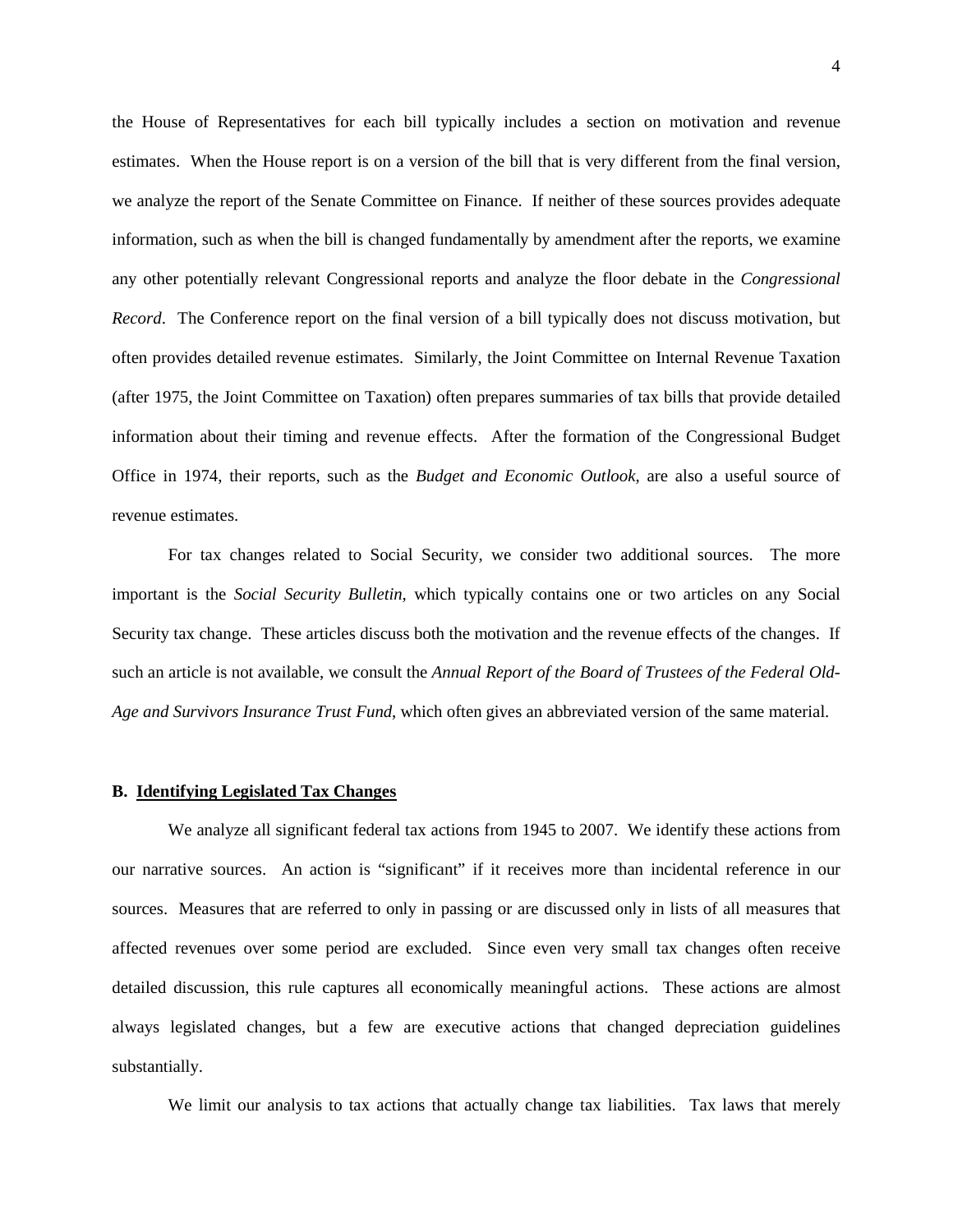extend an existing tax are not analyzed. Likewise, executive actions that merely change the timing of withholding but do not change liabilities are excluded. We include tax changes of all types: changes in personal and corporate income taxes, payroll taxes, excise taxes, incentives for investment, and so on.

In all, we identify fifty significant federal tax actions in the postwar era. A few of these involved multiple measures, such as a legislated change and an executive action that are hard to disentangle. Many of the actions led to tax changes in multiple quarters because the changes were phased in.<sup>[3](#page-6-0)</sup>

## **C. Classifying Motivation**

The key aspect of tax changes that we seek to determine from the narrative sources is their motivation. Why did policymakers take the actions they did? We find that the motivation for postwar tax actions can be divided into four categories: spending-driven, countercyclical, deficit-driven, and for longrun growth.

A spending-driven tax change is one motivated by a change in government spending. A classic example would be an increase in taxes because the country was fighting a war. A less extreme example is the tax increase associated with the introduction of Medicare: policymakers decided to have a new social insurance benefit, and they raised payroll taxes to pay for it.

A countercyclical action is a tax change designed to return output growth to normal. Suppose output is predicted to fall in the absence of a fiscal action. A tax cut designed to lessen the fall or return growth to normal is a countercyclical change.

In identifying a countercyclical action, we use policymakers' own estimates of normal growth. To the degree that their estimates of normal growth are overly optimistic, this may tend to lead us to err on the side of identifying too many actions of this type. We deduce policymakers' view of normal growth from their direct statements and from their predictions about the unemployment rate. If the unemployment rate is predicted to rise, we deduce that growth is predicted to be below normal; if the

<span id="page-6-0"></span> $3$  Tempalski (2006) also lists many major tax bills for the period 1940–2006, and provides estimates of their revenue effects and summaries of their major provisions. His focus is on changes relative to existing law rather than relative to the rules and rates currently in effect. Nonetheless, his list and revenue estimates are broadly similar to ours.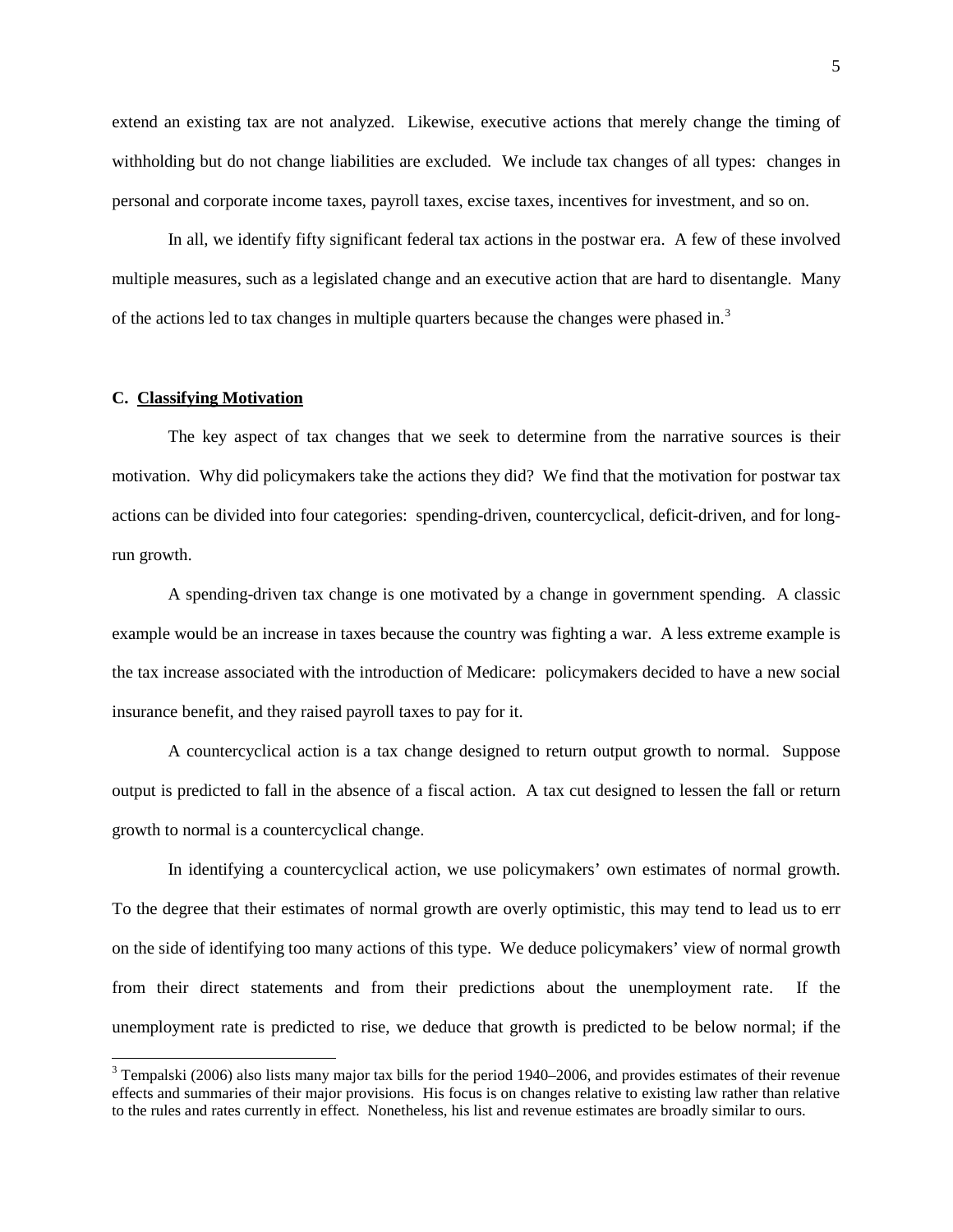unemployment rate is predicted to fall, we deduce that growth is predicted to be above normal.

Spending-driven and countercyclical tax changes share the characteristic that they are correlated with other forces affecting output in the short run. Both are, at a fundamental level, actions taken in response to current or prospective economic conditions. For this reason, we group them into a broader category which we label endogenous tax changes.

A deficit-driven tax change is a tax increase designed to reduce an inherited budget deficit. Such a change is fundamentally different from a spending-driven action because there is no contemporaneous increase in spending. A deficit-driven tax change is taken in spite of or regardless of its effects on output in the short run.

The most obvious type of deficit-driven tax change is new legislation intended to address an existing deficit. But another type arises when a single piece of legislation calls for both an immediate spending increase and a much-delayed tax increase to pay for the higher spending. For example, in the 1950s, 1960s, and 1970s, bills raising Social Security benefits often called for tax increases to occur long after the spending increases. As with tax increases resulting from legislation designed only to reduce the deficit, there are no systematic contemporaneous increases in spending around the times of these tax increases. Thus it makes sense to group them with the deficit-driven tax changes. The specific rule we use is that a tax increase to pay for a past spending increase is classified as spending-driven if it occurs within a year of the spending increase, and as deficit-driven if it occurs more than a year after.

A long-run tax change is one aimed at raising long-run growth. This category encompasses a wide range of motivations. Tax changes for fairness, efficiency, improved incentives, and a philosophical belief in the benefits of smaller government can all be thought of as being ultimately about long-run growth. What unites these disparate changes is that they are not aimed at returning or keeping output growth at normal; they are designed to raise growth in the long run. Such long-run tax changes are typically tax cuts, but some, especially tax reforms for efficiency and fairness, can be tax increases.

Both deficit-driven and long-run tax changes are not motivated by current or prospective shortrun economic conditions. These actions should not be correlated with other developments affecting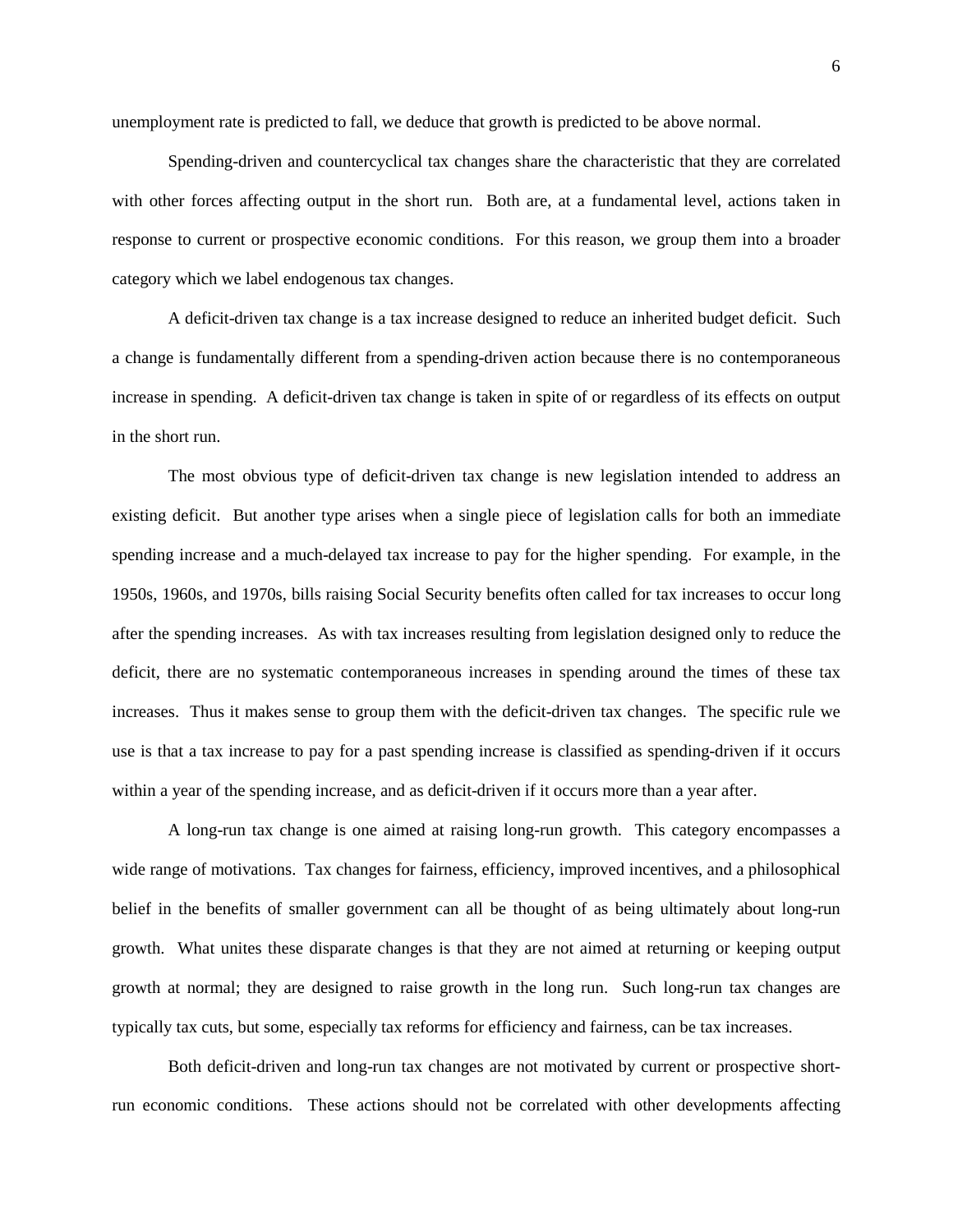output in the opposite direction in the short run.<sup>[4](#page-8-0)</sup> Therefore, we group them into a second broader category which we label exogenous tax changes.<sup>[5](#page-8-1)</sup>

Remarkably, we find that most postwar tax changes have one predominant motivation, and that motivation is consistently mentioned in both executive and legislative sources. However, there are certainly some cases where the sources suggest different motivations, where the motivation changes over the course of the deliberations, or where there genuinely appear to be multiple motivations. For cases where the sources suggest conflicting motivations, we use the most frequently cited motivation. For cases where the motivation changes over time, we use the prevailing motivation at the time of passage. For cases where the sources consistently cite more than one motivation, we suggest a sensible apportionment of the expected revenue effects among the various motivations.

# **D. Measuring the Size and Timing of Tax Changes**

Our primary measure of the magnitude of tax changes is their effect when they were implemented on tax liabilities at the prevailing level of GDP. Measuring the size of tax changes in terms of their impact at the time of implementation is consistent with a large body of evidence—much of it from natural tax experiments—that finds that consumption responds to changes in current disposable income.<sup>[6](#page-8-2)</sup>

Policymakers are almost always concerned with the likely effects of tax changes on revenues at a given level of income. In addition, retrospective figures are rarely available. Thus, in almost every case we construct our main measure of size of tax changes on the basis of information from our narrative

<span id="page-8-0"></span><sup>&</sup>lt;sup>4</sup> Deficit-driven tax changes, however, may be correlated with changes affecting output in the same direction. In the 1980s and 1990s, deficit-driven tax changes tended to be part of budget packages that included spending reductions. To see how pervasive a phenomenon this has been, we record any spending declines the narrative sources indicate

<span id="page-8-1"></span> $5$  One special case of actions included in this exogenous category are tax changes to offset exogenous tax changes. Occasionally, policymakers cut taxes to counteract the effects of a previously legislated tax increase (say for deficit reduction) because they are concerned about the state of the economy. Clearly, the offsetting tax change is countercyclical in nature. However, classifying it in that way has the peculiar effect of identifying two tax changes of different motivations in a quarter when tax liabilities did not in fact change (assuming the two exactly offset each other). To avoid this, we classify the offsetting change as an action with the same motivation as the tax change it is counteracting. This has the sensible effect of simply zeroing out the initial action (or reducing it, if it is not completely offset).<br><sup>6</sup> Examples include Shapiro and Slemrod (1995), Parker (1999), Souleles (1999), and Johnson, Parker, and Souleles

<span id="page-8-2"></span><sup>(2006).</sup>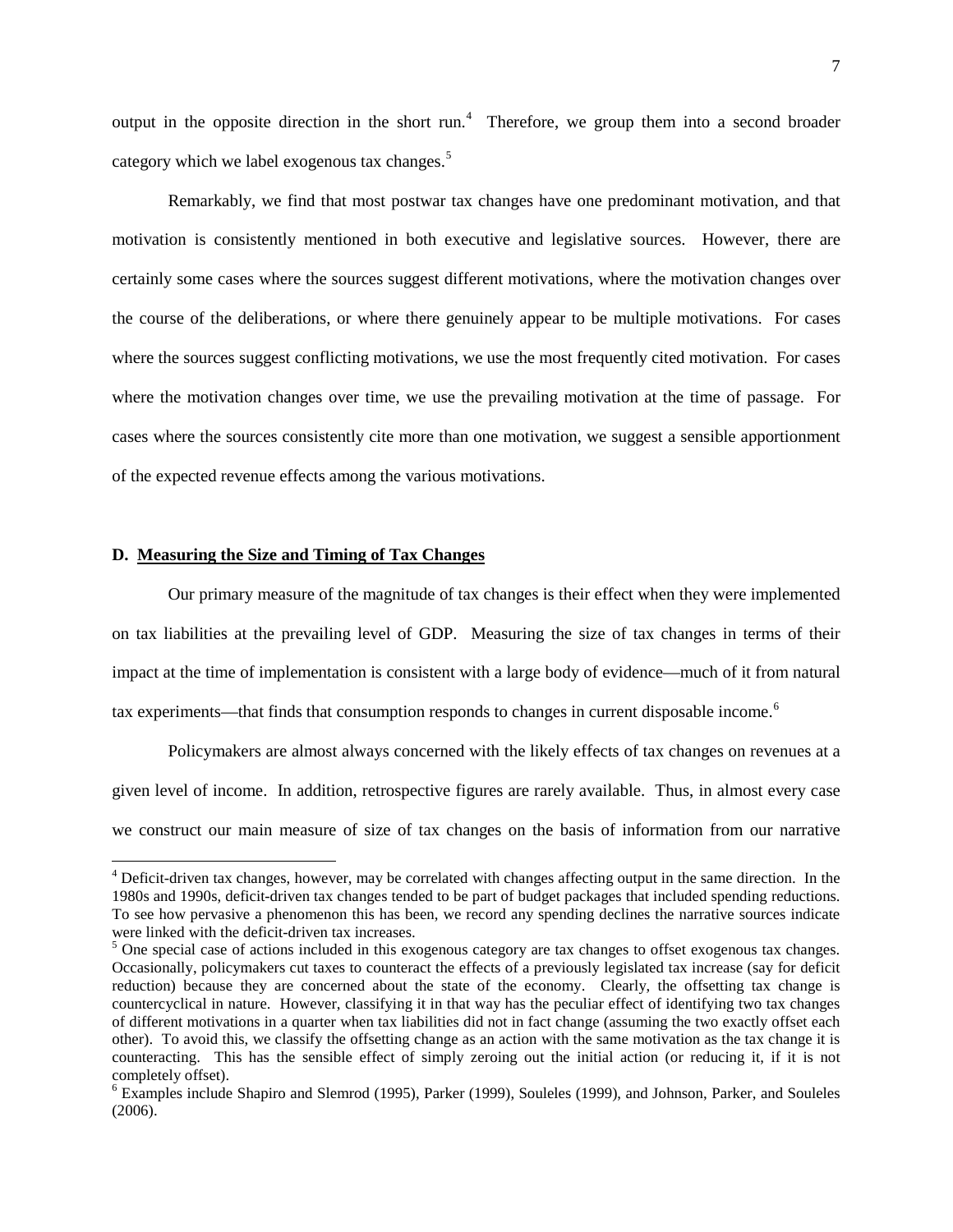sources concerning policymakers' estimates of expected revenue.

The most straightforward estimates to use are statements about the expected revenue effects of a tax change at the time it was scheduled to go into effect. Such estimates are often provided in the *Economic Reports*, especially in the 1960s and 1970s. For this reason, we place particular emphasis on revenue figures from this source. When such statements are not available, we construct our revenue estimates from other contemporaneous descriptions of the expected effects of the change on the path of revenues. For example, many tax changes go into effect on January 1 of some year. In these cases, we often use the estimated impact of the change in its first calendar year. When neither straightforward statements of the expected revenue effects nor estimates of the effects in the first calendar year are available, we generally use estimates for the first full fiscal year the law was scheduled to be in effect. The Conference report on the final version of a tax bill is often a particularly rich source of such calendaryear and fiscal-year revenue estimates.

All revenue estimates are expressed at an annual rate. Many sources give revenue estimates out quite far into the future. If the changes in the projected revenue effects are coming from projected growth in the economy, rather than from further changes in the law, we do not include them in our revenue estimates.

We assign revenue effects roughly to the quarter when tax liabilities actually changed. Thus, if a tax law changes taxes in steps, we identify a series of revenue effects. If an action takes effect before the middle of a quarter, we assign it to that quarter. If it takes effect after the middle of the quarter, we assign it to the next quarter.

Many tax changes have retroactive components. For example, tax bills passed part way through the year are often retroactive to January 1. For some applications, such retroactive components introduce unnecessary complications. Therefore, in one version of our revenue estimates, we simply exclude such retroactive features. For applications where such temporary short-run movements are useful or necessary to consider, we provide revenue estimates including the retroactive features. We treat any retroactive component as a one-time levy or rebate in the quarter to which we assign the bill. For example, in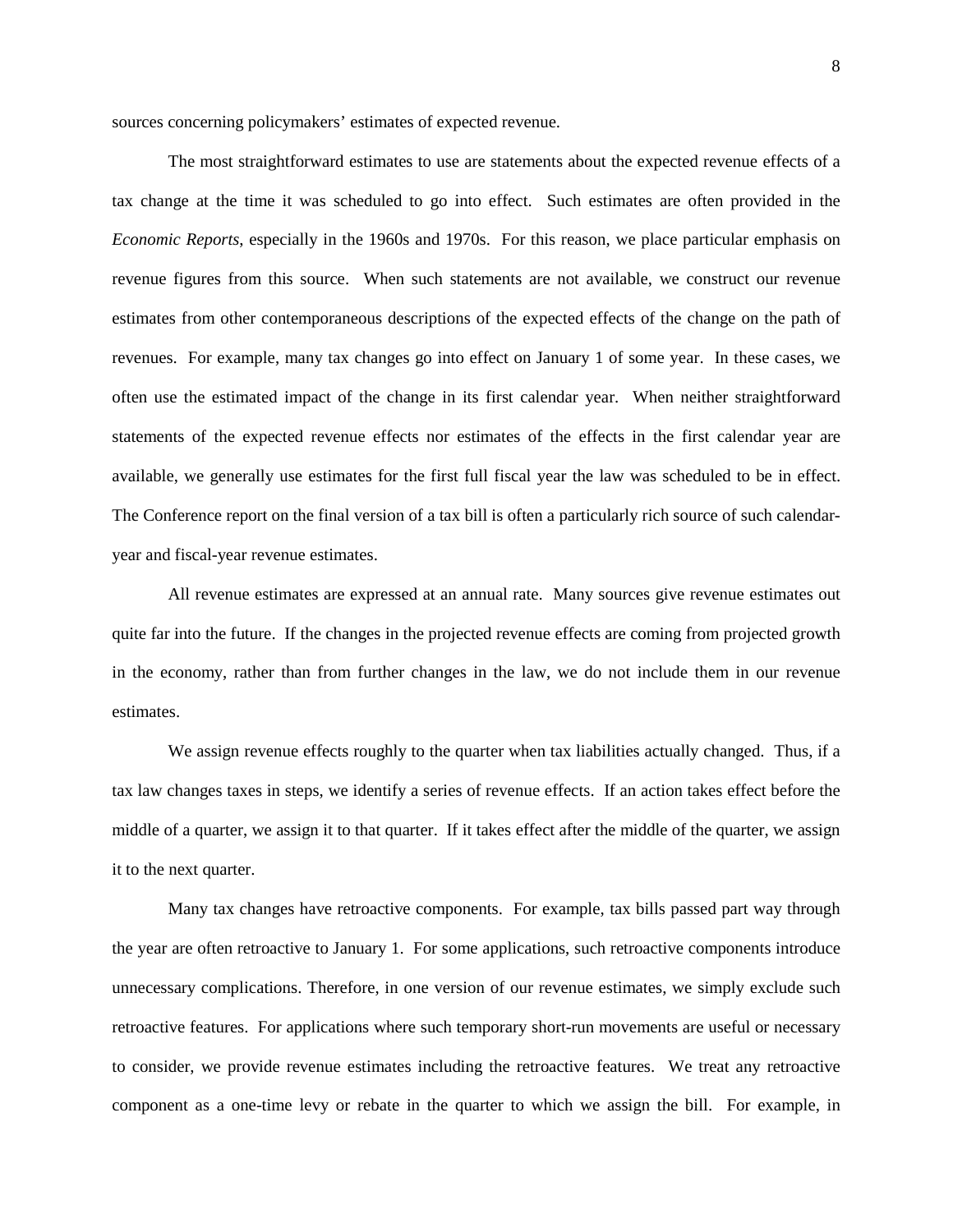January 1951 Congress passed legislation imposing an excess profits tax retroactive to July 1, 1950. Neglecting the retroactive feature, the tax was expected to raise \$3.5 billion at an annual rate starting in 1951Q1. Because of the retroactive component, however, in 1951Q1 there was in effect an additional one-time levy of one-half of \$3.5 billion, or \$7 billion at an annual rate. Combining these figures implies that, in levels, taxes were higher by \$10.5 billion at an annual rate in 1951Q1 and by \$3.5 billion at an annual rate in 1951Q2 and subsequent quarters. In changes, this corresponds to an increase of \$10.5 billion in 1951Q1 and a decrease of \$7 billion in 1951Q2.

In addition to these two versions of a current-liabilities measure of the size of tax changes, we also construct a present-value alternative. If consumer behavior is described by the permanent income hypothesis, tax changes affect behavior not when they are implemented, but when households learn they will occur. For example, if a single bill calls for a series of tax cuts, a measure based on the permanent income hypothesis should code this as a single large cut when households learn the bill will pass. Our baseline measure, in contrast, codes it as a series of cuts as the steps occur.

To construct a measure based on news about future taxes, one would ideally want continuous data on the perceived probabilities of tax changes and the present values of the possible actions. As a step in that direction, our alternative measure is the present value of the legislated tax changes included in a bill at the time of its passage. That is, we take the series of tax changes called for in a bill and discount them to the quarter of passage. This measure adjusts the timing of the revenue effects of an action to be much closer to the time the news of the action became available.

Computing this alternative measure based on present values requires discounting the expected revenue effects to the quarter the bill was passed. When tax actions (or portions of them) are implemented with a lag, the delay is often a few years, and rarely more than that. The specific interest rate we use for discounting is therefore the three-year Treasury bond rate.<sup>[7](#page-10-0)</sup> When the individual actions

<span id="page-10-0"></span><sup>&</sup>lt;sup>7</sup> The data are from the Board of Governors of the Federal Reserve System, www.bog.gov, series H15/H15/RIFLGFCY03 N.M (data for 2/15/08). The data do not begin until April 1953. We extend the series back to 1945Q1 using the 3-month Treasury bill rate (series H15/H15/RIFSGFSM03\_N.M, also 2/15/08). The two interest rates differ by only 0.3 percentage points in April 1953.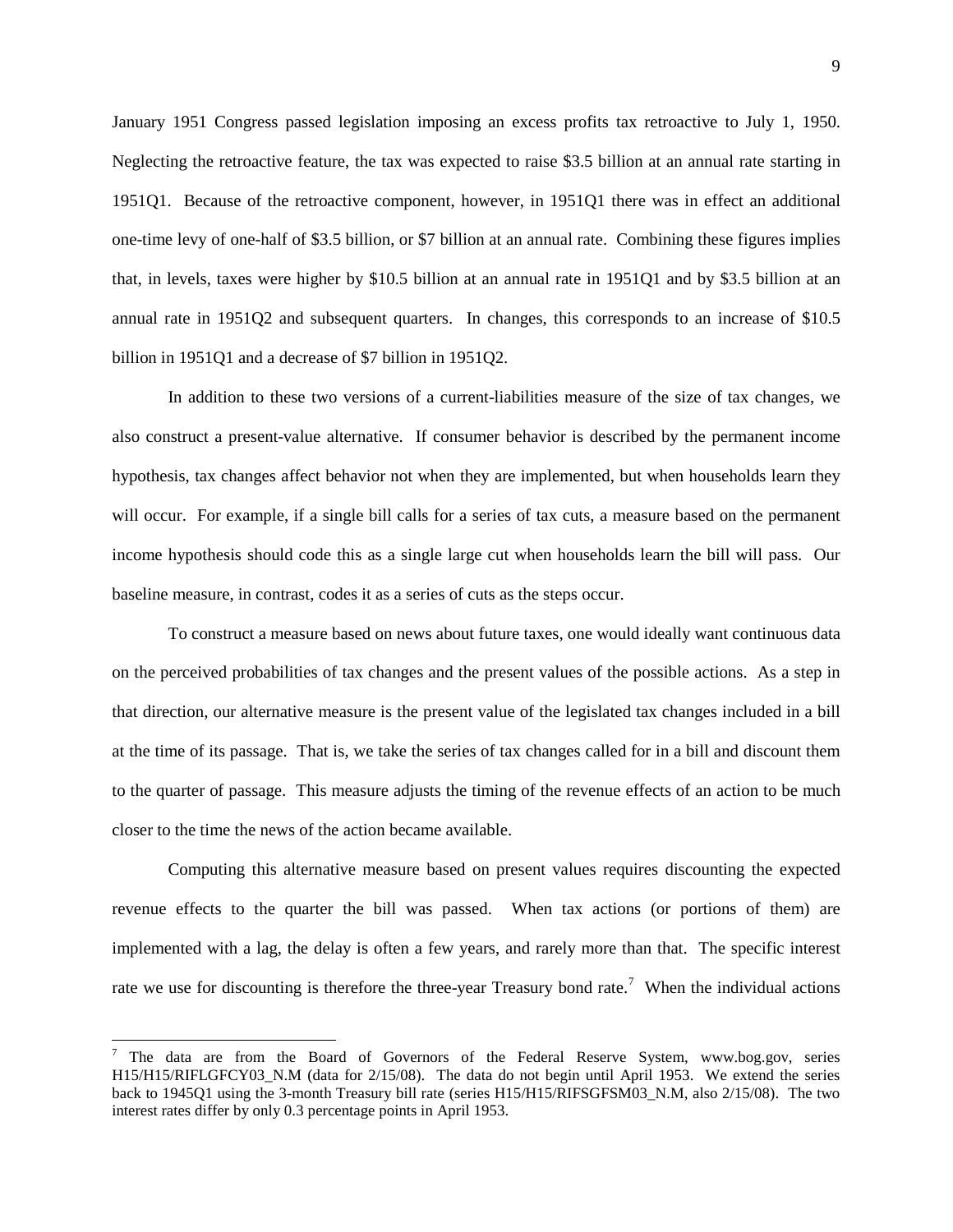for a given act have multiple motivations, we calculate a separate present value for each type of motivation.<sup>[8](#page-11-0)</sup>

The economic effects of tax actions almost certainly depend not on the absolute size of the actions, but on their size relative to the economy. In our empirical work using our series (Romer and Romer, 2009a, 2009b), we therefore scale both our main measure and the present value measure by nominal GDP at the time of the change.

## **E. Other Characteristics**

While the narrative analysis focuses most closely on classifying the motivation for the tax changes and the revenue effects, we also systematically collect information about other characteristics. One of these is the permanence of the action. Some tax changes are legislated to be permanent, while others have a stated expiration date. Classifying duration, however, is complicated because tax bills often include a mixture of temporary and permanent actions, and because there is ambiguity about what time span counts as temporary. We designate an action as temporary if a substantial part of the tax change is explicitly legislated to end within a few years.

We also record the nature of the tax change. Was it a change in personal income taxes, corporate taxes, incentives for investment, excise taxes, payroll taxes, or something else? For many of these, one can ask whether it was a change in marginal or average rates. Again, classifying actions along these dimensions is complicated because a single bill often changes multiple taxes. We give a sense of the main types of changes included in each action, and whether the act contains a significant change in

<span id="page-11-0"></span><sup>&</sup>lt;sup>8</sup> One complication that arises in calculating present values involves some of the tax changes classified as deficitdriven. As described above, a tax increase that is legislated in a bill increasing spending, but that occurs more than a year after the spending increase that was its ultimate motivation, is classified as deficit-driven in our baseline series. This makes sense in the framework where output reacts to the actual change in taxes, because the tax change is substantially after the spending change. But, since the news of the future tax change occurs at approximately the same time as the increase in spending, the tax change should be treated as spending-driven in a framework emphasizing news. For this reason, we reclassify six deficit-driven tax changes as spending-driven when we compute our present-value measure. These observations are the 1954Q1 increase from the Social Security Amendments of 1950; the 1954Q1 decrease from PL125 (the Expiration of Excess Profits Tax and of Temporary Income Tax Increases); the 1960Q1 increase from the Social Security Amendments of 1958; the 1963Q1 increase from the Social Security Amendments of 1961; the 1971Q1 increase from the Social Security Amendments of 1967; and the 1978Q1 increase from the 1972 changes to Social Security.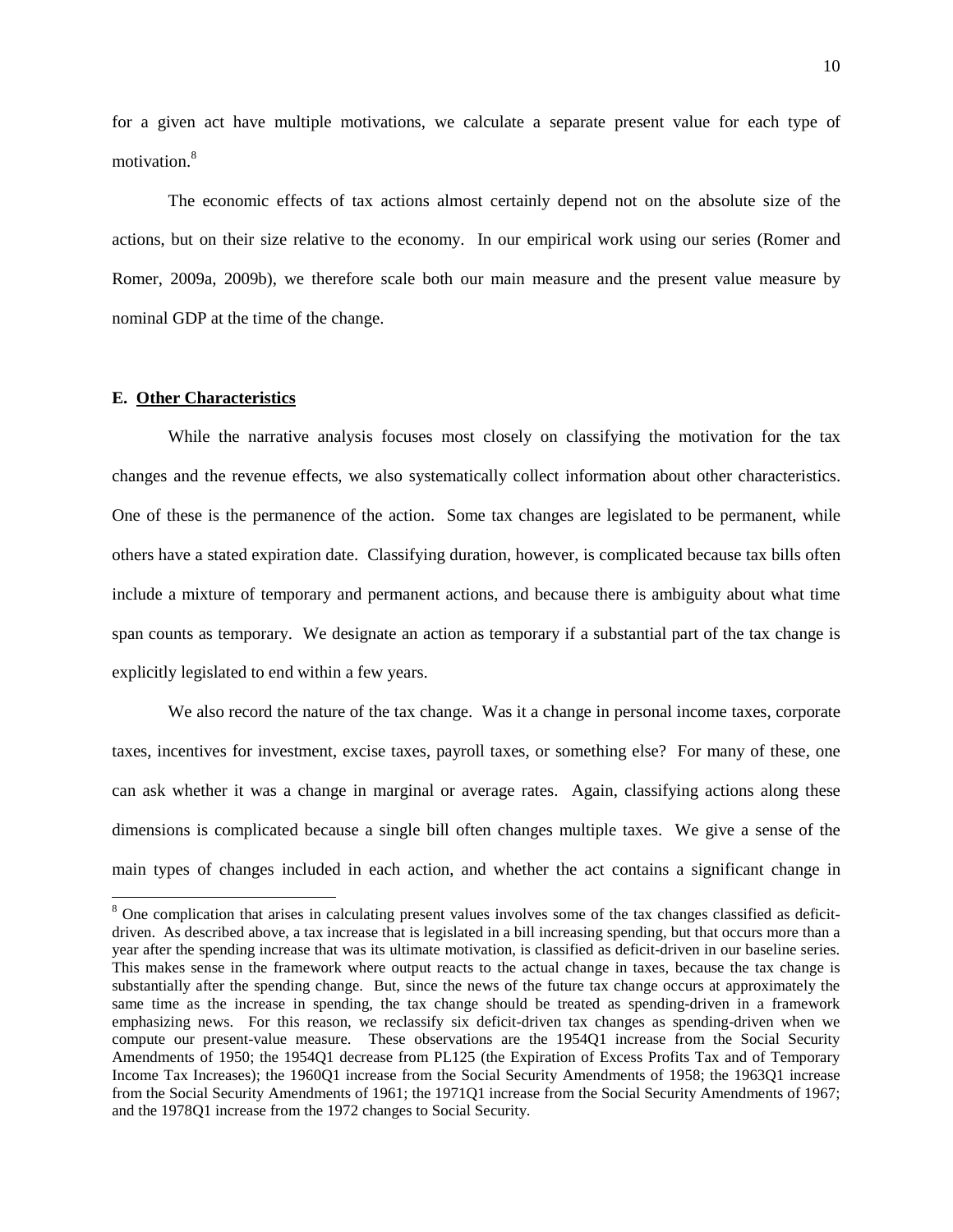marginal rates.

Because these other characteristics are not the central focus of our analysis, in the act-by-act discussion that follows, we only give our conclusions about the permanence and nature of each tax change. We do not provide the detailed documentation of the sources and analysis that led to these conclusions.

# **F. Results**

The end result of this narrative analysis is a time series of tax changes, measured in various ways, classified by motivation. Table 1 presents these time series. The first four columns show tax changes by motivation measured using current liabilities, excluding retroactive changes. The second four columns show tax changes measured using current liabilities, including retroactive changes. The final four columns show tax changes measured as the present value of all tax changes included in a given bill, dated in the quarter of passage. Because multiple laws may change taxes in the same quarter, the table sums tax changes of the same motivation to present a single estimate for each motivation for each quarter.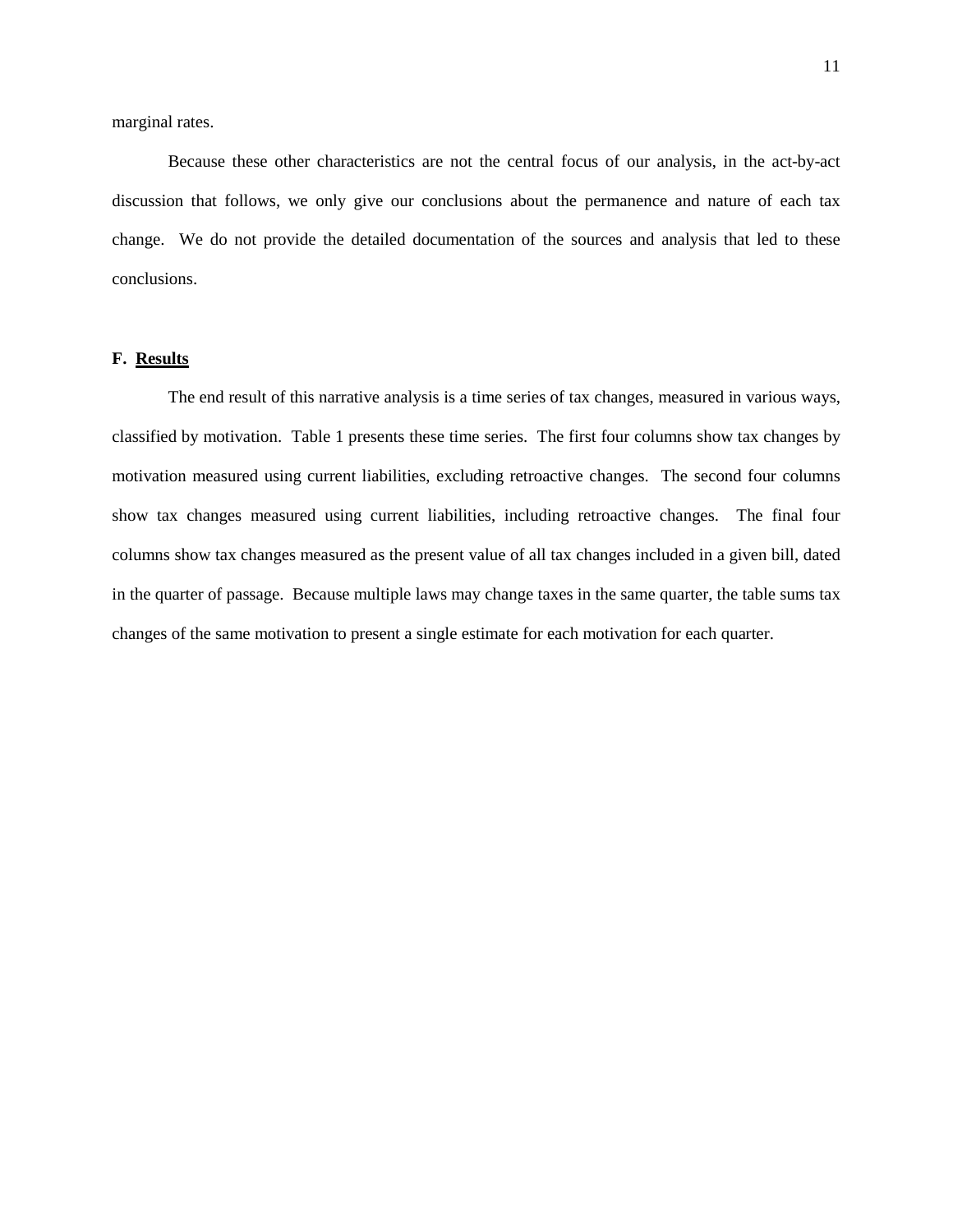|        | Change in Liabilities<br>(excluding retroactive changes) |     |           |         | Change in Liabilities<br>(including retroactive changes) |     |           | <b>Present Value</b> |           |         |         |         |
|--------|----------------------------------------------------------|-----|-----------|---------|----------------------------------------------------------|-----|-----------|----------------------|-----------|---------|---------|---------|
| Date   | <b>SD</b>                                                | CC  | <b>DD</b> | LR      | <b>SD</b>                                                | CC  | <b>DD</b> | LR                   | <b>SD</b> | CC      | DD      | LR      |
| 1945:1 | 0.0                                                      | 0.0 | 0.0       | 0.0     | 0.0                                                      | 0.0 | 0.0       | 0.0                  | 0.0       | 0.0     | 0.0     | 0.0     |
| 1945:2 | 0.0                                                      | 0.0 | 0.0       | 0.0     | 0.0                                                      | 0.0 | 0.0       | 0.0                  | 0.0       | 0.0     | 0.0     | 0.0     |
| 1945:3 | 0.0                                                      | 0.0 | 0.0       | 0.0     | 0.0                                                      | 0.0 | 0.0       | 0.0                  | 0.0       | 0.0     | 0.0     | 0.0     |
| 1945:4 | 0.0                                                      | 0.0 | 0.0       | 0.0     | 0.0                                                      | 0.0 | 0.0       | 0.0                  | $-5.89$   | 0.0     | 0.0     | 0.0     |
| 1946:1 | $-5.9$                                                   | 0.0 | 0.0       | 0.0     | $-5.9$                                                   | 0.0 | 0.0       | 0.0                  | 0.0       | 0.0     | 0.0     | 0.0     |
| 1946:2 | 0.0                                                      | 0.0 | 0.0       | 0.0     | 0.0                                                      | 0.0 | 0.0       | 0.0                  | 0.0       | 0.0     | $0.0\,$ | 0.0     |
| 1946:3 | 0.0                                                      | 0.0 | 0.0       | 0.0     | 0.0                                                      | 0.0 | 0.0       | 0.0                  | 0.0       | $0.0\,$ | 0.0     | 0.0     |
| 1946:4 | 0.0                                                      | 0.0 | 0.0       | 0.0     | 0.0                                                      | 0.0 | 0.0       | 0.0                  | 0.0       | 0.0     | 0.0     | 0.0     |
| 1947:1 | 0.0                                                      | 0.0 | 0.0       | 0.0     | 0.0                                                      | 0.0 | 0.0       | 0.0                  | 0.0       | 0.0     | $0.0\,$ | 0.0     |
| 1947:2 | 0.0                                                      | 0.0 | 0.0       | 0.0     | 0.0                                                      | 0.0 | 0.0       | 0.0                  | 0.0       | 0.0     | $0.0\,$ | 0.0     |
| 1947:3 | 0.0                                                      | 0.0 | 0.0       | 0.0     | 0.0                                                      | 0.0 | 0.0       | 0.0                  | 0.0       | 0.0     | 0.74    | 0.0     |
| 1947:4 | 0.0                                                      | 0.0 | 0.0       | 0.0     | 0.0                                                      | 0.0 | 0.0       | 0.0                  | 0.0       | 0.0     | 0.0     | 0.0     |
| 1948:1 | 0.0                                                      | 0.0 | 0.0       | 0.0     | 0.0                                                      | 0.0 | 0.0       | 0.0                  | 0.0       | 0.0     | 0.0     | 0.0     |
| 1948:2 | 0.0                                                      | 0.0 | 0.0       | $-5.0$  | 0.0                                                      | 0.0 | 0.0       | $-10.0$              | 0.0       | 0.0     | 0.0     | $-5.01$ |
| 1948:3 | 0.0                                                      | 0.0 | 0.0       | 0.0     | 0.0                                                      | 0.0 | 0.0       | 5.0                  | 0.0       | 0.0     | 0.0     | 0.0     |
| 1948:4 | 0.0                                                      | 0.0 | 0.0       | 0.0     | 0.0                                                      | 0.0 | 0.0       | 0.0                  | 0.0       | 0.0     | $0.0\,$ | 0.0     |
| 1949:1 | 0.0                                                      | 0.0 | 0.0       | 0.0     | 0.0                                                      | 0.0 | 0.0       | 0.0                  | 0.0       | 0.0     | $0.0\,$ | 0.0     |
| 1949:2 | 0.0                                                      | 0.0 | $0.0\,$   | $0.0\,$ | 0.0                                                      | 0.0 | 0.0       | 0.0                  | 0.0       | $0.0\,$ | $0.0\,$ | $0.0\,$ |
| 1949:3 | 0.0                                                      | 0.0 | 0.0       | 0.0     | 0.0                                                      | 0.0 | 0.0       | 0.0                  | 0.0       | $0.0\,$ | 0.0     | $0.0\,$ |
| 1949:4 | 0.0                                                      | 0.0 | 0.0       | 0.0     | 0.0                                                      | 0.0 | 0.0       | 0.0                  | 0.0       | 0.0     | $0.0\,$ | 0.0     |
| 1950:1 | 0.0                                                      | 0.0 | 0.75      | 0.0     | 0.0                                                      | 0.0 | 0.75      | 0.0                  | 0.0       | 0.0     | $0.0\,$ | $0.0\,$ |
| 1950:2 | 0.0                                                      | 0.0 | 0.0       | 0.0     | 0.0                                                      | 0.0 | 0.0       | 0.0                  | 0.0       | 0.0     | $0.0\,$ | $0.0\,$ |
| 1950:3 | 0.0                                                      | 0.0 | 0.0       | 0.0     | 0.0                                                      | 0.0 | 0.0       | 0.0                  | 6.23      | 0.0     | 0.0     | 0.0     |
| 1950:4 | 4.7                                                      | 0.0 | 0.0       | 0.0     | 6.2                                                      | 0.0 | 0.0       | 0.0                  | 0.0       | 0.0     | 0.0     | 0.0     |
| 1951:1 | 3.8                                                      | 0.0 | 0.0       | 0.0     | 9.3                                                      | 0.0 | 0.0       | 0.0                  | 3.52      | 0.0     | 0.0     | 0.0     |
| 1951:2 | 0.0                                                      | 0.0 | 0.0       | 0.0     | $-7.0$                                                   | 0.0 | 0.0       | 0.0                  | 0.0       | 0.0     | 0.0     | 0.0     |
| 1951:3 | 0.0                                                      | 0.0 | 0.0       | 0.0     | 0.0                                                      | 0.0 | 0.0       | 0.0                  | 0.0       | 0.0     | $0.0\,$ | 0.0     |
| 1951:4 | 5.4                                                      | 0.0 | 0.0       | 0.0     | 10.0                                                     | 0.0 | 0.0       | 0.0                  | 5.42      | 0.0     | 0.0     | 0.0     |
| 1952:1 | 0.0                                                      | 0.0 | 0.0       | 0.0     | $-4.6$                                                   | 0.0 | 0.0       | 0.0                  | 0.0       | 0.0     | $0.0\,$ | 0.0     |
| 1952:2 | 0.0                                                      | 0.0 | 0.0       | 0.0     | 0.0                                                      | 0.0 | 0.0       | 0.0                  | 0.0       | 0.0     | $0.0\,$ | 0.0     |
| 1952:3 | 0.0                                                      | 0.0 | 0.0       | 0.0     | 0.0                                                      | 0.0 | 0.0       | 0.0                  | 0.0       | 0.0     | 0.0     | 0.0     |
| 1952:4 | 0.0                                                      | 0.0 | 0.0       | 0.0     | 0.0                                                      | 0.0 | 0.0       | 0.0                  | 0.0       | 0.0     | 0.0     | 0.0     |
| 1953:1 | 0.0                                                      | 0.0 | 0.0       | 0.0     | 0.0                                                      | 0.0 | 0.0       | 0.0                  | 0.0       | 0.0     | 0.0     | 0.0     |
| 1953:2 | 0.0                                                      | 0.0 | 0.0       | 0.0     | 0.0                                                      | 0.0 | 0.0       | 0.0                  | 0.0       | 0.0     | 0.0     | 0.0     |
| 1953:3 | 0.0                                                      | 0.0 | 0.0       | 0.0     | 0.0                                                      | 0.0 | 0.0       | 0.0                  | 0.0       | 0.0     | $0.0\,$ | 0.0     |
| 1953:4 | 0.0                                                      | 0.0 | 0.0       | 0.0     | 0.0                                                      | 0.0 | 0.0       | 0.0                  | $0.0\,$   | $0.0\,$ | $0.0\,$ | 0.0     |
| 1954:1 | $-3.7$                                                   | 0.0 | 0.0       | 0.0     | $-3.7$                                                   | 0.0 | 0.0       | 0.0                  | $-5.0$    | 0.0     | 0.0     | 0.0     |
| 1954:2 | $-1.0$                                                   | 0.0 | 0.0       | 0.0     | $-1.0$                                                   | 0.0 | 0.0       | 0.0                  | $-1.0$    | 0.0     | 0.0     | 0.0     |
| 1954:3 | 0.0                                                      | 0.0 | 0.0       | $-1.4$  | 0.0                                                      | 0.0 | 0.0       | $-4.2$               | 0.50      | $0.0\,$ | 0.0     | $-1.41$ |
| 1954:4 | 0.0                                                      | 0.0 | 0.0       | 0.0     | 0.0                                                      | 0.0 | 0.0       | 2.8                  | 0.0       | 0.0     | 0.0     | 0.0     |
| 1955:1 | 0.5                                                      | 0.0 | 0.0       | 0.0     | 0.5                                                      | 0.0 | 0.0       | 0.0                  | 0.0       | $0.0\,$ | 0.0     | 0.0     |
| 1955:2 | 0.0                                                      | 0.0 | 0.0       | 0.0     | 0.0                                                      | 0.0 | 0.0       | 0.0                  | 0.0       | $0.0\,$ | $0.0\,$ | 0.0     |
| 1955:3 | 0.0                                                      | 0.0 | 0.0       | 0.0     | 0.0                                                      | 0.0 | 0.0       | 0.0                  | 0.0       | $0.0\,$ | 0.0     | 0.0     |
| 1955:4 | 0.0                                                      | 0.0 | 0.0       | 0.0     | 0.0                                                      | 0.0 | 0.0       | 0.0                  | 0.0       | 0.0     | 0.0     | 0.0     |
| 1956:1 | 0.0                                                      | 0.0 | 0.0       | 0.0     | 0.0                                                      | 0.0 | 0.0       | 0.0                  | 0.0       | 0.0     | 0.0     | 0.0     |
| 1956:2 | 0.0                                                      | 0.0 | 0.0       | 0.0     | 0.0                                                      | 0.0 | 0.0       | 0.0                  | 0.60      | 0.0     | 0.0     | 0.0     |
| 1956:3 | 0.6                                                      | 0.0 | 0.0       | 0.0     | 0.6                                                      | 0.0 | 0.0       | 0.0                  | 0.89      | 0.0     | 0.0     | 0.0     |
| 1956:4 | 0.0                                                      | 0.0 | $0.0\,$   | 0.0     | 0.0                                                      | 0.0 | 0.0       | 0.0                  | $0.0\,$   | $0.0\,$ | 0.0     | 0.0     |

TABLE 1 TAX CHANGES CLASSIFIED BY REVENUE CONCEPT AND MOTIVATION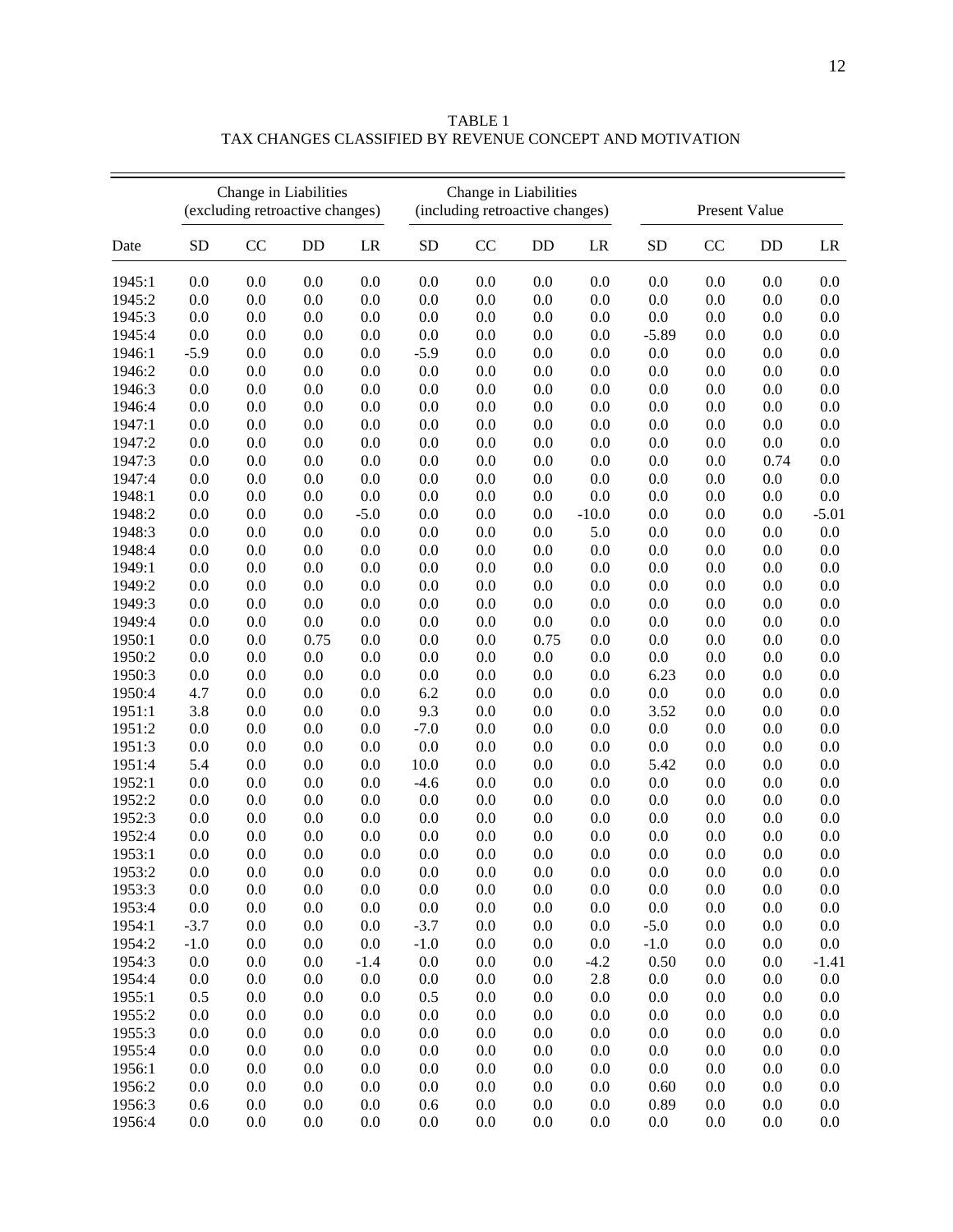|        |           | Change in Liabilities<br>(excluding retroactive changes) |     |         | Change in Liabilities<br>(including retroactive changes) |         |     |         | Present Value |          |         |          |
|--------|-----------|----------------------------------------------------------|-----|---------|----------------------------------------------------------|---------|-----|---------|---------------|----------|---------|----------|
| Date   | <b>SD</b> | CC                                                       | DD  | LR      | <b>SD</b>                                                | CC      | DD  | LR      | ${\rm SD}$    | CC       | DD      | LR       |
| 1957:1 | 0.9       | 0.0                                                      | 0.0 | 0.0     | 0.9                                                      | 0.0     | 0.0 | 0.0     | 0.0           | 0.0      | 0.0     | 0.0      |
| 1957:2 | 0.0       | 0.0                                                      | 0.0 | 0.0     | 0.0                                                      | 0.0     | 0.0 | 0.0     | 0.0           | 0.0      | 0.0     | 0.0      |
| 1957:3 | 0.0       | 0.0                                                      | 0.0 | 0.0     | 0.0                                                      | 0.0     | 0.0 | 0.0     | 0.0           | 0.0      | 0.0     | 0.0      |
| 1957:4 | 0.0       | 0.0                                                      | 0.0 | 0.0     | 0.0                                                      | 0.0     | 0.0 | 0.0     | 0.0           | 0.0      | 0.0     | 0.0      |
| 1958:1 | 0.0       | 0.0                                                      | 0.0 | 0.0     | 0.0                                                      | 0.0     | 0.0 | 0.0     | 0.0           | 0.0      | 0.0     | 0.0      |
| 1958:2 | $0.0\,$   | 0.0                                                      | 0.0 | 0.0     | 0.0                                                      | 0.0     | 0.0 | 0.0     | $0.0\,$       | 0.0      | 0.0     | $-0.50$  |
| 1958:3 | $0.0\,$   | 0.0                                                      | 0.0 | $-0.5$  | 0.0                                                      | 0.0     | 0.0 | $-0.5$  | 2.90          | 0.0      | $0.0\,$ | $0.0\,$  |
| 1958:4 | 0.0       | 0.0                                                      | 0.0 | 0.0     | 0.0                                                      | 0.0     | 0.0 | 0.0     | 0.0           | 0.0      | 0.0     | 0.0      |
| 1959:1 | 1.1       | 0.0                                                      | 0.0 | 0.0     | 1.1                                                      | 0.0     | 0.0 | 0.0     | 0.0           | 0.0      | 0.0     | 0.0      |
| 1959:2 | 0.0       | 0.0                                                      | 0.0 | 0.0     | 0.0                                                      | 0.0     | 0.0 | 0.0     | 0.0           | 0.0      | 0.0     | 0.0      |
| 1959:3 | 0.0       | 0.0                                                      | 0.0 | 0.0     | 0.0                                                      | 0.0     | 0.0 | 0.0     | 0.0           | 0.0      | 0.59    | 0.0      |
| 1959:4 | 0.0       | 0.0                                                      | 0.6 | 0.0     | 0.0                                                      | 0.0     | 0.6 | 0.0     | 0.0           | 0.0      | 0.0     | 0.0      |
| 1960:1 | 0.0       | 0.0                                                      | 1.9 | 0.0     | 0.0                                                      | 0.0     | 1.9 | 0.0     | 0.0           | 0.0      | 0.0     | 0.0      |
| 1960:2 | 0.0       | 0.0                                                      | 0.0 | 0.0     | 0.0                                                      | 0.0     | 0.0 | 0.0     | 0.0           | 0.0      | 0.0     | 0.0      |
| 1960:3 | 0.0       | 0.0                                                      | 0.0 | 0.0     | 0.0                                                      | 0.0     | 0.0 | 0.0     | 0.0           | 0.0      | 0.0     | 0.0      |
| 1960:4 | $0.0\,$   | 0.0                                                      | 0.0 | 0.0     | 0.0                                                      | 0.0     | 0.0 | 0.0     | 0.0           | 0.0      | 0.0     | 0.0      |
| 1961:1 | 0.0       | 0.0                                                      | 0.0 | 0.0     | 0.0                                                      | 0.0     | 0.0 | 0.0     | 0.0           | 0.0      | 0.0     | 0.0      |
| 1961:2 | $0.0\,$   | 0.0                                                      | 0.0 | 0.0     | 0.0                                                      | 0.0     | 0.0 | 0.0     | 2.28          | 0.0      | $0.0\,$ | $0.0\,$  |
| 1961:3 | $0.0\,$   | $0.0\,$                                                  | 0.0 | 0.0     | 0.0                                                      | $0.0\,$ | 0.0 | 0.0     | 0.0           | 0.0      | $0.0\,$ | $0.0\,$  |
| 1961:4 | 0.0       | 0.0                                                      | 0.0 | 0.0     | 0.0                                                      | 0.0     | 0.0 | 0.0     | 0.0           | 0.0      | 0.0     | 0.0      |
| 1962:1 | 0.4       | 0.0                                                      | 0.0 | 0.0     | 0.4                                                      | 0.0     | 0.0 | 0.0     | 0.0           | 0.0      | 0.0     | $0.0\,$  |
| 1962:2 | $0.0\,$   | 0.0                                                      | 0.0 | 0.0     | 0.0                                                      | 0.0     | 0.0 | 0.0     | 0.0           | 0.0      | 0.0     | 0.0      |
| 1962:3 | 0.0       | 0.0                                                      | 0.0 | $-1.35$ | 0.0                                                      | 0.0     | 0.0 | $-4.05$ | 0.0           | 0.0      | 0.0     | $-1.70$  |
| 1962:4 | 0.0       | 0.0                                                      | 0.0 | $-0.9$  | 0.0                                                      | 0.0     | 0.0 | $-0.9$  | 0.0           | 0.0      | 0.0     | 0.0      |
| 1963:1 | $0.0\,$   | 0.0                                                      | 2.0 | 0.6     | 0.0                                                      | 0.0     | 2.0 | 3.3     | 0.0           | 0.0      | $0.0\,$ | 0.0      |
| 1963:2 | 0.0       | 0.0                                                      | 0.0 | 0.0     | 0.0                                                      | 0.0     | 0.0 | 0.0     | 0.0           | 0.0      | 0.0     | 0.0      |
| 1963:3 | 0.0       | 0.0                                                      | 0.0 | 0.0     | 0.0                                                      | 0.0     | 0.0 | 0.0     | 0.0           | 0.0      | 0.0     | 0.0      |
| 1963:4 | $0.0\,$   | 0.0                                                      | 0.0 | 0.0     | 0.0                                                      | 0.0     | 0.0 | 0.0     | 0.0           | 0.0      | $0.0\,$ | 0.0      |
| 1964:1 | 0.0       | 0.0                                                      | 0.0 | 0.0     | 0.0                                                      | 0.0     | 0.0 | 0.0     | 0.0           | 0.0      | $0.0\,$ | $-12.72$ |
| 1964:2 | 0.0       | 0.0                                                      | 0.0 | $-8.4$  | 0.0                                                      | 0.0     | 0.0 | $-16.8$ | 0.0           | 0.0      | 0.0     | $0.0\,$  |
| 1964:3 | $0.0\,$   | 0.0                                                      | 0.0 | 0.0     | 0.0                                                      | 0.0     | 0.0 | 8.4     | 0.0           | 0.0      | 0.0     | $0.0\,$  |
| 1964:4 | 0.0       | 0.0                                                      | 0.0 | 0.0     | 0.0                                                      | 0.0     | 0.0 | 0.0     | 0.0           | 0.0      | 0.0     | 0.0      |
| 1965:1 | 0.0       | 0.0                                                      | 0.0 | $-4.5$  | 0.0                                                      | 0.0     | 0.0 | $-4.5$  | 0.0           | 0.0      | 0.0     | 0.0      |
| 1965:2 | 0.0       | 0.0                                                      | 0.0 | 0.0     | 0.0                                                      | 0.0     | 0.0 | 0.0     | 0.0           | 0.0      | 0.0     | $-3.43$  |
| 1965:3 | 0.0       | 0.0                                                      | 0.0 | $-1.75$ | 0.0                                                      | 0.0     | 0.0 | $-1.75$ | 7.29          | 0.0      | 0.0     | 0.0      |
| 1965:4 | 0.0       | 0.0                                                      | 0.0 | 0.0     | 0.0                                                      | 0.0     | 0.0 | $0.0\,$ | 0.0           | 0.0      | 0.0     | 0.0      |
| 1966:1 | 6.0       | 0.0                                                      | 0.0 | $-1.75$ | 6.0                                                      | 0.0     | 0.0 | $-1.75$ | 0.0           | 0.0      | 0.0     | 0.89     |
| 1966:2 | 0.0       | 0.0                                                      | 0.0 | 0.9     | 0.0                                                      | 0.0     | 0.0 | 0.9     | 0.0           | 0.0      | 0.0     | 0.0      |
| 1966:3 | 0.0       | 0.0                                                      | 0.0 | 0.0     | 0.0                                                      | 0.0     | 0.0 | 0.0     | 0.0           | 0.0      | 0.0     | 0.0      |
| 1966:4 | 0.0       | 1.5                                                      | 0.0 | 0.0     | 0.0                                                      | 1.5     | 0.0 | 0.0     | 0.0           | 1.5      | 0.0     | 0.0      |
| 1967:1 | 1.5       | 0.0                                                      | 0.0 | 0.0     | 1.5                                                      | 0.0     | 0.0 | 0.0     | 0.0           | 0.0      | 0.0     | 0.0      |
| 1967:2 | 0.0       | 0.0                                                      | 0.0 | 0.0     | 0.0                                                      | 0.0     | 0.0 | 0.0     | 0.0           | 0.0      | 0.0     | $-1.63$  |
| 1967:3 | 0.0       | 0.0                                                      | 0.0 | $-1.6$  | 0.0                                                      | 0.0     | 0.0 | $-5.5$  | 0.0           | 0.0      | 0.0     | $0.0\,$  |
| 1967:4 | 0.0       | 0.0                                                      | 0.0 | 0.0     | 0.0                                                      | 0.0     | 0.0 | 3.9     | 0.0           | 0.0      | 0.0     | 0.0      |
| 1968:1 | 2.0       | 0.0                                                      | 0.0 | 0.0     | 2.0                                                      | 0.0     | 0.0 | 0.0     | 7.89          | 0.0      | 0.0     | 0.0      |
| 1968:2 | 0.0       | 0.0                                                      | 0.0 | 0.0     | 0.0                                                      | 0.0     | 0.0 | 0.0     | 0.0           | 10.25    | 0.0     | 0.0      |
| 1968:3 | 0.0       | 8.5                                                      | 0.0 | 0.0     | 0.0                                                      | 25.5    | 0.0 | 0.0     | 0.0           | 0.0      | 0.0     | 0.0      |
| 1968:4 | 0.0       | 0.0                                                      | 0.0 | 0.0     | 0.0                                                      | $-17.0$ | 0.0 | 0.0     | 0.0           | 0.0      | 0.0     | 0.0      |
| 1969:1 | 3.0       | 1.7                                                      | 0.0 | 0.0     | 3.0                                                      | 1.7     | 0.0 | 0.0     | 0.0           | 0.0      | 0.0     | 0.0      |
| 1969:2 | 0.0       | 0.0                                                      | 0.0 | 0.0     | 0.0                                                      | 0.0     | 0.0 | 0.0     | 0.0           | 0.0      | 0.0     | 0.0      |
| 1969:3 | 0.0       | 0.0                                                      | 0.0 | 0.0     | 0.0                                                      | 0.0     | 0.0 | 0.0     | 0.0           | 0.0      | 0.0     | 0.0      |
| 1969:4 | 0.0       | 0.0                                                      | 0.0 | 0.0     | 0.0                                                      | 0.0     | 0.0 | 0.0     | 0.0           | $-11.72$ | 0.0     | $-1.76$  |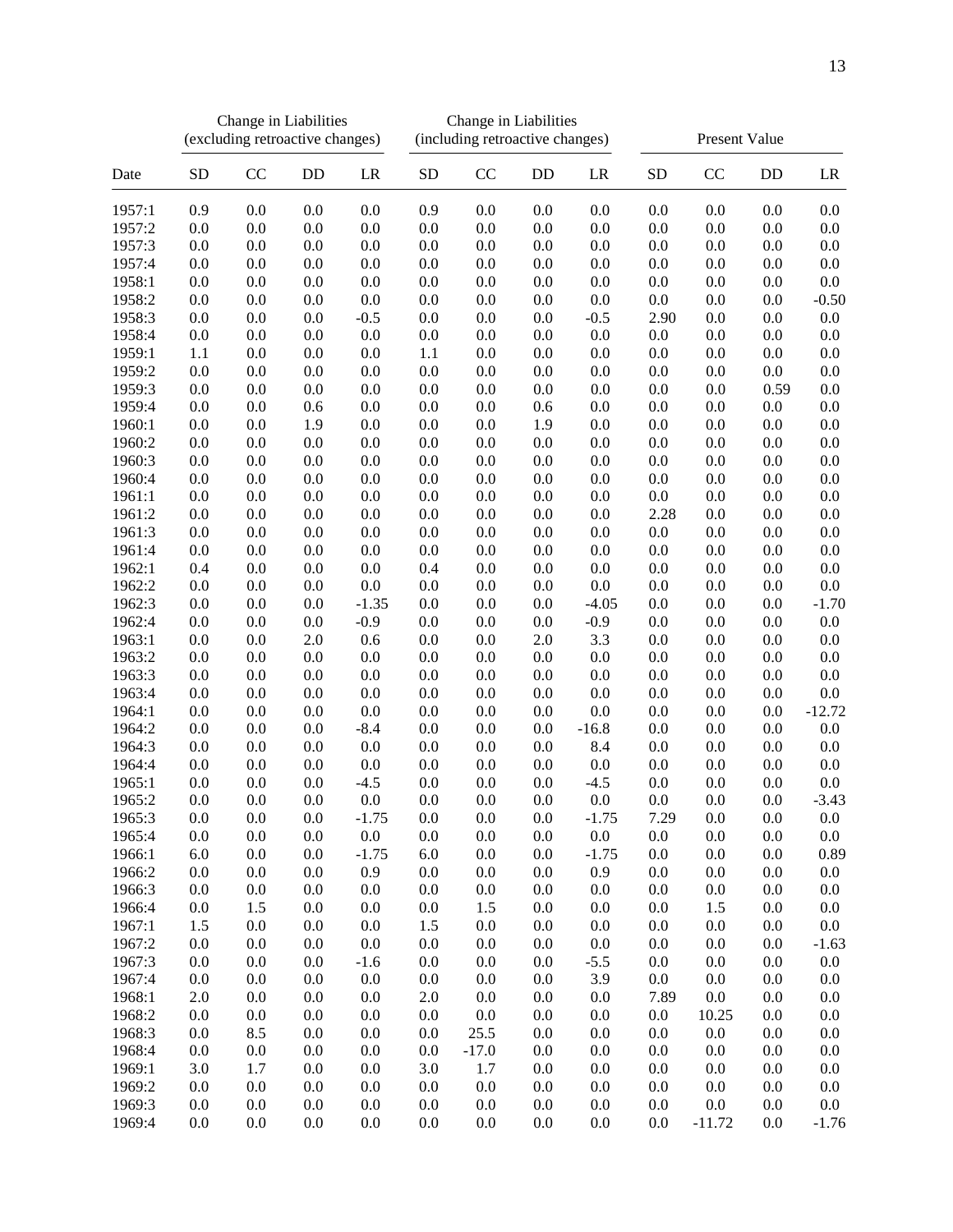|        |           | Change in Liabilities<br>(excluding retroactive changes) |      |         | Change in Liabilities<br>(including retroactive changes) |         |      |         | Present Value |          |         |           |
|--------|-----------|----------------------------------------------------------|------|---------|----------------------------------------------------------|---------|------|---------|---------------|----------|---------|-----------|
| Date   | <b>SD</b> | CC                                                       | DD   | LR      | <b>SD</b>                                                | CC      | DD   | LR      | ${\rm SD}$    | CC       | DD      | LR        |
| 1970:1 | 0.0       | $-6.7$                                                   | 0.0  | 0.0     | 0.0                                                      | $-3.1$  | 0.0  | 0.0     | 0.0           | 0.0      | 0.0     | 0.0       |
| 1970:2 | 0.0       | 0.0                                                      | 0.0  | 0.0     | 0.0                                                      | $-3.6$  | 0.0  | 0.0     | 0.0           | 0.0      | 0.0     | 0.0       |
| 1970:3 | 0.0       | 0.0                                                      | 0.0  | 0.0     | 0.0                                                      | 0.0     | 0.0  | 0.0     | 0.0           | 0.0      | 0.0     | 0.0       |
| 1970:4 | 0.0       | 0.0                                                      | 0.0  | 0.0     | 0.0                                                      | 0.0     | 0.0  | 0.0     | 0.0           | 0.0      | 0.0     | 0.0       |
| 1971:1 | 0.0       | $-4.7$                                                   | 3.6  | $-3.8$  | 0.0                                                      | $-4.7$  | 3.6  | $-3.8$  | 2.95          | 0.0      | 0.0     | $-2.8$    |
| 1971:2 | $0.0\,$   | 0.0                                                      | 0.0  | 0.0     | 0.0                                                      | 0.0     | 0.0  | 0.0     | 0.0           | 0.0      | 0.0     | $0.0\,$   |
| 1971:3 | $0.0\,$   | 0.0                                                      | 0.0  | 0.0     | 0.0                                                      | 0.0     | 0.0  | 0.0     | 0.0           | 0.0      | $0.0\,$ | 0.0       |
| 1971:4 | 0.0       | 0.0                                                      | 0.0  | 0.0     | 0.0                                                      | 0.0     | 0.0  | 0.0     | 0.0           | 0.0      | 0.0     | $-7.98$   |
| 1972:1 | 3.1       | $-1.1$                                                   | 0.0  | $-9.0$  | 3.1                                                      | $-1.1$  | 0.0  | $-15.7$ | 0.0           | 0.0      | 0.0     | 0.0       |
| 1972:2 | 0.0       | 0.0                                                      | 0.0  | 0.0     | 0.0                                                      | 0.0     | 0.0  | 6.7     | $0.0\,$       | 0.0      | 0.0     | 0.0       |
| 1972:3 | 0.0       | 0.0                                                      | 0.0  | 0.0     | 0.0                                                      | 0.0     | 0.0  | 0.0     | 11.84         | 0.0      | 0.0     | 0.0       |
| 1972:4 | 0.0       | 0.0                                                      | 0.0  | 0.0     | 0.0                                                      | 0.0     | 0.0  | 0.0     | $0.0\,$       | 0.0      | 0.0     | 0.0       |
| 1973:1 | 10.0      | 0.0                                                      | 0.0  | 0.0     | 10.0                                                     | 0.0     | 0.0  | 0.0     | 0.0           | 0.0      | 0.0     | 0.0       |
| 1973:2 | 0.0       | 0.0                                                      | 0.0  | 0.0     | 0.0                                                      | 0.0     | 0.0  | 0.0     | 0.0           | 0.0      | 0.0     | 0.0       |
| 1973:3 | 0.0       | 0.0                                                      | 0.0  | 0.0     | 0.0                                                      | 0.0     | 0.0  | 0.0     | 4.05          | 0.0      | 0.0     | 0.0       |
| 1973:4 | $0.0\,$   | 0.0                                                      | 0.0  | 0.0     | 0.0                                                      | 0.0     | 0.0  | 0.0     | 0.0           | 0.0      | 0.0     | 0.0       |
| 1974:1 | 4.2       | 0.0                                                      | 0.0  | 0.0     | 4.2                                                      | 0.0     | 0.0  | 0.0     | 0.0           | 0.0      | 0.0     | 0.0       |
| 1974:2 | $0.0\,$   | 0.0                                                      | 0.0  | 0.0     | $0.0\,$                                                  | 0.0     | 0.0  | 0.0     | $0.0\,$       | 0.0      | $0.0\,$ | $0.0\,$   |
| 1974:3 | $0.0\,$   | 0.0                                                      | 0.0  | 0.0     | 0.0                                                      | 0.0     | 0.0  | 0.0     | 0.0           | 0.0      | $0.0\,$ | $0.0\,$   |
| 1974:4 | 0.0       | 0.0                                                      | 0.0  | 0.0     | 0.0                                                      | 0.0     | 0.0  | 0.0     | 0.0           | 0.0      | 0.0     | 0.0       |
| 1975:1 | $0.0\,$   | 0.0                                                      | 0.0  | 0.0     | 0.0                                                      | 0.0     | 0.0  | 0.0     | 0.0           | $-13.32$ | 0.0     | 0.0       |
| 1975:2 | $0.0\,$   | $-45.3$                                                  | 0.0  | 0.0     | 0.0                                                      | $-58.1$ | 0.0  | 0.0     | 0.0           | 0.0      | 0.0     | $0.0\,$   |
| 1975:3 | 0.0       | 32.5                                                     | 0.0  | 0.0     | 0.0                                                      | 45.3    | 0.0  | 0.0     | 0.0           | 0.0      | 0.0     | 0.0       |
| 1975:4 | 0.0       | 0.0                                                      | 0.0  | 0.0     | 0.0                                                      | 0.0     | 0.0  | 0.0     | 0.0           | 0.0      | 0.0     | 0.0       |
| 1976:1 | $0.0\,$   | 0.0                                                      | 0.0  | 0.0     | 0.0                                                      | 0.0     | 0.0  | 0.0     | 0.0           | 0.0      | $0.0\,$ | 0.0       |
| 1976:2 | 0.0       | 0.0                                                      | 0.0  | 0.0     | 0.0                                                      | 0.0     | 0.0  | 0.0     | 0.0           | 0.0      | 0.0     | 0.0       |
| 1976:3 | 0.0       | 0.0                                                      | 0.0  | 0.0     | 0.0                                                      | 0.0     | 0.0  | 0.0     | 0.0           | 0.0      | 0.0     | 0.0       |
| 1976:4 | $0.0\,$   | 0.0                                                      | 0.0  | 2.4     | 0.0                                                      | 0.0     | 0.0  | 2.4     | 0.0           | 0.0      | 0.0     | 1.61      |
| 1977:1 | 0.0       | 0.0                                                      | 0.0  | $-0.8$  | 0.0                                                      | 0.0     | 0.0  | $-0.8$  | 0.0           | 0.0      | 0.0     | 0.0       |
| 1977:2 | 0.0       | 0.0                                                      | 0.0  | 0.0     | 0.0                                                      | 0.0     | 0.0  | 0.0     | 0.0           | 0.0      | 0.0     | $-7.10$   |
| 1977:3 | $0.0\,$   | 0.0                                                      | 0.0  | $-7.0$  | 0.0                                                      | 0.0     | 0.0  | $-21.0$ | 0.0           | 0.0      | 0.0     | $0.0\,$   |
| 1977:4 | 0.0       | 0.0                                                      | 0.0  | 0.0     | 0.0                                                      | 0.0     | 0.0  | 14.0    | 0.0           | 0.0      | 24.34   | 0.0       |
| 1978:1 | 0.0       | 0.0                                                      | 2.9  | 0.0     | 0.0                                                      | 0.0     | 2.9  | 0.0     | 0.0           | 0.0      | 0.0     | 0.0       |
| 1978:2 | 0.0       | 0.0                                                      | 0.0  | 0.0     | 0.0                                                      | 0.0     | 0.0  | 0.0     | 0.0           | 0.0      | 0.0     | 0.0       |
| 1978:3 | 0.0       | 0.0                                                      | 0.0  | 0.0     | 0.0                                                      | 0.0     | 0.0  | 0.0     | 0.0           | 0.0      | 0.0     | 0.0       |
| 1978:4 | 0.0       | 0.0                                                      | 0.0  | 0.0     | 0.0                                                      | 0.0     | 0.0  | 0.0     | 0.0           | 0.0      | 0.0     | $-18.50$  |
| 1979:1 | 0.0       | 0.0                                                      | 8.8  | $-18.9$ | 0.0                                                      | 0.0     | 8.8  | $-18.9$ | 0.0           | 0.0      | 0.0     | 0.0       |
| 1979:2 | 0.0       | 0.0                                                      | 0.0  | 0.0     | 0.0                                                      | 0.0     | 0.0  | 0.0     | 0.0           | 0.0      | 0.0     | 0.0       |
| 1979:3 | 0.0       | 0.0                                                      | 0.0  | 0.0     | 0.0                                                      | 0.0     | 0.0  | 0.0     | 0.0           | 0.0      | 0.0     | 0.0       |
| 1979:4 | 0.0       | 0.0                                                      | 0.0  | 0.0     | 0.0                                                      | 0.0     | 0.0  | 0.0     | 0.0           | 0.0      | 0.0     | 0.0       |
| 1980:1 | 0.0       | 0.0                                                      | 1.7  | 0.0     | 0.0                                                      | 0.0     | 1.7  | 0.0     | 0.0           | 0.0      | 0.0     | 0.0       |
| 1980:2 | $0.0\,$   | 0.0                                                      | 0.0  | 8.2     | 0.0                                                      | 0.0     | 0.0  | 8.2     | 0.0           | 0.0      | 0.0     | 15.48     |
| 1980:3 | $0.0\,$   | 0.0                                                      | 0.0  | 0.0     | 0.0                                                      | 0.0     | 0.0  | 0.0     | 0.0           | 0.0      | 0.0     | $0.0\,$   |
| 1980:4 | 0.0       | 0.0                                                      | 0.0  | 0.0     | 0.0                                                      | 0.0     | 0.0  | 0.0     | 0.0           | 0.0      | 0.0     | 0.0       |
| 1981:1 | 0.0       | 0.0                                                      | 17.2 | 4.1     | 0.0                                                      | 0.0     | 17.2 | 4.1     | 0.0           | 0.0      | 0.0     | 0.0       |
| 1981:2 | 0.0       | 0.0                                                      | 0.0  | 0.0     | 0.0                                                      | 0.0     | 0.0  | 0.0     | 0.0           | 0.0      | 0.0     | 0.0       |
| 1981:3 | 0.0       | 0.0                                                      | 0.0  | $-8.9$  | 0.0                                                      | 0.0     | 0.0  | $-26.7$ | 0.0           | 0.0      | 0.0     | $-125.90$ |
| 1981:4 | 0.0       | 0.0                                                      | 0.0  | 0.0     | 0.0                                                      | 0.0     | 0.0  | 17.8    | 0.0           | 0.0      | 0.0     | 0.0       |
| 1982:1 | 0.0       | 0.0                                                      | 1.5  | $-44.7$ | 0.0                                                      | 0.0     | 1.5  | $-44.7$ | 0.0           | 0.0      | 0.0     | 0.0       |
| 1982:2 | 0.0       | 0.0                                                      | 0.0  | 0.0     | 0.0                                                      | 0.0     | 0.0  | 0.0     | 0.0           | 0.0      | 0.0     | 0.0       |
| 1982:3 | 0.0       | 0.0                                                      | 0.0  | 0.0     | 0.0                                                      | 0.0     | 0.0  | 0.0     | 0.0           | 0.0      | 24.85   | 0.0       |
| 1982:4 | 0.0       | 0.0                                                      | 0.0  | 0.0     | 0.0                                                      | 0.0     | 0.0  | 0.0     | 0.0           | 0.0      | 0.0     | 0.0       |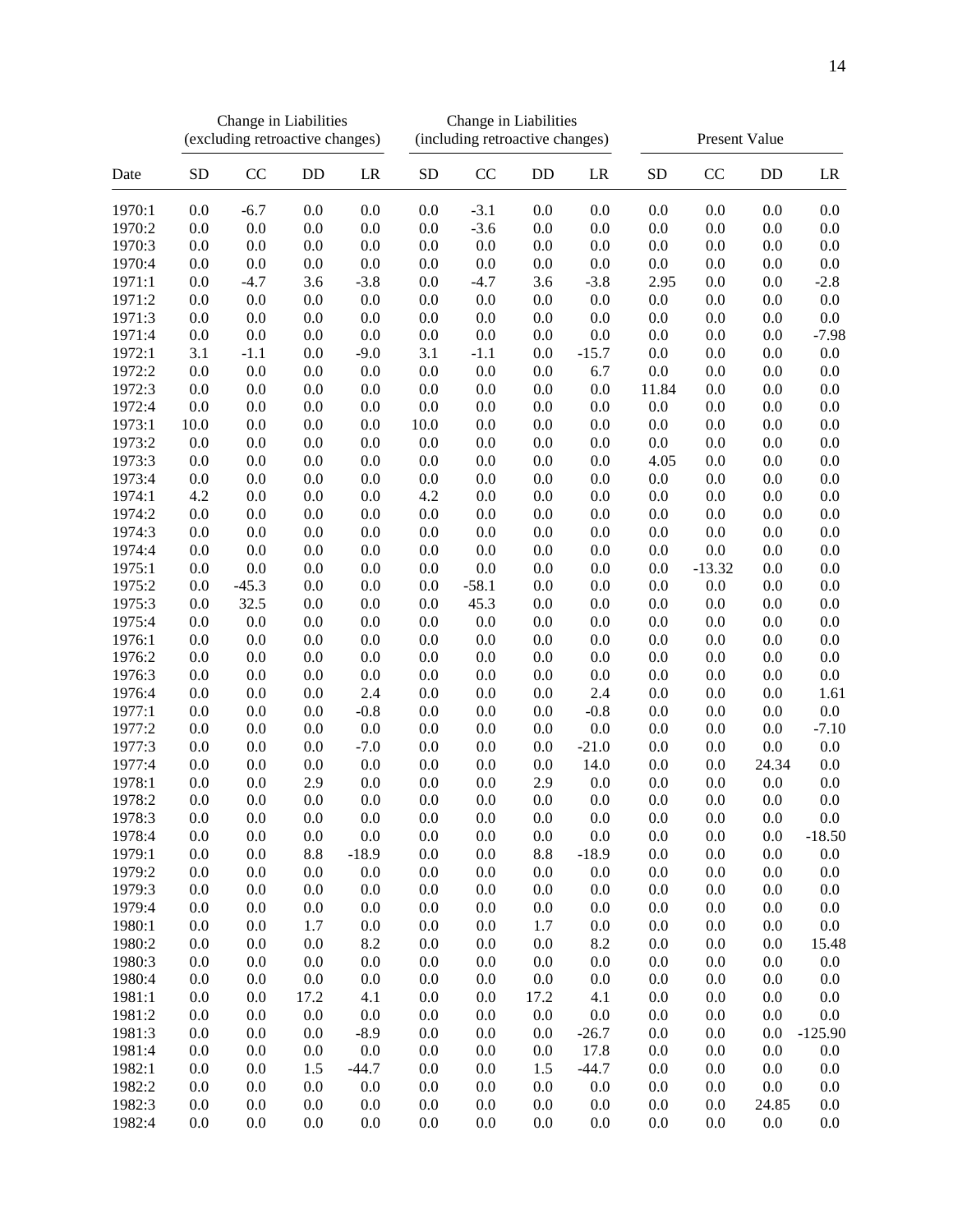|        |           |     | Change in Liabilities<br>(excluding retroactive changes) |         | Change in Liabilities<br>(including retroactive changes) |         |         |         | Present Value |     |                    |          |
|--------|-----------|-----|----------------------------------------------------------|---------|----------------------------------------------------------|---------|---------|---------|---------------|-----|--------------------|----------|
| Date   | <b>SD</b> | CC  | DD                                                       | LR      | <b>SD</b>                                                | CC      | DD      | LR      | <b>SD</b>     | CC  | DD                 | LR       |
| 1983:1 | 0.0       | 0.0 | 26.4                                                     | $-57.3$ | 0.0                                                      | 0.0     | 26.4    | $-57.3$ | 0.0           | 0.0 | 0.0                | 0.0      |
| 1983:2 | 0.0       | 0.0 | 0.0                                                      | 0.0     | 0.0                                                      | 0.0     | 0.0     | 0.0     | 0.0           | 0.0 | 37.30              | 0.0      |
| 1983:3 | 0.0       | 0.0 | 0.0                                                      | 0.0     | 0.0                                                      | 0.0     | 0.0     | 0.0     | 0.0           | 0.0 | 0.0                | 0.0      |
| 1983:4 | $0.0\,$   | 0.0 | 0.0                                                      | 0.0     | 0.0                                                      | 0.0     | 0.0     | 0.0     | 0.0           | 0.0 | 0.0                | $0.0\,$  |
| 1984:1 | $0.0\,$   | 0.0 | 12.1                                                     | $-36.1$ | 0.0                                                      | 0.0     | 12.1    | $-36.1$ | 0.0           | 0.0 | $0.0\,$            | $0.0\,$  |
| 1984:2 | 0.0       | 0.0 | 0.0                                                      | 0.0     | 0.0                                                      | 0.0     | 0.0     | 0.0     | 0.0           | 0.0 | 0.0                | 0.0      |
| 1984:3 | $0.0\,$   | 0.0 | 8.0                                                      | 0.0     | $0.0\,$                                                  | $0.0\,$ | 8.0     | 0.0     | 0.0           | 0.0 | $\boldsymbol{8.0}$ | $0.0\,$  |
| 1984:4 | $0.0\,$   | 0.0 | 0.0                                                      | 0.0     | $0.0\,$                                                  | 0.0     | 0.0     | 0.0     | 0.0           | 0.0 | $0.0\,$            | $0.0\,$  |
| 1985:1 | 0.0       | 0.0 | 8.8                                                      | 0.0     | 0.0                                                      | 0.0     | 8.8     | 0.0     | 0.0           | 0.0 | 0.0                | 0.0      |
| 1985:2 | 0.0       | 0.0 | 0.0                                                      | 0.0     | 0.0                                                      | 0.0     | 0.0     | 0.0     | 0.0           | 0.0 | 0.0                | 0.0      |
| 1985:3 | $0.0\,$   | 0.0 | 0.0                                                      | 0.0     | 0.0                                                      | 0.0     | 0.0     | 0.0     | 0.0           | 0.0 | 0.0                | $0.0\,$  |
| 1985:4 | 0.0       | 0.0 | 0.0                                                      | 0.0     | 0.0                                                      | 0.0     | 0.0     | 0.0     | 0.0           | 0.0 | 0.0                | 0.0      |
| 1986:1 | 0.0       | 0.0 | 4.2                                                      | 0.0     | 0.0                                                      | 0.0     | 4.2     | 0.0     | 0.0           | 0.0 | 0.0                | $0.0\,$  |
| 1986:2 | 0.0       | 0.0 | 0.0                                                      | 0.0     | 0.0                                                      | 0.0     | 0.0     | 0.0     | 0.0           | 0.0 | 0.0                | $0.0\,$  |
| 1986:3 | 0.0       | 0.0 | 0.0                                                      | 0.0     | 0.0                                                      | 0.0     | 0.0     | 0.0     | 0.0           | 0.0 | 0.0                | 0.0      |
| 1986:4 | $0.0\,$   | 0.0 | 0.0                                                      | 22.7    | 0.0                                                      | 0.0     | 0.0     | 22.7    | 0.0           | 0.0 | $0.0\,$            | $-10.12$ |
| 1987:1 | $0.0\,$   | 0.0 | 0.0                                                      | $-7.2$  | 0.0                                                      | 0.0     | 0.0     | $-7.2$  | 0.0           | 0.0 | 0.0                | 0.0      |
| 1987:2 | 0.0       | 0.0 | 0.0                                                      | 0.0     | 0.0                                                      | 0.0     | 0.0     | 0.0     | 0.0           | 0.0 | 0.0                | $0.0\,$  |
| 1987:3 | $0.0\,$   | 0.0 | $0.0\,$                                                  | $-20.0$ | $0.0\,$                                                  | $0.0\,$ | 0.0     | $-20.0$ | 0.0           | 0.0 | $0.0\,$            | $0.0\,$  |
| 1987:4 | $0.0\,$   | 0.0 | 0.0                                                      | 0.0     | $0.0\,$                                                  | 0.0     | 0.0     | 0.0     | 0.0           | 0.0 | 10.59              | $0.0\,$  |
| 1988:1 | 0.0       | 0.0 | 26.3                                                     | $-7.2$  | 0.0                                                      | 0.0     | 26.3    | $-7.2$  | 0.0           | 0.0 | 0.0                | 0.0      |
| 1988:2 | $0.0\,$   | 0.0 | 0.0                                                      | 0.0     | 0.0                                                      | 0.0     | 0.0     | 0.0     | 0.0           | 0.0 | $0.0\,$            | $0.0\,$  |
| 1988:3 | $0.0\,$   | 0.0 | 0.0                                                      | 0.0     | 0.0                                                      | 0.0     | 0.0     | 0.0     | 0.0           | 0.0 | 0.0                | $0.0\,$  |
| 1988:4 | 0.0       | 0.0 | 0.0                                                      | 0.0     | 0.0                                                      | 0.0     | 0.0     | 0.0     | 0.0           | 0.0 | 0.0                | 0.0      |
| 1989:1 | $0.0\,$   | 0.0 | 0.0                                                      | 0.0     | 0.0                                                      | 0.0     | 0.0     | 0.0     | 0.0           | 0.0 | $0.0\,$            | $0.0\,$  |
| 1989:2 | 0.0       | 0.0 | 0.0                                                      | 0.0     | 0.0                                                      | 0.0     | 0.0     | 0.0     | 0.0           | 0.0 | $0.0\,$            | $0.0\,$  |
| 1989:3 | 0.0       | 0.0 | 0.0                                                      | 0.0     | 0.0                                                      | 0.0     | 0.0     | 0.0     | 0.0           | 0.0 | 0.0                | 0.0      |
| 1989:4 | $0.0\,$   | 0.0 | 0.0                                                      | 0.0     | 0.0                                                      | 0.0     | 0.0     | 0.0     | 0.0           | 0.0 | 0.0                | $0.0\,$  |
| 1990:1 | $0.0\,$   | 0.0 | 10.3                                                     | 0.0     | 0.0                                                      | 0.0     | 10.3    | 0.0     | 0.0           | 0.0 | 0.0                | $0.0\,$  |
| 1990:2 | 0.0       | 0.0 | 0.0                                                      | 0.0     | 0.0                                                      | 0.0     | 0.0     | 0.0     | 0.0           | 0.0 | 0.0                | 0.0      |
| 1990:3 | $0.0\,$   | 0.0 | 0.0                                                      | 0.0     | $0.0\,$                                                  | 0.0     | 0.0     | 0.0     | 0.0           | 0.0 | 0.0                | $0.0\,$  |
| 1990:4 | $0.0\,$   | 0.0 | 0.0                                                      | 0.0     | 0.0                                                      | 0.0     | 0.0     | 0.0     | 0.0           | 0.0 | 34.55              | 0.0      |
| 1991:1 | 0.0       | 0.0 | 35.2                                                     | 0.0     | 0.0                                                      | 0.0     | 35.2    | 0.0     | 0.0           | 0.0 | 0.0                | 0.0      |
| 1991:2 | 0.0       | 0.0 | 0.0                                                      | 0.0     | 0.0                                                      | 0.0     | 0.0     | 0.0     | 0.0           | 0.0 | 0.0                | 0.0      |
| 1991:3 | 0.0       | 0.0 | 0.0                                                      | 0.0     | 0.0                                                      | 0.0     | 0.0     | 0.0     | 0.0           | 0.0 | 0.0                | 0.0      |
| 1991:4 | 0.0       | 0.0 | 0.0                                                      | 0.0     | 0.0                                                      | 0.0     | 0.0     | 0.0     | 0.0           | 0.0 | 0.0                | 0.0      |
| 1992:1 | $0.0\,$   | 0.0 | 0.0                                                      | 0.0     | $0.0\,$                                                  | 0.0     | 0.0     | 0.0     | 0.0           | 0.0 | $0.0\,$            | 0.0      |
| 1992:2 | 0.0       | 0.0 | 0.0                                                      | 0.0     | 0.0                                                      | 0.0     | 0.0     | 0.0     | 0.0           | 0.0 | 0.0                | $0.0\,$  |
| 1992:3 | 0.0       | 0.0 | 0.0                                                      | 0.0     | 0.0                                                      | 0.0     | 0.0     | 0.0     | 0.0           | 0.0 | 0.0                | 0.0      |
| 1992:4 | 0.0       | 0.0 | 0.0                                                      | 0.0     | 0.0                                                      | 0.0     | 0.0     | 0.0     | 0.0           | 0.0 | 0.0                | 0.0      |
| 1993:1 | 0.0       | 0.0 | 0.0                                                      | 0.0     | 0.0                                                      | 0.0     | 0.0     | 0.0     | 0.0           | 0.0 | 0.0                | 0.0      |
| 1993:2 | 0.0       | 0.0 | 0.0                                                      | 0.0     | 0.0                                                      | 0.0     | 0.0     | 0.0     | 0.0           | 0.0 | $0.0\,$            | 0.0      |
| 1993:3 | $0.0\,$   | 0.0 | 22.8                                                     | 0.0     | $0.0\,$                                                  | 0.0     | 68.4    | 0.0     | 0.0           | 0.0 | 41.64              | 0.0      |
| 1993:4 | 0.0       | 0.0 | 5.3                                                      | 0.0     | 0.0                                                      | 0.0     | $-40.3$ | 0.0     | 0.0           | 0.0 | 0.0                | 0.0      |
| 1994:1 | 0.0       | 0.0 | 13.4                                                     | 0.0     | 0.0                                                      | 0.0     | 13.4    | 0.0     | 0.0           | 0.0 | 0.0                | 0.0      |
| 1994:2 | 0.0       | 0.0 | 0.0                                                      | 0.0     | 0.0                                                      | 0.0     | 0.0     | 0.0     | 0.0           | 0.0 | 0.0                | 0.0      |
| 1994:3 | 0.0       | 0.0 | 0.0                                                      | 0.0     | 0.0                                                      | 0.0     | 0.0     | 0.0     | 0.0           | 0.0 | 0.0                | 0.0      |
| 1994:4 | 0.0       | 0.0 | 0.0                                                      | 0.0     | 0.0                                                      | 0.0     | 0.0     | 0.0     | 0.0           | 0.0 | 0.0                | 0.0      |
| 1995:1 | 0.0       | 0.0 | 0.0                                                      | 0.0     | 0.0                                                      | 0.0     | 0.0     | 0.0     | 0.0           | 0.0 | 0.0                | 0.0      |
| 1995:2 | 0.0       | 0.0 | 0.0                                                      | 0.0     | 0.0                                                      | 0.0     | 0.0     | 0.0     | 0.0           | 0.0 | 0.0                | 0.0      |
| 1995:3 | 0.0       | 0.0 | 0.0                                                      | 0.0     | 0.0                                                      | 0.0     | 0.0     | 0.0     | 0.0           | 0.0 | 0.0                | 0.0      |
| 1995:4 | 0.0       | 0.0 | 0.0                                                      | 0.0     | $0.0\,$                                                  | 0.0     | 0.0     | 0.0     | 0.0           | 0.0 | 0.0                | 0.0      |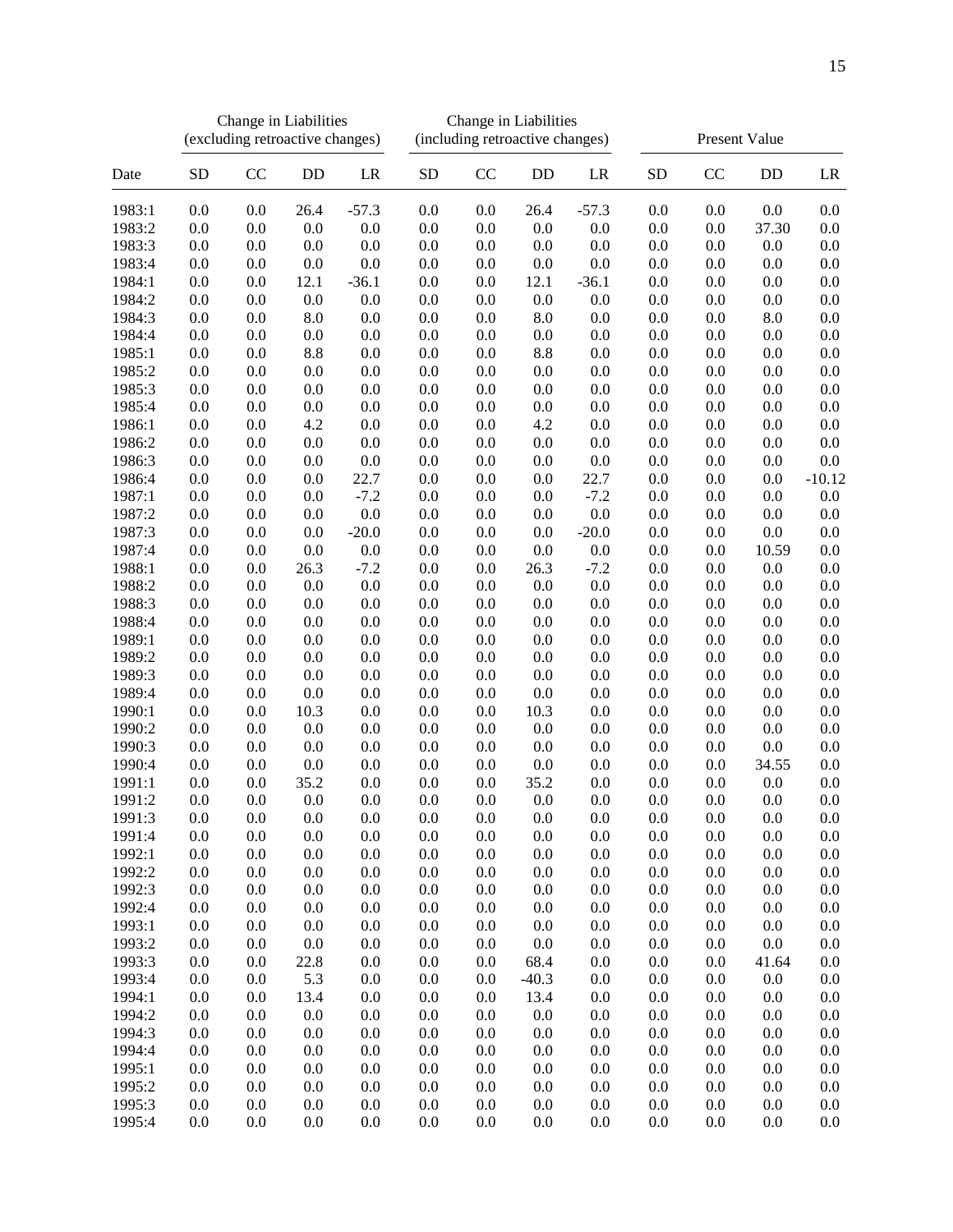|                  | Change in Liabilities<br>(excluding retroactive changes) |            |            |                 | Change in Liabilities<br>(including retroactive changes) |            |            |            | Present Value |            |            |                 |
|------------------|----------------------------------------------------------|------------|------------|-----------------|----------------------------------------------------------|------------|------------|------------|---------------|------------|------------|-----------------|
| Date             | <b>SD</b>                                                | CC         | DD         | LR              | <b>SD</b>                                                | CC         | DD         | LR         | ${\rm SD}$    | CC         | DD         | LR              |
| 1996:1           | 0.0                                                      | 0.0        | 0.0        | 0.0             | 0.0                                                      | 0.0        | 0.0        | 0.0        | 0.0           | 0.0        | 0.0        | 0.0             |
| 1996:2           | 0.0                                                      | 0.0        | 0.0        | 0.0             | 0.0                                                      | 0.0        | 0.0        | 0.0        | 0.0           | 0.0        | 0.0        | 0.0             |
| 1996:3           | 0.0                                                      | 0.0        | 0.0        | 0.0             | 0.0                                                      | 0.0        | 0.0        | 0.0        | 0.0           | 0.0        | 0.0        | 0.0             |
| 1996:4           | 0.0                                                      | 0.0        | 0.0        | 0.0             | 0.0                                                      | 0.0        | 0.0        | 0.0        | 0.0           | 0.0        | 0.0        | 0.0             |
| 1997:1           | 0.0                                                      | 0.0        | 0.0        | 0.0             | 0.0                                                      | 0.0        | 0.0        | 0.0        | 0.0           | 0.0        | 0.0        | 0.0             |
| 1997:2           | 0.0                                                      | 0.0        | 0.0        | 0.0             | 0.0                                                      | 0.0        | 0.0        | 0.0        | $0.0\,$       | 0.0        | 0.0        | 0.0             |
| 1997:3           | 0.0                                                      | 0.0        | 0.0        | 0.0             | 0.0                                                      | 0.0        | 0.0        | 0.0        | $-20.30$      | 0.0        | 1.93       | 0.0             |
| 1997:4           | 0.0                                                      | 0.0        | 0.0        | 0.0             | 0.0                                                      | 0.0        | 0.0        | 0.0        | 0.0           | 0.0        | 0.0        | 0.0             |
| 1998:1           | $-20.9$                                                  | 0.0        | 0.0        | 0.0             | $-20.9$                                                  | 0.0        | 0.0        | 0.0        | 0.0           | 0.0        | 0.0        | 0.0             |
| 1998:2           | 0.0                                                      | 0.0        | 0.0        | 0.0             | 0.0                                                      | 0.0        | 0.0        | 0.0        | 0.0           | 0.0        | 0.0        | 0.0             |
| 1998:3           | 0.0                                                      | 0.0        | 0.0        | 0.0             | 0.0                                                      | 0.0        | 0.0        | 0.0        | 0.0           | 0.0        | 0.0        | 0.0             |
| 1998:4           | 0.0                                                      | 0.0        | 0.0        | 0.0             | 0.0                                                      | 0.0        | 0.0        | 0.0        | 0.0           | 0.0        | 0.0        | 0.0             |
| 1999:1           | 0.0                                                      | 0.0        | 0.0        | 0.0             | 0.0                                                      | 0.0        | 0.0        | 0.0        | 0.0           | 0.0        | 0.0        | 0.0             |
| 1999:2           | 0.0                                                      | 0.0        | 0.0        | 0.0             | 0.0                                                      | 0.0        | 0.0        | 0.0        | 0.0           | 0.0        | 0.0        | 0.0             |
| 1999:3           | 0.0                                                      | 0.0        | 0.0        | 0.0             | 0.0                                                      | 0.0        | 0.0        | 0.0        | 0.0           | 0.0        | 0.0        | 0.0             |
| 1999:4           | 0.0                                                      | 0.0        | 0.0        | 0.0             | 0.0                                                      | 0.0        | 0.0        | 0.0        | 0.0           | 0.0        | 0.0        | 0.0             |
| 2000:1           | 0.0                                                      | 0.0        | 1.7        | 0.0             | 0.0                                                      | 0.0        | 1.7        | 0.0        | 0.0           | 0.0        | 0.0        | 0.0             |
| 2000:2           | 0.0                                                      | 0.0        | 0.0        | 0.0             | 0.0                                                      | 0.0        | 0.0        | 0.0        | $0.0\,$       | 0.0        | 0.0        | 0.0             |
| 2000:3           | $0.0\,$                                                  | 0.0        | 0.0        | 0.0             | 0.0                                                      | 0.0        | 0.0        | 0.0        | 0.0           | 0.0        | 0.0        | $0.0\,$         |
| 2000:4           | 0.0                                                      | 0.0        | 0.0        | 0.0             | 0.0                                                      | 0.0        | 0.0        | 0.0        | 0.0           | 0.0        | 0.0        | $0.0\,$         |
| 2001:1           | 0.0                                                      | 0.0        | 0.0        | 0.0             | 0.0                                                      | 0.0        | 0.0        | 0.0        | 0.0           | 0.0        | 0.0        | $0.0\,$         |
| 2001:2           | $0.0\,$                                                  | 0.0        | 0.0        | 0.0             | 0.0                                                      | 0.0        | 0.0        | 0.0        | 0.0           | $-2.42$    | 0.0        | $-80.35$        |
| 2001:3           | $0.0\,$                                                  | $-57.0$    | 0.0        | 0.0             | 0.0                                                      | $-171.0$   | 0.0        | 0.0        | 0.0           | 0.0        | 0.0        | 0.0             |
| 2001:4           | 0.0                                                      | 0.0        | 0.0        | 0.0             | 0.0                                                      | 114.0      | 0.0        | 0.0        | 0.0           | 0.0        | 0.0        | 0.0             |
| 2002:1           | 0.0                                                      | 57.0       | 0.6        | $-83.0$         | 0.0                                                      | 57.0       | 0.6        | $-83.0$    | 0.0           | $-37.23$   | 0.0        | 0.0             |
| 2002:2           | 0.0                                                      | $-36.9$    | 0.0        | 0.0             | 0.0                                                      | $-110.7$   | 0.0        | 0.0        | 0.0           | 0.0        | 0.0        | 0.0             |
| 2002:3           | 0.0                                                      | 0.0        | 0.0        | 0.0             | 0.0                                                      | 73.8       | 0.0        | 0.0        | 0.0           | 0.0        | 0.0        | 0.0             |
| 2002:4           | 0.0                                                      | 0.0        | 0.0        | 0.0             | 0.0                                                      | 0.0        | 0.0        | 0.0        | 0.0           | 0.0        | 0.0        | 0.0             |
| 2003:1           | 0.0<br>0.0                                               | 0.0<br>0.0 | 0.0        | 0.0             | 0.0                                                      | 0.0<br>0.0 | 0.0<br>0.0 | 0.0<br>0.0 | 0.0           | 0.0        | 0.0<br>0.0 | 0.0<br>$-60.64$ |
| 2003:2<br>2003:3 | $0.0\,$                                                  | 0.0        | 0.0<br>0.0 | 0.0<br>$-126.4$ | 0.0<br>0.0                                               | 0.0        | 0.0        | $-316.8$   | 0.0<br>0.0    | 0.0<br>0.0 | 0.0        | $0.0\,$         |
| 2003:4           | 0.0                                                      | 0.0        | 0.0        | 0.0             | 0.0                                                      | 0.0        | 0.0        | 190.4      | 0.0           | 0.0        | 0.0        | 0.0             |
| 2004:1           | 0.0                                                      | 0.0        | 0.0        | 0.0             | 0.0                                                      | 0.0        | 0.0        | 0.0        | 0.0           | 0.0        | 0.0        | 0.0             |
| 2004:2           | 0.0                                                      | 0.0        | 0.0        | 0.0             | 0.0                                                      | 0.0        | 0.0        | 0.0        | 0.0           | 0.0        | 0.0        | 0.0             |
| 2004:3           | 0.0                                                      | 0.0        | 0.0        | 0.0             | 0.0                                                      | 0.0        | 0.0        | 0.0        | 0.0           | 0.0        | 0.0        | 0.0             |
| 2004:4           | 0.0                                                      | 0.0        | 0.0        | 0.0             | 0.0                                                      | 0.0        | 0.0        | 0.0        | 0.0           | 0.0        | 0.0        | 0.0             |
| 2005:1           | 0.0                                                      | 0.0        | 0.0        | 68.1            | 0.0                                                      | 0.0        | 0.0        | 68.1       | 0.0           | $0.0\,$    | $0.0\,$    | 0.0             |
| 2005:2           | 0.0                                                      | 0.0        | 0.0        | 0.0             | 0.0                                                      | 0.0        | 0.0        | 0.0        | 0.0           | 0.0        | 0.0        | 0.0             |
| 2005:3           | 0.0                                                      | 0.0        | 0.0        | 0.0             | 0.0                                                      | $0.0\,$    | 0.0        | 0.0        | 0.0           | 0.0        | 0.0        | 0.0             |
| 2005:4           | 0.0                                                      | 0.0        | 0.0        | 0.0             | 0.0                                                      | 0.0        | 0.0        | 0.0        | 0.0           | 0.0        | 0.0        | $0.0\,$         |
| 2006:1           | 0.0                                                      | 0.0        | 0.0        | 0.0             | 0.0                                                      | 0.0        | 0.0        | 0.0        | 0.0           | 0.0        | 0.0        | 0.0             |
| 2006:2           | $0.0\,$                                                  | 0.0        | 0.0        | 0.0             | 0.0                                                      | 0.0        | 0.0        | 0.0        | 0.0           | 0.0        | 0.0        | 0.0             |
| 2006:3           | $0.0\,$                                                  | 0.0        | 0.0        | 0.0             | 0.0                                                      | 0.0        | 0.0        | 0.0        | 0.0           | 0.0        | 0.0        | $0.0\,$         |
| 2006:4           | 0.0                                                      | 0.0        | 0.0        | 0.0             | 0.0                                                      | 0.0        | 0.0        | 0.0        | 0.0           | 0.0        | 0.0        | 0.0             |
| 2007:1           | 0.0                                                      | 0.0        | 0.0        | 0.0             | 0.0                                                      | 0.0        | 0.0        | 0.0        | 0.0           | 0.0        | 0.0        | 0.0             |
| 2007:2           | 0.0                                                      | 0.0        | 0.0        | 0.0             | 0.0                                                      | 0.0        | 0.0        | 0.0        | 0.0           | 0.0        | 0.0        | 0.0             |
| 2007:3           | 0.0                                                      | 0.0        | 0.0        | 0.0             | 0.0                                                      | 0.0        | 0.0        | 0.0        | 0.0           | 0.0        | 0.0        | 0.0             |
| 2007:4           | 0.0                                                      | 0.0        | $0.0\,$    | 0.0             | 0.0                                                      | $0.0\,$    | 0.0        | 0.0        | 0.0           | $0.0\,$    | $0.0\,$    | 0.0             |

Notes: SD is spending-driven; CC is countercyclical; DD is deficit-driven; and LR is long-run. The data are expressed in billions of current dollars.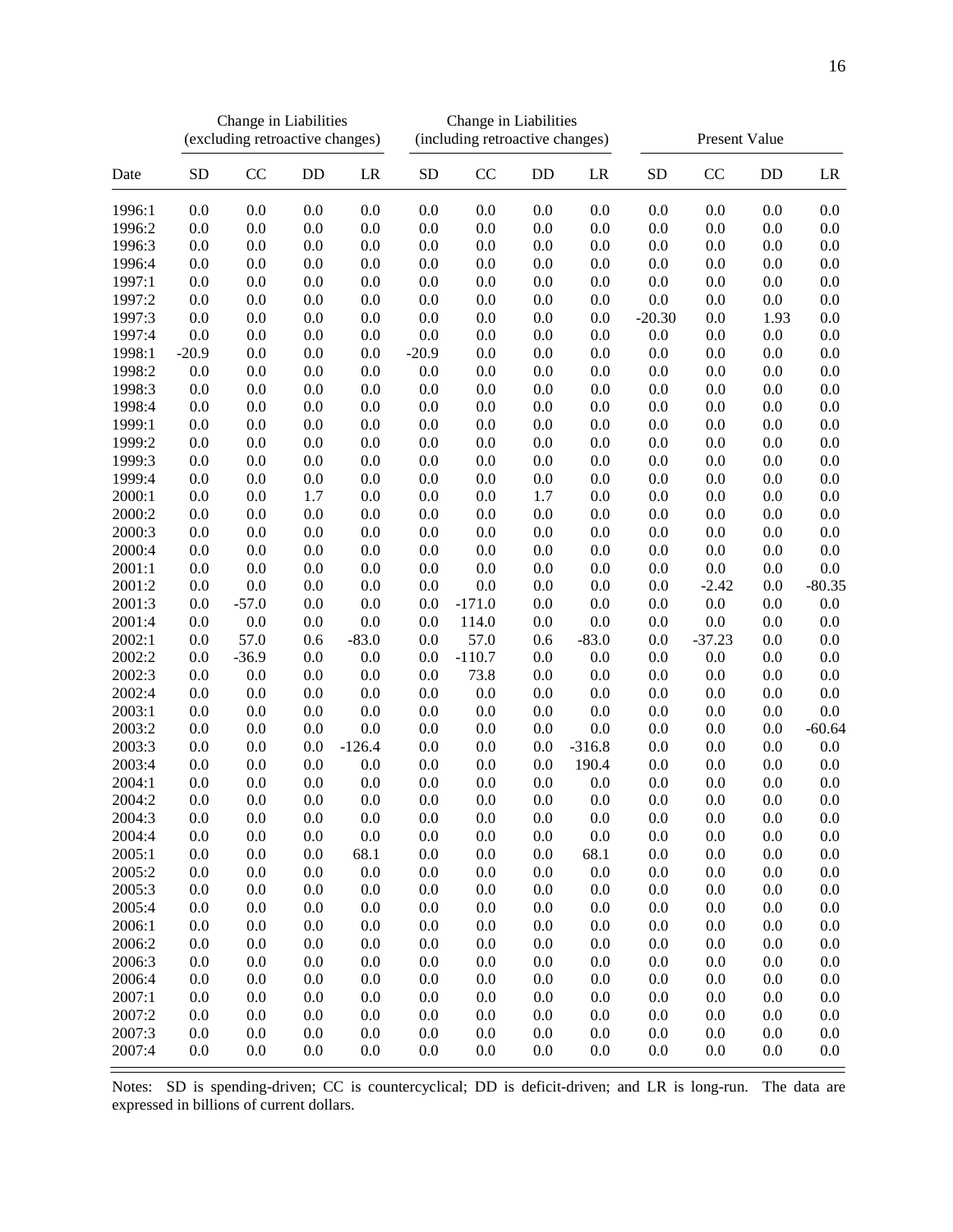# **II. ACT-BY-ACT SUMMARY OF OUR FINDINGS**

This section presents a detailed discussion of each of the fifty federal tax actions we identify in the period 1945 to 2007. We describe the timing, motivation, revenue effects, permanence, and nature of the tax changes. For the motivation and revenue effects, we attempt to provide enough quotations and citations that readers can see some of the evidence behind our conclusions.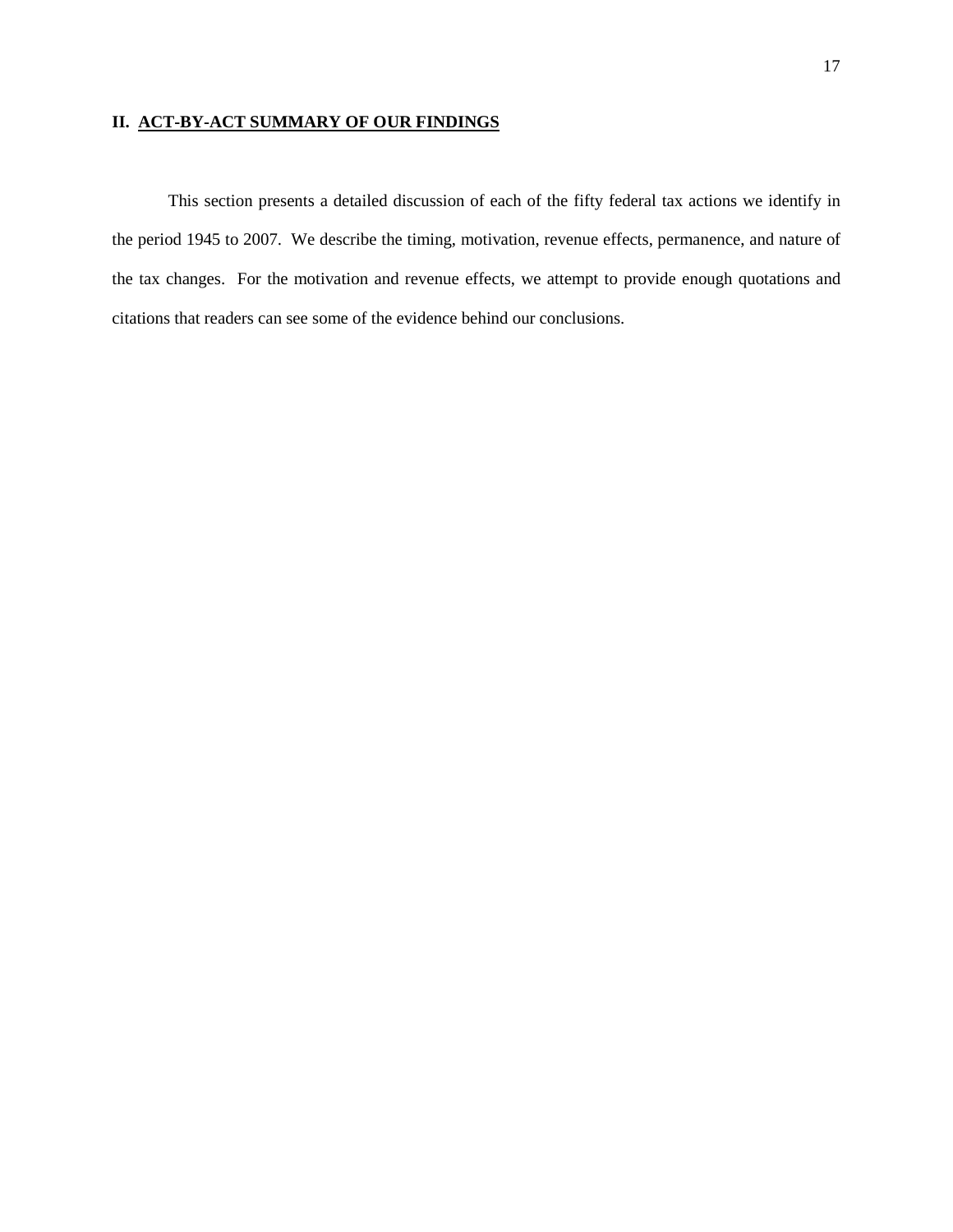## **Revenue Act of 1945**

Signed: 11/8/45 Change in Liabilities: 1946Q1 –\$5.9 billion (Endogenous; Spending-driven) Present Value:<br>194504 - \$5.89 billion (Endogenous; Spending-driven)

The Revenue Act of 1945 reduced taxes substantially in January 1946. The motivation for the tax cut was concern that the decline in government spending following the end of World War II would lead to deflation and depression. The tax cut was designed to spur both consumer spending and business investment, and so replace government demand with private demand. The corporate tax reduction included in the bill was also seen as a useful supply-side policy aimed at spurring reconversion.

This motivation appeared in presidential speeches even before the end of the war. Franklin Roosevelt laid the groundwork for the tax cut in his Annual Budget Message in January 1945. He said: "full employment in peacetime can be assured only when the reduction in war demand is approximately offset by additional peacetime demand from the millions of consumers, businesses, and farmers" (1/3/45, p. 8). He went on to say: "we must overhaul the wartime tax structure to stimulate consumers' demand and to promote business investment. The elements of such a tax program should be developed now so that it can be put into effect after victory" (p. 9).

Truman sounded similar themes in his Special Message to the Congress Presenting a 21-Point Program for the Reconversion Period on September 6, 1945. He stated: "I recommend that a transitional tax bill be enacted as soon as possible to provide limited tax reductions for the calendar year 1946. … [T]he new bill should aim principally at removing barriers to speedy reconversion and to the expansion of our peacetime economy" (p. 12). His January 1946 Message to the Congress on the State of the Union and on the Budget for 1947 was even more explicit. It stated: "No backlog of demand can exist very long in the face of our tremendous productive capacity. We must expect again to face the problem of shrinking demand and consequent slackening in sales, production, and employment. This possibility of a deflationary spiral in the future will exist unless we now plan and adopt an effective full employment program" (1/21/46, p. 9). Among the programs Truman thought would help were the recently passed tax reductions that "were designed to encourage reconversion and peacetime business expansion" (p. 25).

Truman made clear the link between the decline in spending and the tax cut in his explanation for why he was not recommending a larger cut: "We must reconcile ourselves to the fact that room for tax reduction at this time is limited. A total war effort cannot be liquidated overnight" (Special Message to the Congress, 9/6/45, p. 13). Secretary of the Treasury Fred Vinson also stressed this link in testimony to the House Ways and Means Committee in October 1945. He stated: "The rate of government expenditures—and particularly those expenditures which find their way currently into the pockets of consumers—will be declining rapidly" and "these are deflationary factors" (1946 Treasury *Annual Report*, p. 328). Vinson felt that "such deflationary dangers as we face are the byproducts … of a titanic physical change-over from war production to peace production. … Therefore, one of the primary objectives of our fiscal policy must be to encourage the boldest, the quickest and most venturesome expansion of peacetime enterprise by business investors" (p. 328). More generally, he believed that "[t]ax reduction for 1946 should be designed to afford the maximum aid and stimulus to reconversion and expansion that is compatible with our revenue needs" (p. 329).

The motivation for the tax reduction given in Congressional sources is very similar to that in executive branch documents. The House Ways and Means Committee report on the bill said: "The bill has been designed to aid both individuals and businesses in the difficult period of transition from war to peace. To accomplish this your committee believes that it is necessary to reduce the high wartime tax rates to provide incentives for business to expand and to increase consumer purchasing power"  $(79<sup>th</sup>$ Congress, 1<sup>st</sup> Session, House of Representatives Report No. 1106, 10/9/45, p. 1). The House report implicitly invoked the fall in expenditure as a factor when it said: "Federal expenditures for calendar year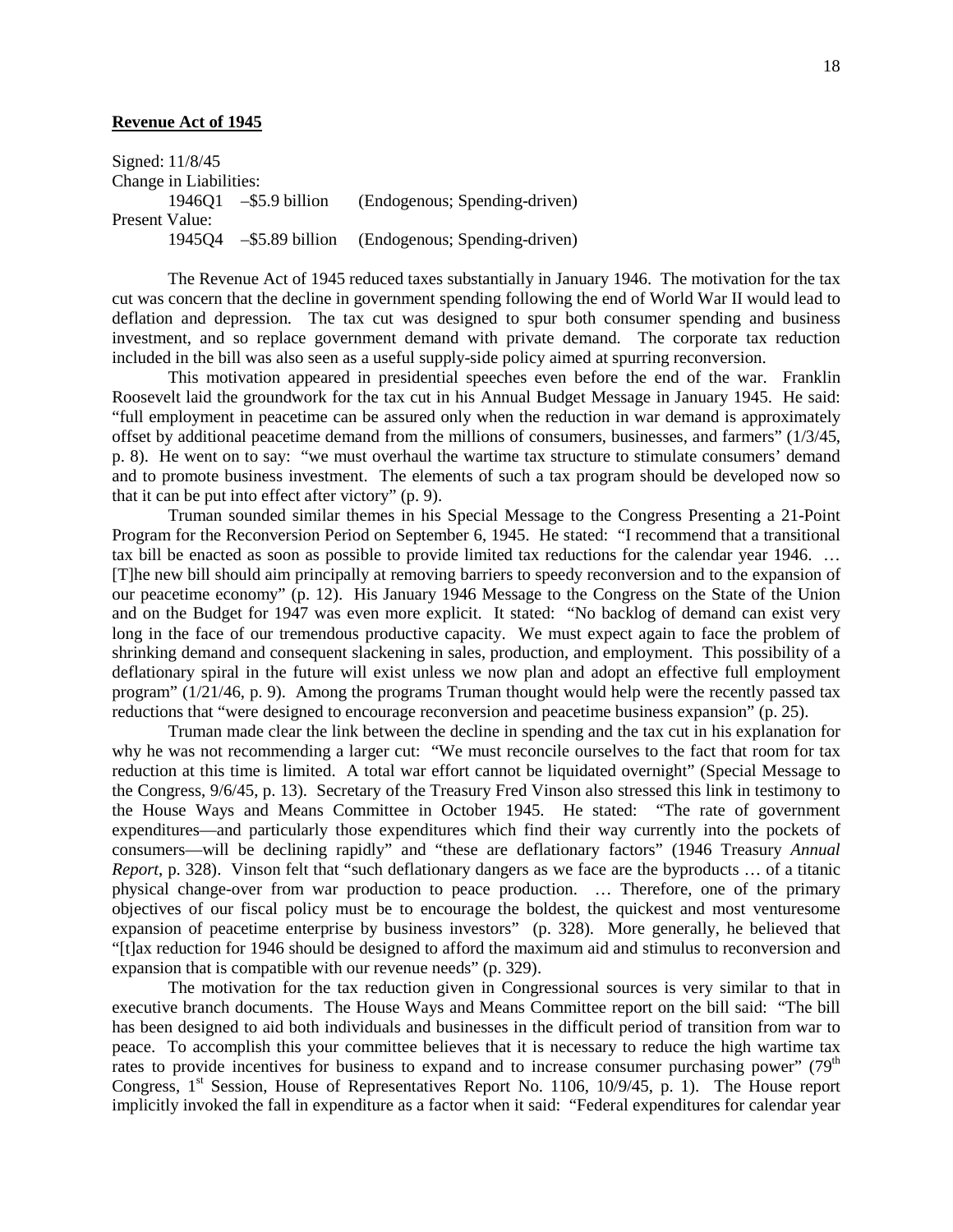1946 are expected to be much lower, but it is anticipated that the deficit will still be sizable. In view of the probable extent of the deficit in 1946 it is necessary to limit the over-all reduction in taxes" (p. 1). The Senate Finance Committee report on the bill gave virtually the same motivation  $(79<sup>th</sup> Congress, 1<sup>st</sup>)$ Session, Senate Report No. 655, 10/23/45, p. 1). Finally, a House document summarizing the provisions of the bill after passage also suggested a key role for declining expenditure as a motivation for the bill. It stated: "All things considered—the modesty of the reductions made, the nature of the reductions, the prospects of a dwindling Federal budget, and the encouragement given to the production and sale of goods—the new law should greatly aid the reestablishment of a healthful economic environment" ( $79<sup>th</sup>$ Congress, 1<sup>st</sup> Session, House Document No. 383, "Revenue Act of 1945: Summary of Principal Provisions and Questions and Answers," 1945, p. 2).

The motivation given for the tax cut by both the president and Congress shows the somewhat blurry line between spending-driven and countercyclical tax changes. Policymakers in 1945 were concerned that output growth would fall following the end of the war and cut taxes to try to maintain growth. But, the fundamental shock they were trying to counteract was the decline in spending. For this reason, we classify this tax cut as an endogenous, spending-driven action.

The 1946 Treasury *Annual Report* (pp. 90-93, 346), and House Document No. 383 provide detailed (and very similar) estimates of the revenue effects and timing of the changes contained in the bill. The bill was expected to reduce revenues by \$5.9 billion at an annual rate. All its major provisions went into effect on January 1, 1946. A few minor changes did not go into effect until July 1, 1946, and a few were retroactive; however, the expected revenue effects of these provisions were small. Our estimate of the revenue effect of the bill is therefore a reduction of \$5.9 billion in 1946Q1.

The tax cut was roughly evenly divided between reductions in corporate taxes and reductions in the personal income tax. The personal income tax reductions raised exemptions for all taxpayers and lowered marginal rates. The changes were intended to be permanent.

## **Social Security Amendments of 1947**

Signed: 8/6/47 Change in Liabilities: 1950Q1 +\$0.75 billion (Exogenous; Deficit-driven) Present Value: 1947Q3 +\$0.74 billion (Exogenous; Deficit-driven)

The Social Security Amendments of 1947 postponed until January 1, 1950 an increase in the combined Social Security tax rate from 2 percent to 3 percent. The increase had been scheduled for 1940 in the original Social Security Act and had been repeatedly postponed (1948 *Annual Report of the Board of Trustees of the Federal Old-Age and Survivors Insurance Trust Fund*, p. 2). The increase finally occurred in 1950, as called for in the 1947 amendments. The amendments also provided for a rise in the tax rate on January 1, 1952. This provision was superceded by the Social Security Amendments of 1950.

The reason the original Social Security Act provided for the increase in the tax rate was to preserve the actuarial soundness of the system. Total spending was projected to increase gradually as more people qualified for benefits. Therefore, taxes needed to increase as well. Thus the fundamental motive for the tax increase that ultimately occurred was concern about the long-run fiscal situation of the Social Security system. There was no particular benefit increase in the quarter of the tax increase, so it was not a tax change to counteract a current spending change. Furthermore, there is no evidence that the decision to schedule the increase for 1950 was related to expectations of business cycle conditions in 1950. Rather, the increase was postponed from 1948 simply because it was not yet needed. For example, the 1948 *Annual Report of the Board of Trustees of the Federal Old-Age and Survivors Insurance Trust Fund* reported, "The war and its aftermath, as well as the recovery from the depression of the early thirties, have been accompanied by important changes in many of the factors which determine the benefits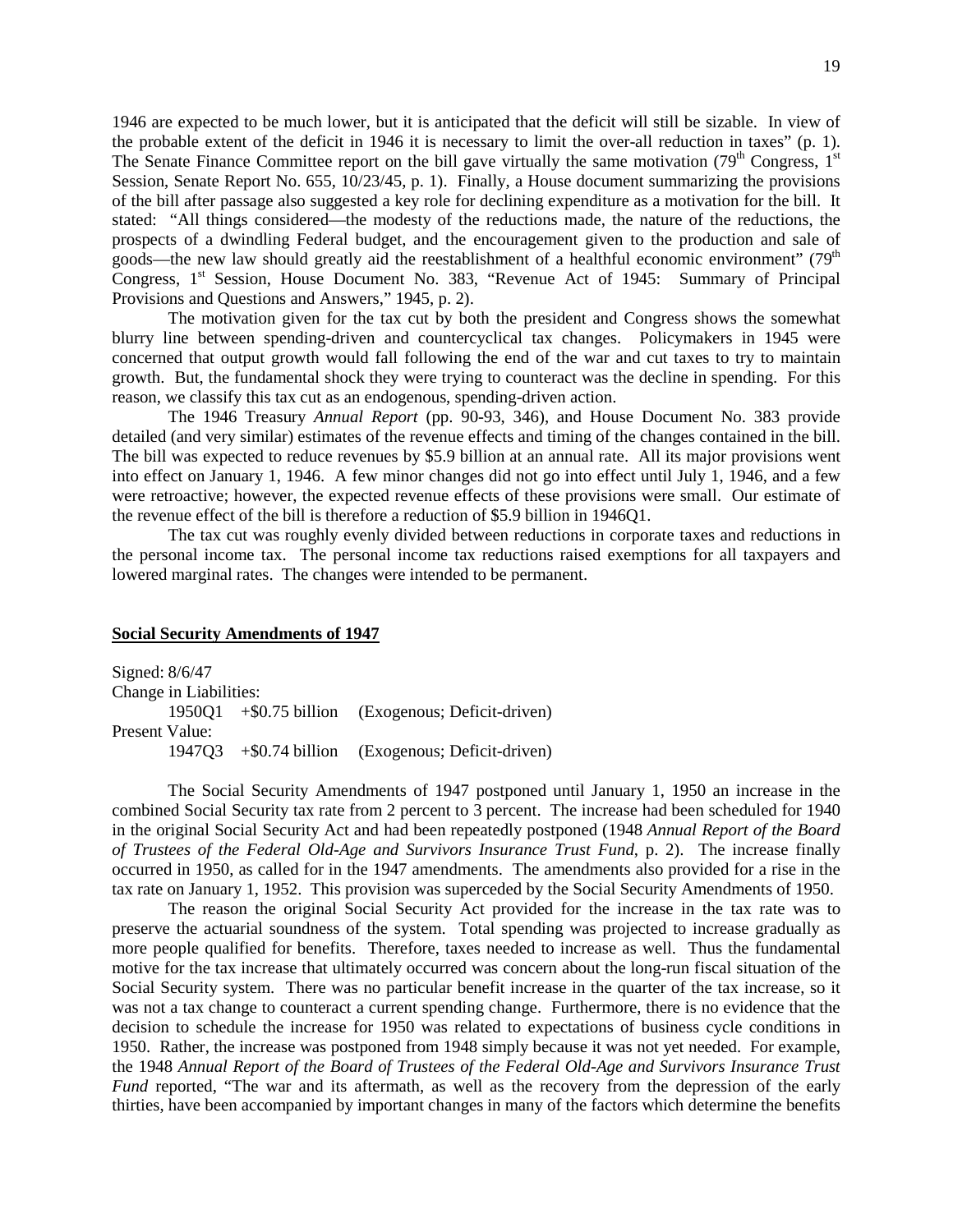and contributions under the program." As a result, the "cost of benefits under the system [as a percent of payroll] … are lower than the estimated costs of the program when it was adopted" (p. 31).

Because the tax increase was designed to protect the actuarial soundness of the Social Security system, and occurred for reasons unrelated to spending changes or the state of the economy, it is an exogenous, deficit-driven action.

The *Midyear Economic Report of the President* for 1950 stated that the rise "increased the annual rate of cash receipts by about three-quarters of a billion dollars" (p. 90). Because the increase occurred at the beginning of 1950, we date it as taking place in 1950Q1.

The act increased marginal tax rates on low-income taxpayers. The tax increase was intended to be permanent.

# **Revenue Act of 1948**

Signed: Presidential veto overridden 4/2/48 Change in Liabilities (excluding retroactive changes): 1948Q2 –\$5.0 billion (Exogenous: Long-run) Change in Liabilities (including retroactive changes): 1948Q2 –\$10.0 billion (Exogenous; Long-run) 1948Q3 +\$5.0 billion (Exogenous; Long-run) Present Value: 1948Q2 –\$5.01 billion (Exogenous; Long-run)

The Revenue Act of 1948 was passed over President Truman's veto. Thus, it is one tax change where the motivation of Congress was clearly different from that of the president. An exhaustive study of Congressional documents by Holmans (1961, pp. 60-101) concludes that the act was passed almost entirely for long-run and ideological reasons; current economic conditions played almost no role. Our reading of similar documents agrees with Holmans's.

The tax cut eventually contained in the Revenue Act of 1948 was first proposed during the 1946 Congressional campaign. A bill was passed and successfully vetoed in 1947 before being passed and the veto overridden in 1948. From its inception, the key motivation for the tax cut was to improve incentives through reducing marginal tax rates. In introducing the 1947 version of the bill, Harold Knutson, sponsor of the bill and Chairman of the House Ways and Means Committee, said a key goal was to "remove the deterrents to managerial efforts and to the investment of venture capital" (*Congressional Record*, 80<sup>th</sup>) Congress,  $1<sup>st</sup>$  Session, Volume 93—Part 2,  $3/26/47$ , p. 2637). Elaborating, he said, "It is the additional tax taken out of the extra dollar of income … that determines whether or not it is worth while to make the effort or incur the risk" (p. 2638). Both the House and Senate reports on the final bill expressed similar motivations. The House report said: "H. R. 4790 provides tax reduction, relief, and equalization. It reduces the present extremely high rates of the individual income tax. These rates were a product of wartime conditions, and constitute a serious obstacle to the increase in production needed to relieve current inflationary pressures. The reduction of these rates also is essential to the long-run improvement in the American standard of living"  $(80<sup>th</sup> Congress, 2<sup>d</sup> session, House of Representatives Report No.$ 1274, 1/27/48, p. 1). Similarly, the Senate report stated: "Your committee's bill is designed to provide a stimulus to labor, management, and venture capital" ( $80<sup>th</sup>$  Congress,  $2<sup>d</sup>$  session, Senate Report No. 1013, 3/16/48, p. 1).

The very fact that the bill was first proposed nearly two years before its eventual passage and under relatively strong economic conditions makes it unlikely that short-run economic considerations were an important motivating force. The House report barely mentioned the possibility of a recession. Most of the discussion was about whether the tax cut would increase inflation. The report stated: "your committee believes that increased production [from improved incentives] is the most satisfactory answer to the high prices resulting from the pressure of pent-up demand on a limited supply" (House Report No.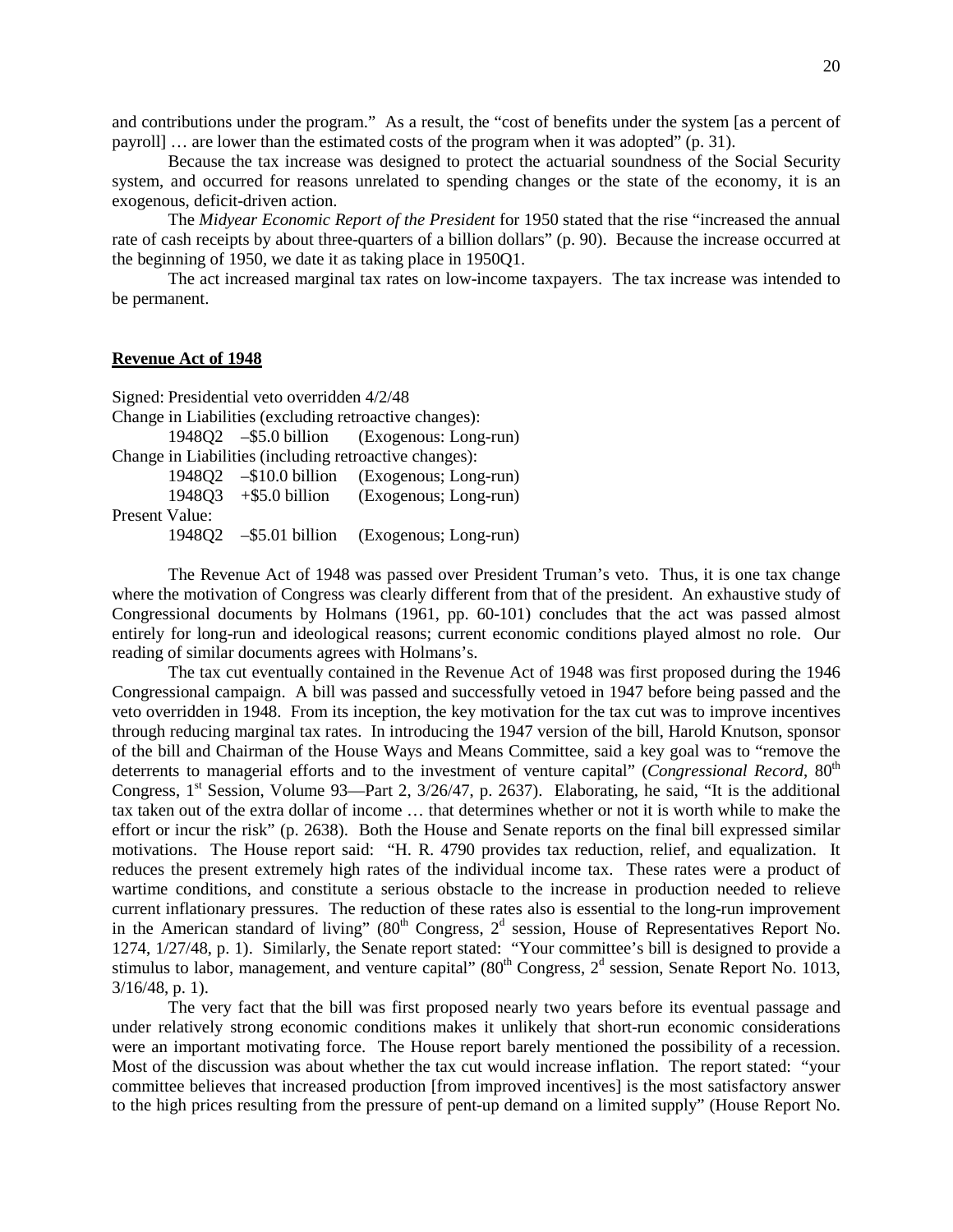1274, p. 11). The Senate report indicated: "This tax bill is being presented at a time when the future of business conditions is extremely difficult to predict" (Senate Report No. 1013, p. 10). It treated inflation and recession as roughly equally likely and said that "should business begin to taper off, the effects of the tax reduction upon incentives to work and to invest would be extremely important, as would also the additional purchasing power generated by the increase in exemptions" (p. 13).

The administration certainly did not believe that the tax cut was needed to counteract a likely significant recession. In response to the early proposals for tax reduction, the president's 1948 Budget Message stated: "There is no justification now for tax reduction," and "[s]hould such a recession occur, it would be a temporary slump growing out of transition period difficulties and would call for no revision in our budget policy" (1948 *Budget*, p. M5). In his speech vetoing the 1948 cut, Truman said "the bill would greatly increase the danger of further inflation, by adding billions of dollars of purchasing power at a time when demand already exceeds supply at many strategic points in the economy" (Veto of the Income Tax Reduction Bill, 4/2/48, p. 1). The *Midyear Economic Report of the President* for 1948 saw no sign of a downturn and focused almost entirely on the problem of excess demand and inflation (see, for example, pp. 3-5, 42, 45). This focus on strong economic conditions by the president adds credence to the view that current and prospective economic conditions were not a major motivation for the tax cut.

Because the tax cut was motivated by long-run concerns and political ideology, and not primarily by concern about short-run economic conditions, we classify it as an exogenous, long-run action.

The bill was passed at the beginning of April, so we date the tax cut in 1948Q2. The 1948 *Midyear Economic Report* said that the tax cut reduced revenues by \$5 billion (p. 4). This number was repeated in Truman's veto message (4/2/48, p. 2). The Report of the Senate Finance Committee on the bill gave an estimate of the annual revenue decline of \$4.8 billion (Senate Report No. 1013, p. 2). Since all the estimates are so similar, we follow our usual practice of using the estimate from the *Economic Report*. The cut was retroactive to January 1, 1948 (1950 *Budget*, p. 1350). Since the legislation was enacted in the second quarter, this means that in effect that were two quarters' worth of tax reduction—or \$10 billion at an annual rate—in the second quarter. Thereafter, taxes were lower than before by \$5 billion at an annual rate. In changes, this corresponds to an exogenous tax cut of \$10 billion in 1948Q2 and an increase of \$5 billion in 1948Q3. If one neglected the retroactive element, there would be simply a tax cut of \$5 billion in 1948Q2.

The act reduced tax rates for all taxpayers, with the percentage reduction in rates being largest for low-income taxpayers. Thus, the bill reduced marginal rates. It also increased the personal exemption. The tax changes were designed to be permanent. While there was much discussion of cutting expenditures at the same time, the actual net reduction turned out to be very small.

#### **Social Security Amendments of 1950**

| Signed: 8/28/50 |                                                                                |
|-----------------|--------------------------------------------------------------------------------|
|                 |                                                                                |
|                 | (Endogenous; Spending-driven)                                                  |
| 195401          | (Exogenous; Deficit-driven)                                                    |
| Present Value:  |                                                                                |
| 195003          | $+\$1.54$ billion (Endogenous; Spending-driven)                                |
|                 | Change in Liabilities:<br>$1951Q1 + $0.3 \text{ billion}$<br>$+$ \$1.3 billion |

These amendments provided for extremely large increases in Social Security benefits starting in September 1950 and for large expansions in coverage beginning in January 1951. The amendments raised the maximum earnings subject to the Social Security tax from \$3000 to \$3600, effective January 1, 1951. It also called for a series of future increases in the Social Security tax rate (*Social Security Bulletin*, October 1950, pp. 3-5, 10-14). Only the increase in the combined rate from 3 to 4 percent on January 1, 1954 actually occurred as provided for in the legislation, however.

The original Social Security Act had called for gradual increases in the payroll tax rate over time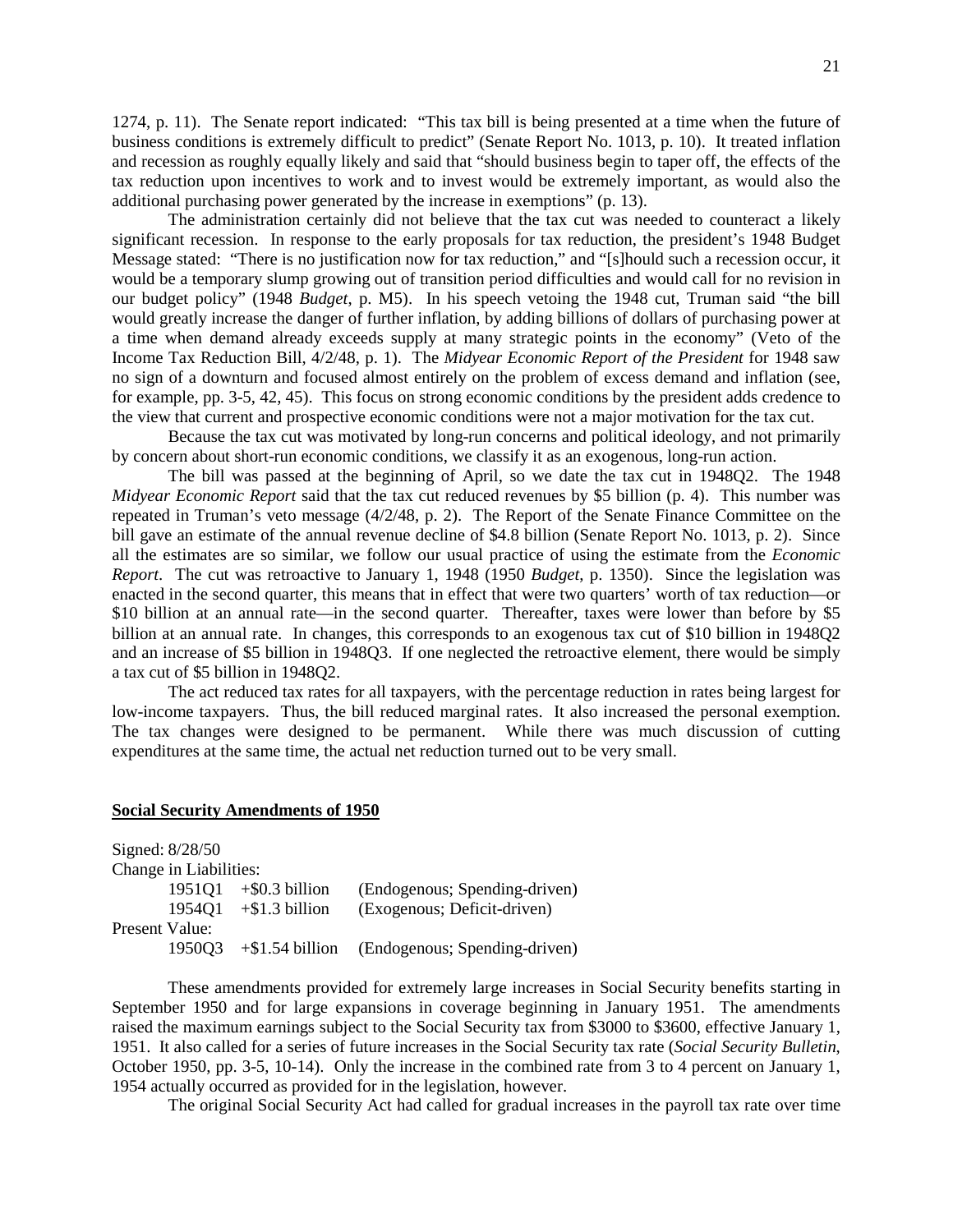(1948 *Annual Report of the Board of Trustees of the Federal Old-Age and Survivors Insurance Trust Fund*, p. 2). In its deliberations leading up to the 1950 amendments, Congress was more explicit about its views concerning how Social Security should be financed. The Ways and Means Committee stated that it was "firmly of the belief that the old-age, survivors, and disability insurance program should be on a completely self-supporting basis. Accordingly, the bill eliminates the provision added in 1943 authorizing appropriations to the program from general revenues"  $(81<sup>st</sup> Congress, 1<sup>st</sup> Session, House of$ Representatives Report No. 1300, p. 31). On the one hand, Congress did not wish to attempt to finance the system with a tax that was constant over time, as that would lead to a very large excess of revenues over expenditures in the short run. On the other hand, it did not wish to match current taxes and spending, because that would imply very low tax rates in the short run and sharply rising rates over time. It instead chose an intermediate strategy of gradually rising rates that nonetheless implied a substantial build-up in the Social Security trust fund in the medium run.

Consistent with this strategy, the focus of analyses of Social Security's finances at the time of the 1950 and subsequent amendments was on present values of receipts and expenditures, not on their shortrun levels. Increases in benefits were typically financed by adjustment of the planned path of Social Security tax rates into the distant future. The 1950 amendments, for example, called for a change in the tax base in 1952 and for changes in the tax rate in 1954, 1960, 1965, and 1970.

As this discussion suggests, there were two central motivations for the tax increases in 1951 and 1954 that resulted form the 1950 amendments: the increases in Social Security spending that resulted from the amendments, and ensuring the long-term fiscal soundness of the system. The 1951 *Annual Report of the Board of Trustees of the Federal Old-Age and Survivors Insurance Trust Fund* stated, "The schedule of contribution rates was revised to yield larger amounts of future contribution income with a view not only to meeting the higher benefit outlays of the liberalized program but also to making the system self-supporting" (p. 3).

Thus, the 1951 increase in the tax base was tied to spending increases that occurred at approximately the same time, and so is an endogenous, spending-driven action. The 1954 increase in the tax rate is different. It was explicitly motivated by a desire to maintain the actuarial soundness of the system in light of the benefit increase. But it occurred more than three years after the benefit increase, so it seems unlikely that the spending increase could have had any substantial effect on the dynamics of the economy in the wake of the tax increase. For this reason, we classify the 1954 tax increase as an exogenous, deficit-driven action.

The 1955 *Economic Report* stated that the 1954 rate increase raised revenues by \$1.3 billion at an annual rate (pp. 49, 112). We therefore identify an exogenous tax increase of \$1.3 billion in 1954Q1. Our contemporary sources do not provide any estimates of the revenue effects of the 1951 base increase. Thus we need to depart from our usual approach of using contemporary estimates of the revenue effects. At the same time, we want to keep our procedure relatively simple. We therefore estimate the revenue effects as follows. Contemporary accounts suggest that throughout the 1950s, about half of full-time workers covered by Social Security reached the taxable maximum (for example, *Social Security Bulletin*, September 1954, p. 7). We therefore treat the 20 percent increase in the base as equivalent to a 10 percent increase in the tax rate. That is, since the base increased by a fifth and since this affected about one-half of covered workers, we can estimate the revenue effect as one-tenth of overall Social Security revenues prior to the increase, or one-eleventh of overall Social Security revenues after the increase. Using revenues prior to the increase is complicated by the 1950 increase in the tax rate. We therefore use fiscal 1952 Social Security revenues, which were \$3.6 billion (1954 *Budget*, p. 1092). Our estimate of the revenue effect is one-eleventh of this amount, or \$0.3 billion. The increase occurred in 1951Q1.

As described above, in calculating the present value of some tax changes, it is appropriate to change the classification of the motivation (see n. 8). In our baseline series, a tax increase that is legislated in a bill increasing spending, but that occurs more than a year after the spending increase that was its ultimate motivation, is classified as deficit-driven. This makes sense in the framework where output reacts to the actual change in taxes because the tax change is substantially after the spending change. But, in a framework emphasizing news, the future tax change should be treated as spending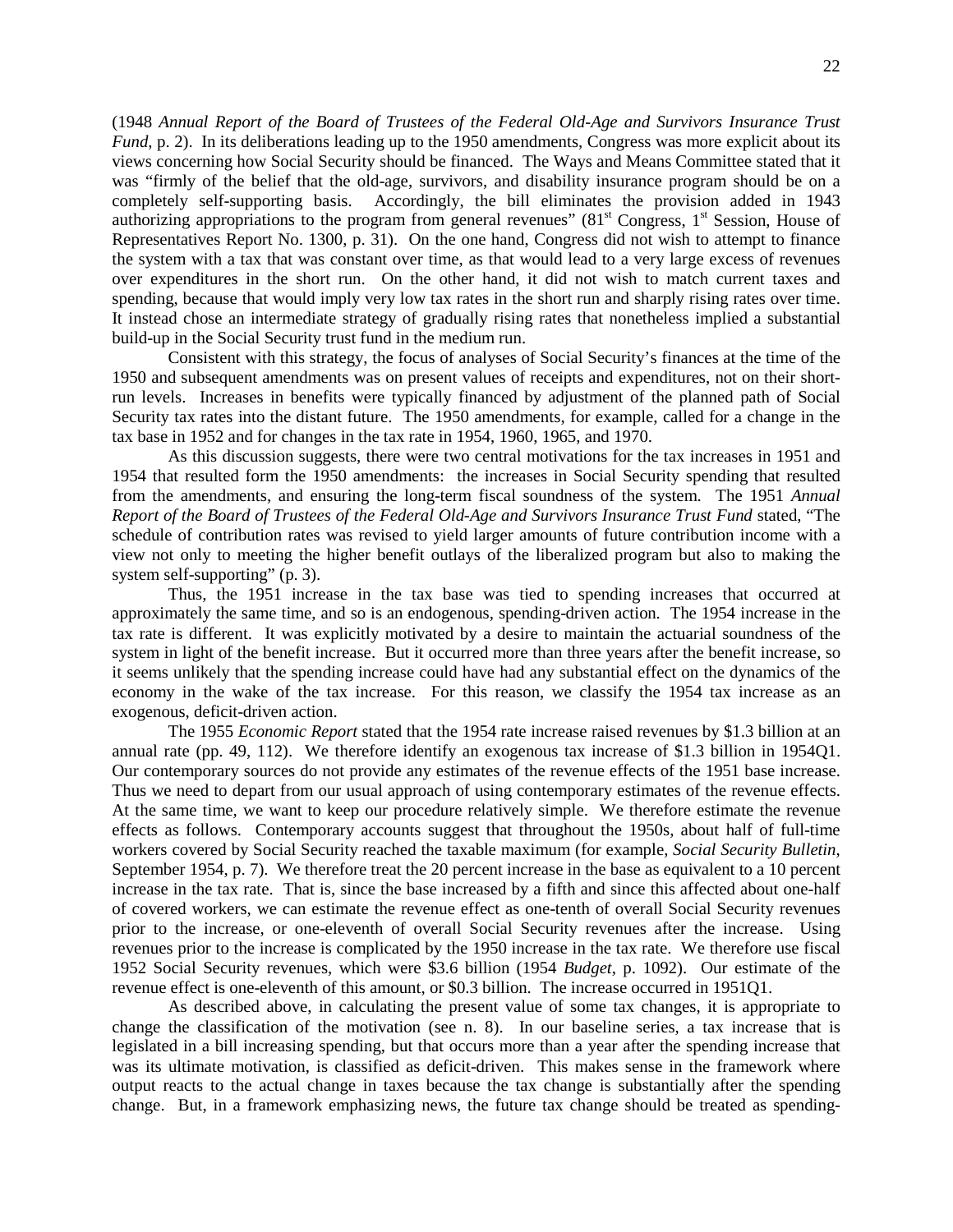driven. For this reason, we reclassify the 1954Q1 increase from the Social Security Amendments of 1950 as spending-driven when measuring tax changes in present value terms.

These tax changes increased marginal rates on low- and middle-income taxpayers. The increases were legislated as permanent.

## **Revenue Act of 1950**

|                                                        |                                          | $1950Q4 + $4.7 \text{ billion}$ (Endogenous; Spending-driven)                                                                |  |  |  |  |  |  |
|--------------------------------------------------------|------------------------------------------|------------------------------------------------------------------------------------------------------------------------------|--|--|--|--|--|--|
| Change in Liabilities (including retroactive changes): |                                          |                                                                                                                              |  |  |  |  |  |  |
|                                                        |                                          | (Endogenous; Spending-driven)                                                                                                |  |  |  |  |  |  |
|                                                        |                                          | (Endogenous; Spending-driven)                                                                                                |  |  |  |  |  |  |
|                                                        |                                          |                                                                                                                              |  |  |  |  |  |  |
|                                                        |                                          | 1950Q3 +\$4.69 billion (Endogenous; Spending-driven)                                                                         |  |  |  |  |  |  |
|                                                        | Signed: 9/23/50<br><b>Present Value:</b> | Change in Liabilities (excluding retroactive changes):<br>$1950Q4 + $6.2 \text{ billion}$<br>$1951Q1 - $1.5 \text{ billion}$ |  |  |  |  |  |  |

The motivation for this tax increase was the increase in defense spending related to the Korean War. The *Midyear Economic Report of the President* for 1950 stated:

There is now no need to reduce any taxes to stimulate business recovery. That recovery even before the development in Korea was more vigorous than most expected, and increased military spending will now accelerate this trend. The need to reduce … the deficit is also greater now, because of the reappearance of strong inflationary forces. The amount of revenues required to accomplish this will also be greater, because the military situation and the general world outlook make inevitable an overall increase in public outlays of many billions of dollars in this fiscal year (p. 10).

Truman reiterated this motivation on November 14, 1950, saying: "After the communist aggression in Korea last summer, the Congress recognized the need for greatly increasing the Government's revenues to meet the grave dangers that confront our country" (Letter to Committee Chairmen on Taxation of Excess Profits, p. 1). He also said: "An adequate tax program is our strongest weapon in preventing inflation" (p. 1).

The Congressional discussion of the bill parallels that of the administration. The Revenue Act of 1950 began as a bill to reduce excise taxes. The Korean War broke out just before the House passed its version. According to the Senate report on the bill: "Military action in Korea coupled with substantial increases in defense and related expenditures has made it necessary to convert the excise tax reduction bill passed by the House in June of this year into a bill to raise revenues"  $(81<sup>st</sup>$  Congress,  $2<sup>d</sup>$  Session, Senate Report No. 2375, 8/22/50, p. 1). The report was explicit that the tax increase was motivated solely by the increase in expenditures. It stated: "there is general agreement that these rates must be raised in view of the new expenditures required by the crisis in international affairs" (p. 2). In introducing the thoroughly amended bill to the Senate for debate, Senator George, chairman of the Senate Committee on Finance, stated: "This bill is a first step in the financing of the expanded military program resulting from the war in Korea" (*Congressional Record*, 81<sup>st</sup> Congress, 2<sup>d</sup> Session, Volume 96—Part 10, 8/24/50, p. 13268). The most heated part of the debate concerned whether the tax increase was large enough to deal with the inflation that might result from the increase in defense expenditures. Senator Douglas stated: "It seems to me that the tax bill … will raise only a small fraction of the revenue which is needed. It will necessitate borrowing, and will therefore create inflation" (p. 13281). The Senate report anticipated this criticism, saying: "It is not anticipated that these [tax] increases will be of sufficient size to offset the new defense and related expenditures. However, this bill accomplishes all that can be done quickly" (Senate Report No. 2375, p. 1).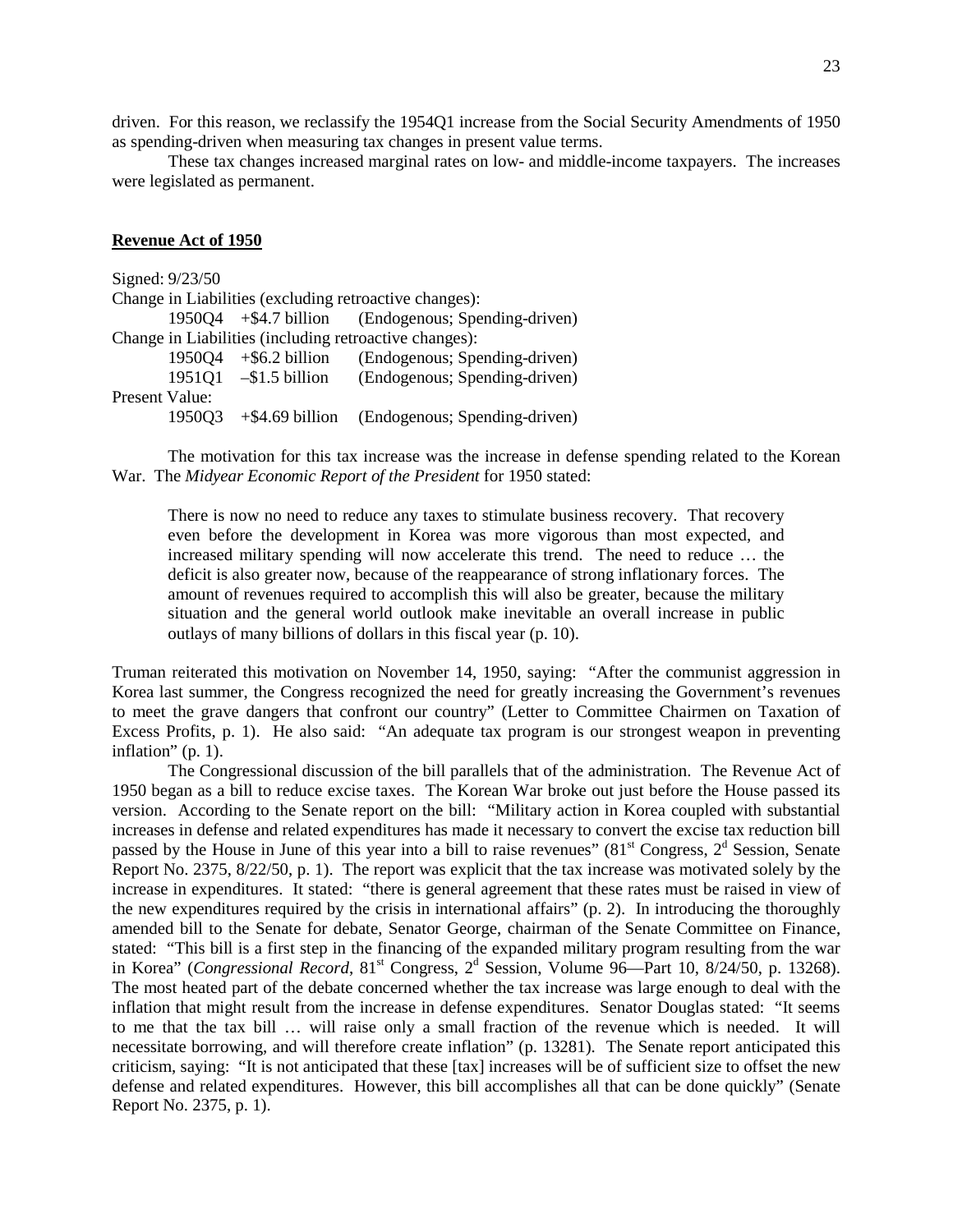The quotations make it clear that both the administration and Congress understood that the increase in defense spending, holding revenues the same, would cause the economy to boom and inflation to rise. The tax increase was designed to counteract this anticipated rise and hold output growth close to normal. Therefore, by our criteria, this is an endogenous, spending-driven tax increase.

The bill was signed at the end of the third quarter of 1950, so we date the tax increase in 1950Q4. The president's statement on November 14, 1950 said that the act provided "4.6 billion dollars of additional revenue annually" (Letter to Committee Chairmen on Taxation of Excess Profits, p. 1). The 1951 *Economic Report* gave a number of \$4.7 billion (p. 38). Given that the two numbers are so close, we follow our usual practice of using the number from the *Economic Report*. The corporate tax increase, which was approximately \$1.5 billion at an annual rate, was retroactive to July 1, 1950 (1950 Treasury *Annual Report*, p. 37); the increase in individual income taxes was effective October 1, 1950 (1950 Treasury *Annual Report*, pp. 36-37; 1952 *Economic Report*, pp. 131-132). Adding the retroactive component of \$1.5 billion (from one extra quarter) to the steady-state effect of \$4.7 billion yields an endogenous tax increase of \$6.2 billion in 1950Q4. The return to the steady-state effect in the next quarter implies an endogenous tax cut of \$1.5 billion in 1951Q1. If one chose to neglect the retroactive aspect of this tax cut, the revenue effect would be just an increase of \$4.7 billion in 1950Q4.

The tax increase took the form of higher marginal tax rates on individuals and corporations. The tax increase was legislated to be permanent (1950 Treasury *Annual Report*, pp. 36-37).

# **Excess Profits Tax Act of 1950**

Signed: 1/3/51

Change in Liabilities (excluding retroactive changes):

1951Q1 +\$3.5 billion (Endogenous; Spending-driven) Change in Liabilities (including retroactive changes):

|                | $1951Q1 + $10.5$ billion        | (Endogenous; Spending-driven) |
|----------------|---------------------------------|-------------------------------|
|                | $195102 - $7.0 \text{ billion}$ | (Endogenous; Spending-driven) |
| Present Value: |                                 |                               |
| 195101         | $+$ \$3.52 billion              | (Endogenous; Spending-driven) |

The motivation for the Excess Profits Tax Act of 1950 was the same as that for the Revenue Act of 1950. The economy was perceived to be at full employment and defense expenditures were rising because of the Korean War. Taxes were raised to keep growth from going above normal. The *Midyear Economic Report of the President* for 1950 stated: "An increase of 10 billion dollars in military appropriations, coming at a time when our economy is already operating at near-maximum levels, will greatly increase demand for goods and for labor, thus putting pressure on our price and wage structure" (p. 46). It went on to say that it was important "to use fiscal and credit policies to the fullest extent feasible for the restraint of inflationary pressures" (p. 46). Truman reiterated this view at the signing ceremony, saying "we are determined to finance the defense program without jeopardy to the stability of our economic system" (Statement by the President Upon Signing the Excess Profits Tax Act of 1950,  $1/3/51$ , p. 1).

The Senate report on the bill indicated a similar motivation. It stated: "This bill is a second step in the financing of the vastly expanded military program resulting from the hostilities in Korea and the critical international situation" ( $81<sup>st</sup>$  Congress,  $2<sup>d</sup>$  Session, Senate Report No. 2679, 12/18/50, p. 1). The report made it clear that the tax increase was motivated by a desire to prevent the budget deficit from rising  $(p, 2)$ .

Because the tax increase was designed to offset the effects of spending increases, and thus keep growth at normal, we classify it as an endogenous, spending-driven action.

The *Economic Reports* do not provide a precise figure for the revenue effects of the act. The *Midyear Economic Report of the President* for 1951 stated that the two 1950 tax increases raised revenues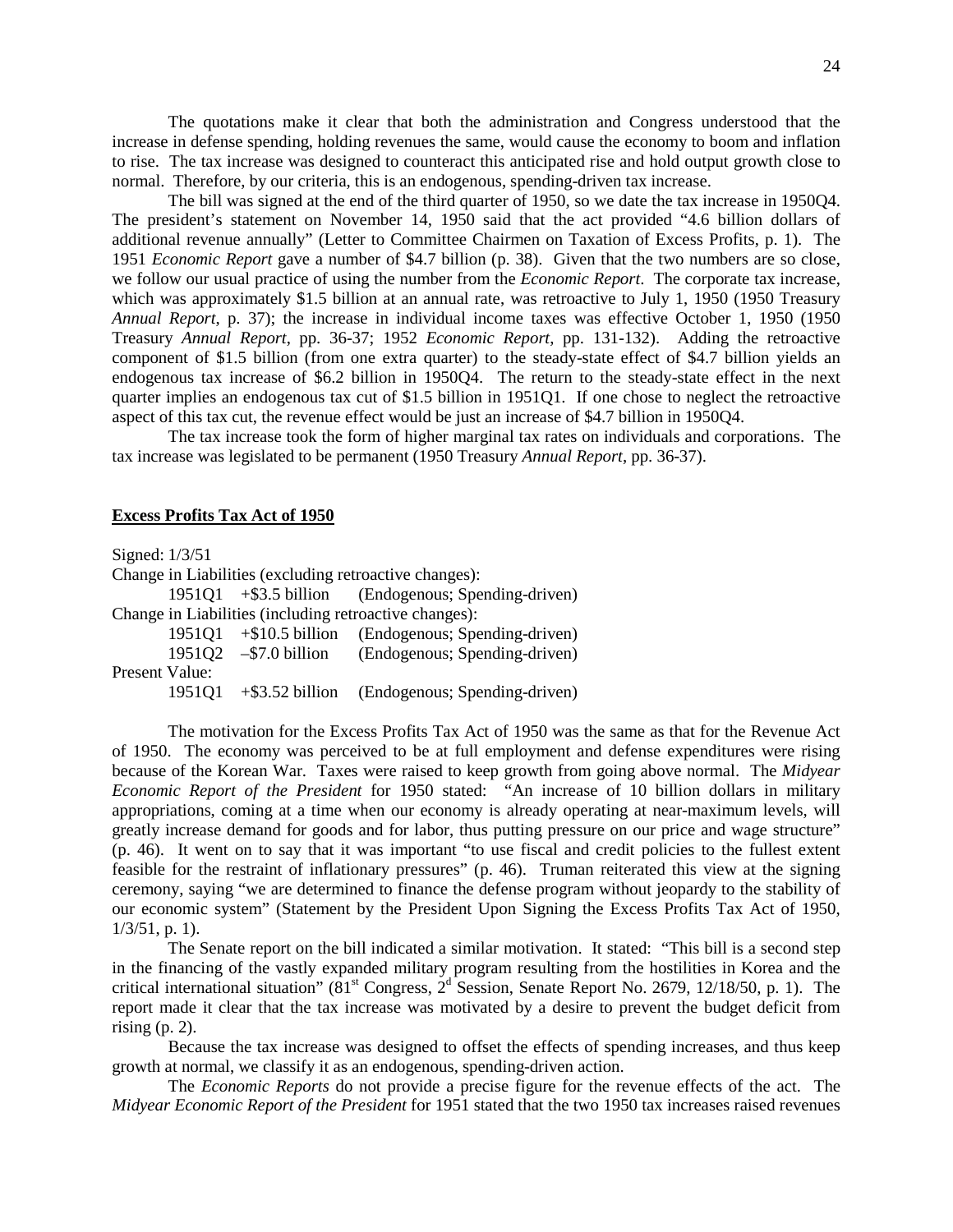at current income levels at an annual rate of \$9 to \$10 billion (p. 128), suggesting a revenue effect of roughly \$5 billion for the excess profits tax. The 1951 Treasury *Annual Report* gave the figure at \$3.5 billion (p. 44). Given that the Treasury's number is more precise, we use that as the basis for our revenue estimate.

The tax was made retroactive to July 1, 1950 (1951 Treasury *Annual Report*, p. 47). Thus, it is as though there was a tax increase of  $3 \cdot $3.5$  billion, or \$10.5 billion, at an annual rate in 1951Q1. Since the tax change resulted in a steady-state revenue increase of \$3.5 billion, this implies a tax cut of \$ 7 billion in 1951Q2. Without the retroactive feature, the revenue effect would be an increase of \$3.5 billion in 1951Q1.

The act placed a 2 percent surtax on corporate income and a 30 percent tax on excess profits. Excess profits were calculated as the difference between actual income and average income for three of the four years 1946 to 1949. The tax was explicitly temporary: it was scheduled to terminate as of June 30, 1953 (Summary of H. R. 9827 "The Excess Profits Tax Act of 1950" As Agreed to by the Conferees, 12/50, p. 2). The tax, however, was extended to December 31, 1953 by Public Law 125, signed 7/16/53 (1953 Treasury *Annual Report*, p. 52).

### **Revenue Act of 1951**

Signed: 10/20/51 Change in Liabilities (excluding retroactive changes): 1951Q4 +\$5.4 billion (Endogenous; Spending-driven) Change in Liabilities (including retroactive changes): 1951Q4 +\$10.0 billion (Endogenous; Spending-driven) 1952Q1 –\$4.6 billion (Endogenous; Spending-driven) Present Value: 1951Q4 +\$5.42 billion (Endogenous; Spending-driven)

The motivation for the Revenue Act of 1951 was again the increase in spending related to the Korean War. The 1951 *Economic Report* stated: "These new taxes are required to finance the defense effort; and to help keep total spending within the capacity of current production, so that inflation does not reduce the purchasing power" (p. 17). This same sentiment was echoed in a number of presidential speeches. On February 2, 1951, Truman said, "If we do not tax ourselves enough to pay for defense expenditures, the Government will … add to total purchasing power and inflationary pressures" (Special Message to the Congress Recommending a "Pay as We Go" Tax Program, p. 2). These quotations make it clear that the tax increase was designed to keep growth normal.

The House report on the bill emphasized that the tax increase was explicitly to pay for the Korean War. It stated: "The military action in Korea, coupled with the general threat to world peace, has made it necessary to provide extraordinary increases in revenues to meet essential national defense expenditures"  $(82<sup>d</sup>$  Congress, 1<sup>st</sup> Session, House of Representatives Report No. 586, 6/18/51, p. 1). It also stressed the temporary nature of the tax, saying: "The 12½-percent flat across-the-board increase [in individual income tax rates] was selected as the form of increase, since it is not intended that this increase will be permanent, and therefore, it was desired to provide an increase which would not become an integral part of the rate structure" (p. 8).

Because the tax increase was designed to counteract the effects of higher military spending and thereby keep growth normal, we classify it as an endogenous, spending-driven action.

Truman's speech upon signing the bill stated that it would raise about \$5.5 billion of additional revenues at an annual rate (Statement by the President Upon Signing the Revenue Act of 1951, 10/20/51, p. 1). Both the 1952 *Economic Report* (p. 135) and the 1951 Treasury *Annual Report* (p. 44) gave the figure as \$5.4 billion. We follow our usual practice and use the number from the *Economic Report*.

The increase in corporate taxes was retroactive to April 1, 1951, while the remainder took effect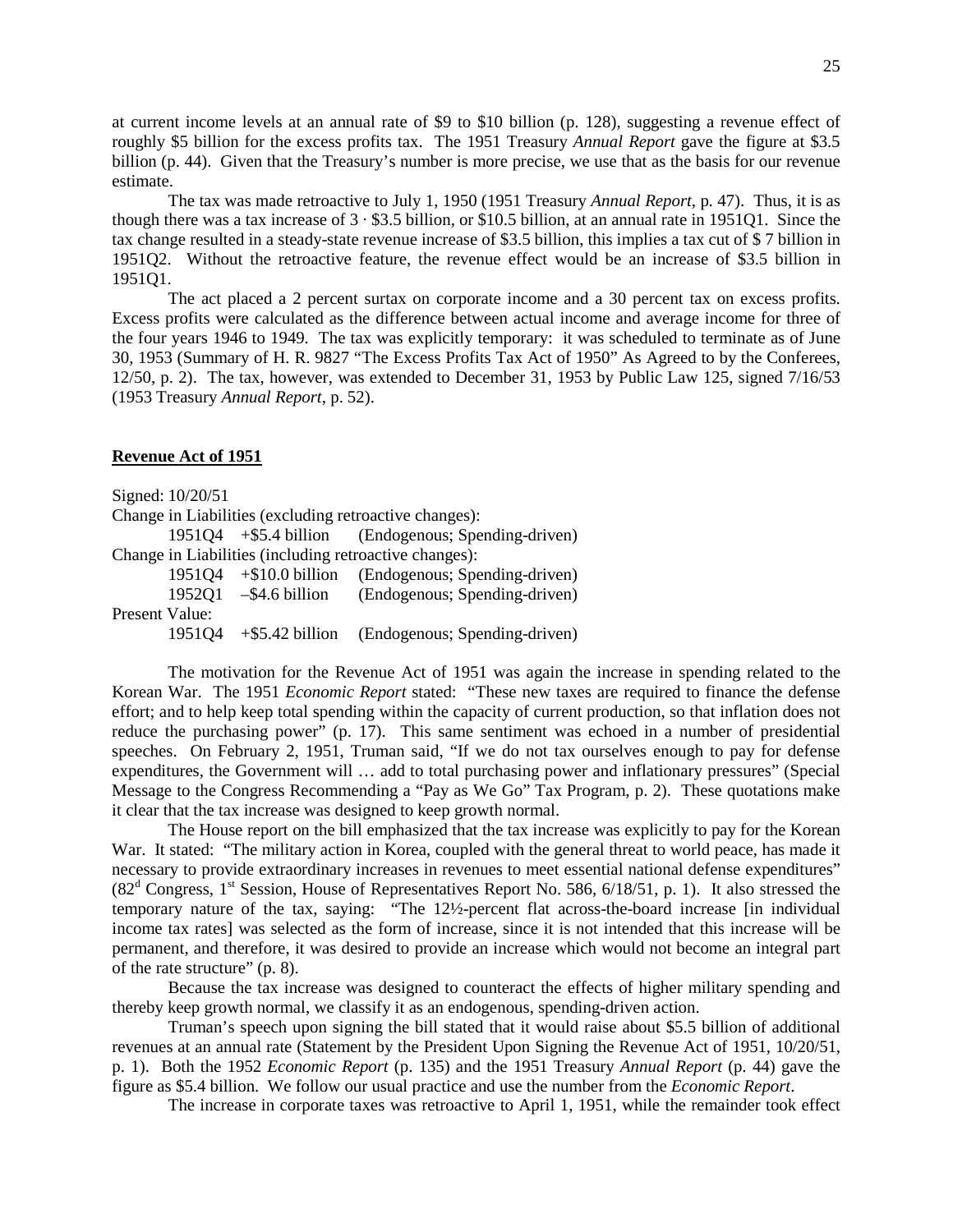on November 1, 1951 (1951 Treasury *Annual Report*, p. 51). Because the action took place before the middle of the quarter, we date the tax increase in 1951Q4. Approximately \$2.3 billion of the tax increase was from corporate taxes (p. 501). Therefore, the retroactive portion of the bill increased taxes at an annual rate of \$2.3 billion  $\cdot$  2 extra quarters, or \$4.6 billion. Adding this to the steady-state effect of \$5.4 billion yields a tax increase of \$10 billion in 1951Q4. The return to the steady-state level of tax increase implies a tax cut of \$4.6 billion in 1952Q1. If one ignored the retroactive part of the legislation, there would be just a tax increase of \$5.4 billion in 1951Q4.

The tax increase largely took the form of an increase in marginal rates. The act also raised the capital gains tax, the tax on corporate profits, and some excise taxes (1951 Treasury *Annual Report*, pp. 50-52). Most of the changes were explicitly temporary. The individual income tax increases were legislated to expire on January 1, 1954; the corporate and excise tax increases were to continue until March 31, 1954 (1951 Treasury *Annual Report*, pp. 51-52).

### **Expiration of Excess Profits Tax and of Temporary Income Tax Increases**

|                | Effective: $1/1/54$    |                          |                               |
|----------------|------------------------|--------------------------|-------------------------------|
|                | Change in Liabilities: |                          |                               |
|                |                        | 1954Q1 $-$ \$3.7 billion | (Endogenous; Spending-driven) |
|                |                        | $-\$1.3$ billion         | (Exogenous; Deficit-driven)   |
| Present Value: |                        |                          |                               |
|                |                        | $1954Q1 - $5.0$ billion  | (Endogenous; Spending-driven) |

Most of the provisions of the Excess Profits Tax of 1950 and the Revenue Act of 1951 were temporary. The excess profits tax, which was originally scheduled to expire on July 1, 1953, was extended until January 1, 1954 by Public Law 125. Many of the temporary taxes were then allowed to expire in January 1954. The corporate tax increases and some of the excise taxes, however, were repeatedly extended.

Ordinarily, the expiration of a temporary tax change would be included in the revenue effects of the original legislation. However, because some of the original expiration dates were extended by other legislation, we identify the expiration as a separate action. A more fundamental reason for treating the expiration as a separate action is that policymakers at the time did so. The 1953 *Economic Report*, for example, included deficit projections based on the premise that "the post-Korea tax increases are not allowed to run off as provided by present law" (p. 71). Similarly, the 1954 *Economic Report* characterized the expiration as a deliberate policy decision, stating: "The Secretary of the Treasury therefore announced in the plainest possible language that the Administration, besides relinquishing the excess-profits tax, would not seek to postpone the reduction of the personal income tax, averaging approximately 10 percent, scheduled for January 1, 1954" (p. 52). And, the fact that many of the tax actions were extended adds credibility to the notion that extension, rather than expiration, was the more plausible baseline. Therefore, it is appropriate to treat the decision to let the tax increases expire as an identifiable action.

The main reason Congress and the President allowed the reductions to occur was that there were large falls in government spending, in considerable part because of the end of the Korean War. The 1954 *Economic Report*, for example, stated, "Because of billions of dollars of savings in Government spending made in this Administration's first year, major tax cuts went into effect on January 1" (p. iv). In an address to Congress, Eisenhower stated, "These tax reductions are justified only because of the substantial reductions we already have made and are making in governmental expenditures" (Annual Message to the Congress on the State of the Union, 1/7/54, p. 6).

A secondary motivation for the reductions was concern about the health of the economy. The 1954 *Economic Report* stated, "By late September [1953] it was clear that the existing danger of inflation had passed, and that the prospective reduction of Federal expenditure would justify some tax reduction,"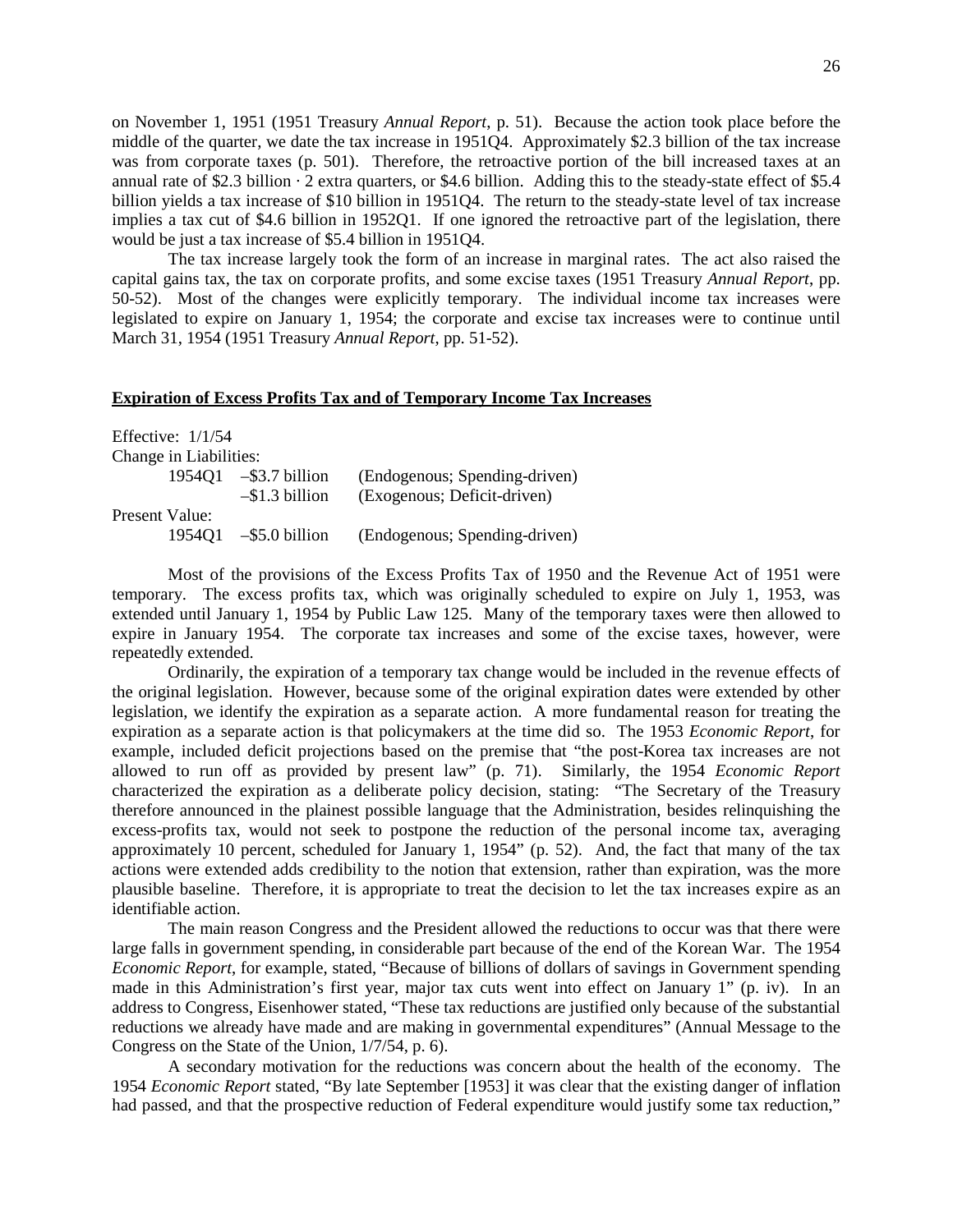and that as a result the administration announced that it would allow taxes to fall on January 1 (p. 52). The *Economic Report* went on to say, "This unequivocal promise of tax relief … bolstered confidence at a time when trade and employment were slipping slightly," and referred to the tax reductions as "welltimed" (p. 52).

Based on these considerations, this tax reduction is clearly endogenous, and the main motivation was the drop in spending. There is, however, a complication. Another reason given for allowing the tax cuts to go into effect was that a long-scheduled rise in Social Security taxes went into effect in 1954Q1 (see the discussion above of the Social Security Amendments of 1950). Discussions at the time of the size of the tax cut in early 1954 often took note of the offsetting rise in Social Security taxes (see, for example, 1954 *Economic Report*, p. 78; 1955 *Economic Report*, p. 19). This suggests that it was the net stimulus that policymakers were concerned about. Classifying a tax cut designed to counteract an exogenous tax increase as endogenous would have the nonsensical result of identifying an exogenous change in taxes, when, in reality, tax revenues did not change at all. For this reason, as a general rule, we classify tax changes to counteract exogenous tax changes as themselves exogenous (and for the same reason). As described above, the exogenous tax increase in 1954Q1 was \$1.3 billion and was designed to maintain the actuarial soundness of the Social Security system. Therefore, \$1.3 billion of the tax cut in 1954Q1 is classified as an exogenous, deficit-driven action as well.

The sources all give figures for the size of the total tax reduction of approximately \$5 billion at an annual rate. The 1954 *Economic Report* stated that the reduction was "[m]ore than 5 billion dollars" (p. iv). Similarly, in a radio address on March 15, 1954, President Eisenhower said, "On January  $1<sup>st</sup>$  this year your taxes were cut by five billion dollars" (Radio and Television Address to the American People on the Tax Program, p. 2). The 1954 Treasury *Annual Report* stated that the expiration of the excess profits tax reduced revenues by \$2.0 billion at an annual rate, and that the reversion of individual income tax rates to those in effect before the Revenue Act of 1951 reduced annual revenues by \$3.0 billion (p. 44). As discussed above, we classify \$1.3 billion of this tax cut as exogenous because it was counteracting an exogenous tax increase. The remaining \$3.7 billion tax cut is endogenous.

As described above in the discussion of the Social Security Amendments of 1950, when doing the present value calculation, the 1954Q1 Social Security tax increase is properly classified as spendingdriven. Therefore, in doing the present value calculation for the part of the current tax cut designed counteract this tax increase, it too should be classified as spending-driven. Therefore, both tax changes associated with the expiration of the excess profits tax in 1954Q1 are spending-driven and contemporaneous with passage. Therefore, the present value of the tax change is just –\$5 billion.

The tax reductions mainly took the form of lower marginal rates on individual and corporate income. The changes were permanent.

# **Excise Tax Reduction Act of 1954**

| Signed: $4/1/54$       |                          |                               |
|------------------------|--------------------------|-------------------------------|
| Change in Liabilities: |                          |                               |
|                        | 1954Q2 $-$ \$1.0 billion | (Endogenous; Spending-driven) |
| Present Value:         |                          |                               |
|                        | 1954Q2 $-$ \$1.0 billion | (Endogenous; Spending-driven) |

The higher excise taxes in the Revenue Act of 1951 were scheduled to expire on April 1, 1954. This bill extended some of these taxes, but allowed others to expire.

This bill was under discussion at the same time as the Internal Revenue Code of 1954 and came shortly after the tax reductions of January 1954. As a result, it is difficult to analyze its motivation in isolation. The administration supported the tax cuts of January 1954 and believed that reductions in government expenditure made further tax cuts desirable. In his Annual Budget Message to the Congress: Fiscal Year 1955, for example, Eisenhower stated, "The reductions in expenditures already accomplished,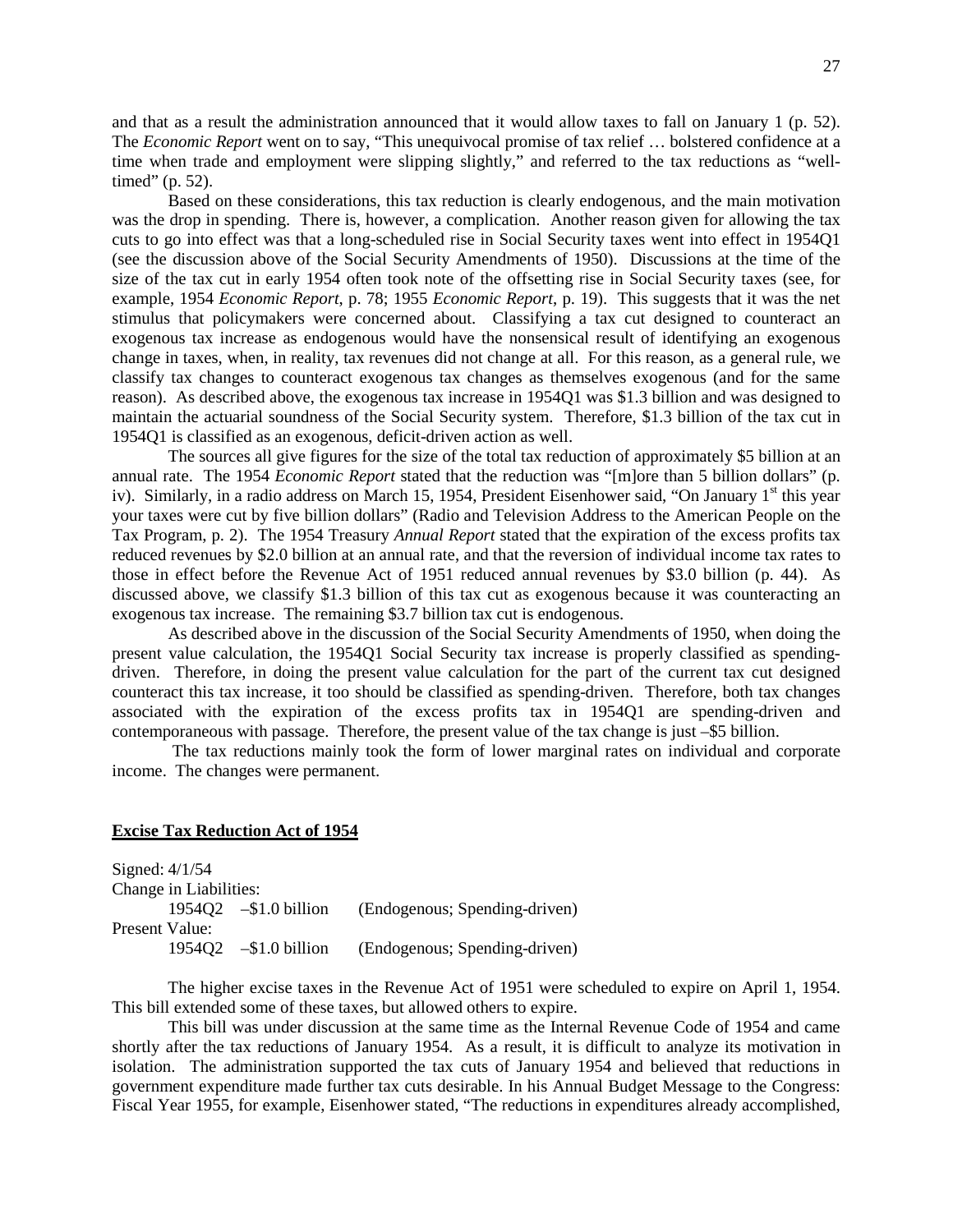together with those now proposed, justify the tax reductions which took effect January 1 [1954] and the further tax revisions I am recommending" (1/21/54, p. 2). In an address on the tax plan, he stated that spending had been cut by \$7 billion, and went on to say, "Without these savings, there could have been no tax relief for anyone. Because of these savings, your tax cuts were possible. On January 1<sup>st</sup> this year your taxes were cut by five billion dollars. The tax revision program now in Congress will cut taxes by over one and a half billion dollars more. … Thus the Government is turning back to you about all that we expect to save this year" (Radio and Television Address to the American People on the Tax Program, 3/15/54, p. 2). This same sentiment was expressed by Republicans in Congress. In the House debate on the Excise Tax Reduction Act of 1954, Mr. Kean, representative from New Jersey, stated: "We are able to stand here and vote for a cut in some excise taxes now because the Eisenhower administration recommended economies last year" (*Congressional Record*, 83<sup>d</sup> Congress, 2<sup>d</sup> Session, Volume 100—Part 3, 3/10/54, p. 3020). This discussion makes it clear that some of the tax cuts in later 1954 were motivated by the drop in government spending, and so are endogenous by our definition.

As the quotation above suggests, the tax cut the president wished to make was that contained in the overhaul of the Internal Revenue Code. He argued in favor of extending the excise taxes (Annual Budget Message to the Congress: Fiscal Year 1955, 1/21/54, pp. 8, 15; the President's News Conference of March 31<sup>st</sup>, 1954, p. 1). Congress, however, was adamant in support of cutting the excise taxes. According to Holmans, a major reason for Congress's support of the cut was concern about the economy (1961, pp. 219-223). For example, in the House debate on the measure, Mr. Donohue, a Democrat, stated: "One of the most compelling and forceful reasons for supporting this measure, inadequate as it is, arises out of the alarming current unemployment trend throughout the country" (*Congressional Record*, 83<sup>d</sup> Congress, 2<sup>d</sup> Session, Volume 100—Part 3, 3/10/54 p. 3033). Similarly, Mr. Kean, a Republican, stated: "Enactment of this bill into law will add nearly a billion dollars a year to the spending ability of our people …. This added purchasing power in the hands of the consumer should aid in reversing the business trend" (p. 3021). The House report gave as its first reason for the bill: "The committee believes that this reduction will stimulate business and employment"  $(83^d)$  Congress,  $2^d$  Session, House of Representatives Report No. 1307,  $3/4/54$ , p. 1).<sup>[9](#page-29-0)</sup>

The president also embraced the countercyclical argument at least somewhat. For example, the 1955 *Economic Report* discussed the cuts in a paragraph devoted to "additional steps … to stimulate the economy" in response to the recession of 1953-54 (p. 20). At his news conference on March 31, 1954, Eisenhower stated of the tax cuts (including the excise tax reduction): "we have every reason to believe that it will be a stimulating factor in our economy" (p. 1).

Given that both the Administration and Congress supported some tax cut because of the decline in spending, and some in Congress clearly supported the excise tax cut as a way to counteract the recession, we classify the Excise Tax Reduction Act of 1954 as endogenous. We conclude that the primary motivation was the drop in spending.

The act was signed in early April 1954, so we date the tax change in 1954Q2. The 1955 *Economic Report* reported that the reductions lowered annual revenue by \$1.0 billion (p. 20), and the 1954 Treasury *Annual Report* gave the same figure (p. 45).

The bill reduced sales taxes on a wide range of goods. The change was designed to be permanent.

# **Internal Revenue Code of 1954**

Signed: 8/16/54 Change in Liabilities (excluding retroactive changes): 1954Q3 –\$1.4 billion (Exogenous; Long-run)

<span id="page-29-0"></span><sup>&</sup>lt;sup>9</sup> The report also said: "Furthermore, this change provides a more equitable tax system by leveling down those rates which are now excessively high and thus removes discrimination" (House Report No. 1307, p. 1). Thus, there may have been some exogenous motivation as well, though it was clearly secondary.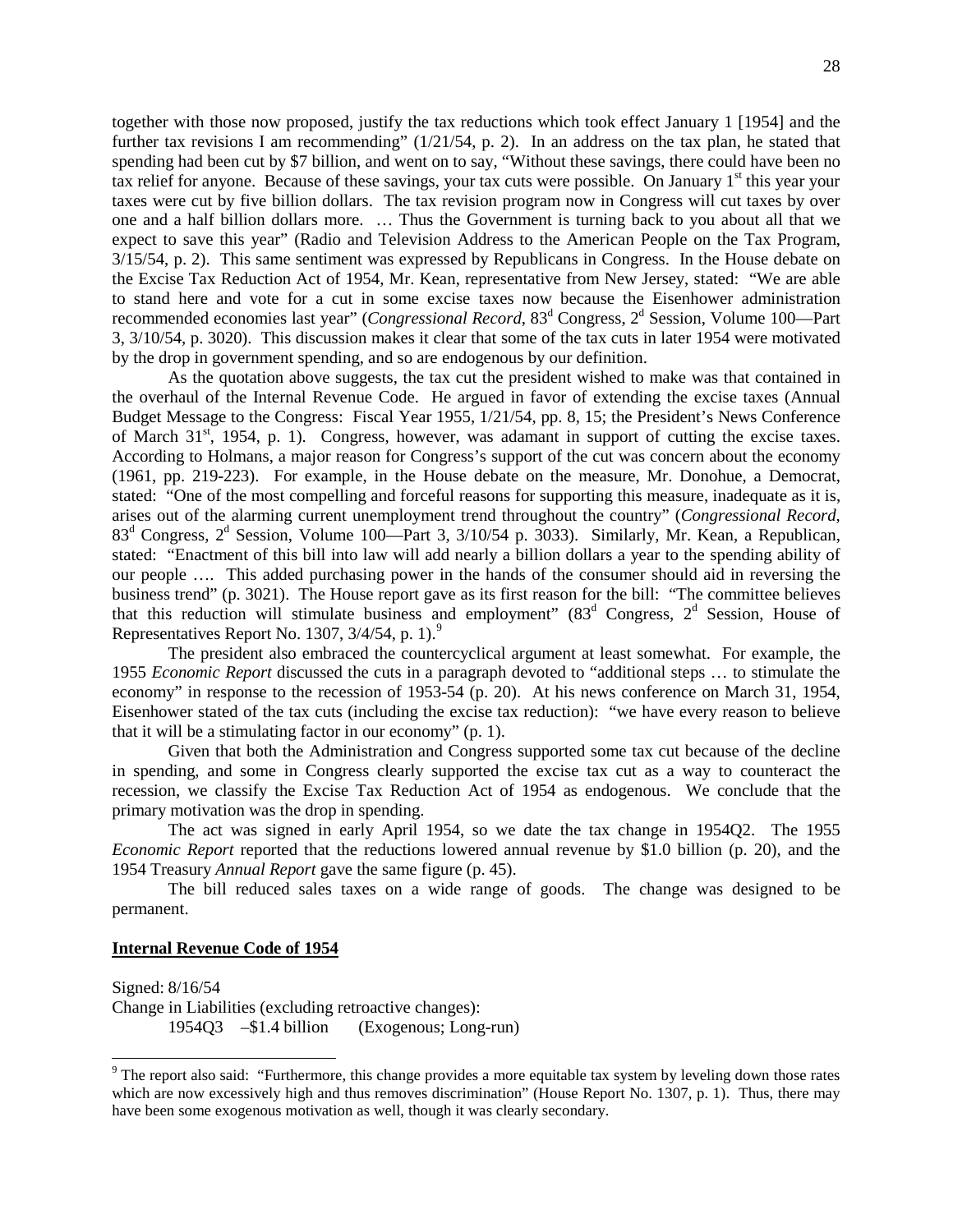Change in Liabilities (including retroactive changes):

|                | $195403 - $4.2 \text{ billion}$ | (Exogenous; Long-run) |
|----------------|---------------------------------|-----------------------|
| 195404         | $+$ \$2.8 billion               | (Exogenous; Long-run) |
| Present Value: |                                 |                       |
|                | $1954Q3 - $1.41$ billion        | (Exogenous; Long-run) |

This bill was a significant change of the income tax system. It was the first comprehensive revision of the Internal Revenue Code in 75 years (Statement by the President Upon Signing Bill Revising the Internal Revenue Code, 8/16/54, p. 1).

This bill was passed primarily to increase the fairness and efficiency of the tax system. It had been under discussion since 1952 (Holmans, 1961, p. 219), well before the 1953-54 recession. At the signing ceremony, Eisenhower stressed: "It is a law which will help millions of Americans by giving them fairer tax treatment than they now receive." He also said, "economic growth will be fostered by such provisions as more flexible depreciation and better tax treatment of research and development costs, thus encouraging all business—large and small—to modernize and expand" (Statement by the President Upon Signing Bill Revising the Internal Revenue Code, 8/16/54, p. 1). The Report of the Committee on Ways and Means to Accompany H.R. 8300 (Internal Revenue Code of 1954) repeated this motivation. It stated: "In general, the purpose of these changes has been to remove inequities, to end harassment of the taxpayer and to reduce tax barriers to future expansion of production and employment" ( $83<sup>d</sup>$  Congress,  $2<sup>d</sup>$ Session, House of Representatives Report No. 1337, 3/9/54, p. 1).

From this perspective, the reduction in revenues at a given level of income was the result of a belief that the bill would stimulate growth and of a desire to make the reform roughly revenue neutral after accounting for the growth effects. The 1954 *Economic Report* stated, "A number of additional tax measures should now be taken in order to strengthen the forces of growth in employment and production. These measures, which involve some immediate sacrifices of revenue, contain the seeds of important future revenue gains to be reaped from the economic growth they will stimulate" (p. 79). The 1955 *Economic Report* described the motivations for the bill as "to stimulate competitive enterprise, to strengthen the floor of security for the individual, and to curb tendencies toward either depression or inflation," and referred to "the loss of 1.4 billion dollars as a result of enacting structural tax changes" as almost a side effect of the reform (pp. 19-20).

The possible countercyclical benefits of the bill were certainly mentioned frequently. As discussed above, the administration favored some additional tax relief in mid-1954 because of further declines in defense spending. And, much of the Congressional debate focused on the need for additional stimulus. Indeed, several amendments were offered that involved increasing the personal exemption and cutting tax rates (Holmans, 1961, pp. 229-233). However, once the Excise Tax Reduction Act of 1954 was passed, the Administration argued strenuously against further tax cuts, especially the increase in the personal exemption. On March 15, 1954, Eisenhower said: "at this time economic conditions do not call for an emergency program that would justify larger Federal deficits and further inflation through large additional tax reductions" (Radio and Television Address to the American People on the Tax Program, 3/15/54, p. 4; see also Annual Budget Message to the Congress: Fiscal Year 1955, 1/21/54, p. 8). Also, the House report on the bill explicitly downplayed the countercyclical aspects, saying: "This bill is a long overdue reform measure which is vitally necessary regardless of the momentary economic conditions and should not be confused with other measures which may be, or might become, appropriate in the light of a particular short-run situation" (House Report No. 1337, pp. 1-2). Thus, it seems clear that at least some of the tax cuts contained in the Excise Tax Reduction Act of 1954 and the Internal Revenue Code of 1954 should be classified as exogenous. There was a cut beyond what the administration thought was justified by the decline in spending and the state of the economy.

Because the excise tax reduction came first and had no obvious other motivation, we choose to classify it as endogenous and the Internal Revenue Code of 1954 as an exogenous, long-run action. We feel this makes sense given that the Internal Revenue Code of 1954 clearly had a substantial exogenous component and indeed was passed after it was widely understood that the trough of the recession (May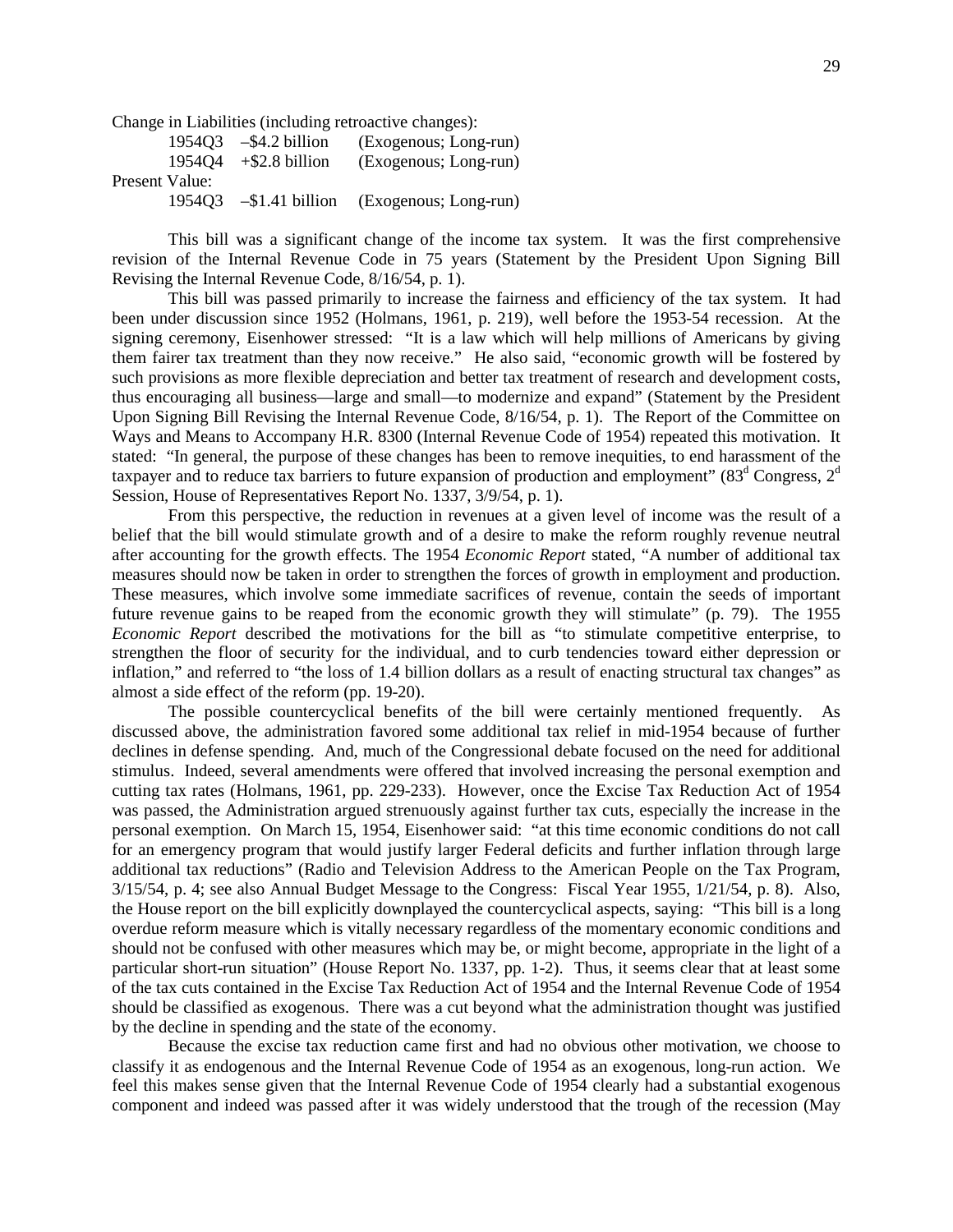1954) had been turned (Holmans, 1961, p. 233). But, at some level, which of the two tax cuts is classified as endogenous and which as exogenous is somewhat arbitrary. What is clear is that there were small cuts of both kinds in the summer of 1954.

The act was signed in mid-August 1954, so we date the initial tax change in 1954Q3. Our sources give a figure of –\$1.4 billion for the revenue effects at an annual rate (for example, 1955 *Economic Report*, p. 20; 1954 Treasury *Annual Report*, p. 44). The bill was retroactive to January 1, 1954 (1954 Treasury *Annual Report*, p. 286). It thus reduced taxes by 3 · \$1.4 billion, or \$4.2 billion at an annual rate, in 1954Q3. The return to the steady-state reduction of \$1.4 billion in 1954Q4 implies a tax increase of \$2.8 billion in 1954Q4. If one chose to neglect the retroactive element, there would be just a tax cut of \$1.4 billion in 1954Q3.

The changes consisted largely of the removal of obvious inequities, complications, ambiguities, and opportunities for tax avoidance, and of provisions designed to stimulate investment. All the changes were legislated to be permanent.

#### **Social Security Amendments of 1954**

| Signed: $9/1/54$ |                        |                         |                                                  |
|------------------|------------------------|-------------------------|--------------------------------------------------|
|                  | Change in Liabilities: |                         |                                                  |
|                  |                        | $1955Q1 + $0.5$ billion | (Endogenous; Spending-driven)                    |
| Present Value:   |                        |                         |                                                  |
|                  | 195403                 |                         | $+$ \$0.50 billion (Endogenous; Spending-driven) |

This bill increased taxes by increasing the maximum wages subject to the Social Security payroll tax. The motivation for the tax increase was an increase in Social Security spending: the bill increased the maximum wages on which benefits were computed by the same amount, and it was this increase in covered wages that was the reason for the increase in the tax base. Congress clearly viewed the wage bases for taxes and benefits as linked, and adjusted them together. For example, the House report on the bill stated: "Under the provisions of the bill, the maximum amount of covered earnings considered, for both tax and benefit purposes, would be raised from \$3,600 to \$4,200 a year, effective January 1, 1955"  $(83<sup>d</sup>$  Congress,  $2<sup>d</sup>$  Session, House of Representative Report No. 1698, p. 14). The report discussed the reasons for the increase in the base in terms of how to adjust benefits to reflect the general rise in workers' earnings: "The major reason for this proposal is to maintain the principle of old-age and survivors insurance … that benefits should, within limits, vary with the individual's previous earnings. … Raising the wage base to \$4,200 would restore approximately the same relationship between general earnings levels and the maximum wage base that existed in 1951" (pp. 14-15). An article in the September 1954 *Social Security Bulletin* took the same view of the increase in the base (pp. 6-7). Because the tax change was motivated by an increase in spending, we classify it as an endogenous, spending-driven action.

As with the 1951 base increase, our contemporary sources do not provide any estimates of the bill's revenue effects. We therefore follow the same procedure we use for that change. Thus, we estimate that since the change raised the tax base by one-sixth and that increases in the base affected about onehalf of workers covered by Social Security, roughly one-thirteenth of Social Security revenues after the increase were due to the higher base. The 1958 *Budget* reported that in the first full fiscal year after the increase (fiscal 1956), Social Security revenues were \$6.3 billion (p. 1069). We therefore estimate that the increase raised revenues by \$0.5 billion.<sup>[10](#page-31-0)</sup> Because the increase took place on January 1, 1955, we date it

<span id="page-31-0"></span><sup>&</sup>lt;sup>10</sup> An alternative approach yields a very similar estimate. The September 1954 *Social Security Bulletin* reported that the increase in the base was projected to affect approximately 20 million workers in 1955 (pp. 6-7). This suggests a revenue effect of slightly less than \$600 per worker times 20 million workers times the Social Security tax rate of 4 percent, or \$0.48 billion.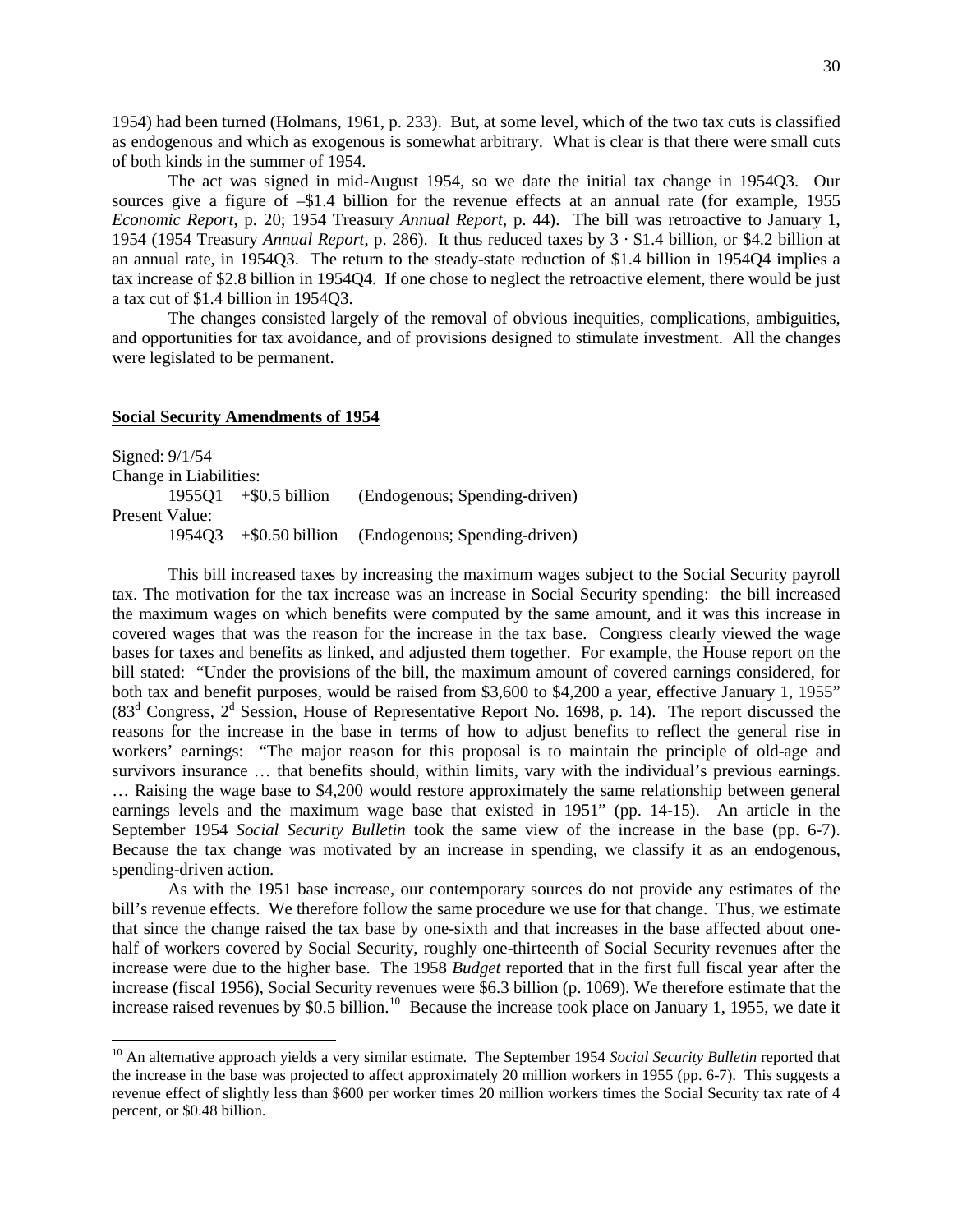as occurring in 1955Q1.

The amendments also provided for increases in the Social Security tax rate in 1970 and 1975. Not surprisingly, these provisions were altered by later legislation.

This tax change increased marginal rates on middle-income taxpayers. The change was intended to be permanent.

# **Federal-Aid Highway Act of 1956**

Signed: 6/29/56 Change in Liabilities: 1956Q3 +\$0.6 billion (Endogenous; Spending-driven) Present Value: 1956Q2 +\$0.60 billion (Endogenous; Spending-driven)

This bill was passed to further construction of the interstate highway system. It included an increase in taxes on motor fuels and tires to pay for the increased spending. The motivation for the tax increase was clearly to prevent an increase in the budget deficit and the possible inflation that a higher deficit could cause. The president's Annual Message to the Congress on the State of the Union for 1956 stated: "the pressing nature of this problem [inadequate highways] must not lead us to solutions outside the bounds of sound fiscal management" (1/5/56, p. 9). Similarly, the 1956 *Economic Report*, in discussing overall tax policy, stated: "To add further to our public debt …, which in the current state of high prosperity might chiefly serve to raise prices, would be irresponsible" (pp. 75-76). The *Economic Report* also drew the link between increased spending and the tax increase. In urging the legislation, it stated: "It was suggested last year that this vast road program be financed by an independent authority ... and that interest and amortization on the highway debt be paid out of the excess—which may be expected to increase—of Federal revenues from present gasoline and lubricating oil taxes over current Federal grants-in-aid for roads. If this financing plan is not satisfactory to the Congress, a sound alternative not involving budget deficits should be devised" (p. 84).

The Congressional reports on the bill also drew the link between increased taxes and increased spending. The increase in taxes was originally part of a separate bill, the Highway Revenue Act of 1956. The report of the Ways and Means Committee on that bill stated: "The bill is designed to raise sufficient revenue from new and existing highway-user taxes to approximately match estimated Federal highway expenditures under H.R. 8836" ( $84<sup>th</sup>$  Congress,  $2<sup>d</sup>$  Session, House of Representatives Report No. 1899, 3/19/56, p. 1). The spending and tax bills were merged into one bill, the Federal-Aid Highway Act of 1956 "to permit the simultaneous and orderly consideration of all aspects of the highway program"  $(84<sup>th</sup>$ Congress,  $2<sup>d</sup>$  Session, House of Representatives Report No. 2022,  $4/21/56$ , p. 2). According to this same report, the tax increase was designed "to make the highway program self-financing" (p. 1). Finally, the Senate report on the combined bill stated: "This expansion of the Interstate Highway System, … will permit the proposed financing to match the authorizations, and keep the financing and construction programs in balance" ( $84<sup>th</sup>$  Congress,  $2<sup>d</sup>$  Session, Senate Report No. 1965, 5/10/56, p. 2).

Because the tax increase was motivated by an increase in spending, we classify it as an endogenous, spending-driven action.

The 1956 Treasury *Annual Report* gave a figure of \$0.6 billion at an annual rate for the revenue effects of the bill (p. 45). The tax changes under the bill went into effect on July 1, 1956, so we date the tax increase in 1956Q3.

Most of the increased revenues came from a higher tax on gasoline. The tax change was legislated to be in effect until June 30, 1972.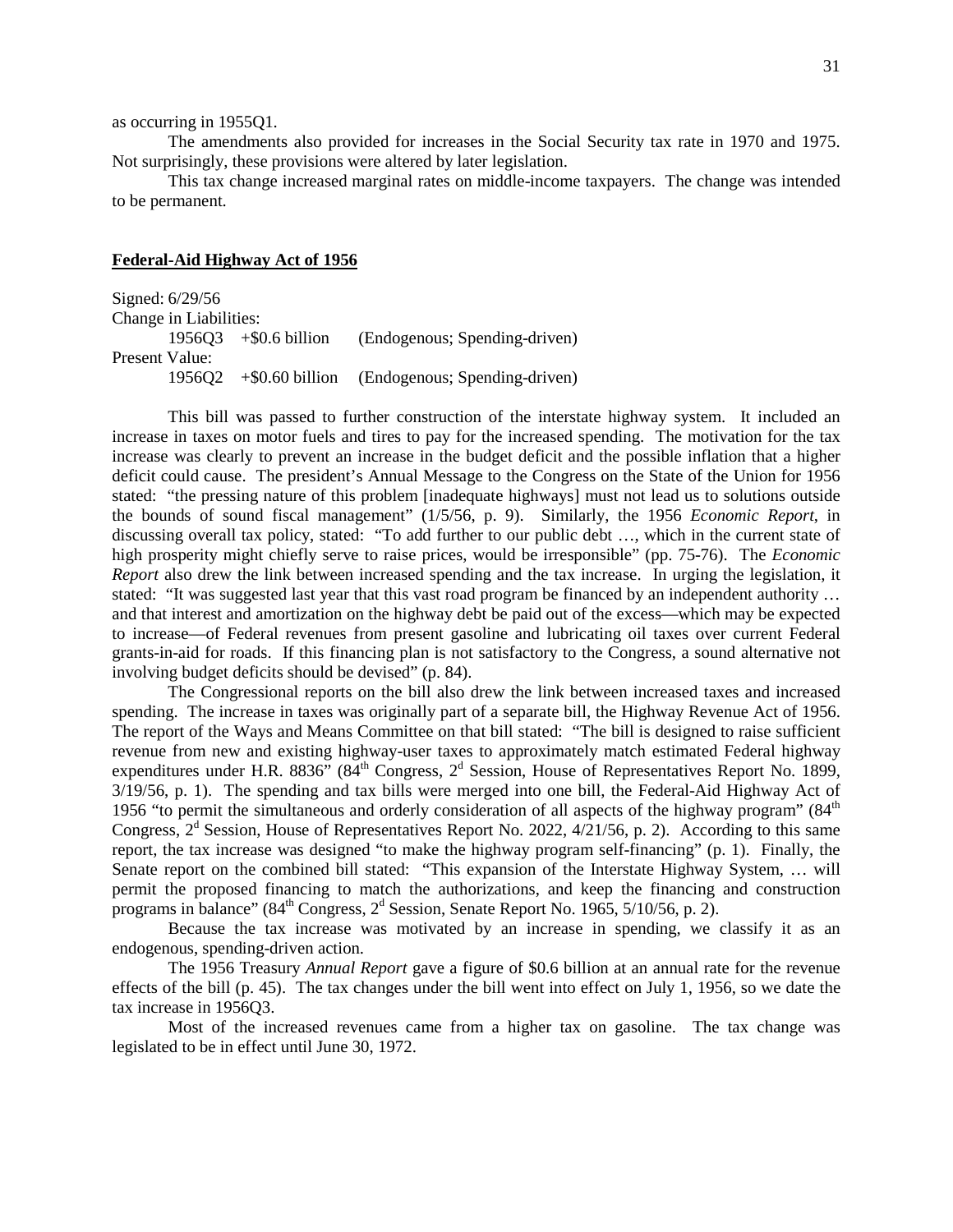#### **Social Security Amendments of 1956**

Signed: 8/1/56 Change in Liabilities: 1957Q1 +\$0.9 billion (Endogenous; Spending-driven) Present Value: 1956Q3 +\$0.89 billion (Endogenous; Spending-driven)

This bill increased the combined Social Security tax rate from 4 to 4 ½ percent effective January 1, 1957. The motive for the increase was higher spending. The bill expanded the coverage of the Social Security system, allowed for earlier retirement, and increased Social Security spending in other ways. In keeping with the general principles about Social Security financing Congress had been following, the tax rate was increased as well. As described by the September 1956 *Social Security Bulletin*: "At the time of the 1950 amendments, as well as since then, Congress has expressed its belief that the insurance program should be completely self-supporting …. Accordingly, in the 1956 amendments, the contribution schedule contained in the 1954 act was revised in recognition of the increased benefit costs involved" (p. 9). Thus, the tax increase was clearly motivated by an increase in spending, and is therefore an endogenous, spending-driven action.

Our contemporary sources do not provide any estimates of the revenue effects of the change. However, because the change was an increase in the tax rate from 4 to 4½ percent, one-ninth of Social Security revenues after the increase would have been due to the increase. FICA revenues in fiscal 1958 were \$7.7 billion (1960 *Budget*, p. 934). Thus we estimate the revenue effects of the change as an increase of \$0.9 billion. The increase occurred in 1957Q1. The bill also provided for rate increases in later years. However, these provisions were changed by later legislation, and so do not enter our analysis.

The bill increased marginal tax rates on low-income taxpayers. It was legislated to be permanent.

## **Tax Rate Extension Act of 1958**

Signed: 6/30/58 Change in Liabilities: 1958Q3 –\$0.5 billion (Exogenous; Long-run) Present Value: 1958Q2 –\$0.50 billion (Exogenous; Long-run)

Despite the fact that the economy was in a recession, the 1958 *Economic Report* argued against allowing previously scheduled tax reductions to go into effect. It stated: "The prospective surplus is … insufficient to permit the reductions in the corporate income tax rate and in the excise taxes on automobiles and parts, cigarettes, distilled spirits, wines, and beer scheduled to take effect on July 1, 1958" (p. 57). Likewise, in a Letter to the President of the Senate and to the Speaker of the House of Representatives Urging Continuation of Corporation Tax Rates in May, President Eisenhower said the recommendation was made after consultation "with leaders of both political parties in the Congress" and "[c]onsideration of fiscal measures will continue to be made in the light of the developing economic situation and with full regard to both the short and long-range effects of any proposal" (5/26/58). It is clear that the administration did not feel that economic conditions justified an increase in the deficit, which was already viewed as too large.

There was more sympathy for expansionary fiscal policy in the Congress. The House report stated: "In recent months, … various types of tax reductions have been suggested as aids in overcoming the present economic recession" ( $85<sup>th</sup>$  Congress,  $2<sup>d</sup>$  Session, House of Representatives Report No. 1839, 5/30/58, p. 4). However, the Ways and Means Committee ultimately concluded that it "has not as yet, at least, been convinced that under existing conditions a tax reduction is necessary" (p. 4). The Senate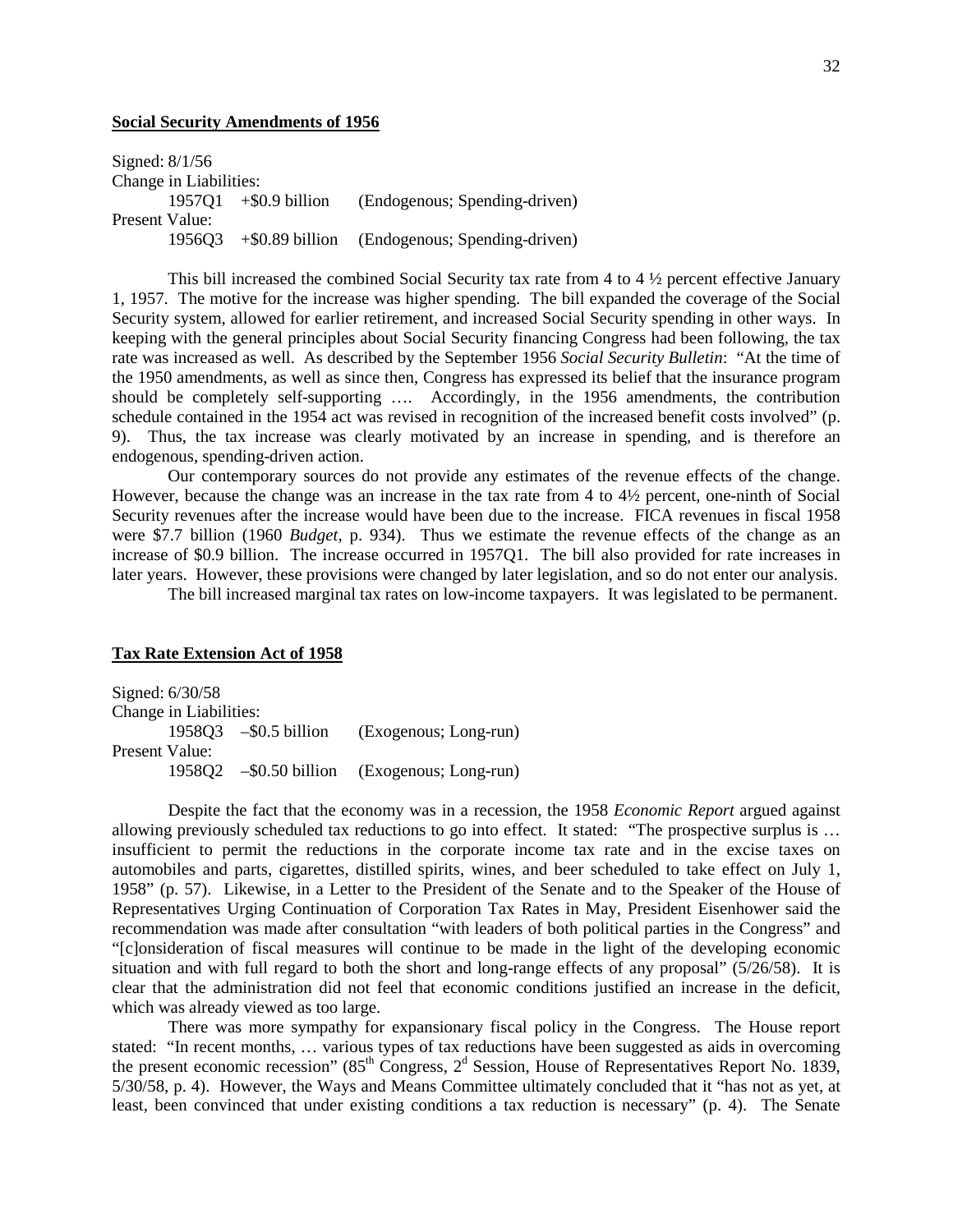report repeated this conclusion, but included a long supplemental view by Senator Paul Douglas saying that the recession was terrible and a general tax cut was necessary  $(85<sup>th</sup>$  Congress,  $2<sup>d</sup>$  Session, Senate Report No. 1703, 6/12/58, pp. 9-17).

The Senate ultimately passed an amendment repealing the excise tax on the transportation of property that was included in the final bill. The debate on the amendment made it clear that the repeal was passed out of concern for fairness and as a way of helping the troubled railroad industry. It was not in any sense viewed as a general recovery measure. Senator Smathers, the sponsor of the amendment, emphasized that "the excise tax on freight transportation is a form of double taxation" because goods may have a specific excise tax as well as the transportation tax (*Congressional Record*, 85<sup>th</sup> Congress, 2<sup>d</sup> Session, Volume 104—Part 9, 6/19/58, p.11717). Several senators mentioned the long-run problems of the railroad industry as the key motivation. Senator Magnuson, Chairman of the Committee on Interstate and Foreign Commerce stated: "This amendment really is an amendment for the relief of railroads" (p. 11732). Senator Symington discussed the dramatic decline in the railroad industry since 1947 and said that the removal of the excise tax on transportation would "contribute to the financial recovery of the 'million-man' railroad industry" (p. 11722).

Because the tax cut was passed to aid one particular industry, and because both the administration and Congress agreed that conditions did not warrant fiscal expansion, we classify it as exogenous. It falls into the catchall category of an exogenous action for long-run growth purposes.

The bill was signed at the end of the second quarter, so we date the tax cut in 1958Q3. According to both the 1959 *Economic Report* (p. 116) and the 1958 Treasury *Annual Report* (p. 42), the cuts reduced revenues by \$0.5 billion annually.

The cuts were on taxes on the transportation of oil, coal, and other goods. The tax changes were legislated to be permanent.

## **Social Security Amendments of 1958**

|                | Signed: 8/28/58        |                         |                                               |
|----------------|------------------------|-------------------------|-----------------------------------------------|
|                | Change in Liabilities: |                         |                                               |
|                |                        | $1959Q1 + $1.1 billion$ | (Endogenous; Spending-driven)                 |
|                | 196001                 | $+$ \$1.9 billion       | (Exogenous; Deficit-driven)                   |
| Present Value: |                        |                         |                                               |
|                | 195803                 |                         | +\$2.90 billion (Endogenous; Spending-driven) |

These amendments to the Social Security Act increased the tax base for Social Security from \$4200 to \$4800 on January 1, 1959, increased the combined Social Security tax rate from 4  $\frac{1}{2}$  percent to 5 percent on January 1, 1959, and increased it further to 6 percent on January 1, 1960. (The amendments also provided for some additional rate increases that were superceded by later legislation.) The tax increases were motivated by the increase in benefits that also occurred on January 1, 1959, and by a deterioration of the Social Security system's long-term financial situation that had occurred over the previous few years. The *Social Security Bulletin* for October 1958 reported:

Estimates prepared early in 1958 indicated that outgo of the [trust] fund would exceed income during most, if not all, years until 1965. At the same time, revised long-range cost estimates indicated that there was an actuarial insufficiency of 0.57 percent of payroll for the old-age and survivors insurance aspects of the program.

Faced with this situation, Congress reaffirmed its conviction that liberalizations in benefit provisions should be fully financed by appropriate changes in the tax schedule and further decided that the actuarial status of the program should be improved (p. 11).

Similarly, in his statement signing the bill, President Eisenhower said: "The increase in social security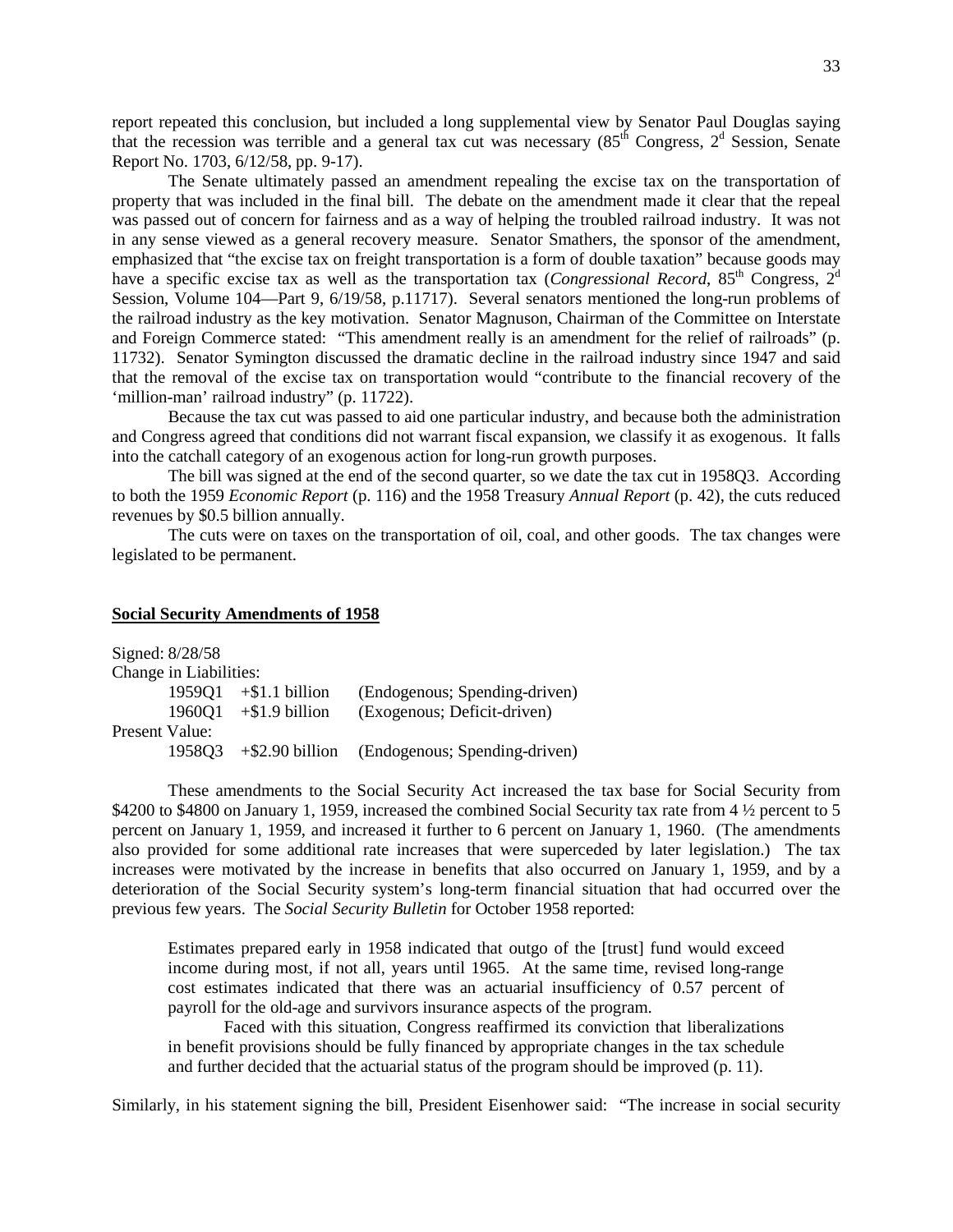contribution rates and the accelerated tax schedule in the bill will further strengthen the financial condition of this system in the years immediately ahead and over the long-term future. It is, of course, essential that the old-age, survivors, and disability insurance program … remain financially sound and self-supporting" (Statement by the President Upon Signing the Social Security Amendments, 8/29/58, p. 1).

Because the 1959 tax increase was intended to finance a contemporaneous rise in spending, it is an endogenous, spending-driven change. The 1960 increase, on the other hand, occurred a full year after the associated increase in spending. Thus, the dynamics of the economy after this increase are likely to have reflected largely the effects of the tax change alone, and not the earlier spending change. Following our usual rule for delayed tax changes, we therefore classify the 1960 increase as an exogenous, deficitdriven action.

The changes were expected to increase revenues by \$1.1 billion in calendar year 1959 (*Social Security Bulletin*, October 1958, p. 19). We therefore identify an endogenous tax increase of \$1.1 billion in 1959Q1. Contemporary sources do not provide estimates of the revenue effects of the 1960 increase. But since it raised the tax rate from 5 percent to 6 percent, we can estimate its revenue effect as one-sixth of FICA revenues after it took effect. Since these revenues in the first full fiscal year after the increase, fiscal 1961, were \$11.6 billion (1963 *Budget*, p. 50), we estimate the revenue effect as an increase of \$1.9 billion. The increase occurred in 1960Q1.

When using the present value measure, it is appropriate to reclassify the tax change in 1960Q1 as an endogenous, spending-driven change. This change is classified as deficit-driven when we use the change in liabilities as the revenue measure because it occurs more than a year after the spending change that motivated it. But in a framework emphasizing news, the future tax change should be treated as spending-driven.

The changes raised marginal tax rates on low- and middle-income taxpayers. The changes were expected to be permanent.

## **Federal-Aid Highway Act of 1959**

Signed: 9/21/59 Change in Liabilities: 1959Q4 +\$0.6 billion (Exogenous; Deficit-driven) Present Value: 1959Q3 +\$0.59 billion (Exogenous; Deficit-driven)

In April 1958, in response to the recession, Congress approved legislation increasing aid to the states for highway construction. The Federal-Aid Highway Act of 1959 increased the tax on gasoline, effective October 1, 1959. This tax increase was passed to restore the Highway Trust Fund to solvency and, therefore, allow continued spending at the same rate. According to the Statement by the President Upon Signing the Federal-Aid Highway Act of 1959, the tax increase was "for the purpose of keeping the Federal-aid highway program on schedule and continuing the self-sustaining features of the program" (9/21/59). The same motivation is mentioned in both the 1959 *Economic Report* (p. 50) and the 1960 *Economic Report* (p. 49). In a series of messages to Congress, Eisenhower emphasized his support for the pay-as-you-go principle of the original interstate highway legislation and said that the tax increase was necessary to prevent a decline in spending on highway construction (Special Message to the Congress Urging Timely Action Regarding the Highway Trust Fund, Housing, and Wheat, 5/13/59, p. 1; Statement by the President on the Financing of the Interstate Highway System, 6/25/59; and Special Message to the Congress Urging Timely Action on FHA Mortgage Loan Insurance and on the Interstate Highway Program, 8/25/59).

The House report on the tax increase gave a very similar justification. It explained that there was a short-term financing problem because of the additional spending in 1958, and a long-term financing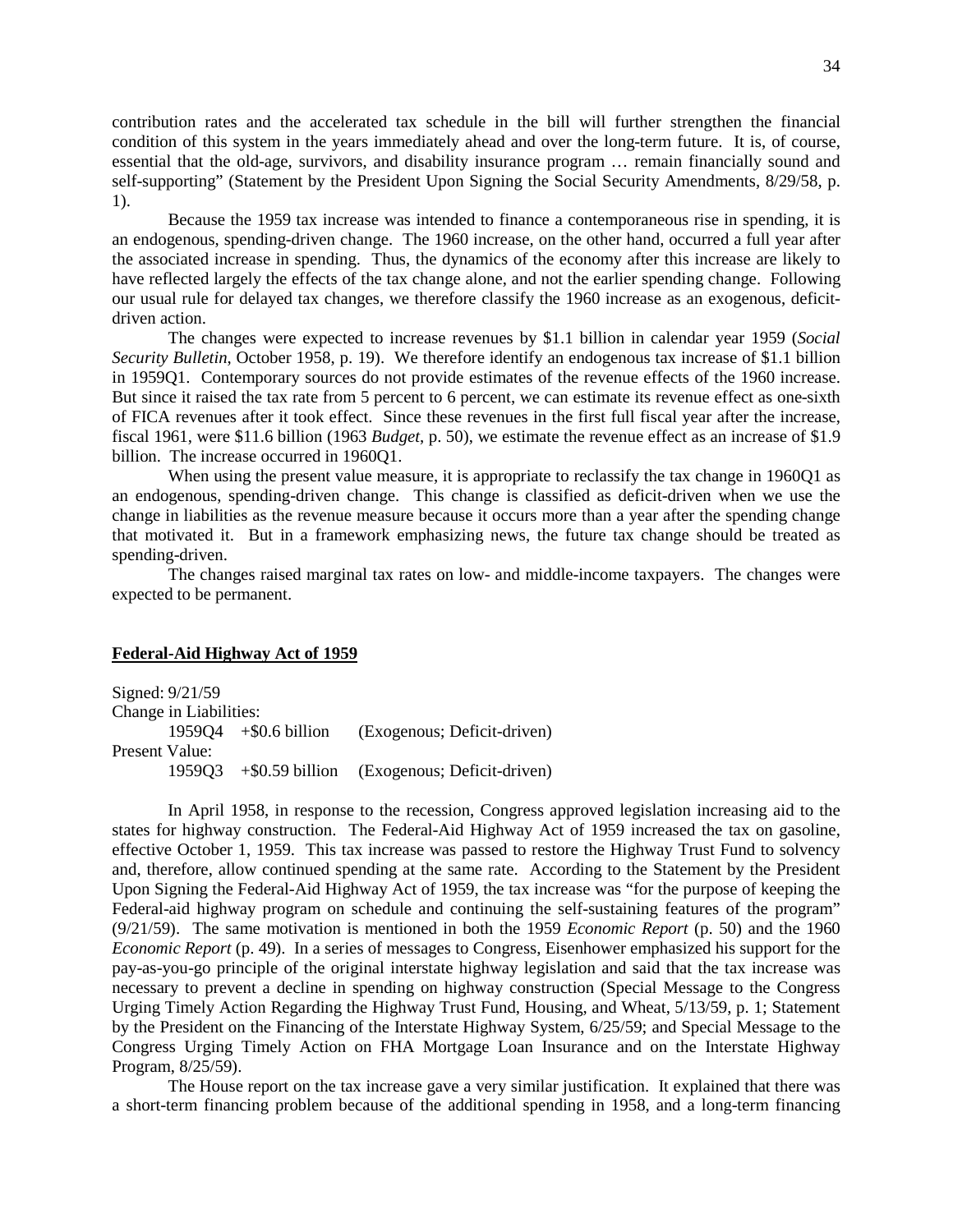problem related to rising costs. It stated: "The Committee on Ways and Means … decided that for this year and next it was necessary to provide new revenues to meet the highway trust fund deficit since a diversion of revenues from the general fund could well lead to unbalanced budgets in this period"  $(86<sup>th</sup>$ Congress,  $1<sup>st</sup>$  Session, House of Representatives Report No. 1120,  $9/1/59$ , p. 18). The purpose of the revenue increase was to keep the trust fund solvent and so allow spending to continue at the previously authorized rate (p. 16).

Because this tax increase appears to have been for largely technical, deficit-reduction purposes, we classify it as an exogenous, deficit-driven action. However, it is important to note that the classification is somewhat more ambiguous than usual. First, the tax increase was loosely tied to the increase in spending in mid-1958. But, because the tax increase occurred more than a year after the increase in spending, our general rule says that it should be viewed as exogenous. Second, the administration was clearly concerned about inflation in 1959. The 1959 *Economic Report*, in a section on "A Program for Economic Growth with Price Stability," stated: "The principal means by which Government can express leadership in the effort to preserve price stability is to conduct its own financial affairs prudently" (p. 49). The gas tax increase was mentioned as part of the prudent financial plan (p. 50). However, because even in this section restoring the trust fund is the only specific motivation given, we feel any endogenous motives were clearly secondary.

The bill was signed in late September, so we date the tax change in 1959Q4. The 1959 Treasury *Annual Report* estimated that the bill would increase revenue by \$0.575 billion at an annual rate (p. 43).

The tax increase took the form of a rise in the excise tax on gasoline of 1 cent per gallon. The tax increase was explicitly temporary; it was scheduled to expire June 20, 1961.

# **Social Security Amendments of 1961**

| Change in Liabilities:  |                               |
|-------------------------|-------------------------------|
| $1962Q1 + $0.4$ billion | (Endogenous; Spending-driven) |
| $+$ \$2.0 billion       | (Exogenous; Deficit-driven)   |
|                         |                               |
| $+$ \$2.28 billion      | (Endogenous; Spending-driven) |
|                         |                               |

This bill increased the combined Social Security tax rate from 6 percent to 6.25 percent on January 1, 1962, and to 7.25 percent on January 1, 1963. (Provisions calling for additional tax increases were changed by later legislation.) The motivation for the tax increases was a set of provisions in the bill that increased Social Security spending. As described in the September 1961 *Social Security Bulletin*: "In making the changes in old-age, survivors, and disability insurance, Congress has shown its customary concern for the financial soundness of the insurance program. Since the amendments increase the levelpremium cost of the program by 0.27 percent of payroll, and since they provide for additional income to the trust funds that is also estimated at 0.27 percent of payroll, the actuarial balance of the program is not changed and the system remains on a sound financial basis" (p. 8).

Almost all of the spending provisions went into effect in August 1961 (*Social Security Bulletin*, September 1961, p. 3). The tax increase in January 1962 was thus intended to pay for an approximately contemporaneous increase in spending, and so is an endogenous, spending-driven change. The 1963 increase, however, occurred well over a year after the increase in spending. Following our usual rule for tax changes that occur more than a year after the spending change they are associated with, we classify it as an exogenous, deficit-driven action.

The September 1961 *Social Security Bulletin* reported that the bill would increase revenues in 1962 by approximately \$0.4 billion (p. 17). Since the only provision of the bill that affected revenue in 1962 was the tax increase on January 1, we use this figure as our estimate of the revenue effect of that increase. The increase occurred in 1962Q1.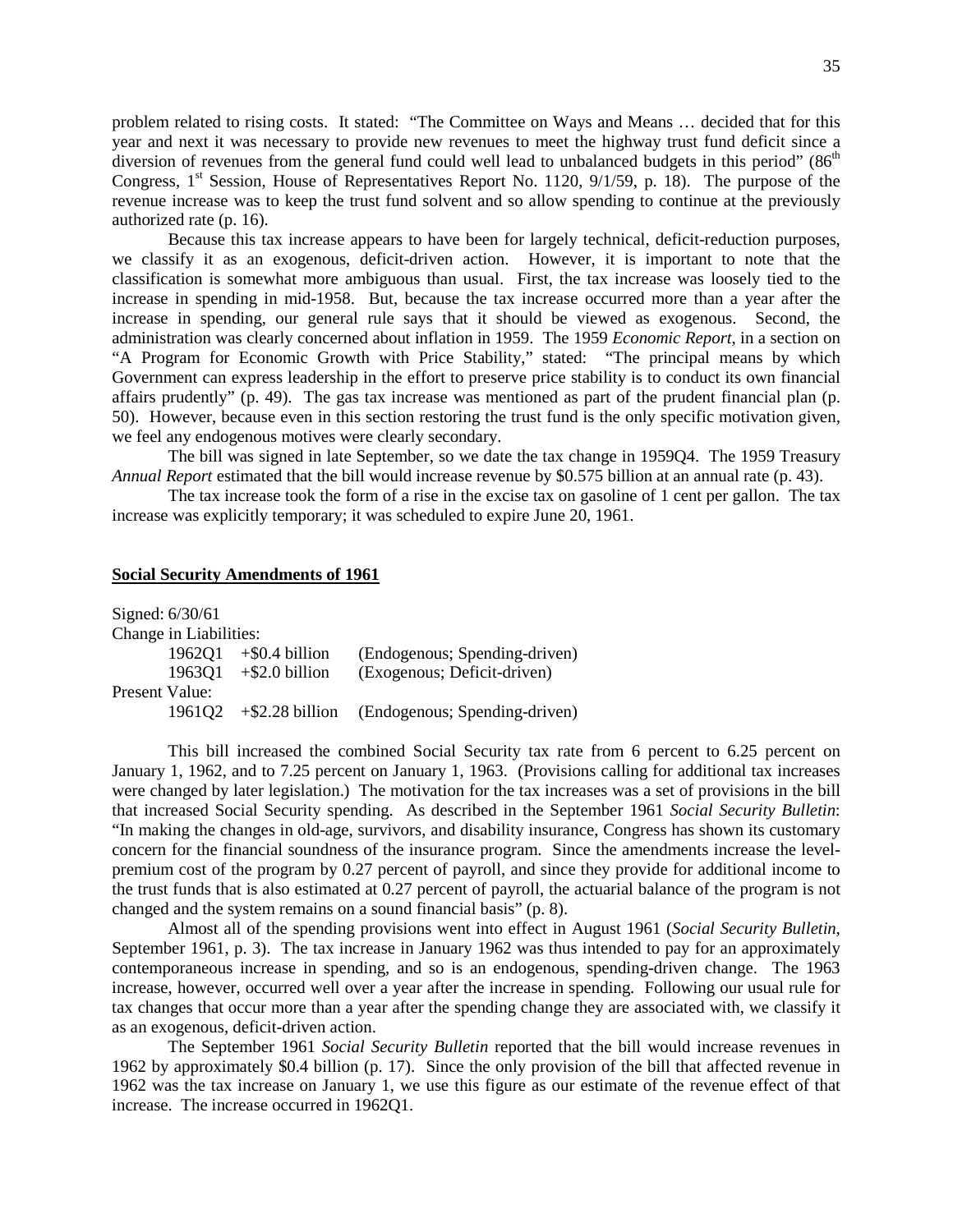Contemporary sources do not provide an estimate of the revenue effects of the 1963 increase. We therefore follow our usual procedure for estimating revenue effects in such cases. Here, since the bill increased the Social Security tax rate from 6.25 percent to 7.25 percent, 1/7.25 of Social Security tax revenues after the increase were due to the change. FICA revenues in fiscal 1964 (the first full fiscal year after the change) were \$14.8 billion (1966 *Budget*, p. 61). Thus we estimate that there was a tax increase of \$2.0 billion in 1963Q1. Since the increase in 1963 is four times as large as the increase in 1962, this estimate is similar to what one would obtain by simply scaling up the estimate for the 1962 increase.

When using the present value measure, it is appropriate to reclassify the tax change in 1963O1 as an endogenous, spending-driven change. This change is classified as deficit-driven when we use the change in liabilities as the revenue measure because it occurs more than a year after the spending change that motivated it. But in a framework emphasizing news, the future tax change should be treated as spending-driven.

The act increased marginal tax rates on low-income taxpayers. The increases were intended to be permanent.

## **Changes in Depreciation Guidelines and Revenue Act of 1962**

Date: Changes in depreciation guidelines announced  $7/11/62$ ; Revenue Act signed 10/16/62 Change in Liabilities (excluding retroactive changes):

1962Q3 –\$1.35 billion (Exogenous; Long-run) 1962Q4 –\$0.9 billion (Exogenous; Long-run) 1963Q1 +\$0.6 billion (Exogenous; Long-run) Change in Liabilities (including retroactive changes): 1962Q3 –\$4.05 billion (Exogenous; Long-run) 1962Q4 –\$0.9 billion (Exogenous; Long-run) 1963Q1 +\$3.3 billion (Exogenous; Long-run) Present Value: 1962Q3 –\$1.70 billion (Exogenous; Long-run)

The changes in depreciation guidelines increased the rate at which firms would write-off plant and equipment and so reduced corporate profit tax liabilities. The centerpiece of the Revenue Act of 1962 was an investment tax credit. These two tax changes were typically discussed as a pair and their revenue effects were generally presented jointly. For this reason, we too treat them as a single tax change.

The motivation for the tax cut was a desire to increase the long-run rate of growth. The administration was very explicit that the economy had recovered from the 1960-61 recession by the summer of 1962. In his Radio and Television Report to the American People on the State of the National Economy, President Kennedy stated: "When I came into office in January 1961 this country was in a recession. We have made a recovery from that recession" (8/13/62, p. 1). Though the president did talk about the output gap and involuntary unemployment, it is clear that his complaint was with the level of potential output and the normal rate of economic growth, not with current economic conditions. He stated: "And now we must be concerned with the forward movement of our economy. The level of our economy … is high but, considering all the resources which this country has, it should be higher" (p. 2).

The president went on to say that the tax changes were necessary to raise normal growth. He described the investment tax credit and the new depreciation guidelines as "measures which I think would speed up our economy, which are designed to give us more jobs and more growth" (8/13/62, p. 3). The *Economic Reports* for 1962 and 1963 sound a similar theme. The 1962 *Economic Report* stated that the tax credit "will stimulate investment in capacity expansion and modernization, contribute to the growth of our productivity and output, and increase the competitiveness of American exports in world markets" (p. 26). The 1963 *Economic Report* said the tax changes would "help to stimulate the investment needed for sustained expansion and longer-run growth" (p. 18).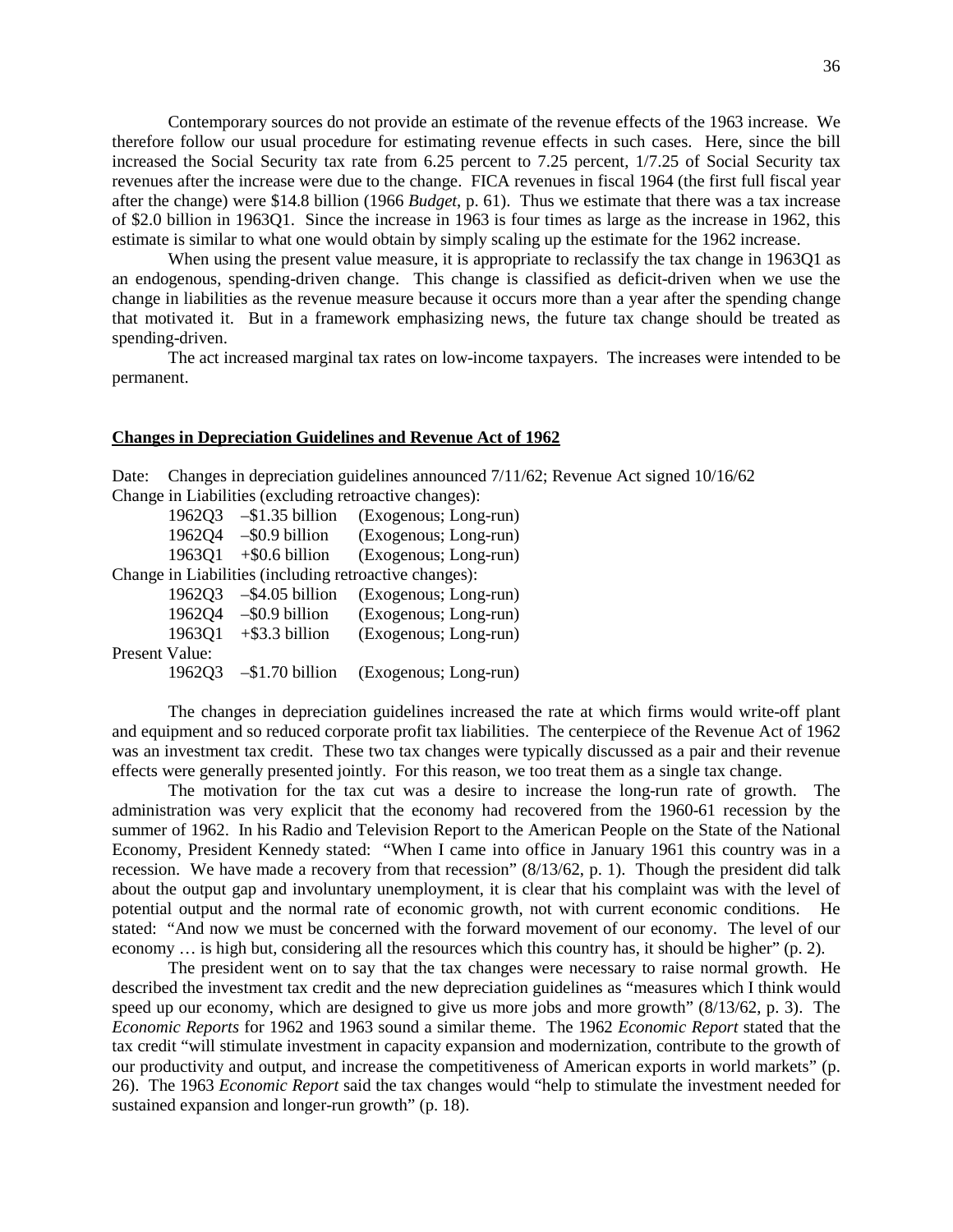The House report gave a very similar reason for the tax cut. Indeed, at one point it simply quoted a long passage from the 1962 *Economic Report* (87<sup>th</sup> Congress, 2<sup>d</sup> Session, House of Representatives Report No. 1447, 3/16/62, p. 7). The Committee said: "the investment credit … is designed to provide a stimulant to the economic growth of this country. This is needed both to improve our competitive position abroad and in the long run to raise our standard of living at home. On the other hand, the other provisions of this bill are designed to improve the equity of our tax structure" (p. 1). In another section, it stated: "the investment credit, coupled with the liberalized depreciation, will provide a strong and lasting stimulus to a high rate of economic growth" (p. 8).

Because the tax changes were designed to raise normal growth, not return growth to its normal, historical average, we classify them as exogenous, long-run actions.

The revenue effects of these changes are somewhat complicated. Both the 1963 Treasury *Annual Report* (p. XXI) and the president (Remarks at the National Conference of the Business Committee for Tax Reduction in 1963, 9/10/63, p. 1) gave a figure of \$2.25 billion at an annual rate for the combined effects of the depreciation changes and the investment tax credit; other sources gave similar figures (1963 *Economic Report*, p. 18; 1962 Treasury *Annual Report*, pp. 68-69). The Revenue Act also included some provisions increasing revenues. Some of these provisions were aimed at improving compliance. Since estimating the revenue effects of this type of change is extremely difficult (and easy to manipulate), we do not include projected revenues from this source. The other revenue-increasing provisions in the bill were expected to raise tax receipts \$0.6 billion at an annual rate (1962 Treasury *Annual Report*, pp. 62-68). Thus there was an overall tax reduction of \$1.65 billion at an annual rate.

The changes were not implemented all at once. The changes in depreciation guidelines were announced in July 1962, and were retroactive to January 1. The depreciation changes accounted for about 60 percent of the \$2.25 billion of tax cuts (1962 Treasury *Annual Report*, pp. 68-69). Thus in the third quarter, firms received a tax cut (at an annual rate) of three times 60 percent of \$2.25 billion, or \$4.05 billion. In the fourth quarter, the changed depreciation guidelines lowered taxes only by 60 percent of \$2.25 billion at an annual rate. As a result, taxes related to the change in depreciation guidelines were \$2.7 billion higher at an annual rate than in the third quarter. The investment tax credit was enacted in the fourth quarter, and was also retroactive to January 1. Thus, this corresponds to a tax cut of four times 40 percent of \$2.25 billion, or \$3.6 billion. Therefore, the net tax cut in 1962Q4 was \$3.6 billion minus \$2.7 billion, or \$0.9 billion. In 1963Q1 the ITC effects reverted to their steady-state level of 40 percent of \$2.25 billion, or \$0.9 billion. Therefore, there was a tax increase related to the end of the retroactive portion of the ITC of \$3.6 billion minus \$0.9 billion, or \$2.7 billion in 1963Q1. Finally, the revenueincreasing provisions appear to have become effective at the beginning of 1963, corresponding to a tax increase of \$0.6 billion in 1963Q1. So, the total tax increase in 1963Q1 is \$2.7 billion plus \$0.6 billion, or \$3.3 billion. Note, if one neglected the retroactive aspects of the changes, the revenue effects would be: –\$1.35 billion in 1962Q3, –\$0.9 billion in 1962Q4, and +\$0.6 billion in 1963Q1.

In calculating the present value of the tax change, we date the action in 1962Q3, when the first measure was put into place. We do this for two reasons. First, most of the revenue estimates combine the two measures, so it is impossible to separate the two actions. Second, it is likely that the news about the combined tax change occurred primarily when the first measure was enacted.

These actions reduced corporate taxes and increased incentives for investment. The tax changes were legislated to be permanent.

## **Revenue Act of 1964**

Signed: 2/26/64 Change in Liabilities (excluding retroactive changes): 1964Q2 –\$8.4 billion (Exogenous; Long-run) 1965Q1 –\$4.5 billion (Exogenous; Long-run)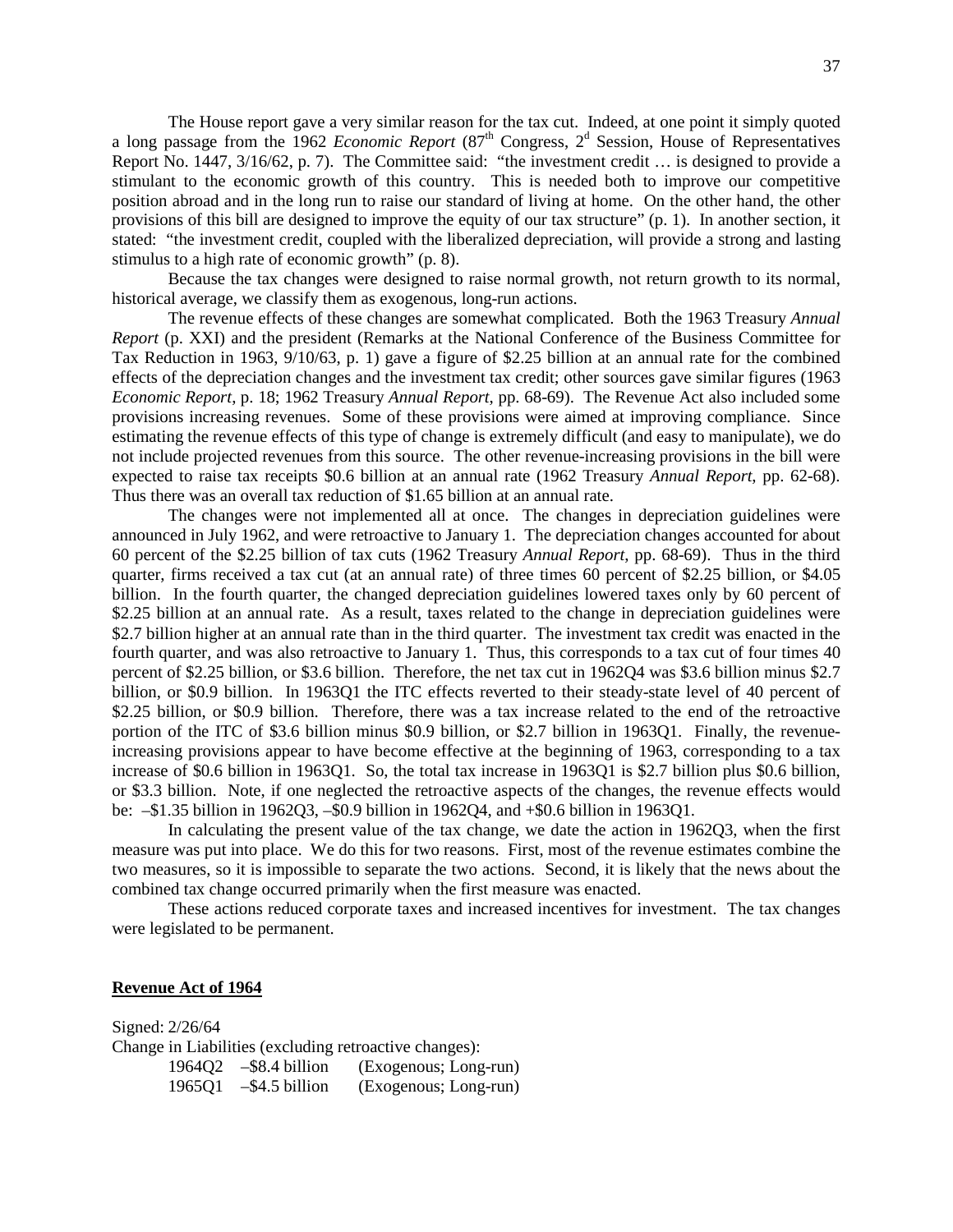Change in Liabilities (including retroactive changes):

|                | 196402 | $-$ \$16.8 billion | (Exogenous; Long-run)                     |
|----------------|--------|--------------------|-------------------------------------------|
|                | 196403 | $+$ \$8.4 billion  | (Exogenous; Long-run)                     |
|                | 1965O1 | $-$ \$4.5 billion  | (Exogenous; Long-run)                     |
| Present Value: |        |                    |                                           |
|                | 196401 |                    | $-$ \$12.72 billion (Exogenous; Long-run) |
|                |        |                    |                                           |

The motivation for the 1964 tax cut was the same as for the 1962 investment tax credit: faster long-run growth. Once again, there was no fear of a recession at the time the act was proposed or passed. The Revenue Act of 1964 was first proposed in the summer of 1962. President Kennedy, in his Radio and Television Report to the American People on the State of the National Economy, stated explicitly that the tax cut was not for countercyclical reasons: "Let me emphasize, however, that I have not been talking about a different kind of tax cut, a quick, temporary tax cut, to prevent a new recession" (8/13/62, p. 5). This view was repeated in two speeches in January 1963 (Annual Message to the Congress on the State of the Union, 1/14/63, pp. 1-2; Special Message to the Congress on Tax Reduction and Reform, 1/24/63, p. 1). Likewise, the 1963 *Economic Report* stated: "We approach the issue of tax revision, not in an atmosphere of haste and panic brought on by recession or depression, but in a period of comparative calm" (p. xiii). The *Economic Report* mentioned the possible countercyclical benefits of the tax cut, but made it clear that they were a sidelight. It stated: "While the basic purpose of my tax program is to meet our longer run economic challenges, we should not forget its role in strengthening our defenses against recession" (p. xxi). A similar statement was made in the 1964 *Economic Report* (p. 8). If anything, the economy was even stronger by the time the act was passed. President Johnson, in his Annual Budget Message to the Congress, Fiscal Year 1965, cited statistics showing solid economic growth and emphasized: "This is a record of strong expansion" (1/21/64, p. 3).

Kennedy and Johnson both gave as the rationale for the tax cut the need to eliminate fiscal drag so the economy could grow faster. In his August 1962 address, President Kennedy said: "our present tax system is a drag on economic recovery and economic growth," and "this administration intends to cut taxes in order to build the fundamental strength of our economy, to remove a serious barrier to long-term growth" (Radio and Television Report to the American People on the State of the National Economy, 8/13/62, p. 4). In his Special Message to the Congress on Tax Reduction and Reform, Kennedy stated: "the largest single barrier to full employment of our manpower and resources and to a higher rate of economic growth is the unrealistically heavy drag of Federal income taxes on private purchasing power, initiative and incentive" (1/24/63, p. 1). Johnson reiterated this view (Annual Budget Message to the Congress, Fiscal Year 1965, 1/21/64, p. 3). Both administrations argued that the tax cut would stimulate economic growth. For example, the 1964 *Economic Report* stated: "The tax cut will give a sustained lift, year-in and year-out, to the American economy" (p. 8).

As with the 1962 tax cut, there was much discussion of an output gap and less-than-full employment. But, it is clear that performance was not perceived as low relative to normal, only low relative to ideal. For example, Kennedy stated in his Annual Message to the Congress on the State of the Union: "America has enjoyed 22 months of uninterrupted economic recovery. But recovery is not enough. If we are to prevail in the long run, we must expand the long-run strength of our economy. We must move along the path to a higher rate of growth and full employment" (1/14/63, pp. 1-2). Johnson sounded a similar theme in January 1964. He stated: "despite the creation of 2 1/2 million new jobs in our economy, the unemployment rate now stands at 5 1/2 %. Our factories continue to produce below their optimum rate. As a nation we are producing at a rate at least \$30 billion below our comfortable capacity" (Annual Budget Message to the Congress, Fiscal Year 1965, 1/21/64, p. 3).

The discussion of the reason for the tax cut given in Congressional documents parallels those in administration sources. The House report on the 1963 version of the bill stated: "The principal purpose of the revenue bill of 1963 is to remove from the private sector of the American economy its present hightax straitjacket; that is, to lessen restraints which prevent the American free-enterprise system from itself generating necessary growth. A purpose of this bill also is to improve the equity of the tax laws"  $(88<sup>th</sup>$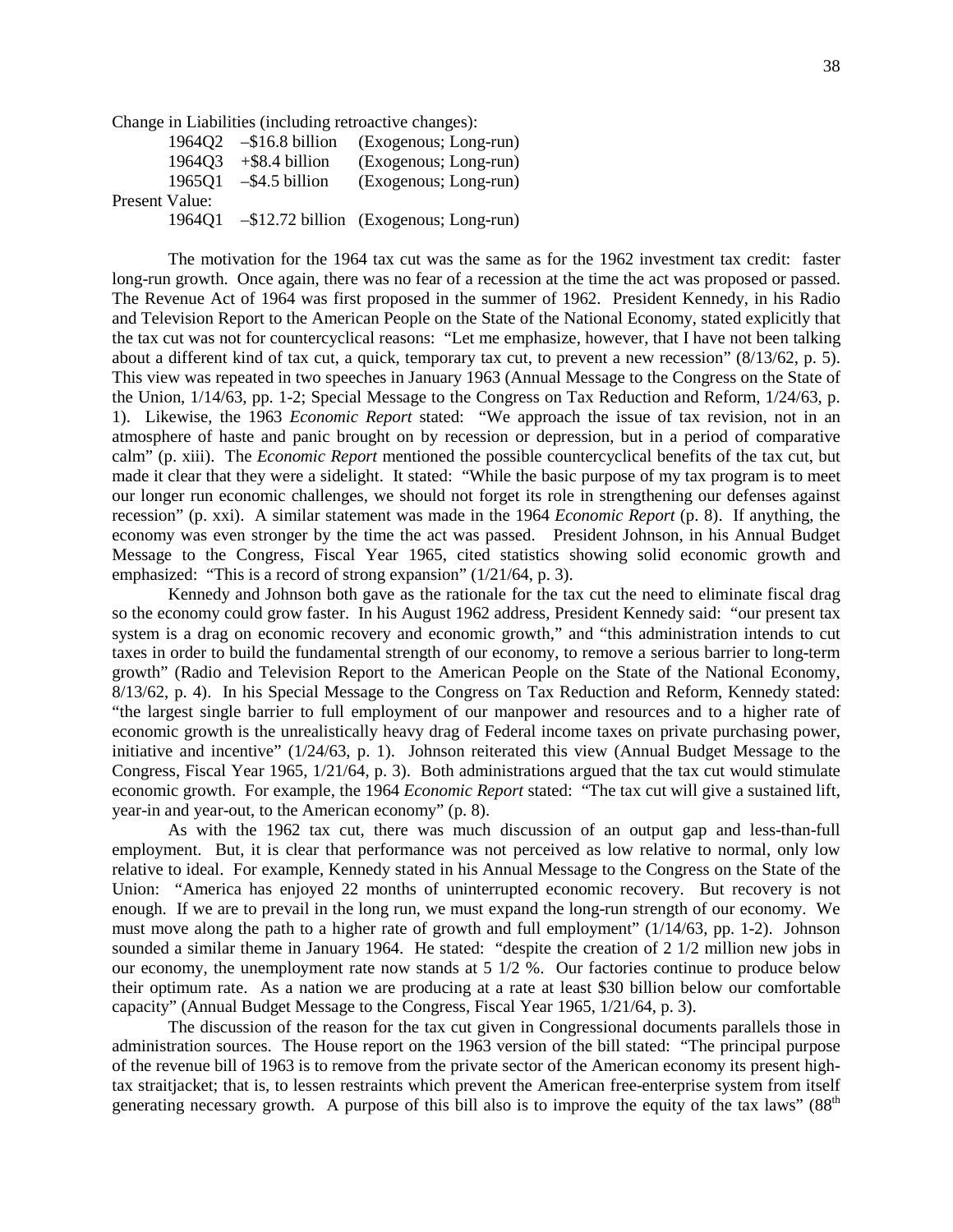Congress,  $1<sup>st</sup>$  Session, House of Representatives Report No. 749, 9/13/63, p. 6). The Senate report also stressed the motivation of improving incentives and equity: "The bill will cut back on excessive tax rates which unnecessarily restrain individual and business incentives, it will provide the increased consumer and business purchasing power to assure continued expansion, and it will improve the equity of the tax system" ( $88<sup>th</sup>$  Congress,  $2<sup>d</sup>$  Session, Senate Report No. 830, 1/28/64, p. 1).

Like the administration sources, both Congressional reports mention the need to reduce unemployment as an important motivation. However, it is clear that the desire was to reduce unemployment below its historical norm. The Senate report stated: "Despite the fact that business conditions have been improving over the past 33 months, unemployment still is at the high rate of 5.5 percent" (Senate Report No. 830, p. 6). It also noted: "we have experienced a succession of disappointing recoveries in which the unemployment rate has remained disturbingly high; this rate, in fact, has not been below 5 percent since 1957" (p. 6). It concluded that "the growth rate of our economy must be increased if the requisite jobs are to be found for this expanding labor force" (p. 6). The House report was even more explicit that the motivation of the bill was to provide supranormal growth. It stated: "Maintaining the 3-percent rate of growth as the United States has done since 1956, not only will fail to eliminate the present excessive unemployment, but unemployment will continue to rise as the increasing numbers of children born during the war and early postwar years reach employment age" (House Report No. 749, p. 10).

Because the Revenue Act of 1964 was motivated by a desire for faster-than-normal growth, and not by concern about current cyclical conditions, we classify it as an exogenous, long-run change.

The legislation cut taxes in two stages. The cut in 1964, which was passed in late February, was made retroactive to January 1, 1964. There was an additional cut in January 1965. Around the time the bill was passed, the revenue effects were generally reported as a decline of \$7.7 billion in 1964 and \$11.5 billion in 1965 (for example, 1963 Treasury *Annual Report*, pp. XVII, XXIII; Radio and Television Remarks Upon Signing the Tax Bill, 2/26/64, p. 1; and 1964 *Economic Report*, p. 8). However, these calculations were performed at 1963 income levels (1963 Treasury *Annual Report*, p. XXIII). The 1965 *Economic Report* reported the effects in 1964 at expected 1964 income levels as \$8.4 billion (p. 65). We use this figure as our estimate of the tax cut in 1964.

Both the 1965 *Economic Report* (p. 65) and the President's 1966 Budget Message (Annual Budget Message to the Congress, Fiscal Year 1966, 1/25/65, p. 4) reported that the full cut would reduce revenues in 1965 by \$14 billion. The 1965 Treasury *Annual Report* gave the figure of \$13.7 billion, and made it clear that this was at expected 1965 income levels (pp. 275, 294). Some of the additional revenue loss in 1965 compared with 1964, however, reflected not the additional cuts in 1965, but a greater effect of the initial cuts because of rising incomes. It appears that the effect of a given set of tax cuts was expected to increase by about 9 percent per year. For example, the estimated effect of the 1964 cuts was 8.7 percent greater at 1964 incomes than at 1963 incomes, and the estimated effect of the overall cut was 17.5 percent higher at 1965 incomes than at 1963 incomes (percentage changes are computed as changes in logs, and \$13.7 billion is used for the effect of the overall cut at 1965 incomes). This is consistent with 6 percent annual nominal GNP growth (1966 *Budget*, p. 50) and an elasticity of the revenue loss with respect to nominal GNP of about 1.5. We therefore estimate that in the absence of the second round of tax cuts, the 1964 reductions would have lowered revenue in 1965 by 9 percent more than \$8.4 billion, or \$9.2 billion. Thus our estimate of the effect of the additional cuts at the beginning of 1965 is a revenue reduction of \$13.7 billion minus \$9.2 billion, or \$4.5 billion.

This estimate is broadly consistent with the statement in the 1965 *Economic Report* that the 1965 cuts would lower individual income taxes by \$3 billion and corporate income taxes by \$1 billion (p. 10). It is also consistent with the fact that two-thirds of the reduction in individual income tax rates—which were by far the largest part of the tax cut—occurred in 1964 and one-third in 1965 (1964 Treasury *Annual Report*, p. 243).

The tax cut was signed more than halfway through the first quarter of 1964. Therefore, following our usual procedure, we assign the first stage of the cut to 1964Q2. Because the tax cut was retroactive to January 1, 1964, our usual procedures identify a tax cut (at an annual rate) of \$8.4 billion plus 1/4 (\$8.4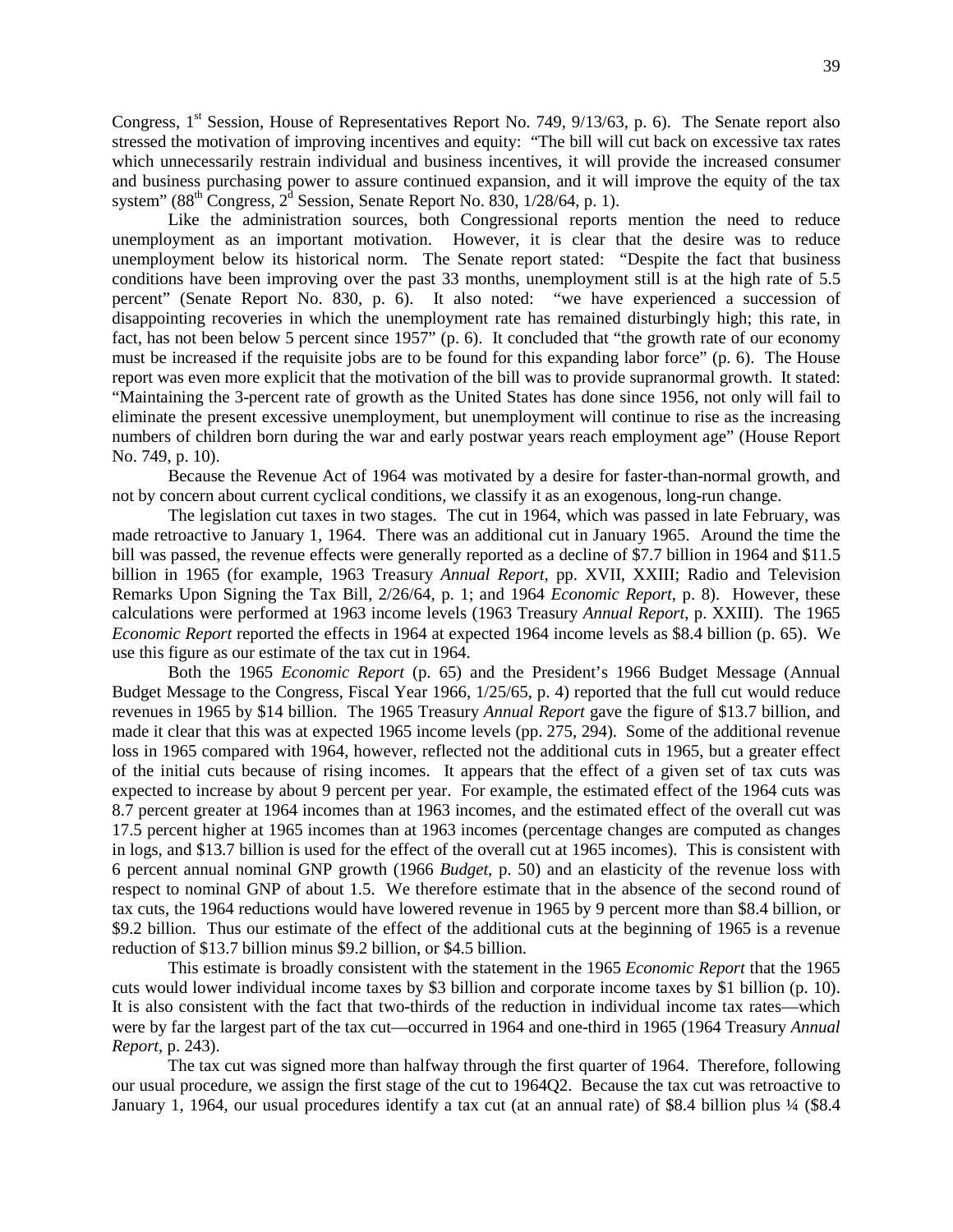billion) · 4, or \$16.8 billion, in 1964Q2. The retroactive part then disappeared in 1964Q3. Thus, there was an exogenous tax increase of \$8.4 billion in that quarter. We then identify a second exogenous tax cut of \$4.4 billion in 1965Q1. Note, if one chose to ignore the retroactive nature of the tax cut, the revenue estimates would be: –\$8.4 billion in 1964Q2 and –\$4.5 billion in 1965Q1.

The Revenue Act of 1964 lowered marginal tax rates from the previous range of 20-91% to 14- 70%. It also lowered corporate tax rates, with the largest reduction being for small businesses (Annual Budget Message to the Congress, Fiscal Year 1965, 1/21/64, pp. 3-4). The tax decrease was permanent.

## **Excise Tax Reduction Act of 1965**

Signed: 6/21/65 Change in Liabilities: 1965Q3 –\$1.75 billion (Exogenous; Long-run) 1966Q1 –\$1.75 billion (Exogenous; Long-run) Present Value: 1965Q2 –\$3.43 billion (Exogenous; Long-run)

The Excise Tax Reduction Act of 1965 was passed primarily to increase efficiency and fairness, and to stimulate long-run growth. In his Remarks Upon Announcing Plans to Recommend a Reduction in Excise Taxes, President Johnson stated: "This reduction will spur the continued growth of our economy …. It will lower prices. It will raise business profits. It will create new jobs. It will end an unfair burden on many businesses and many workers. It will cut the Government's costs of tax collection and enforcements. It will reduce the burden of regressive taxation on low and moderate income families" (5/15/65, p. 1). A similar laundry list of benefits is given in the 1965 *Economic Report* (p. 99). That the act was motivated by a desire to increase long-run growth was also shown in the President's Special Message to the Congress Recommending Reduction of Excise Taxes and Increases in User Charges. Johnson stated: "We must continually adjust our tax system to assure that it makes a maximum contribution to our economic growth" (5/17/65, p. 1).

At the time the law was proposed, the economy was clearly doing well. In his Annual Budget Message to the Congress, Fiscal Year 1966, President Johnson discussed the "creditable record of achievement" (1/25/65, p. 2). Indeed, one argument given for making the tax cut larger was that tax revenues were larger than anticipated because of the expanding economy (Remarks Upon Announcing Plans to Recommend a Reduction in Excise Taxes, 5/15/65, p. 1). However, the president did not express confidence that future growth would be as rapid without the tax cut. In particular, he discussed the potential pitfall of fiscal drag, stating: "But as we look ahead to 1966, we must be alert to the possibility that our taxes will take too much buying power out of the private economy" (Special Message to the Congress Recommending Reduction of Excise Taxes and Increases in User Charges, 5/17/65, p. 2). While there was no sign the president was worried about below normal growth, it is plausible that he felt growth would be relatively normal in the absence of additional stimulus.

The House report on the excise tax reduction stressed efficiency and fairness as the key motives for the bill. It stated: "The elimination … of all other excise taxes … will improve the fairness of the tax system and substantially simplify the administration of the tax law, as well as contribute to the economic well-being of the Nation" (89<sup>th</sup> Congress, 1<sup>st</sup> Session, House of Representatives Report No. 433, 5/28/65, p. 9). It also mentioned that "these excises also now are objectionable in that they are generally regressive in their impact" (p. 10). Possible countercyclical motives were given only passing mention late in the report and were clearly of secondary importance. The House report merely stated: "The \$1.75 billion tax reduction provided by this bill effective this July 1 will help to insure that the growth in the rate of economic activity does not fall short of growth in the size of the productive capacity of the Nation, and in the size of the labor force" (p. 12).

Because the excise tax cut was designed to raise long-run growth, as well as to improve the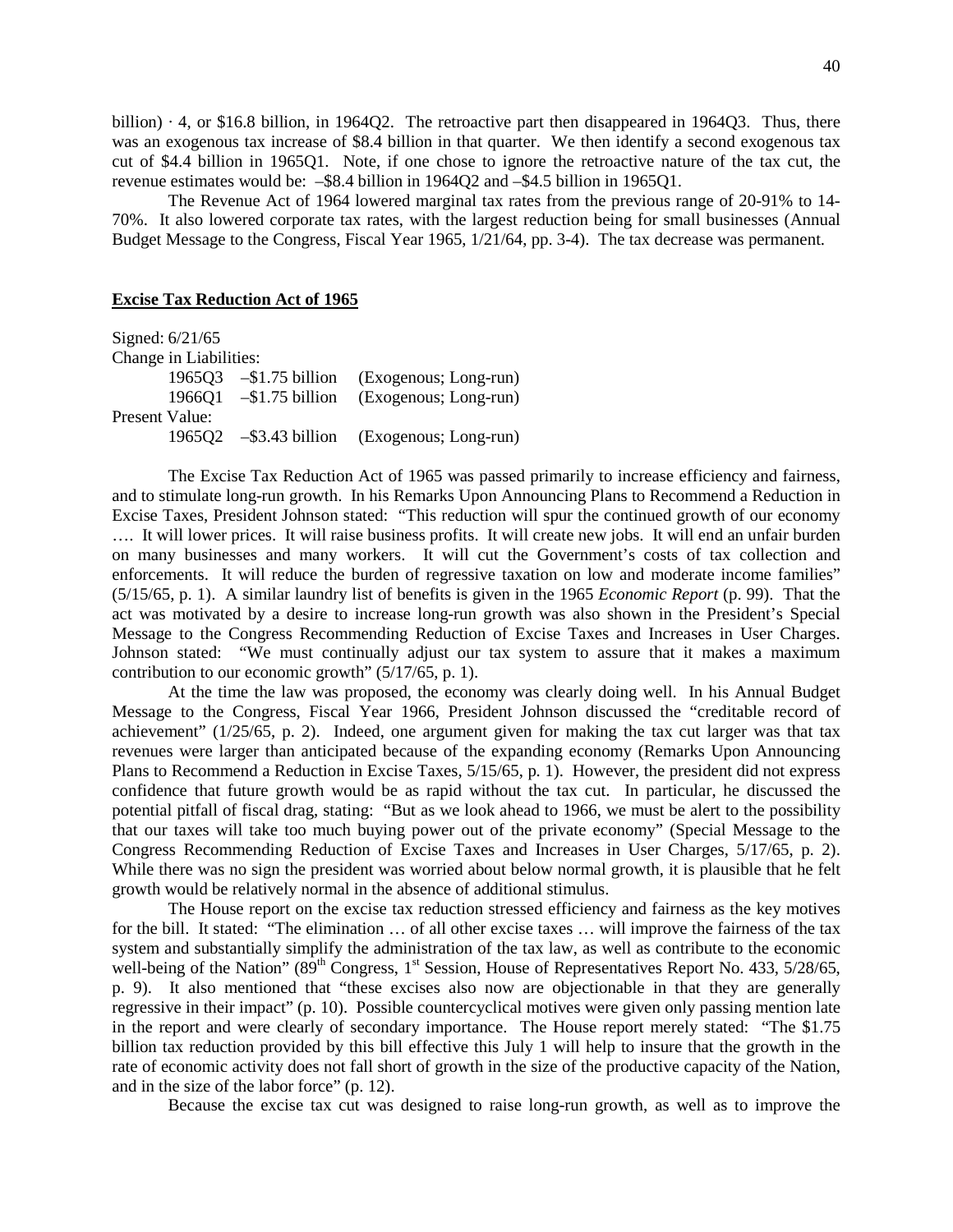efficiency and fairness of the tax system, we classify it as an exogenous, long-run action.

The Excise Tax Reduction Act cut taxes in a series of steps. The first cut went into effect immediately upon passage in late June 1965, so we date it in 1965Q3. A second cut went into effect on January 1, 1966, so we date it 1966Q1. The original act also called for some further reductions in 1967 to 1970, but these cuts never took place and so do not enter our analysis.

The 1966 *Economic Report* stated that the revenue effects of both the June 1965 and the January 1966 excise tax cuts were \$ 1.75 billion at an annual rate (pp. 52-53). Similar estimates were given in Johnson's Remarks Upon Announcing Plans to Recommend a Reduction in Excise Taxes (5/15/65, p. 1). The 1965 Treasury *Annual Report* gave revenue estimates of \$1.758 billion for the cut on 6/22/65 and 1.652 billion for the cut on 1/1/66 (pp. 41-42). Since these numbers are virtually identical to those in the *Economic Report*, we follow our usual practice of using the *Economic Report* numbers. Several sources refer to a rise in user fees that would counteract some of the excise tax cut (Special Message to the Congress, 5/17/65, p. 4, 1965 *Economic Report*, p. 10). However, the 1965 Treasury *Annual Report* said that these were not included in the final bill (p. 37-38).

The nature of the tax cut was obviously a reduction in the excise tax on a number of consumer products, including appliances, sporting goods, and automobiles. The change was designed to be permanent.

## **Social Security Amendments of 1965**

|                | Signed: 7/30/65        |                                  |                               |
|----------------|------------------------|----------------------------------|-------------------------------|
|                | Change in Liabilities: |                                  |                               |
|                |                        | $1966Q1 + $6.0 \text{ billion}$  | (Endogenous; Spending-driven) |
|                | 196701                 | $+$ \$1.5 billion                | (Endogenous; Spending-driven) |
| Present Value: |                        |                                  |                               |
|                |                        | $1965Q3 + $7.29 \text{ billion}$ | (Endogenous; Spending-driven) |

This act increased Social Security benefits retroactively to January 1, 1965, and started the Medicare program beginning in July 1966. The act called for a series of payroll tax increases to pay for this additional spending (*Social Security Bulletin*, September 1965, pp. 9-18).

The tax increases were motivated by the increases in spending. For example, in the 1965 *Economic Report*, President Johnson urged "*a 7 percent rise in Social Security benefits* … financed by an increase next January in the covered wage base and in the combined employer and employee contribution rates," and called for "[a] hospital insurance program for the elderly, financed by contributions through social security" (p. 16, italics in the original). Similarly, in his 1966 Budget Message, the president stated, "I am recommending prompt enactment of a hospital insurance program for elderly persons .... This program should be self-financing …. I am also recommending … changes [that] will provide the funds for the needed increases being proposed in old-age, survivors, and disability insurance benefits." His proposed changes in the tax base and tax rates were similar to those ultimately enacted (Annual Budget Message to the Congress, Fiscal Year 1966, 1/25/65, p. 4).

Congress took a similar view of the tax increases. With regard to the portion of the tax linked to Medicare, the Senate Finance Committee report stated: "Just as has always been the case in connection with the old-age, survivors, and disability insurance system, the committee has very carefully considered the cost aspects of the proposed hospital insurance system. In the same manner, the committee believes that this program should be completely self-supporting from the contributions of covered individuals and employers" (89<sup>th</sup> Congress, 1<sup>st</sup> Session, Senate Report No. 404, Part I, 6/30/65, p. 57). It also said that the tax schedule had been set so that "[t]he plan would be actuarially sound under conservative cost assumptions" (p. 4). With regard to the tax increases linked to the Old-Age and Survivors Insurance and Disability Insurance programs, the report stated that the bill revised "the tax schedule and the earnings base so as to fully finance the changes made" (p. 2).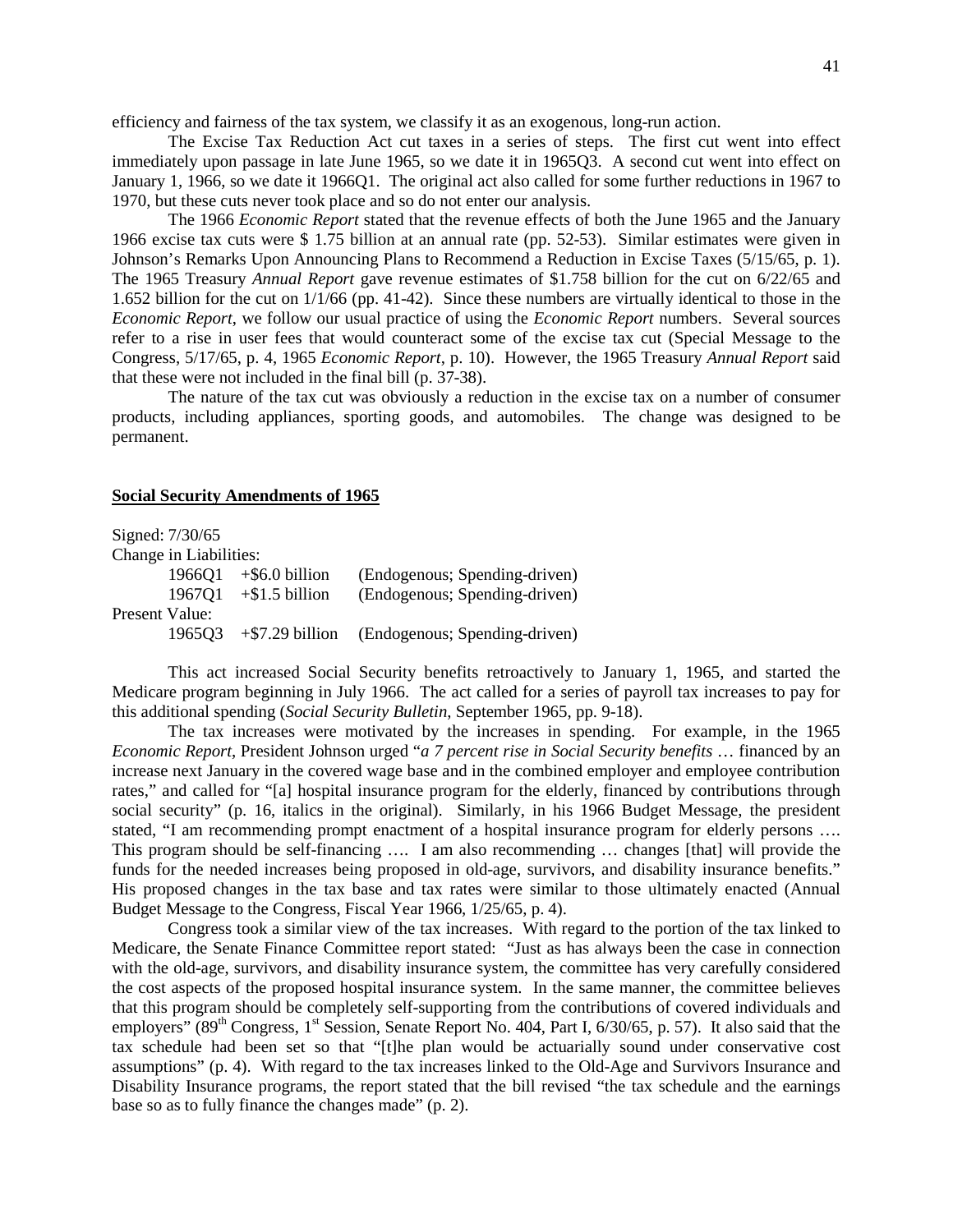The only increases that went into effect as called for in the bill were an increase in the payroll tax rate and base on January 1, 1966, and a further increase in the tax rate on January 1, 1967. Since these changes were intended to finance roughly contemporaneous increases in spending, they are clearly endogenous, spending-driven actions.

Our sources all agree on a revenue effect of the 1966 increases of approximately \$6 billion at an annual rate (1966 *Economic Report*, p. 53; 1965 Treasury *Annual Report*, p. XXI; 1966 Treasury *Annual Report*, p. XXIV). The 1967 *Economic Report* is the only source that provides an estimate for the revenue effects of the 1967 increase; it gave a figure of \$1.5 billion at an annual rate (p. 62). We therefore identify endogenous tax increases of \$6.0 billion in 1966Q1 and \$1.5 billion in 1967Q1

The act raised marginal tax rates on low- and middle-income taxpayers. The increases were legislated as permanent.

# **Tax Adjustment Act of 1966**

Signed: 3/15/66 Change in Liabilities: 1966Q2 +\$0.9 billion (Exogenous; Long-run) Present Value: 1966Q1 +\$0.89 billion (Exogenous; Long-run)

The Excise Tax Reduction Act of 1965 included a second stage of excise tax reductions that went into effect on January 1, 1966. The Tax Adjustment Act of 1966 reinstated the December 31, 1965 level of excise taxes on automobiles and telephone service.

The motivation for restoring the excise taxes was concern that the January 1, 1966 excise tax cut, along with increases in expenditure, would result in unneeded and potentially inflationary fiscal stimulus. Both the *Economic Reports* and presidential speeches made it clear that the tax increase was to prevent overheating. For example, in his Annual Budget Message to the Congress, Fiscal Year 1967, in which he urged the excise tax reinstatement, Johnson stated: "Tax policy, however, must be used flexibly. We must be equally prepared to employ it in restraint of an overly rapid economic expansion as we were to use it as a stimulus to a lagging economy. The current situation calls for a modest measure of fiscal restraint" (1/24/66, p. 4). Similarly, the 1966 *Economic Report* stated: "The combined effect of budgeted expenditures … and tax laws now in effect would be more stimulative than now seems appropriate for the period ahead" (p. 53). It went on to say: "The aim of fiscal policies in the next 18 months is to preserve the sound expansion enjoyed in 1965—to maintain a strong and healthy prosperity; to promote a cautious movement toward lower unemployment without moving so far or so fast that bottlenecks and inflationary pressures arise" (p. 54).

The House report on the bill emphasized the need for more revenues to offset the rise in defense expenditures. It stated: "the tax adjustment bill of 1966, is designed to contribute revenues to aid in financing the increased costs of government associated with operations in Vietnam. It is designed to help finance these costs in a manner which will avoid the creation of serious inflationary pressures"  $(89<sup>th</sup>$ Congress,  $2<sup>d</sup>$  Session, House of Representatives Report No. 1285, 2/15/66, p. 1). The Ways and Means Committee believed that the economy was at capacity and further net fiscal stimulus would cause inflation. It stated:

It is expected that the increased tax collections that result from this bill will have a moderating influence on the expenditures of individuals and business firms. … Such a policy is appropriate in view of the near capacity levels of output and employment at which the economy is now operating. In the absence of the moderating influence of increased tax collections, the total of private demand and Government requirements would threaten to exceed the present capacity of the Nation's productive resources, and in that manner constitute a threat to price stability (pp. 6-7).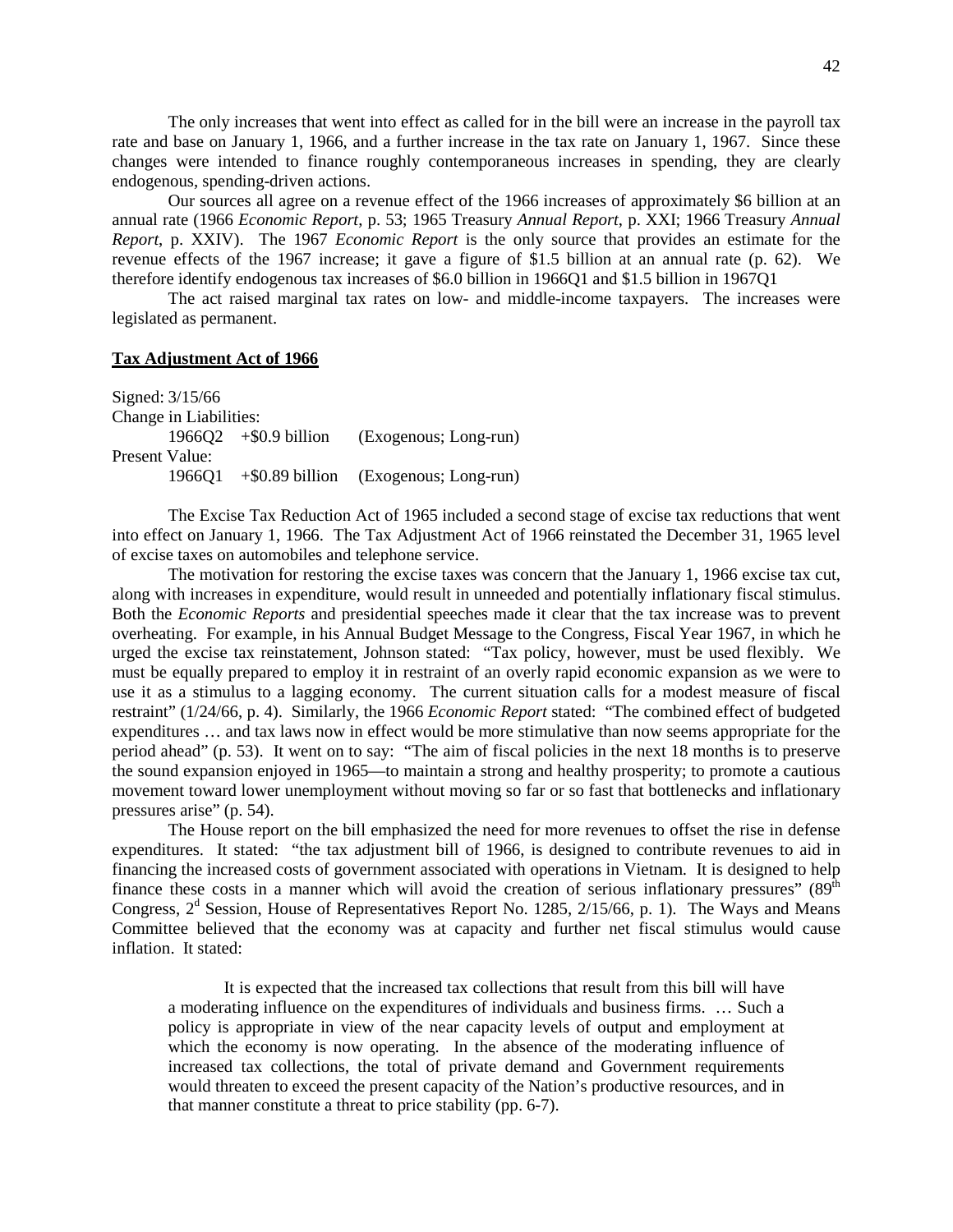Because the tax increase was designed to prevent abnormally high growth that would otherwise have resulted from fiscal expansion, it would normally be classified as endogenous. However, as discussed in the context of the Expiration of Excess Profits Tax and of Temporary Income Tax Increases in 1954, treating a tax increase to counteract an exogenous tax cut as endogenous yields nonsensical results. Following our usual procedure, we therefore classify the Tax Adjustment Act of 1966 as an exogenous increase. The only ambiguity arises because the administration stressed both the rise in expenditure and the cut in excise taxes as motivations for the tax increase, and the Congress mentioned only the rise in defense expenditures. A tax increase to counteract increased spending would be endogenous. However, since the tax increase took the form of undoing some of the previous tax cut, we feel it is correct to treat it as primarily offsetting the excise tax cut part of the fiscal expansion, and therefore to classify it as an exogenous, long-run action. Furthermore, treating it as exogenous, and so counteracting the exogenous tax cut in 1965, has the benefit that we do not identify an exogenous tax cut at a time when government expenditure was clearly rising. Therefore, it minimizes the likelihood of overestimating the effects of tax changes.

The act was signed at the end of the first quarter of 1966, so we date the tax increase in 1966Q2. The 1966 *Economic Report* said that the reinstatement of the excise tax on automobiles and telephone service would restore \$0.9 billion in revenues, at an annual rate (p. 54). The 1965 Treasury *Annual Report* gave full-year revenue effects of the scheduled reduction in the excise taxes on automobiles and telephone service occurring on January 1, 1966 of -\$0.829 billion (pp. 41-42). This implies a tax increase of \$0.829 billion from the repeal of this cut. Following our usual practice, we use the revenue estimate from the *Economic Report*.

The nature of the tax increase was obviously a rise in excise taxes on two specific goods automobiles and telephone service. It was explicitly temporary. The act called for a large reduction in excise taxes on 3/31/68 and a small reduction on 1/1/69 (1965 Treasury *Annual Report*, pp. 41-42 and 1966 Treasury *Annual Report*, p. 42). Neither of these later tax cuts actually happened, however.

#### **Public Law 89-800 (Suspension of Investment Tax Credit)**

Signed: 11/8/66 Change in Liabilities: 1966Q4 +\$1.5 billion (Endogenous; Countercyclical) Present Value: 1966Q4 +\$1.5 billion (Endogenous; Countercyclical)

President Johnson recommended suspension of the 7 percent investment tax credit on September 6, 1966. The primary motivation for the move was to prevent the economy from overheating. In his Special Message to the Congress on Fiscal Policy, Johnson stated: "Today the strength of the American economy exceeds all records and all expectations" (9/8/66, p. 1). He then pointed out, "Caution signs became visible early this year. Responsible fiscal policy required prudent action" (p. 2). His recommendation was that "the Congress promptly make inoperative, for a temporary period, those special incentives for plant and equipment investment and commercial construction that currently contribute to overheating the economy" (p. 1). In the Statement by the President Upon Signing Bill Suspending the Investment Tax Credit and Accelerated Depreciation Allowance, Johnson described the tax increase as "a vital part of our effort to combat inflationary pressures and to preserve the strength of our dynamic economy" (11/8/66, p. 1).

This clear countercyclical motivation is repeated in both the 1967 and 1968 *Economic Reports*. For example, the 1967 *Economic Report* stated: "As private demand and Vietnam requirements exceeded forecasts, policy was adjusted to the new developments. … In September, the President proposed additional selective fiscal measures to alleviate excessive demands for funds and for capital goods" (p. 38; see also 1968 *Economic Report*, p. 70). The 1967 *Economic Report* made it clear that the goal was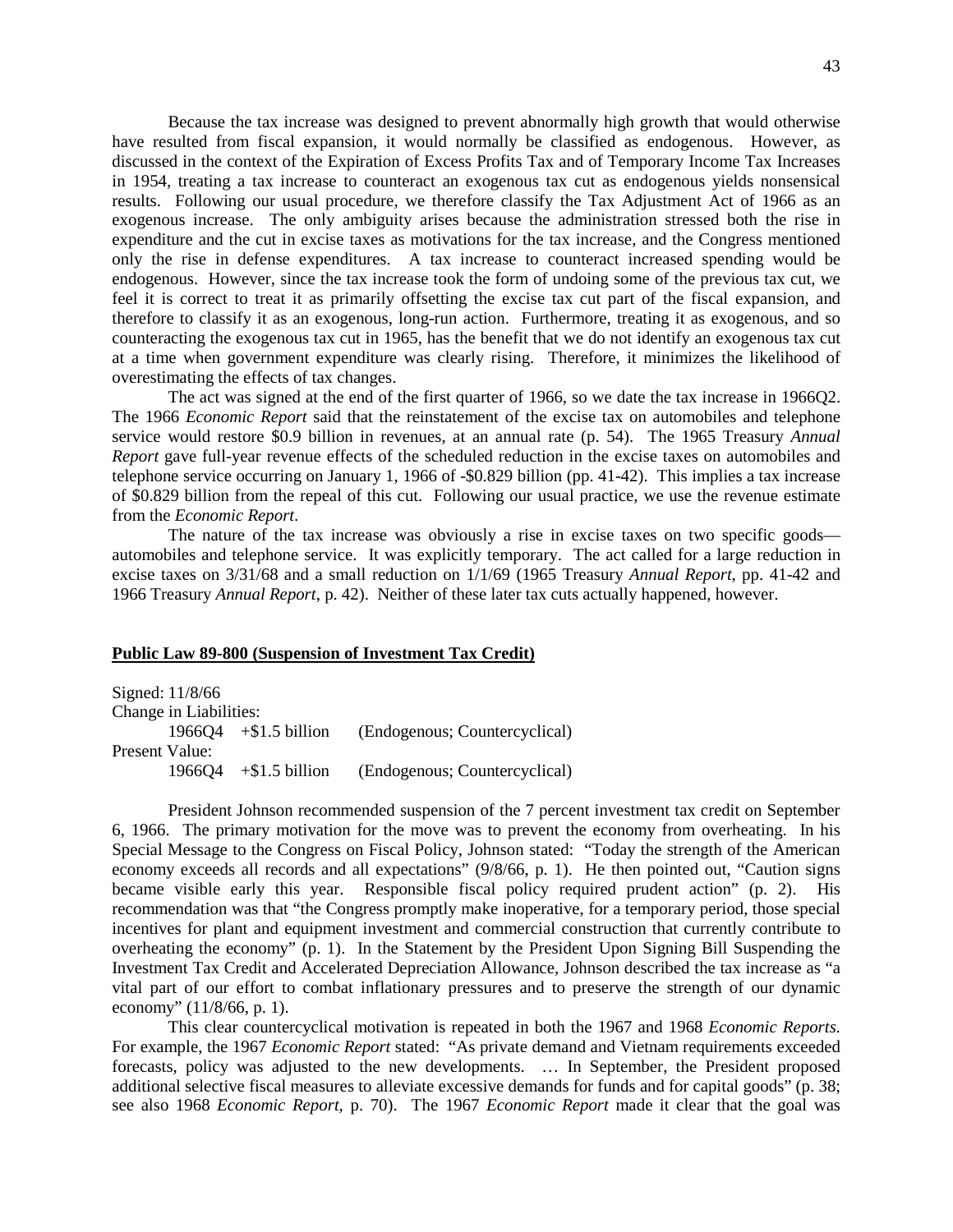merely to keep growth at normal, not to seriously reduce it. It stated: "A healthy advance of demand in pace with the growth of potential output would permit gradual restoration of price stability. … The fiscal program for 1967 is designed to meet these objectives" (p. 38).

While the suspension of the investment tax credit was part of a general move to fiscal restraint aimed at moderating overall growth, it is clear that the action was also aimed at solving a perceived sectoral imbalance. In announcing the proposal, Johnson stated: "Our machinery and equipment industries cannot digest the demands currently thrust upon them. … Our capital markets are clogged with excessive demands for funds to finance investment. These demands bid interest rates higher and higher, and draw too large a share of credit from other important uses" (Special Message to the Congress on Fiscal Policy, 9/8/66, p. 4). This view is repeated in the 1968 *Economic Report*, which recalled that in the spring and summer of 1966, "The investment boom put severe strain on the plant capacity" and "added mightily to the pressures on financial markets" (p. 70). The *Economic Report* suggested that this was an added reason that the ITC was suspended (p. 70). Secretary of the Treasury Henry Fowler, in testimony to the Senate, made it clear that the administration's concern was that the sectoral imbalance would have more general macroeconomic effects. He stated: "The proposal [suspension of the ITC] is basically an anti-inflationary measure designed to relieve the pressures, clearly observable in the money markets and capital goods sector, which are producing unusual strains, the highest interest rates in 40 years and a perceptible trend toward a general condition of economic instability" (1967 Treasury *Annual Report*, Exhibit 32, p. 280).

Congressional documents also suggest that the suspension of the investment credit was part of a general move to restrain designed to prevent overheating. The House report stated: "H.R. 17607 is designed to moderate the pace of the economy to a more sustainable level of economic growth. This bill is an integral part of a coordinated anti-inflationary program of the administration" ( $89<sup>th</sup>$  Congress,  $2<sup>d</sup>$ session, House of Representatives Report No. 2087, p. 1). This same motivation is repeated in the Summary of the Act Temporarily Suspending the Investment Credit and Limiting the Use of Accelerated Depreciation prepared by the Joint Committee on Internal Revenue Taxation (JCS-16-66, 12/9/66, p. 1). The House report was also very clear that the action focused on the capital goods sector because prices in that sector were rising particularly quickly and strong investment demand was perceived to be pushing up interest rates (House Report No. 2087, p. 9). The report stated: "the bill will affect those sectors of the economy where inflationary pressures are strongest" (p. 3). The goal was clearly not just to deal with the investment boom, but also to protect the economy more generally. The House report stated: "The application of fiscal restraints will help to keep the recent rate of increase in prices from accelerating and developing into a serious wage-price spiral" (p. 10).

If the suspension of the ITC had been only to deal with the sectoral imbalance, it might arguably have been exogenous. However, as the previous discussion makes clear, the administration was clearly concerned about the macroeconomic effects of the conditions in the investment sector. Moreover, the temporary suspension of the ITC was part of a general move to restraint and was primarily designed to prevent supranormal growth in the economy overall. For this reason, we classify it as an endogenous, countercyclical action.

The suspension of the ITC was passed in early November 1966 and made retroactive to October 10, 1966. Because the bill was passed before the middle of the fourth quarter, our usual procedures indicate a date for the action of 1966Q4. And since the retroactive provisions fell entirely within the fourth quarter, there is no need to adjust our revenue estimates to take them into account. A Congressional document prepared shortly after the passage of the law reported that the overall revenue loss from the suspension was expected to be \$1.885 billion (JCS-16-66, 12/9/66, p. 23). Since the suspension was scheduled to be effective for slightly less than one and a quarter years, this corresponds to a tax increase of \$1.5 billion at an annual rate.

The nature of the tax change was a temporary suspension of the 7 percent ITC. The law called for the ITC to be reinstated on January 1, 1968. It was in fact reinstated earlier—in June 1967, retroactive to March 10, 1967.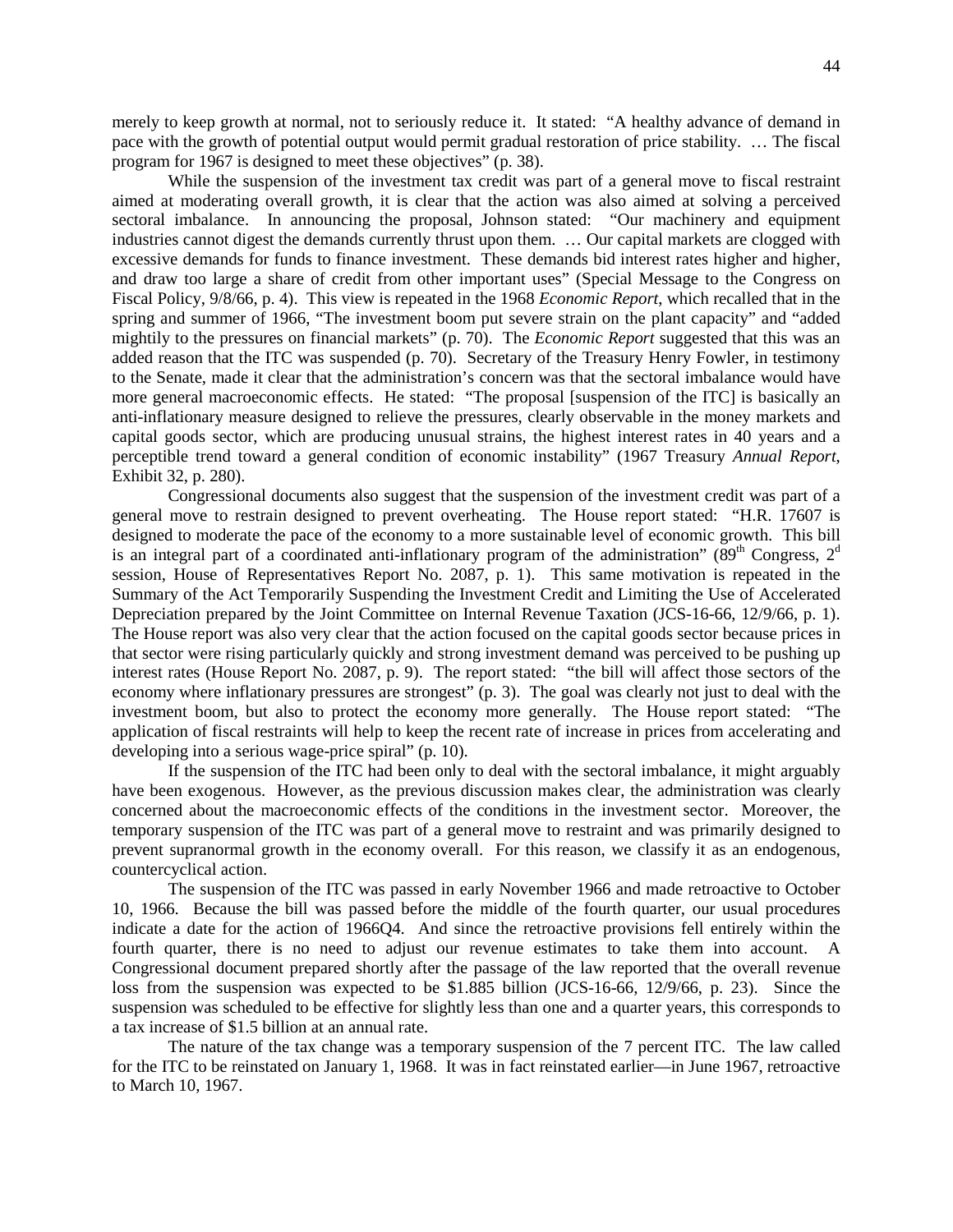### **Public Law 90-26 (Restoration of the Investment Tax Credit)**

| Signed: 6/13/67 |                                 |                                                        |
|-----------------|---------------------------------|--------------------------------------------------------|
|                 |                                 | Change in Liabilities (excluding retroactive changes): |
|                 |                                 | 1967Q3 - \$1.6 billion (Exogenous; Long-run)           |
|                 |                                 | Change in Liabilities (including retroactive changes): |
|                 | 1967Q3 $-$ \$5.5 billion        | (Exogenous; Long-run)                                  |
|                 | $1967Q4 + $3.9 \text{ billion}$ | (Exogenous; Long-run)                                  |
| Present Value:  |                                 |                                                        |
|                 | 1967Q2 - \$1.63 billion         | (Exogenous; Long-run)                                  |

The 7 percent investment tax credit, which had been temporarily suspended by Public Law 89- 800, was reinstated approximately six months sooner than originally called for. The motivation for the reinstatement was most definitely not a sense that the economy was slowing. All the administration documents for this period indicate that the economy was booming and that the key worry was overheating. Both the 1967 and 1968 *Economic Reports* stressed that unemployment was low and that inflation was a key problem (1967, pp. 2-7; 1968, pp. 4-8). The main fiscal action being proposed starting in late 1966 was a surcharge on corporate and personal income taxes. The 1967 *Economic Report* stated: "A shift toward restraint in fiscal policy is appropriate … to assure that demand does not outrun capacity" (p. 62). The 1968 *Economic Report* stated: "restraint is essential to our economic health," and called for an even larger tax surcharge (p. 10). That the restoration of the ITC occurred at a time when economic developments were understood to warrant a tax increase to offset them suggests that the tax cut was exogenous. It was clearly not aimed at maintaining normal overall growth.

The Johnson administration justified the reinstatement by saying that the particular circumstances that led them to call for the suspension were no longer present. In this regard, there seems to have been some rewriting of history. In 1967, the administration portrayed the suspension in the previous year as solely aimed at conditions in the capital goods sector. For example, in his Congressional testimony urging reinstatement, Secretary of the Treasury Fowler said of the suspension: "It was an economic measure, with a limited, well defined purpose: namely, to relieve the excessive pressures that were clearly observable in the capital goods market" (1967 Treasury *Annual Report*, Exhibit 34, p. 287). This is quite different from his 1966 testimony that it would "promote a more sustainable rate of balanced economic growth" (1967 Treasury *Annual Report*, Exhibit 33, p. 279).

All of the presidential documents cite improvements in conditions in the capital goods sector as the reason for restoration. In his Special Message to the Congress Recommending Reinstatement of the Investment Tax Credit and Accelerated Depreciation Investment Incentives, President Johnson listed several changes, such as a drop in interest rates and a decline in the backlog of machinery orders, and said: "On the basis of this evidence, it is clear that the investment credit and accelerated depreciation ... should now be safely restored. Although the demand for capital goods continues to be strong and remains at record levels, … it no longer threatens to strain our growing ability to produce" (3/9/67, p. 2). The 1968 *Economic Report* simply stated that "the suspension of the investment credit had done its job" in getting down interest rates and thereby aiding a recovery in homebuilding (p. 70).

Secretary Fowler, in his testimony urging reinstatement, emphasized the longer-term motivation for the ITC. He stated: "The termination of the suspension of the investment credit, of course, restores some incentive to investment that was inoperative during the suspension period. I do not, however, consider that such action is being taken for the purpose of stimulating the economy. Rather, I view it as simply restoring to its normal, functioning role what is essentially an integral part of the permanent tax structure" (1967 Treasury *Annual Report*, Exhibit 34, p. 288). He drew a clear distinction between the restoration and the proposed tax surcharge. He stated:

the suspension of the investment credit was not a revenue measure. It had a specific and limited objective—to dampen the excessive boom being experienced last year in the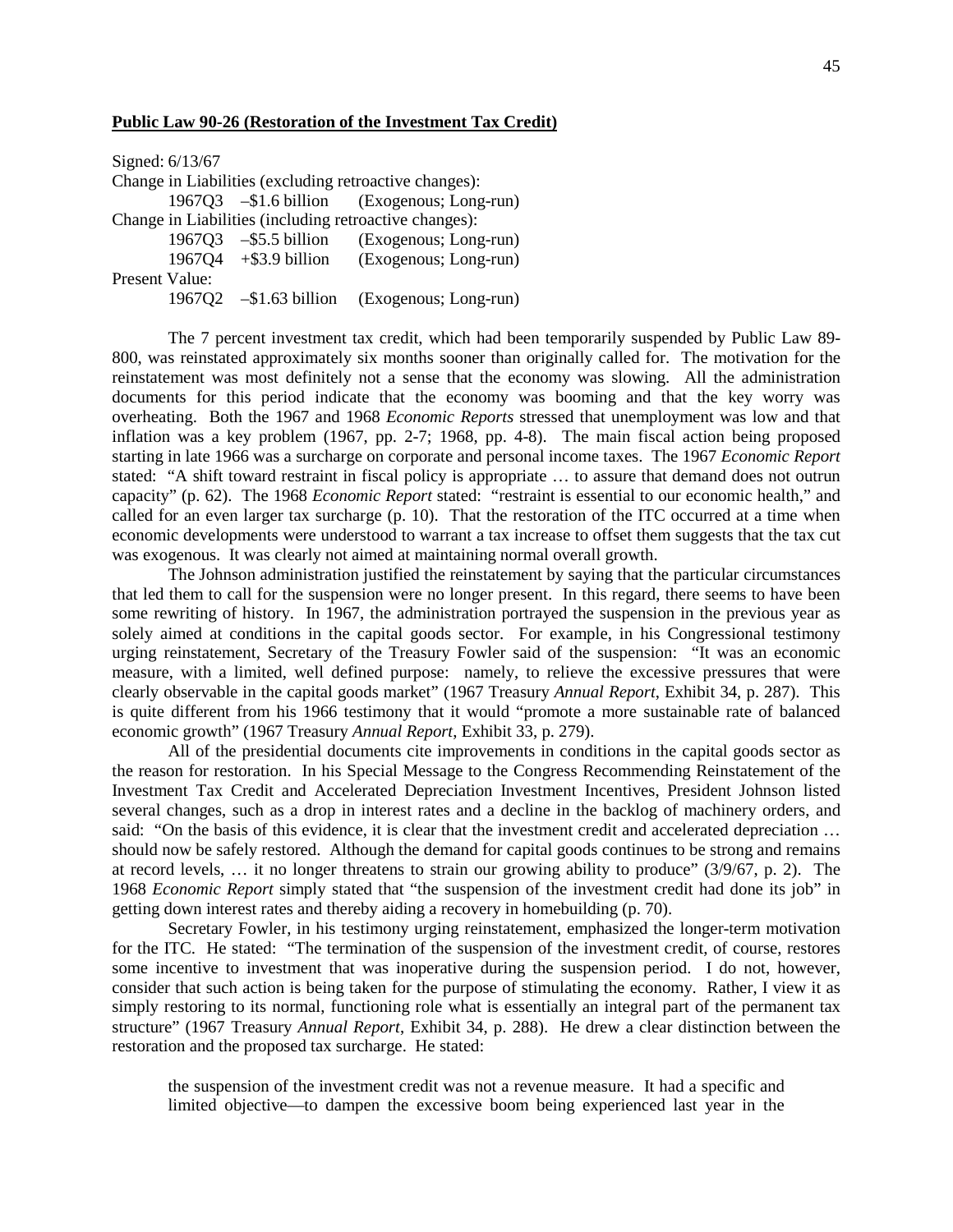market for capital goods. The excessive boom is over, and there is no reason for continuing the suspension.

The surcharge, on the other hand, is an overall across-the-board fiscal measure designed to cope with the economic and budgetary situation and outlook as we anticipate it for the latter part of 1967 (1967 Treasury *Annual Report*, Exhibit 34, pp. 288-289).

Congressional documents also stress the turnaround in conditions in the capital goods sector as the key motivation for the reinstatement of the ITC. The House report stated: "The suspensions have played an important part in reducing the volume of new orders of capital goods to levels that can be sustained without inflationary strain on available capacity. … Restoration of these provisions now is appropriate to encourage a resumption of balanced, economic growth with high levels of employment"  $(90<sup>th</sup>$  Congress, 1<sup>st</sup> Session, House of Representatives Report No. 131, 3/15/67, p. 2). The report, however, was somewhat ambiguous when it stated: "The inflationary forces which the suspension of these provisions was designed to moderate have abated" (p. 2). From the context it appears that it was referring to conditions in the capital goods sector, not the overall economy. The Committee seemed to be concerned that investment was not growing as rapidly as the rest of the economy. It stated: "business investment incentives need to be restored if we are to have the capital investment expansion required by a balanced growing economy" (p. 13). However, the report does not express concern about general overheating in the way the administration did.

The reinstatement of the ITC was clearly motivated by conditions in a particular sector and concern about longer-run incentives for investment. The action appears to have been taken without concern for short-run macroeconomic conditions. For this reason, we classify it as an exogenous, longrun action.

The restoration was signed in June 1967, so we date it as occurring in 1967Q3. The revenue effects of the restoration bill were somewhat complicated. The bill did three things. First, it reinstated the ITC retroactive to March 10, 1967. The revenue estimates prepared for the version of the bill that originally passed the Senate, which only included this feature, indicated that the reinstatement would lower revenues by \$1.085 billion ( $90<sup>th</sup>$  Congress, 1<sup>st</sup> Session, Senate Report No. 79, p. 15). Since the ITC was already scheduled to be restored on January 1, 1968, the effect of this version would have been to restore it for slightly less than ten months. Thus the figure of \$1.085 billion implies a revenue loss of approximately \$1.3 billion at an annual rate; this is similar to our estimate of the revenue effects of the original suspension. Because of the retroactive feature, there were in effect two quarters of tax reduction in 1967Q3. Thus the effects of the basic restoration of the ITC are a tax cut of \$2.6 billion at an annual rate in 1967Q3 followed by an increase of \$1.3 billion in 1967Q4 (as a result of the end of the retroactive element).

Second, the final bill included additional retroactivity provisions that had the effect of making the ITC apply to almost all investment that occurred during the period of suspension (House Report No. 131, pp. 14-15). Since these additional provisions were included in the House version of the bill but not in the Senate version, we can use the difference in the estimated revenue effects of the restoration in the two bills as an estimate of the revenue effects of the additional retroactivity provisions (House Report No. 131, pp. 14-15; Senate Report No. 79, pp. 14-15). This difference is \$0.57, which corresponds to a onetime tax reduction of \$2.3 billion at an annual rate (four times \$0.57 billion) in 1967Q3. In changes, this is a tax reduction of \$2.3 billion in 1967Q3 and an increase of \$2.3 billion in 1967Q4.

Third, the bill that temporarily suspended the ITC called for the ceiling on the ITC to be higher after it was restored. This provision was expected to lower revenues by \$1.05 billion over the years 1968- 1970 (Summary of the Act Temporarily Suspending the Investment Credit and Limiting the Use of Accelerated Depreciation prepared by the Joint Committee on Internal Revenue Taxation, JCS-16-66, 12/9/66, p. 23). The bill restoring the ITC caused this provision to go into effect earlier, which was expected to lower revenues by an additional \$0.205 billion over the years 1967-1970 (House Report No. 131, p. 15). Thus, the increase in the ceiling that went into effect with the restoration of the ITC was expected to reduce revenues by a total of \$1.255 billion over a four-year period, or about \$0.3 billion per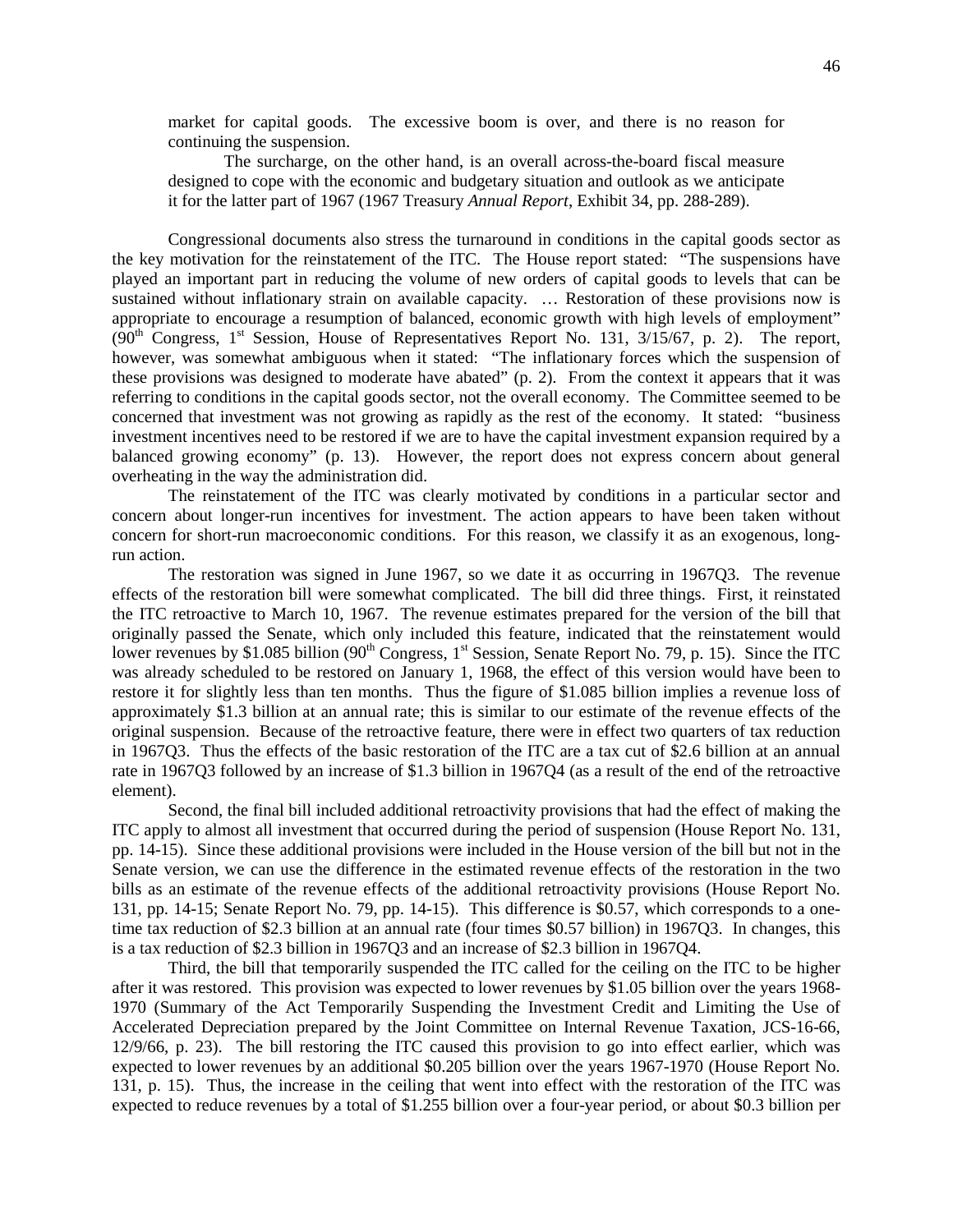year. As with the basic restoration, this feature was effective in 1967Q3 and was retroactive for one quarter. This corresponds to a tax cut of \$0.6 billion in 1967Q3 followed by an increase of \$0.3 billion in 1967Q4.

Combining these estimates yields a tax cut of \$5.5 billion in 1967Q3 and an increase of \$3.9 billion in 1967Q4. If one chose to neglect the retroactive elements, these would be just a cut of \$1.6 billion in 1967Q3.

The nature of the tax cut is obviously an increase in the tax incentives for investment. The cut undid a temporary suspension of the investment tax credit. The restoration was portrayed as permanent. Indeed, the Secretary of the Treasury went to some pains to emphasize that "[t]he investment tax credit is an essential, and should be an enduring part of our tax system" (1967 Treasury *Annual Report*, Exhibit 34, p. 286).

## **Social Security Amendments of 1967**

| Signed: $1/2/68$ |                        |                    |                               |
|------------------|------------------------|--------------------|-------------------------------|
|                  | Change in Liabilities: |                    |                               |
|                  | 196801                 | $+$ \$2.0 billion  | (Endogenous; Spending-driven) |
|                  | 196901                 | $+$ \$3.0 billion  | (Endogenous; Spending-driven) |
|                  | 1971Q1                 | $+$ \$3.6 billion  | (Exogenous; Deficit-driven)   |
| Present Value:   |                        |                    |                               |
|                  | 196801                 | $+$ \$7.89 billion | (Endogenous; Spending-driven) |
|                  |                        |                    |                               |

This bill increased the Social Security tax base effective January 1, 1968, and increased the Social Security tax rate on January 1, 1969 and again on January 1, 1971 (1968 Treasury *Annual Report*, p. 32). Provisions calling for further increases in the tax rate were changed by later legislation.

The motivation for the tax increase was increased Social Security spending. Benefits were increased effective February 1968, and various provisions of the program were liberalized (*Social Security Bulletin*, February 1968, pp. 9-10, 22). The February 1968 *Social Security Bulletin* reported that the increased spending was to be financed partly out of a projected positive long-run actuarial balance in the Social Security program, and that the "remaining cost of the cash benefit provisions and the cost of the hospital insurance provisions will be financed by: (1) an increase in the contribution and benefit base … and (2) a revised contribution rate schedule for the cash benefits" (pp. 15-16). The tax increase in January 1968 is thus clearly an endogenous, spending-driven action. Likewise, the 1969 increase occurred slightly less than a year after the increase in spending. Thus, following our usual rule for delayed tax increases to pay for spending changes, we also classify this increase as an endogenous, spending-driven action. In contrast, the tax increase in January 1971 occurred almost three years after the increase in spending that motivated it. It is obviously unlikely that the economy was still adjusting to the increase in spending. Thus, in accordance with our rule, we classify this increase as an exogenous, deficit-driven action.

The 1968 *Economic Report* gave a figure of \$2 billion at an annual rate for the revenue effects of the 1968 tax increase (p. 54). The date of the increase is clearly 1968Q1. Both the 1969 and 1970 *Economic Reports* reported a figure of \$3 billion at an annual rate for the 1969 increase (1969, p. 56; 1970, p. 32). This increase occurred in 1969Q1. The *Economic Reports* did not provide any information about the 1971 increase. The 1972 *Budget*, however, reported that this increase was expected to raise revenue in fiscal 1972 (the first full fiscal year the increase was scheduled to be in effect) by \$3.6 billion (p. 74). We therefore estimate the revenue effect as a rise of \$3.6 billion at an annual rate in 1971Q1.

When using the present value measure, it is appropriate to reclassify the tax change in 1971Q1 as an endogenous, spending-driven change. This change is classified as deficit-driven when we use the change in liabilities as the revenue measure because it occurs more than a year after the spending change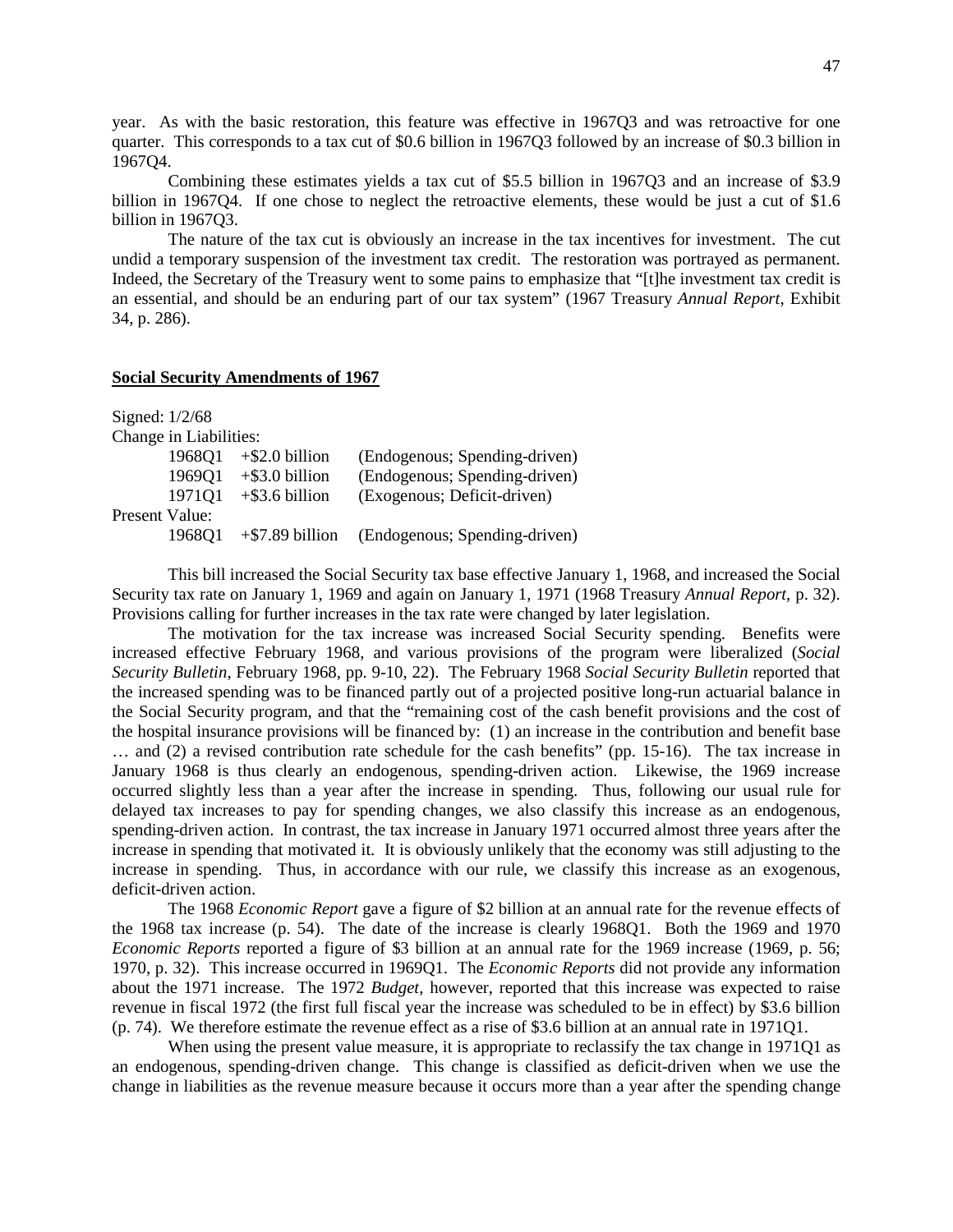that motivated it. But in a framework emphasizing news, the future tax change should be treated as spending-driven.

The amendments raised marginal tax rates on low- and middle-income taxpayers. The changes were expected to be permanent.

## **Revenue and Expenditure Control Act of 1968**

| Signed: 6/28/68 |        |                                 |                                                        |
|-----------------|--------|---------------------------------|--------------------------------------------------------|
|                 |        |                                 | Change in Liabilities (excluding retroactive changes): |
|                 | 1968Q3 | $+$ \$8.5 billion               | (Endogenous; Countercyclical)                          |
|                 |        | $1969Q1 + $1.7 \text{ billion}$ | (Endogenous; Countercyclical)                          |
|                 |        |                                 | Change in Liabilities (including retroactive changes): |
|                 | 1968Q3 | $+$ \$25.5 billion              | (Endogenous; Countercyclical)                          |
|                 |        | 1968Q4 - \$17.0 billion         | (Endogenous; Countercyclical)                          |
|                 | 1969Q1 | $+$ \$1.7 billion               | (Endogenous; Countercyclical)                          |
| Present Value:  |        |                                 |                                                        |
|                 | 196802 |                                 | $+\$10.25$ billion (Endogenous; Countercyclical)       |

The motivation for the Revenue and Expenditure Control Act of 1968 was to prevent the economy from overheating. The proposal for a temporary tax surcharge was first made in January 1967. The 1967 *Economic Report* said that by mid-1967 the economy would be very strong and a "shift toward restraint in fiscal policy is appropriate at that time to assure that demand does not outrun capacity, that movement toward restoration of price stability is maintained" (p. 62). This same motivation is cited in the President's Annual Budget Message to the Congress, Fiscal Year 1968 (1/24/67, p. 2). In August 1967, the president delivered a Special Message to the Congress: The State of the Budget and the Economy, which said the budget situation was much worse than predicted in January and asked for a 10 percent (rather than the previously requested 6 percent) tax surcharge (8/3/67, pp. 1, 4). The president stated: "the fiscal program we are recommending is consistent with a sound and healthy economic advance during the year ahead" (p. 5). He listed as the consequences of not raising taxes: "a return of strong inflationary pressures," "[a]n excessive expansion of domestic markets," and "[s]piraling interest rates" (p. 5).

The president continued to press for the tax increase throughout the first half of 1968. The 1968 *Economic Report* stated: "Most experienced observers agree that the pace [of economic growth] now is—and in the months ahead will be—too fast for safety" (p. 9), and that fiscal "restraint is essential to our economic health" (p. 10). The Annual Budget Message to the Congress, Fiscal Year 1969 stated: "The problems of rising prices and interest rates, and a worsening balance of payments, arise from many causes. … But central to any attack upon them is a fiscal policy which … sharply reduces the inappropriate stimulus of a large Federal budget deficit in today's vigorous economy" (1/29/68, p. 3). These motivations were reiterated in the Statement by the President Upon Signing the Tax Bill. For example, he stated: "The Nation's economy is moving too fast because of an unacceptable budgetary deficit. We must now apply the fiscal brakes" (6/28/68, p. 1).

Congressional motivation for the tax increase strongly parallels the administration's. The Revenue and Expenditure Control Act of 1968 began as the Tax Adjustment Act of 1968 and originally contained only the continuation of the excise taxes on automobiles and telephone service. The surtax and other changes were proposed as a substitute amendment (called the Williams-Smathers Amendment) on the floor of the Senate. The conference bill was almost identical to the substitute amendment. The debate on the Williams-Smathers amendment was heated. The proponents emphasized the need for fiscal restraint to control inflation and to restore confidence in the dollar. Senator Williams stated: "It represents the minimum action we should take at this time to preserve the security of our dollar and prevent runaway inflation" (*Congressional Record*, 90<sup>th</sup> Congress, 2<sup>d</sup> Session, Volume 114—Part 7,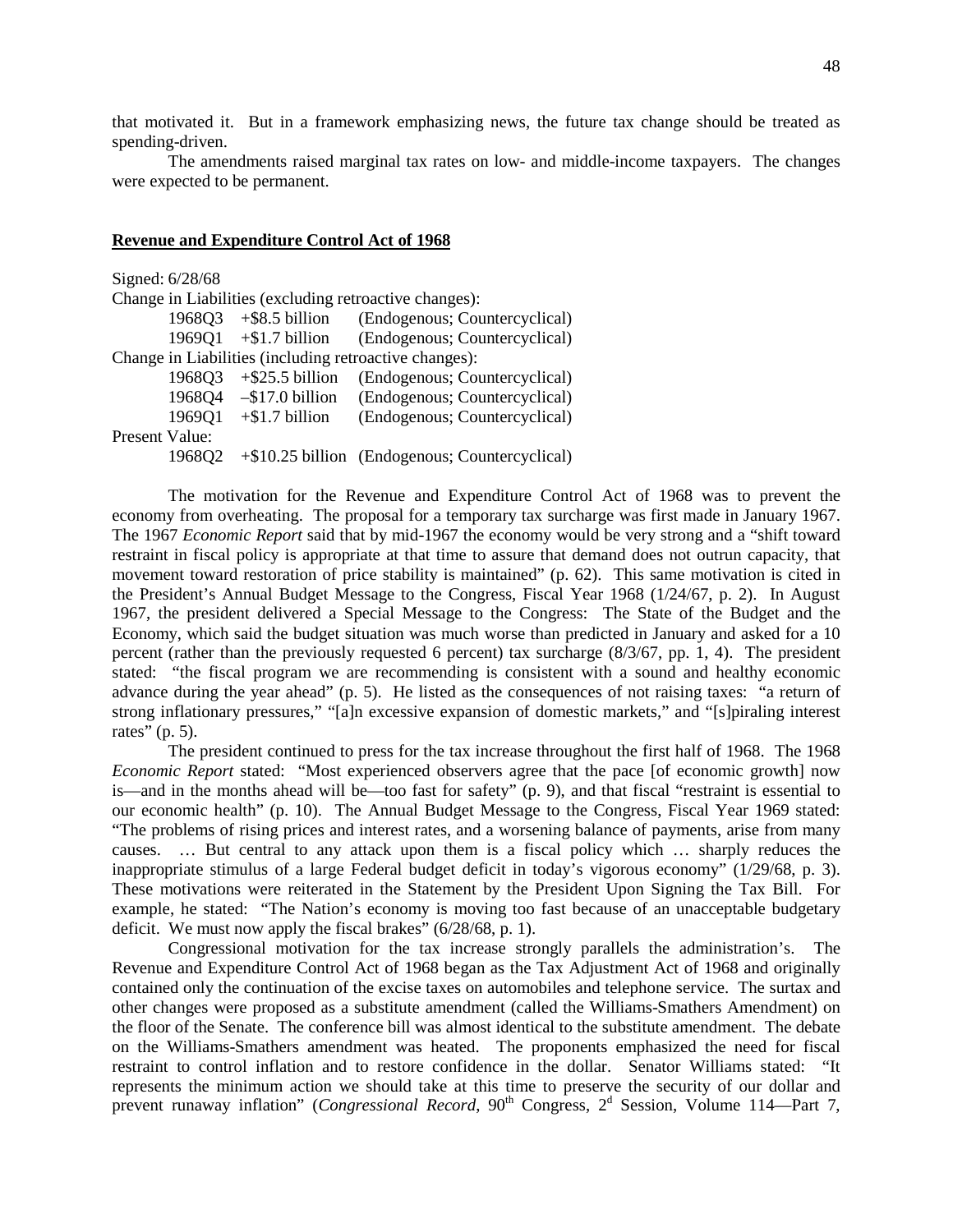4/2/68, p. 8564). Senator Smathers read into the *Congressional Record* the President's speech of the night before, which said that the deficit was "a threat to the dollar's role as the keystone of international trade and finance in the world" (p. 8551). Senator Javits said: "the reason why we are acting … is that we feel the country and the world are in a very serious situation with respect to the inflationary surge in our country, with respect to the serious imbalance of international payments, and with respect to the very serious imbalance in our budget" (p. 8277). The opponents of the bill, such as Senator Proxmire, chairman of the Joint Economic Committee, said that the bill would slow growth too much and that "this proposal will aggravate that increase in cost pressures against prices, because taxes are a cost" (p. 8544). The amendment passed by a vote of 53 to 35.

Because the tax change was designed to return growth to its normal, sustainable level, we classify it as an endogenous, countercyclical action.

The bill was signed June 28, 1968. We therefore date the tax increase in 1968Q3. The 1969 *Economic Report* said, "The tax surcharge alone is currently withdrawing about \$10½ billion (annual rate) from the income stream" (p. 39). The 1970 *Budget* gave a number of \$10.2 billion for the fiscal year 1969 effects of the tax surcharge (p. 61). The 1968 Treasury *Annual Report* also gave an estimate of the "full year liability at 1968 income levels" of the surcharge of \$10.2 billion, of which \$3.4 billion was from the increase tax on corporations and \$6.8 billion from the increased income tax on individuals (p. 30). Because the estimate from the *Budget* and the Treasury *Annual Report* are more precise and contain useful detail (but are also very similar to the number from the *Economic Report*), we use \$10.2 billion as the annual revenue effect. The bill also extended the excise taxes on automobiles and telephone service that were due to expire. However, because the continuation of the existing tax does not change tax revenues, we ignore those effects.

Once again, the revenue estimates are complicated by retroactivity provisions. The corporate income tax increase was retroactive to January 1, 1968. Therefore, the rise in corporate taxes in 1968Q3 was 3 quarters · \$3.4 billion (the share of the total increase paid by corporations), or \$10.2 billion at an annual rate. The personal income tax increase was described as being retroactive April 1, 1968. In fact, however, this was implemented as a 7.5 percent surcharge on personal income tax liabilities for all of 1968. Thus the increase was retroactive to January 1, 1968, but at a lower rate than the announced 10 percent surcharge. Therefore, the rise in personal income taxes in 1968Q3 at an annual rate was \$6.8 billion (annual revenues from a 10 percent surcharge on personal income taxes) times 0.75 (because the actual surcharge was 7.5 percent) times three (because the increase applied not only to 1968Q3, but to the previous two quarters), or \$15.3 billion. Thus the total tax increase in 1968Q3 was \$25.5 billion at an annual rate. In 1968Q4, the surcharge at an annual rate was \$3.4 billion for corporations plus 0.75 times \$6.8 billion for individuals, or \$8.5 billion; this was a fall of \$17.0 billion from the previous quarter. Finally, beginning in 1969Q1 the increased revenues were at their steady state level of \$10.2 billion, or an increase of \$1.7 billion over 1968Q4. Note that if one neglected the retroactive features, the bill would have raised revenues by \$8.5 billion in 1968Q3 and by an additional \$1.7 billion in 1969Q1.

The Revenue and Expenditure Control Act of 1968 imposed a 10 percent surcharge on corporate and individual income taxes. It, therefore, raised marginal tax rates. The tax increase was explicitly temporary: it was scheduled to end June 30, 1969. It was extended by two temporary measures, and was finally repealed in steps by the Tax Reform Act of 1969. The bill also contained a provision whereby expenditures would be reduced by \$6 billion.

## **Tax Reform Act of 1969**

Signed: 12/30/69 Change in Liabilities (excluding retroactive changes):<br>1970Q1 -\$6.7 billion (Endogenous: Cou (Endogenous: Countercyclical) 49

| 1, 1 U U 1 | $\psi$ <sup><math>\chi</math></sup> $\chi$ <sup><math>\chi</math></sup> $\chi$ $\chi$ $\chi$ $\chi$ $\chi$ $\chi$ | $(2.000, 0.000, 0.000, 0.000, 0.000, 0.000, 0.000, 0.000, 0.000, 0.000, 0.000, 0.000, 0.000, 0.000, 0.000, 0.000, 0.000, 0.000, 0.000, 0.000, 0.000, 0.000, 0.000, 0.000, 0.000, 0.000, 0.000, 0.000, 0.000, 0.000, 0.000, 0.$ |
|------------|-------------------------------------------------------------------------------------------------------------------|--------------------------------------------------------------------------------------------------------------------------------------------------------------------------------------------------------------------------------|
|            | $197101 - $4.7 \text{ billion}$                                                                                   | (Endogenous; Countercyclical)                                                                                                                                                                                                  |
|            | $-\$1.0$ billion                                                                                                  | (Exogenous; Long-run)                                                                                                                                                                                                          |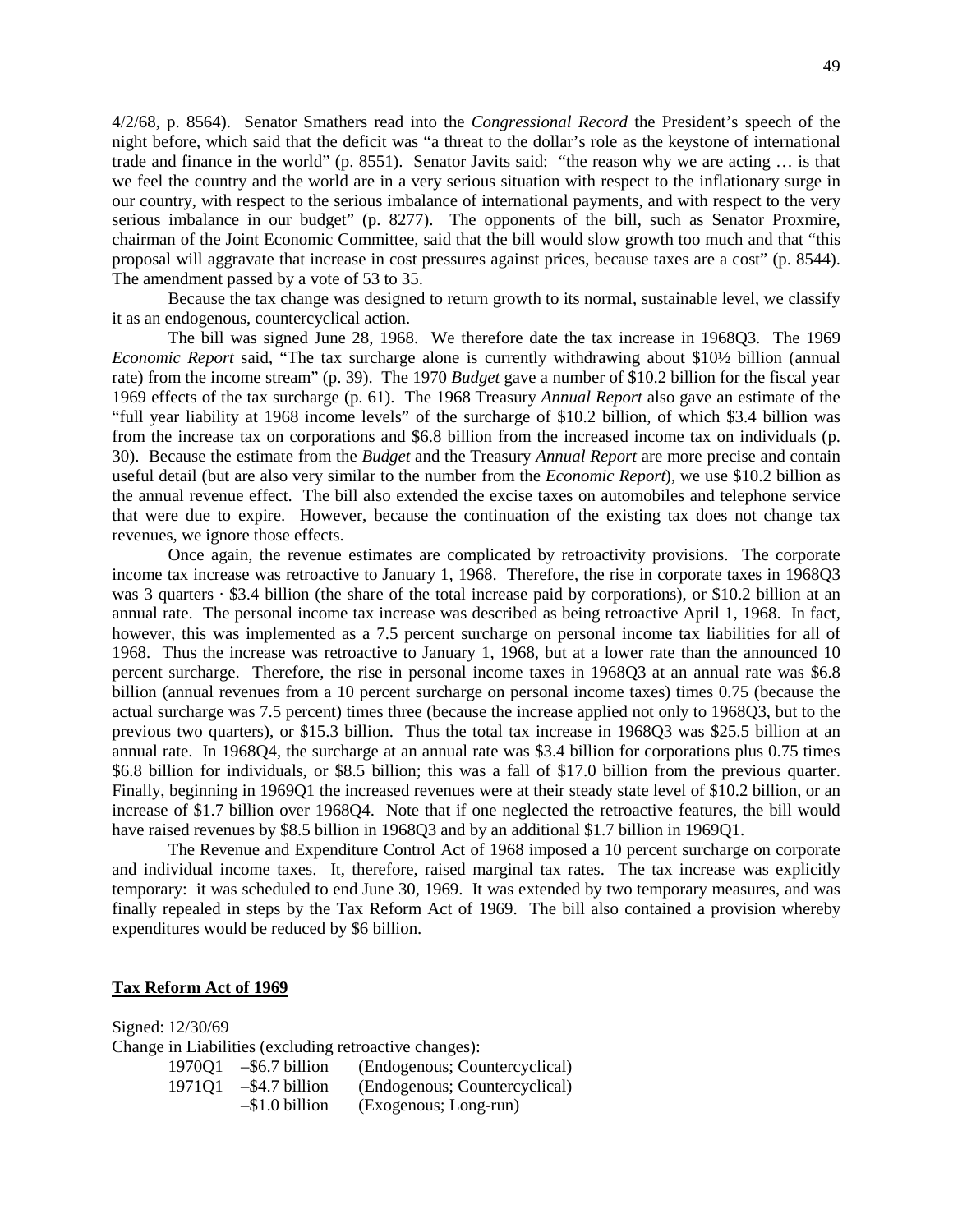|                | 1972Q1 | $-\$1.1$ billion    | (Endogenous; Countercyclical)                          |
|----------------|--------|---------------------|--------------------------------------------------------|
|                |        | $-\$1.0$ billion    | (Exogenous; Long-run)                                  |
|                |        |                     | Change in Liabilities (including retroactive changes): |
|                | 1970Q1 | $-$ \$3.1 billion   | (Endogenous; Countercyclical)                          |
|                | 1970Q2 | $-$ \$3.6 billion   | (Endogenous; Countercyclical)                          |
|                | 1971Q1 | $-$ \$4.7 billion   | (Endogenous; Countercyclical)                          |
|                |        | $-\$1.0$ billion    | (Exogenous; Long-run)                                  |
|                | 1972Q1 | $-\$1.1$ billion    | (Endogenous; Countercyclical)                          |
|                |        | $-\$1.0$ billion    | (Exogenous; Long-run)                                  |
| Present Value: |        |                     |                                                        |
|                | 1969Q4 | $-$ \$11.72 billion | (Endogenous; Countercyclical)                          |
|                | 196904 | $-$ \$1.76 billion  | (Exogenous; Long-run)                                  |

The motivation and history of the Tax Reform Act of 1969 are somewhat complicated. In early 1970, the Nixon administration believed that fiscal and monetary policy were tight, and that as a result growth was likely to be low until policy changed. For example, the 1970 *Economic Report* stated: "As we enter 1970 continuation of a low rate of growth of sales, production, and employment for several months seems probable. Thereafter, the performance of the economy will depend on both the continued resolve of the Government and the difficult-to-predict behavior of the private sector" (p. 7). The administration thought that a period of low growth was appropriate to reduce inflation, but it did not want the low growth to continue indefinitely. According to the 1970 *Economic Report*, "After some months of slow expansion of sales, output, and employment, which seems likely, a moderately quicker pace later in the year would be consistent with continued progress in reducing the rate of inflation" (p. 8).

To achieve these objectives, in March 1969 President Nixon had asked that the surcharge be extended through June 30, 1970 and then allowed to expire (Special Message to the Congress on Fiscal Policy, 3/26/69, p. 2; 1970 *Economic Report*, p. 31). If this proposal had been enacted, it clearly would have been an endogenous tax cut equal to the amount raised by the surcharge: the surcharge would have been allowed to expire to counter lower-than-normal expected growth.

In April 1969, concerns about efficiency and long-run issues led the president to propose a somewhat different plan, but with similar expected short-run macroeconomic consequences. In announcing the new plan, Nixon stated, "The overall program will be equitable and essentially neutral in its revenue impact [relative to his previous proposal]" (Special Message to the Congress on Reform of the Federal Tax System, 4/21/69, p. 1). A key portion of the revised plan was repeal of the investment tax credit. Nixon stated, "The revenue effect of the repeal of the investment tax credit will begin to be significant during calendar year 1970. Therefore, I recommend that investment tax credit repeal be accompanied by extension of the full surcharge only to January 1, 1970, with a reduction to 5% on January 1. … If economic and fiscal conditions permit, we can look forward to elimination of the remaining surtax on June 30, 1970" (p. 2). The annual revenue raised from repeal of the credit would have been similar to the revenue loss from lowering the surcharge from 10 percent to 5 percent for the first half of 1970 (1969 Treasury *Annual Report*, p. XVII; 1972 *Budget*, p. 74). Thus the plan would have had little impact on revenues in 1970 relative to the original proposal of extending the full surcharge through mid-1970 and then letting it expire. After 1970, the repeal of the credit would have increased revenues relative to the original proposal. The president proposed using these revenues to fund tax credits and revenue sharing (Special Message to the Congress on Reform of the Federal Tax System, p. 3).

The bill that was finally enacted cut taxes by more than the president had proposed, however. The 1970 *Economic Report* stated: "The tax bill passed in December reduced revenues for the next fiscal year by close to \$3 billion, compared to my original proposals" (p. 7; see also Statement on Signing the Tax Reform Act of 1969, 12/30/69, p. 2, which gives the figure as "almost \$3 billion"; and Annual Budget Message to the Congress, Fiscal Year 1971, 2/2/70, p. 4, which gives \$2.9 billion). The 1969 Treasury *Annual Report* reported that the bill was expected to cause a long-run revenue loss—in addition to the termination of the surcharge—of \$2.4 billion at an annual rate, whereas the president's proposal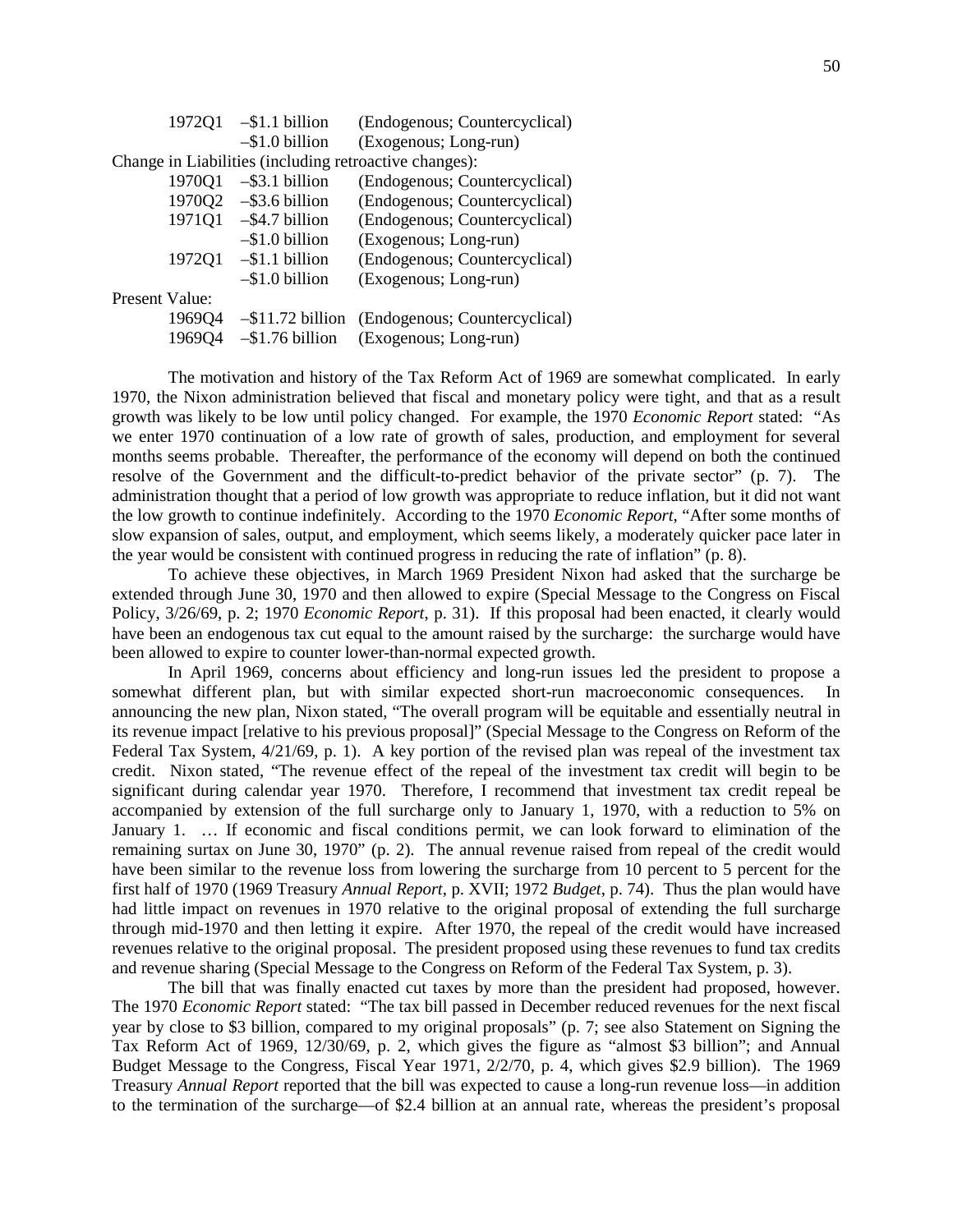would have had no long-run impact on the deficit other than the end of the surcharge (p. XVII; see also the 1970 Treasury *Annual Report*, p. 29, which gives the long-run revenue loss as \$2.5 billion).

Thus the presidential documents indicate that the bulk of the tax cuts were an endogenous, countercyclical change designed to offset projected below-normal growth. But, they indicate that there were \$2.4 to \$3 billion of cuts beyond what was appropriate from a macroeconomic standpoint, and that are likely exogenous.

Since several features of the Tax Reform Act of 1969 were added by Congress, it is particularly important to consider Congress's motivation. The administration initially proposed extending the surcharge in 1969 and considering tax reform the following year, but the Congressional leadership insisted on considering the two simultaneously (*Congressional Record*, 91<sup>st</sup> Congress, 1<sup>st</sup> Session, Vol. 115—Part 30, 12/22/69, p. 40690). The House resolution, as it came out of the Ways and Means Committee, was broadly similar in its effects on tax revenues to the president's original plan to extend the surcharge at 10% for one-half of 1970 and then eliminate it. In particular, the reform and relief provisions of the resolution were revenue neutral in the long run  $(91<sup>st</sup>$  Congress,  $1<sup>st</sup>$  Session, House of Representatives Report 91-413 (Part 1), 8/2/69, p. 4). This is circumstantial evidence that the Ways and Means Committee agreed with the president's belief that macroeconomic conditions after the middle of 1970 could tolerate the elimination of the surcharge without igniting abnormal growth and inflation. Indeed, the House report contained numerous references to "inflationary pressures in the period immediately ahead" (p. 12), suggesting that members thought such pressures would not be present further down the line. Thus, the committee can be read as supporting the view that the tax cuts contained in the president's original proposal were endogenous. The motivation for the long-run revenue-neutral tax reform and relief was fairness and equity. The House report stated: "Tax reform is necessary … to be sure that those with substantially the same incomes are paying substantially the same tax" and "in order to make general tax reductions possible" (p. 10).

As the resolution was debated on the House and Senate floors, further tax relief was added. The final Conference report had a long-run revenue loss of –\$2.5 billion (in addition to the effect of the end of the surcharge) (*Congressional Record*, 91<sup>st</sup> Congress, 1<sup>st</sup> Session, Vol. 115—Part 30, 12/22/69, p. 40703). The final debate in the house makes it clear that this \$2.5 billion extra tax cut was not motivated by concern about future low growth. A number of Congressmen said that they feared the future cuts would be inflationary. For example, Mr. Byrnes said: "I think our problem concerns the situation that will develop as a result of the long-range impact of some of the provisions of this legislation that will take effect in 1972, in 1973, and 1974. In the long run there is the potential of inflationary problems" (p. 40881). This concern about inflation a few years out suggests that the cuts were not designed to merely return growth to normal.

A variety of motivations were given for the additional cuts. The Senate report on the bill stressed fairness, equity, and a desire to help the poor  $(91<sup>st</sup>$  Congress,  $1<sup>st</sup>$  Session, Senate Report No. 91-552, 11/21/69, pp. 13-15). The debate on the Senate version of the bill, which was amended to include even larger long-run revenue losses, stressed political gain as the motivation. For example, Mr. Williams, ranking minority member of the Committee on Finance, stated: "the Senate has turned what was supposed to be a tax reform bill into a political Christmas package which promises everything to everybody" (*Congressional Record*, 91<sup>st</sup> Congress, 1<sup>st</sup> Session, Vol. 115—Part 28, 12/11/69, p. 38385). This same motivation was mentioned frequently in the final House debate. For example, Mr. Robison stated: "We have responded—responsibly or not—to what we have read as our constituents' political demands for Federal tax relief" (*Congressional Record*, 91<sup>st</sup> Congress, 1<sup>st</sup> Session, Vol. 115—Part 30, 12/22/69, p. 40898). Philosophical arguments were also given. Wilbur Mills, chairman of the Ways and Means Committee, said: "This bill itself is not inflationary. It is the combination of all things that one has to consider. ... The expenditure side must be added to it. ... I think the Congress is just as much in the right to establish as a No. 1 priority the return of some of the increment in taxes to the taxpayers" (12/22/69, p. 40882).

Because the additional long-run tax cuts were motivated by reasons unrelated to spending increases or a desire to return growth to normal, we classify them as exogenous. Because these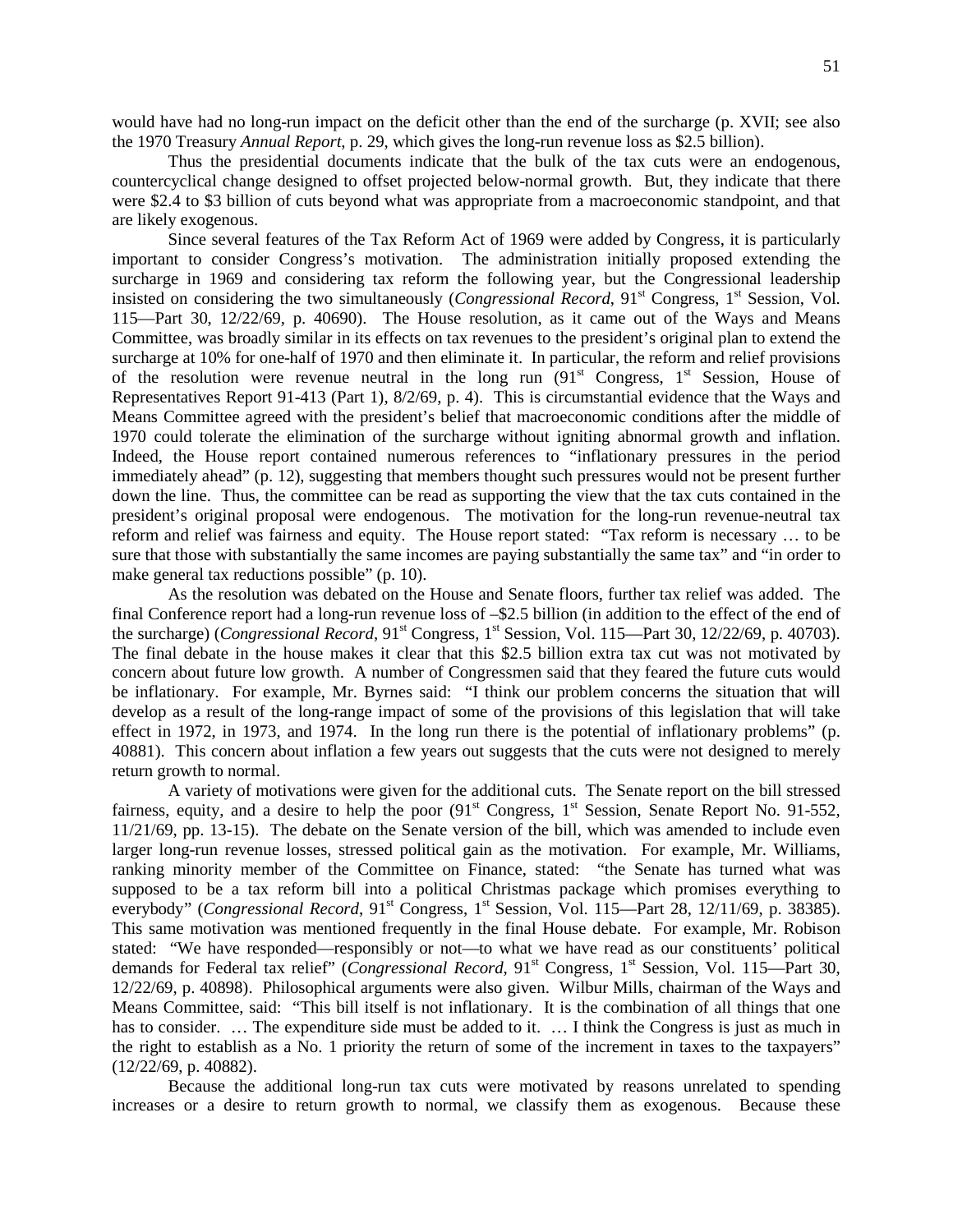exogenous changes were not for deficit reduction, they fall into the catchall category of changes for longrun growth. This notion that there was an exogenous as well as an endogenous component to the tax cut contained in the Tax Reform Act of 1969 is consistent with our reading of the presidential documents. As discussed above, administration sources suggested \$2.4 to \$3.0 billion as the size of the cuts motivated by something other than macroeconomic stability. Since the Congressional number of \$2.5 billion is based on current income levels, we use the president's figure of \$3.0 billion as a sensible, round estimate of the actual exogenous cut. The main component of the exogenous cut was a rise in the personal exemption in three equal steps at the start of 1971, 1972, and 1973. Therefore, we divide the exogenous cut into three \$1.0 billion pieces occurring in 1971Q1, 1972Q1, and 1973Q1.

Deducing the total revenue effects of the Tax Reform Act of 1969 is complicated because the act did a number of things. Most obviously, it removed the tax surcharge in two steps. The 10% surcharge was scheduled to expire at the end of 1969. The bill extended the surcharge at a rate of 5% for the first half of 1970 and then eliminated it. As discussed in the analysis of the Revenue and Expenditure Control Act of 1968, the full-year effect of the 10% surcharge at 1968 income levels was \$10.2 billion. Thus, this seems a reasonable lower-bound estimate of the effect of eliminating the surcharge.<sup>[11](#page-53-0)</sup> The 1971 *Budget* implied that the 10% surcharge in effect for a full year would raise revenues by \$11.9 billion (p. 66). This is quite consistent with the \$10.2 billion number, allowing for growth and inflation. It is also consistent with the House report, which said that a 5% surcharge for one-half of 1970 would raise revenues by \$3.1 billion (House Report No. 91-413, Part 1, Table 1, p. 4). For this reason, we take as our estimate of the revenue effects of a 10% surcharge in 1970 \$11.9 billion. The Tax Reform Act of 1969 was passed in December 1969. The act reduced the surcharge from 10% to 2½% on January 1, 1970. Therefore, the estimated effect of this change was ¾ of –\$11.9 billion, or –\$8.9 billion in 1970Q1. The act then eliminated the surcharge at the start of 1971. The revenue effect of going from a tax rate 2½ % to 0% is therefore ¼ of –\$11.9 billion, or –\$3.0 billion in 1971Q1.

In addition to the reduction and repeal of the surcharge, the bill also included a number of reform and relief provisions. Among the revenue-raising reform provisions were a repeal of the 7% investment tax credit (which was made retroactive to April 1969), the introduction of a minimum tax, changes in deductions for charitable giving and farm losses, and changes in the capital gains tax. Among the relief provisions were a substantial increase in the personal exemption, a new low-income allowance, and an increase in the standard deduction. Deducing the revenue effects of all these other components is difficult because the effects took place over a number of years and our usual presidential sources are less complete than usual. Fortunately, for this act the Conference report on the bill has calendar-year effects on tax liabilities of the balance between the reform and relief provisions. The estimates for these net revenue effects (excluding the change in the surcharge) are +\$2.2 billion in 1970; –\$0.5 billion in 1971; –\$2.6 billion in 1972; and –\$3.8 billion in 1974 (*Congressional Record*, 91<sup>st</sup> Congress, 1<sup>st</sup> Session, Vol. 115— Part 30, 12/22/69, p. 40703). This implies that the net change in tax liabilities from these provisions was +\$2.2 billion in 1970Q1; –\$2.7 billion in 1971Q1; –\$2.1 billion in 1972Q1; and –\$1.2 billion in 1973Q1. As discussed above, we classify \$1 billion of the cut in 1971Q1, 1972Q1, and 1973Q1 as exogenous; the rest of the cuts are endogenous. The tax cut in 1973Q1, however, was never made. It was accelerated by the Revenue Act of 1971 to 1972Q1. For this reason, we do not include the 1973Q1 cut in the revenue effects of the Tax Reform Act of 1969.

These revenue estimates include the effects of the repeal of the investment tax credit. The only component that is still missing from the analysis is the effect of making the repeal of the ITC retroactive to April 1969. The 1970 *Economic Report* stated that the revenue raised by the retroactive ITC was \$0.9 billion in calendar 1969 (p. 33). Therefore, taking into account the retroactivity implies an additional tax increase in 1970Q1 of \$0.9 billion times 4 (to convert to an annual rate), or \$3.6 billion, and then a tax decrease of \$3.6 billion in 1970Q2.

Adding together the various components yields the following revenue estimates. In 1970Q1 there

<span id="page-53-0"></span> $11$  For this reason, we choose to ignore a reference in Nixon's Special Message to the Congress on Fiscal Policy, which stated: "the income tax surcharge ... is expected to yield \$9½ billion" (3/26/69, p. 2).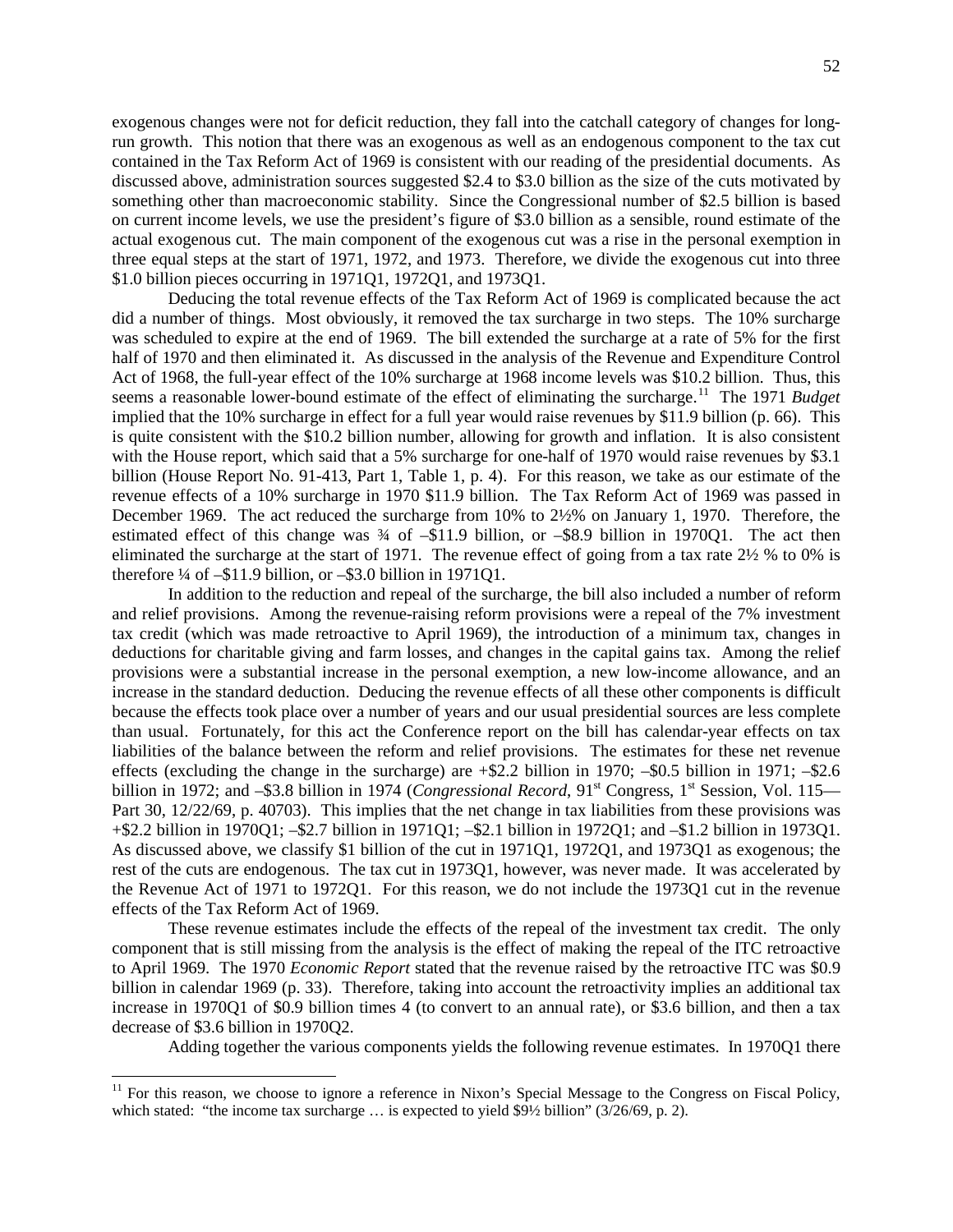was a net tax change of –\$8.9 billion (from the reduction in the surcharge) + \$2.2 billion (from the reform and relief provisions) + \$3.6 billion (from the retroactive repeal of the ITC), or –\$3.1 billion in total. All of this change was endogenous. In 1970Q2 there was a tax change of –\$3.6 billion (from the end of the retroactive effects of the ITC repeal), which we classify as endogenous. In 1971Q1 there was a net tax change of –\$3.0 (from the end of the surcharge) plus –\$2.7 billion (from the reform and relief provisions), or –\$5.7 billion total. Of this, –\$1.0 billion was exogenous and –\$4.7 billion was endogenous. Finally, in 1972Q1, there was a net change of –\$2.1 billion (from the reform and relief provisions) of which –\$1.0 billion was exogenous and –\$1.1 billion was endogenous. If one ignores the retroactive aspect of the ITC repeal, there was an endogenous tax cut of –\$6.7 billion in 1970Q1 (instead of –\$3.1 billion) and no tax change in 1970Q2. All of the other revenue estimates would be unchanged.

Like the revenue effects, the nature of the tax change was complicated. All of the changes were legislated to be permanent. The reduction and end of the tax surcharge was a reduction in marginal tax rates. However, the increase in the personal exemption was a reduction in average tax rates. The repeal of the ITC and the many reforms of particular deductions changed the incentives for certain activities, such as investment and charitable giving.

## **Reform of Depreciation Rules**

Announced: 1/11/71 Change in Liabilities: 1971Q1 –\$2.8 billion (Exogenous; Long-run) Present Value: 1971Q1 –\$2.8 billion (Exogenous; Long-run)

The Nixon administration approved several changes in the application of the depreciation provisions of the tax laws on January 11, 1971. These changes lowered tax revenues and were retroactive to January 1, 1971. The motivation for this administrative tax cut was a desire to push growth above normal.

The administration's desired path of output was very explicit. The 1971 *Economic Report* said that in 1970 the administration had desired a slowdown in the first half of the year and then a gradual return to normal growth (pp. 23-26). The idea was to create and maintain a gap between actual and potential output that would lower inflation. For 1971, the goal was clearly to raise growth above normal and thereby reduce the rate of unemployment. The administration was quite clear that current growth was relatively normal, but that they desired higher growth. The 1971 *Economic Report* stated: "Forces now present in the economy … make economic expansion in 1971 probable" (p. 5). It then detailed positive developments, such as the decline in interest rates and the rise in exports, and said: "These are powerful upward pressures, but existing and foreseeable expansionary forces in the economy are not strong enough to assure that output will rise as much as is desired and feasible" (p. 6). The administration wished to reduce unemployment from its current level of 5.5 or 6 percent to 4.5 percent over the next year (1971 *Economic Report*, pp. 77-78). To accomplish this, the Council of Economic Advisers stated: "Total output would have to rise significantly faster than the growth rate of potential output" (p. 78).

It is clear that the reform of the depreciation guidelines was designed to help accomplish this goal. The president's section of the 1971 *Economic Report* said: "total spending and total output should rise as rapidly as possible to lift the economy to full employment and full production. Fiscal policy must play its full and responsible role" (p. 3). The *Economic Report* described the depreciation reforms as designed "to stimulate investment, jobs, and growth" (p. 6) and emphasized that "[c]oncerted policies of expansion are needed now to lift the economy fast enough to make rapid progress toward full employment" (p. 7). The president's Statement Announcing Changes in Administration of the Depreciation Provisions of the Tax Laws confirmed this motivation. It gave as the key benefit the fact that the tax cut would "help create jobs for the unemployed"  $(1/11/71, p. 1)$ . The president also invoked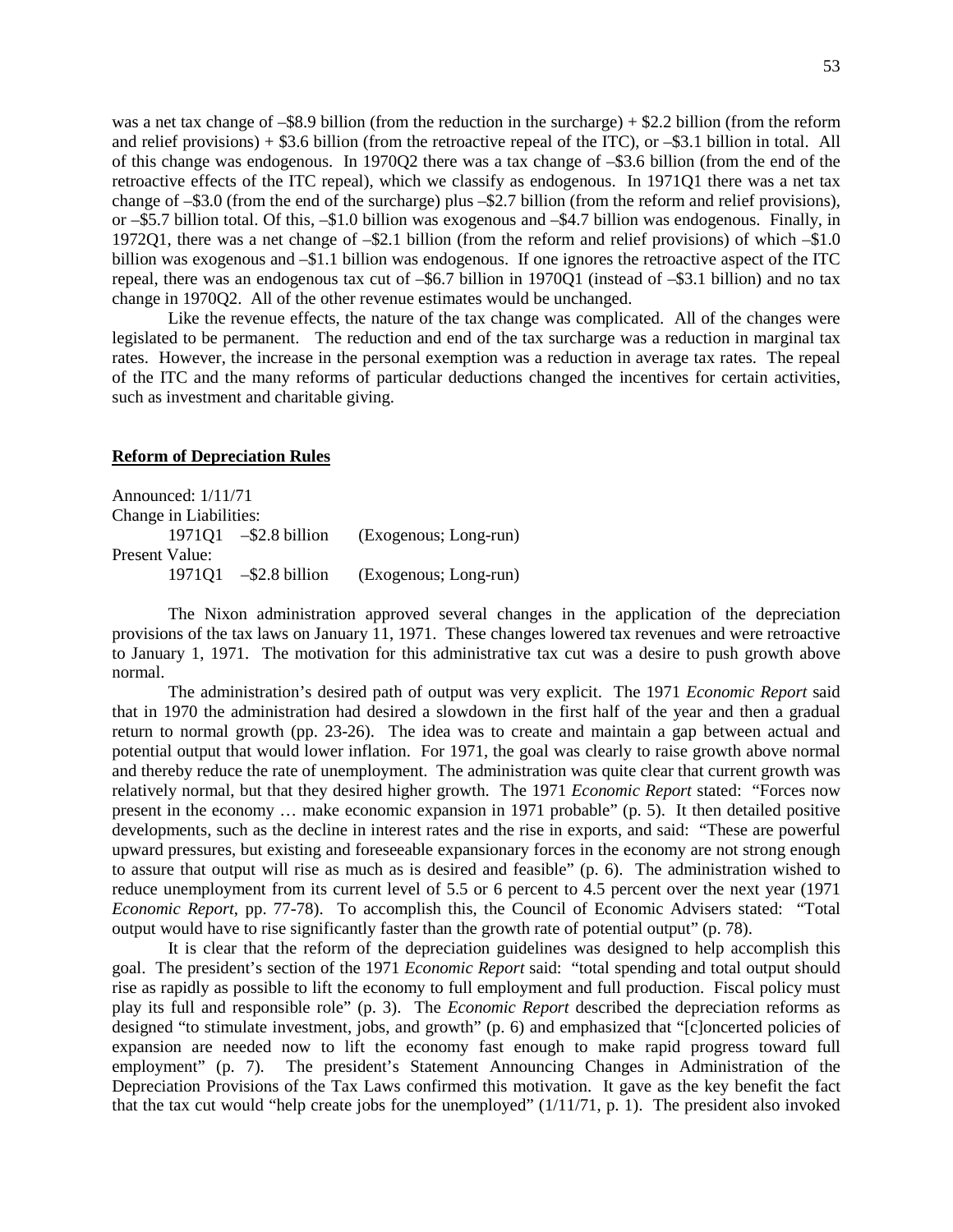the motivation given for the 1962 change in depreciation guidelines: it would be "a stimulant to economic recovery," "a means of increasing competitiveness of U.S. goods in world markets," and "a major force for long-run economic growth" (p. 2). In the Annual Budget Message to the Congress, Fiscal Year 1972, Nixon said: "These rules are part of our plan to expand the economy and help the Nation achieve full employment without inflation" (1/29/71, p. 3).

Because the administrative tax cut was designed to raise growth above normal (and thereby lower unemployment substantially), we classify this tax change as an exogenous, long-run action.

The change in the depreciation rules was made in early January, so we date the tax cut in 1971Q1. The revenue estimates are quite straightforward. The speech announcing the new guidelines said that the changes would reduce tax payments in calendar 1971 by \$2.6 billion (1/11/71, p. 1). The 1971 *Economic Report* said it would reduce receipts by \$2.7 billion in fiscal 1972 (p. 6). This number is repeated in the 1972 *Budget* (p. 74). The 1972 *Economic Report* said: "The Treasury Department estimated that in the first full year following these changes … taxes on business income [would be] reduced by \$2.8 billion" (p. 33). Because this estimate appears to be for calendar 1971 and is quite definite, we use this as our measure of the revenue effect. The reforms were made retroactive by eleven days. However, because we have no direct information on the effects of this retroactivity (and since the period is so short), we ignore this component of the change.

The tax cut took the form of a revision in the depreciation guidelines for business investment. In particular, the reforms shortened the assumed life of the equipment and allowed more of the depreciation to be claimed in the first year. The changes were billed as permanent. However, Congress largely undid the new regulations allowing for greater depreciation in the first year in the Revenue Act of 1971. The new administrative guidelines increased the incentives for investment.

# **1971 Changes to Social Security**

|                | Signed: 3/17/71        |                         |                                                   |
|----------------|------------------------|-------------------------|---------------------------------------------------|
|                | Change in Liabilities: |                         |                                                   |
|                |                        | $197201 + $3.1 billion$ | (Endogenous; Spending-driven)                     |
| Present Value: |                        |                         |                                                   |
|                | 197101                 |                         | $+\$ \$2.95 billion (Endogenous; Spending-driven) |

In March 1971, Congress attached some amendments to the Social Security Act to a bill increasing the debt limit. The amendments increased the Social Security tax base on January 1, 1972 and changed the scheduled path of Social Security tax rates starting in 1976 (*Social Security Bulletin*, May 1971, p. 1). Only the increase in the base occurred as scheduled, however.

The amendments increased Social Security benefits retroactive to January 1971. Actual spending did not increase until June, however (*Social Security Bulletin*, May 1971, p. 1). The purpose of the increase in the tax base was to fund the higher benefits. For example, in his statement signing the bill, President Nixon referred to the higher base in a discussion of "increased contributions required to pay for these new … benefits" (Statement on Signing Bill Increasing Social Security Benefits, 3/17/71, p. 1). Similarly, the 1971 *Annual Report of the Board of Trustees of the Federal Old-Age and Survivors Insurance and Disability Insurance Trust Funds* stated, "The amendments provide an increase in benefits that affects significantly both the immediate and long-range future levels of disbursements under the oldage, survivors, and disability insurance program. The contribution and benefit base was increased and the schedule of contribution rates in prior law was revised to continue to reflect the intent that the cash benefits program be self-supporting" (p. 4). Because the tax increase was motivated by a roughly contemporaneous increase in spending, we classify it as an endogenous, spending-driven action.

The 1973 *Budget* reported that the increase raised revenue in fiscal 1973 (which was the first full fiscal year the change was in effect) by \$3.1 billion (p. 67). Because the increase occurred on January 1, 1972, we date it in 1972Q1.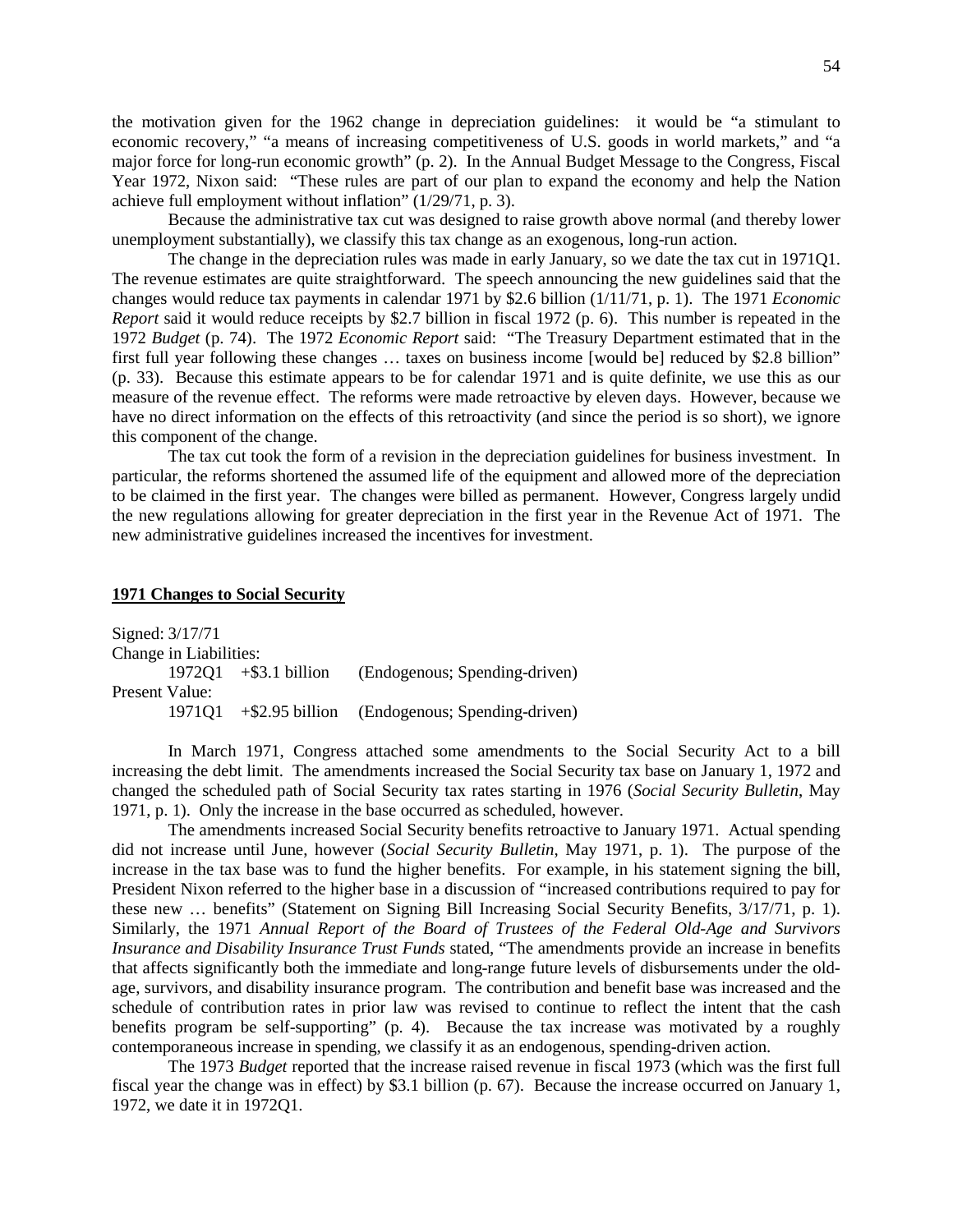The increase raised marginal tax rates on middle-income taxpayers. It was intended to be permanent.

## **Revenue Act of 1971**

|                       | Signed: 12/10/71 |                                                        |
|-----------------------|------------------|--------------------------------------------------------|
|                       |                  | Change in Liabilities (excluding retroactive changes): |
|                       |                  | 1972Q1 - \$8.0 billion (Exogenous; Long-run)           |
|                       |                  | Change in Liabilities (including retroactive changes): |
|                       |                  | 1972Q1 - \$14.7 billion (Exogenous; Long-run)          |
|                       |                  | $1972Q2 + $6.7 \text{ billion}$ (Exogenous; Long-run)  |
| <b>Present Value:</b> |                  |                                                        |
|                       |                  | 1971Q4 - \$7.98 billion (Exogenous; Long-run)          |

The Revenue Act of 1971 was one piece of Nixon's "New Economic Policy" announced on August 15, 1971. In addition to the tax cut, the New Economic Policy included wage and price controls and a suspension of convertibility of the dollar. The motivation for the tax cut was exactly the same as that for the reform of the depreciation guidelines in early 1971: it was designed to raise growth above normal, and thereby lower unemployment.

The administration was very clear that growth was relatively normal at the time the tax cut was proposed. The 1972 *Economic Report* stated: "As the summer of 1971 progressed, these facts became increasingly clear: 1. The economy was rising, and a continued rise could be expected; but the rise was not as fast as was desirable, especially from the standpoint of reducing unemployment" (p. 65). Likewise, in his Address to the Nation Outlining a New Economic Policy: "The Challenge of Peace," Nixon referred to "this broad upturn of the economy which has taken place in the first half of this year" (8/15/71, p. 2). The 1972 *Economic Report*, transmitted to Congress just a month after the bill was signed, said that real GNP growth had been about 3 percent per year in the second and third quarters of 1971, and 6 percent in the fourth quarter (p. 5).

Even though growth was relatively normal, the administration wanted it to be faster. The 1972 *Economic Report* stated: "The decision to embark on the New Economic Policy (NEP) came from an increasing awareness in the Administration that the ambitious goals it had set at the beginning of the year were not being met. … [T]he recovery was also progressing, but not fast enough to cut the rate of unemployment" (p. 29). It explained: "The Administration's goals went beyond this common appraisal of the year 1971. It believed that a more rapid expansion of the economy than was generally forecast was desirable and feasible. The desirable and feasible path was believed to be one that would bring the unemployment rate down to the zone of 4½ percent [from its current rate of about 6 percent] by the middle of 1972" (p. 21).

The administration coupled a tax cut with wage and price controls as a way to raise growth without exacerbating inflation (1972 *Economic Report*, p. 22). The 1972 *Economic Report* said: "The fiscal package … was primarily motivated by the desire to stimulate at once a more rapid expansion of the economy" (p. 69). Nixon described the Revenue Act of 1971 as "a critical part of the program I announced then to create new jobs and build a new prosperity" (Statement About the Revenue Act of 1971, 12/10/71, p. 1).

At first glance, the rhetoric of the House report on the bill makes it sound as though Congress was genuinely worried about the state of the economy and might be acting to merely return growth to normal. It stated: "Your committee believes that this bill is necessary because the performance of the economy in recent months has been unsatisfactory. The growth in our gross national product has been small, unemployment has remained too high"  $(92^d)$  Congress, 1<sup>st</sup> Session, House of Representative Report No. 92-533, 9/29/71, p. 3). However, closer reading reveals motivation very similar to that of the administration. The Ways and Means Committee was concerned that "[i]n the first half of 1971 … the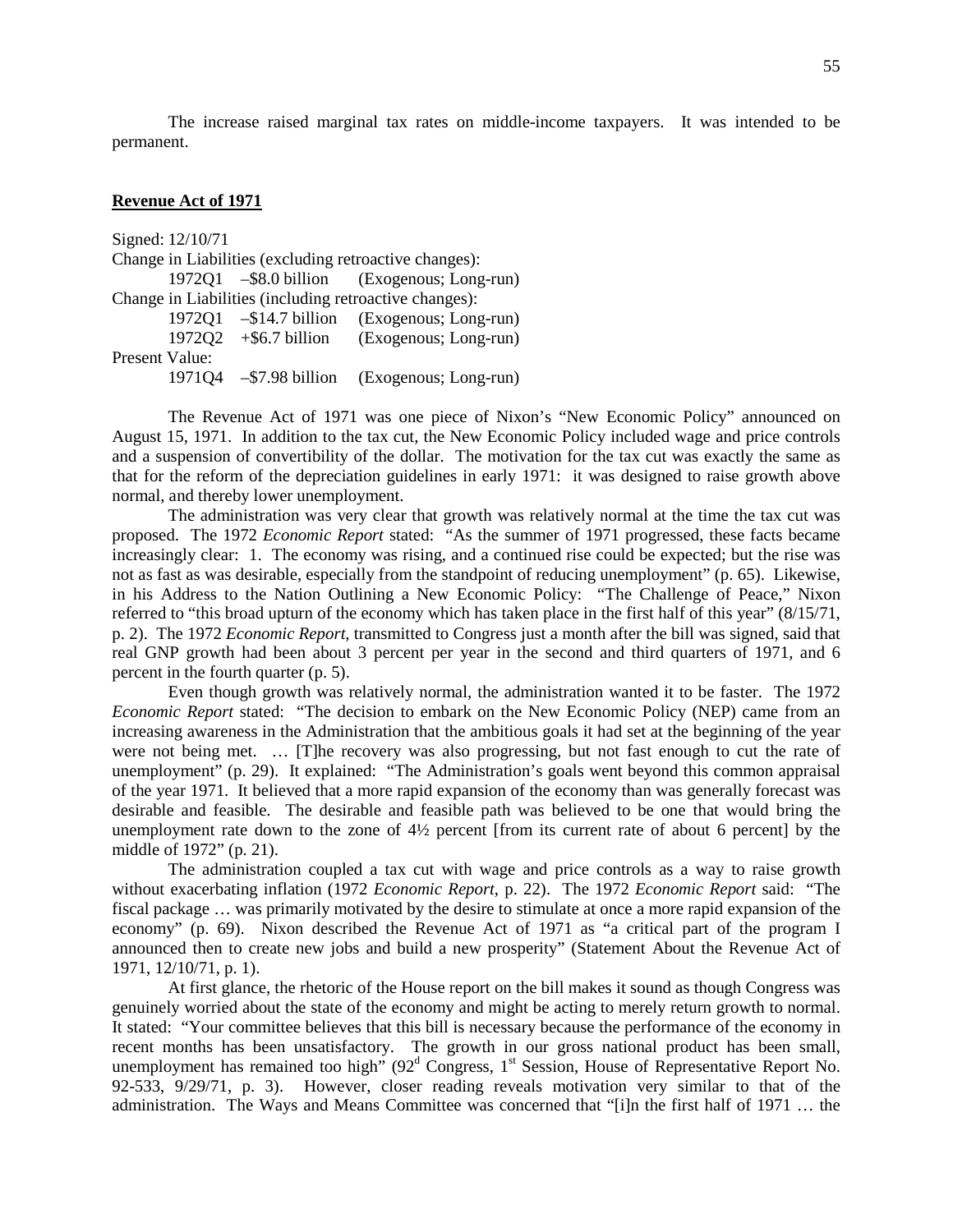economy grew at a real rate of only about 3 percent" (p. 3). The bill was designed to "put our present lagging economy on the high growth path," (p. 1) and to deal with the fact that "the unemployment rate has shown no inclination to return to the 4-percent level which represents the rate generally viewed as the full employment rate" (p. 4).

Because both the administration and Congress were motivated to cut taxes by a desire to push growth above normal, we classify this tax cut as an exogenous, long-run action.

The Revenue Act of 1971 cut taxes in a number of ways. The most important provision was the reimposition of the 7 percent investment tax credit, now called a job development credit. The act also repealed the excise tax on autos and light trucks. Both of these changes were made retroactive to August 1971. Finally, the act accelerated the rise in the personal exemption (to \$750) that had been legislated to happen on January 1, 1973 to January 1, 1972. It also raised the personal exemption by \$25 in 1971.

The revenue estimates are again somewhat complicated because of the retroactive components and a somewhat remarkable lack of discussion of magnitudes in administration sources. The 1972 *Economic Report* said that tax law changes between calendar 1971 and calendar 1972 lowered revenues by \$8.9 billion (p. 106). However, this number is surely an overestimate of the effects of the Revenue Act of 1971 because it includes changes legislated in the Tax Reform Act of 1969. In his Address to the Congress on Stabilization of the Economy, Nixon said his proposals would cut taxes on individuals by \$3.2 billion and would provide \$2.7 billion in investment incentives to businesses (9/9/71, p. 2). The fiscal 1973 *Budget* gave effects on receipts of –\$4.4 billion in fiscal 1972 and –\$6.9 billion in fiscal 1973 (p. 67). These estimates provide little guidance about the effects of the retroactive components.

As with the Tax Reform Act of 1969, the most precise and comprehensive revenue estimates are contained in the Conference report. According to this source, the total effect of the act on liabilities was -\$1.68 billion in calendar 1971; –\$7.99 billion in 1972; and –\$6.05 billion in 1973 (*Congressional Record*, 92<sup>d</sup> Congress, 1<sup>st</sup> Session, Vol. 117—Part 35, 12/9/71, p. 45857). The –\$1.68 billion in 1971 is an estimate of the retroactive component. Since the act was passed in mid-December 1971, we date the retroactive portion of the tax cut in 1972Q1. To convert it to an annual rate, we multiply by four, yielding an estimate of –\$6.7 billion. There was then a tax increase of \$6.7 billion in 1972Q2 when the retroactive component disappears. The revenue estimate for calendar 1972 suggests there was another tax decrease in 1972Q1 of \$8.0 billion. So, there was a total exogenous tax change in 1972Q1 of –\$6.7 billion plus -\$8.0 billion, or –\$14.7 billion. The Congressional estimates show that taxes then rose \$1.9 billion in January 1973 as a result of the law. This is consistent with the fact that one feature of the act simply accelerated a tax cut mandated by the Tax Reform Act of 1969. However, since this is only a change relative to current law, not a genuine change in liabilities, it does not enter our final revenue estimates. If one ignores the retroactive components, there was an exogenous tax change of –\$8.0 billion in 1972Q1. This number is broadly consistent with those given in the *Economic Reports* and the *Budget*.

The Revenue Act of 1971 obviously changed the incentives for investment and for purchasing cars and light trucks. It accelerated a previously scheduled rise in the personal exemption, and so lowered average tax rates. All the tax changes included in the law were legislated to be permanent. The President pledged at the time he proposed the law to cut spending by \$4.7 billion as well (Address to the Nation Outlining a New Economic Policy: "The Challenge of Peace," 8/15/71, p. 2). According to the president, the cut in taxes was supposed to stimulate growth, while the cut in expenditure would help control inflation.

## **1972 Changes to Social Security**

|                |                        | Signed: 7/1/72 and 10/30/72      |                                                       |
|----------------|------------------------|----------------------------------|-------------------------------------------------------|
|                | Change in Liabilities: |                                  |                                                       |
|                |                        | $1973Q1 + $10.0 \text{ billion}$ | (Endogenous; Spending-driven)                         |
|                |                        | $1978O1 + $2.9 \text{ billion}$  | (Exogenous; Deficit-driven)                           |
| Present Value: |                        |                                  |                                                       |
|                |                        |                                  | 1972Q3 +\$11.84 billion (Endogenous; Spending-driven) |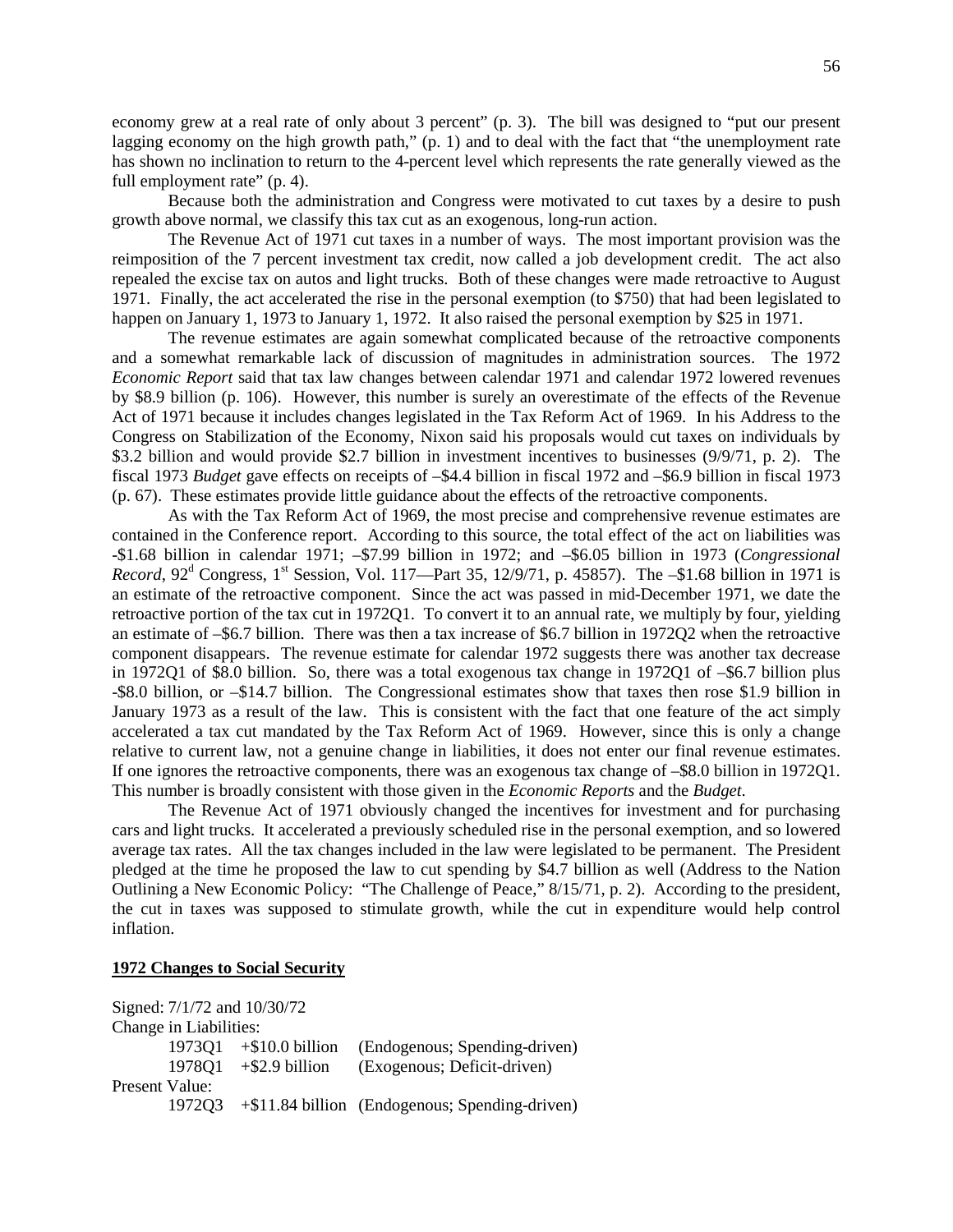In July 1972, Congress attached amendments to the Social Security Act to a bill extending the debt limit. In October, Congress passed the Social Security Amendments of 1972. The two bills raised the Social Security tax base from \$9000 to \$10,800 on January 1, 1973, increased the Social Security tax rate from 10.4 percent to 11.7 percent on January 1, 1973, and increased it further to 12.1 percent on January 1, 1978 (1972 Treasury *Annual Report*, pp. 40-41; *Social Security Bulletin*, March 1973, pp. 3- 15, 23). The bills also provided for other changes in the tax base and tax rate that were modified by later legislation.

The motivation for these changes was to pay for higher Social Security benefits. Benefits were increased by 20 percent in September 1972 and liberalized in various ways (*Social Security Bulletin*, March 1973, pp. 3-25). The Annual Budget Message to the Congress, Fiscal Year 1974 referred to the tax changes in 1973 as "the payroll tax increases enacted to finance higher social security benefits" (1/29/73, p. 4). Similarly, the March 1973 *Social Security Bulletin* reported: "Consistent with past policy of maintaining the social security program on a sound financial basis, provision is made for meeting the cost of the expanded program. The costs of the cash benefits program and the hospital insurance program are to be financed by revised contribution rate schedules" (p. 23). Thus, the 1973 tax increase is an endogenous, spending-driven action. The rise in the tax rate in 1978, however, occurred long after the increase in benefits it was intended to finance. Following our usual procedures, we therefore classify this change as an exogenous, deficit-driven action.

The 1974 *Economic Report* reported that together, the two tax changes at the beginning of 1973 increased revenues in 1973 by \$10 billion (p. 77). The date of this increase was 1973Q1. The 1979 *Budget* reported that the increase in the tax rate on January 1, 1978 was expected to increase revenues in fiscal 1978 (which covered October 1, 1977 through September 30, 1978) by \$2.2 billion, and in fiscal 1979 (October 1, 1978 through September 30, 1979) by \$3.6 billion (p. 58). Our usual approach would be to use the figure for fiscal 1979 as our estimate of the revenue effects beginning in 1978Q1, since fiscal 1979 was the first full fiscal year the higher rate was in effect. However, as described below, the Social Security Amendments of 1977 resulted in a sharp increase in the Social Security tax base on January 1, 1979. This presumably increased the expected revenue effects of the 1978 rate increase on fiscal 1979 revenues considerably. We therefore depart from our usual procedure and take the estimated revenue effect in fiscal 1978, which covered the first three-quarters of calendar 1978, and multiply it by four-thirds to obtain an estimate of the annual revenue effect. This yields a figure of +\$2.9 billion beginning in 1978Q1.

Finally, as part of the July amendments, Congress provided for annual cost-of-living increases in Social Security benefits and indexed the Social Security tax base to wages (*Social Security Bulletin*, March 1973, pp. 14-15). The first increase in the tax base under this system occurred at the beginning of 1975. Because the tax increases resulting from indexation merely reflected the growth of nominal wages (most of which stemmed from inflation), we drop these tax increases from our sample entirely.<sup>[12](#page-58-0)</sup>

When using the present value measure, it is appropriate to reclassify the tax change in 1978Q1 as an endogenous, spending-driven change. This change is classified as deficit-driven when we use the change in liabilities as the revenue measure because it occurs more than a year after the spending change that motivated it. But in a framework emphasizing news, the future tax change should be treated as spending-driven. Though the Social Security changes were contained in laws passed in both the third and fourth quarters of 1972, we put the present value estimate in 1972Q3. We do this for two reasons. First, most of the revenue estimates combine the two measures, so it is impossible to separate the two actions. Second, it is likely that the news about the combined tax change occurred primarily when the first measure was enacted.

The changes increased marginal tax rates on low- and middle-income taxpayers. They were legislated as permanent.

<span id="page-58-0"></span> $12$  Since the tax increases were tied to cost-of-living increases in Social Security benefits, an alternative would be to treat them as endogenous, spending-driven tax changes. Adopting that approach would obviously have no effect on estimates of the impact of exogenous tax changes.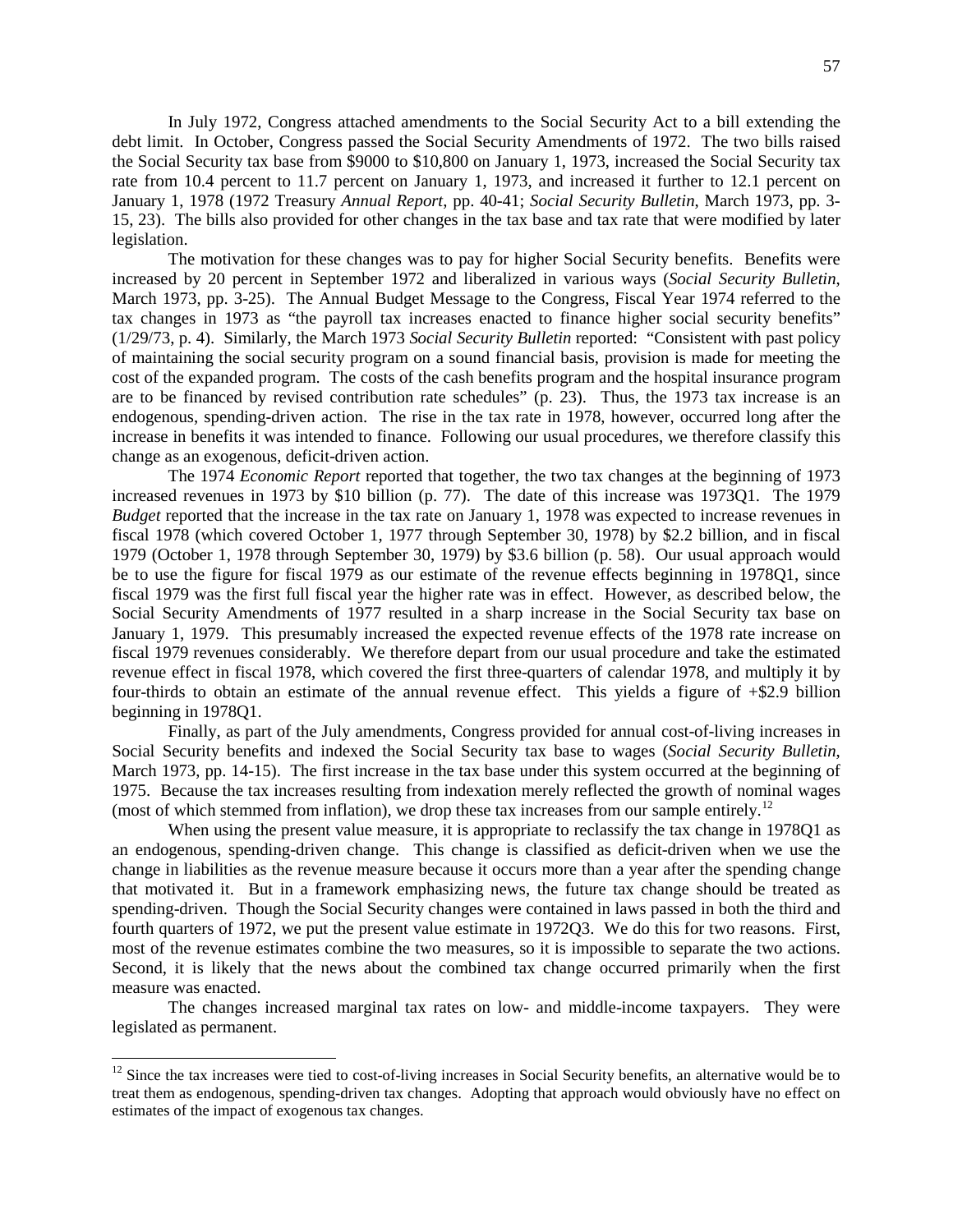## **1973 Changes to Social Security**

Signed: 7/9/73 and 12/31/73 Change in Liabilities: 1974Q1 +\$4.2 billion (Endogenous; Spending-driven) Present Value: 1973Q3 +\$4.05 billion (Endogenous; Spending-driven)

Congress approved amendments to the Social Security Act in July and December 1973. Together, the two bills raised the tax base for Social Security from \$10,800 to \$13,200 effective January 1, 1974 (*Social Security Bulletin*, September 1973, p. 1; April 1974, p. 36). The bills also provided for some future increases in the Social Security tax rate; these provisions were altered by later legislation, however.

The purpose of the tax increase was to pay for higher benefits in 1974 and other increases in Social Security spending. For example, in his statement concerning the signing of the December bill, President Nixon stated, "the increases must be financed largely by an increase in the wage base on which social security payroll taxes are levied" (Statement About Signing a Bill To Increase Social Security Benefits, 1/3/74, p. 1). Similarly, the 1974 *Economic Report* stated, "Social security benefits have been rising rapidly in recent years," and went on to say, "[a]ccompanying the increase in social security benefits has been a rise in the social security payroll tax" (pp. 173-174). We therefore classify the tax increase as an endogenous, spending-driven action.

The 1975 *Economic Report* stated that the increase raised revenues by \$4.2 billion at an annual rate (p. 44). The increase occurred on January 1, 1974, or in 1974Q1.

In calculating the present value of the tax change, we date the action in 1973Q3, when the first measure was put into place. We do this for two reasons. First, the revenue estimates combine the two measures, so it is impossible to separate the two actions. Second, it is likely that the news about the combined tax change occurred primarily when the first measure was enacted.

The increase raised marginal tax rates on middle-income taxpayers. It was intended to be permanent.

## **Tax Reduction Act of 1975**

Signed: 3/29/75 Change in Liabilities (excluding retroactive changes): 1975Q2 –\$45.3 billion (Endogenous; Countercyclical) 1975Q3 +\$32.5 billion (Endogenous; Countercyclical) Change in Liabilities (including retroactive changes): 1975Q2 –\$58.1 billion (Endogenous; Countercyclical) 1975Q3 +\$45.3 billion (Endogenous; Countercyclical) Present Value: 1975Q3 –\$13.32 billion (Endogenous; Countercyclical)

The Tax Reduction Act of 1975 was a change in taxes that was made to try to return economic growth to normal. In early 1975, growth was weak and expected to remain weak in the absence of changes in policy. The 1975 *Economic Report* stated, "As 1975 begins, … production and employment are declining sharply. … It is quite likely … that the contraction of business activity and rising unemployment will continue for several more months" (p. 19). Likewise, the President's Annual Budget Message to the Congress, Fiscal Year 1976 declared: "It must be clearly understood that these problems are serious and that strong remedies are fully justified. The economy is now in a recession" (2/3/75, p. 2).

The administration therefore proposed a major tax cut "[t]o provide support for the economy"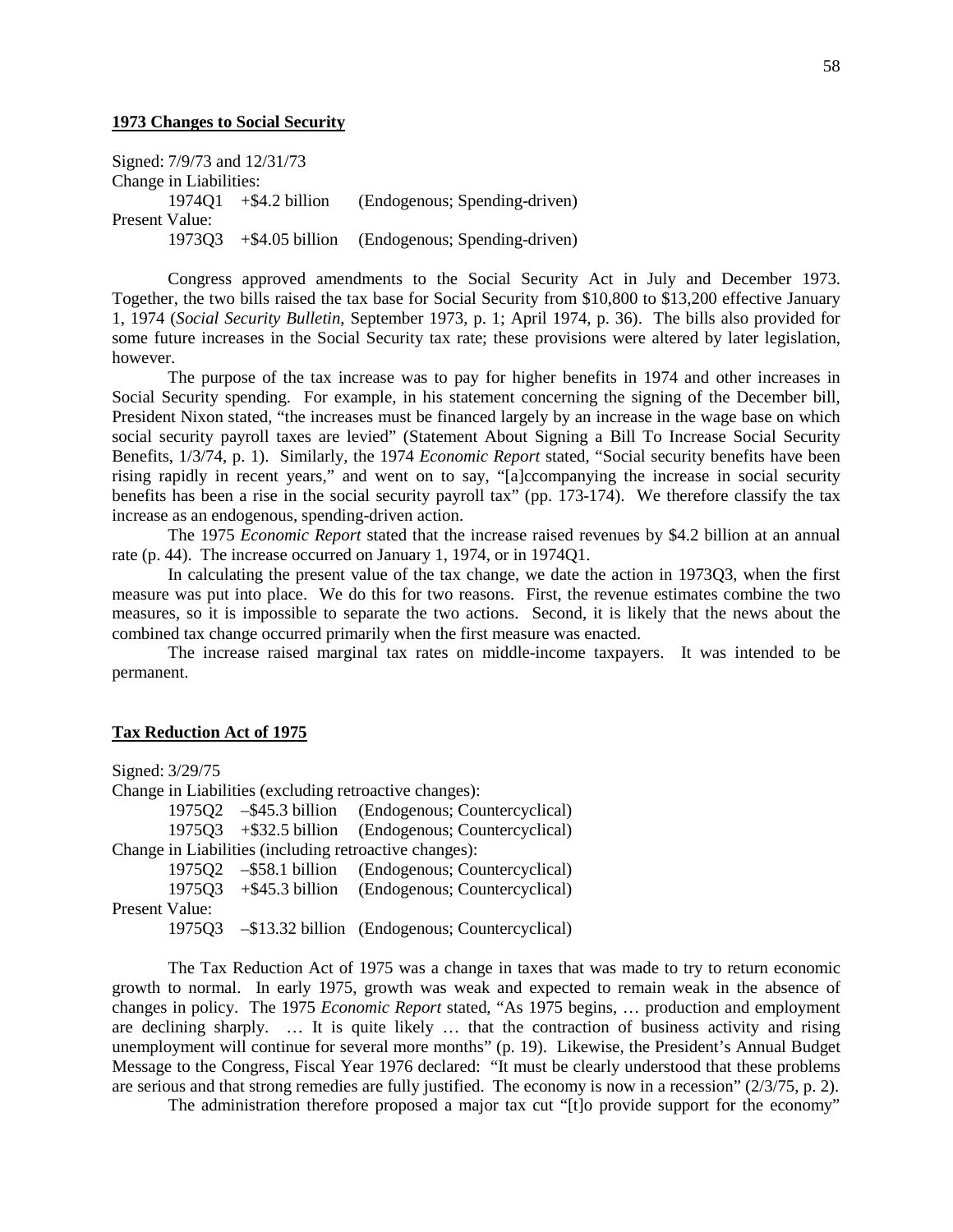(1975 *Economic Report*, p. 20). However, the *Economic Report* was explicit that the tax cut would, at best, merely mitigate the expected decline: "The tax cut will not prevent a decline in real output from 1974 to 1975 but it will reduce the extent of the year-over-year decline" (p. 20). Presidential speeches confirm the view that the tax cut was designed to return growth to normal. In his Address Before a Joint Session of the Congress Reporting on the State of the Union, President Ford stated: "Cutting taxes now is essential if we are to turn the economy around. A tax cut offers the best hope of creating more jobs" (1/15/75, p. 2). Likewise, in the Annual Budget Message, he said: "These policies call for decisive action to restore economic growth" and "include a one-time \$16 billion tax cut … to stimulate economic recovery" (2/3/75, p. 2). In his Address to the Nation Upon Signing the Tax Reduction Act of 1975, Ford again said: "Our country needs the stimulus and the support of a tax cut and needs it now" (3/29/75, p. 2). He said that though the tax cut was somewhat larger than he originally proposed, "the \$23 billion tax reduction is within reason" (p. 1). He mainly lamented that the bill included "a lot of extraneous changes in our tax laws" and said, "This is no way to legislate fundamental tax reforms" (p. 1).

Congressional documents also suggest that the act was motivated by a desire to return growth to normal. The House report gave as the prime motivation for the bill the need "to check the drastic downward slide in our economy and to restore economic growth"  $(94<sup>th</sup> Congress, 1<sup>st</sup> Session, House of$ Representatives Report No. 94-19, 2/25/75, p. 5). It also stated: "The overall tax cut provided by your committee's bill is larger than the \$16 billion tax cut recommended by the administration. However, your committee believes that the larger tax cut is more appropriate in the present situation, because the economic situation has deteriorated and forecasts of future economic activity in absence of remedial action are more pessimistic than at the time the administration presented its recommendations" (p. 8). This suggests that even the cuts beyond what the president proposed were aimed at securing normal, not supranormal growth.

Because the act was designed to stop the decline and return growth to normal, we classify it as an endogenous, countercyclical fiscal action.

Our sources give several figures for the size of the tax cut, all of them quite similar (*Economic Report*, 1976, pp. 48, 50-51; 1977, p. 75; Address to the Nation Upon Signing the Tax Reduction Act of 1975, 3/29/75, p. 1; 1977 *Budget*, p. 44). One very clear statement of the size and timing comes from the 1976 *Economic Report*. It stated: "In all, the Tax Reduction Act of 1975 lowered receipts by around \$42 billion at an annual rate in the second quarter of 1975, but most of this drop was temporary. The tax cuts that remained in effect during the last half of 1975 amounted to around \$15 billion (annual rate)" (p. 51). Translated into changes at an annual rate, these figures imply a tax cut of \$42 billion in 1975Q2 and an increase of \$27 billion in 1975Q3. These numbers, however, are for receipts, not liabilities, and do not appear to take into account the fact that the act not only included the rebate of 1974 taxes, but also a retroactive cut to January 1975.

The House report and the Conference report on the bill gave detailed revenue estimates. The final bill included a rebate of \$8.125 billion of 1974 taxes (House Report No. 94-19, Table 1, p. 17; *Congressional Record*,  $94^{\text{th}}$  Congress, 1<sup>st</sup> Session, Vol. 121—Part 7,  $3/26/75$ , p. 8880). Since the act was signed at the end of March, we date this as occurring in 1975Q2. At an annual rate, this was an endogenous tax cut of \$32.5 billion. The Conference report showed additional net tax cuts in 1975Q2 of \$12.8 billion at an annual rate.<sup>[13](#page-60-0)</sup> Because these cuts were retroactive to January 1, 1975, this implies an additional tax cut in 1975Q2 of \$12.8 billion. Therefore, there was a total endogenous tax change in 1975Q2 of –\$32.5 billion minus \$12.8 billion minus \$12.8 billion, or –\$58.1 billion. Then, in 1975Q3 when the rebate and the retroactive tax cut disappeared, there was an endogenous tax increase of \$32.5 billion plus \$12.8 billion, or \$45.3 billion. These numbers, while somewhat larger than those in the *Economic Report*, are broadly consistent. If the retroactive feature (but not the rebate) is ignored, the tax change would be –\$45.3 billion in 1975Q2 and +\$32.5 billion in 1975Q3, which is even closer to the

<span id="page-60-0"></span><sup>&</sup>lt;sup>13</sup> The table shows total net revenue effects from tax changes of  $-$ \$20.9 billion. Subtracting off the  $-$ \$8.1 billion due to the rebate yields –\$12.8 billion.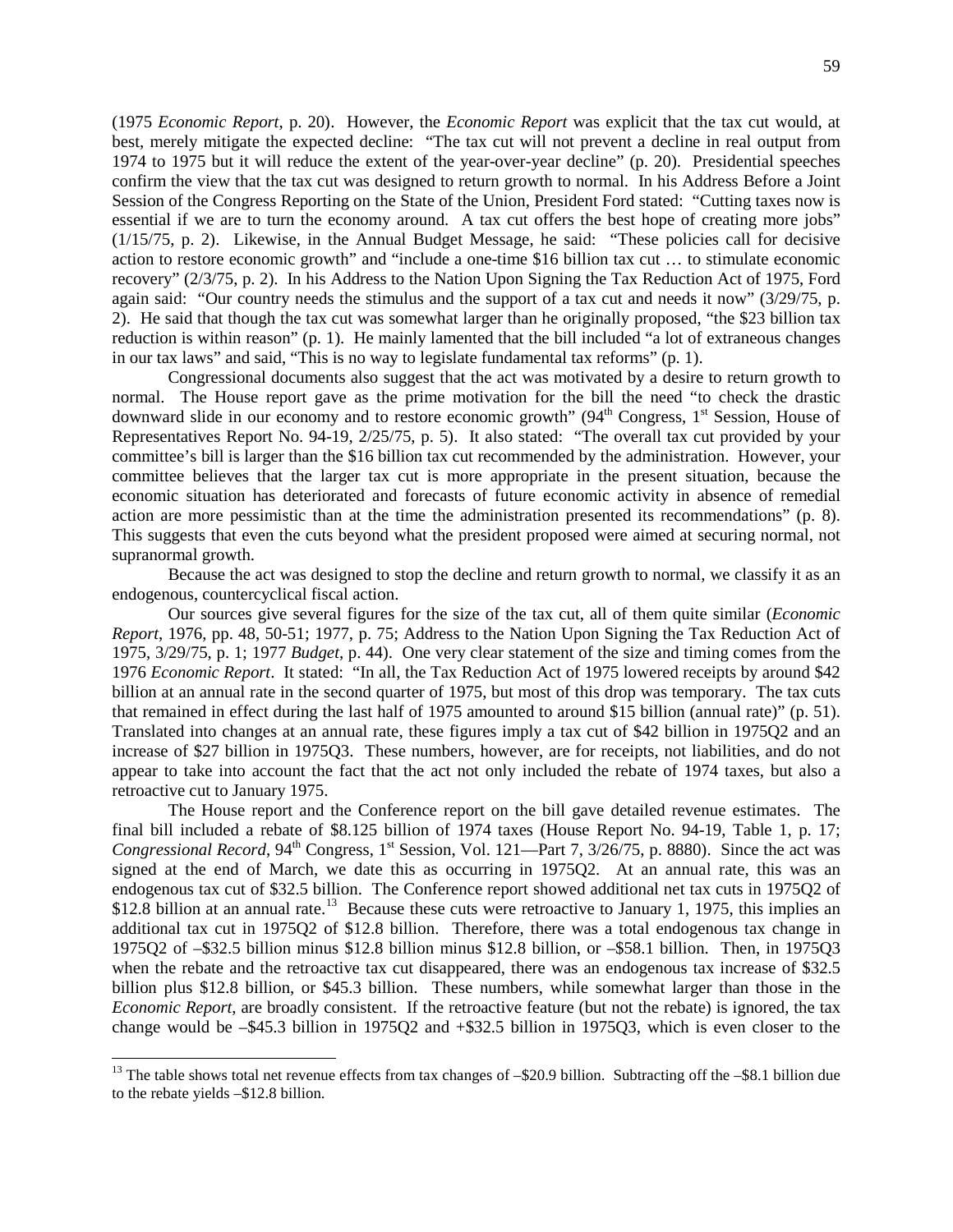## *Economic Report* numbers.

The House report showed the revenue effects in 1976 as –\$1.5 billion, implying a substantial tax increase in 1976Q1 (House Report No. 94-19, Table 1, p. 17). This is consistent with the tax cut being explicitly temporary. However, its provisions were extended and enlarged by the Revenue Adjustment Act of 1975, so the legislated tax increase did not take place.

Almost all the major provisions of the act were scheduled to be temporary. The large majority of the tax reductions took the form of rebates, tax credits, and increases in the standard deduction (1976 *Economic Report*, pp. 50-51). Thus, the changes lowered taxes for most taxpayers by similar amounts, with little impact on marginal tax rates. The act also included a temporary increase in the investment tax credit.

# **Tax Reform Act of 1976**

Signed: 10/4/76 Change in Liabilities: 1976Q4 +\$2.4 billion (Exogenous; Long-run) 1977Q1 –\$0.8 billion (Exogenous; Long-run) Present Value: 1976Q4 +\$1.61 billion (Exogenous; Long-run)

The tax cuts in the Tax Reduction Act of 1975 were extended for six months by the Revenue Adjustment Act of 1975. They were then extended for another three months by a series of measures in June and September 1976 (1976 Treasury *Annual Report*, pp. 52-54). About half of the cuts were then made permanent by the Tax Reform Act of 1976, and the other half were extended to December 31, 1977. Later legislation made even these temporary cuts permanent. Because the extensions had no effect on liabilities, they do not enter our analysis.

The Tax Reform Act of 1976, however, did include some minor reforms that affected revenues, and so is an action. These reforms included changes in the gift and estate taxes, an increase in the minimum tax, and various measures to close loopholes. The motivation for these changes was clearly improved efficiency and equity. The 1977 *Economic Report* refers to the act as "the first extensive changes in the tax code since 1969" (p. 75). At the signing ceremony, President Ford emphasized that the reforms were "designed to close the loopholes and ensure that each taxpayer bears his or her fair share of the overall tax burden" (Remarks Upon Signing the Tax Reform Act of 1976, 10/4/76, p. 1). The reforms of the estate tax were designed to "liberalize the marital deduction for the transfer of property between spouses, and to provide special relief to the owners of family farms and business" (Statement on Signing the Tax Reform Act of 1976, 10/4/76, p. 1). Economic growth, which was projected to be rapid, but not undesirably fast, was not mentioned as a motivation for the tax reform and revenue-raising provisions (1977 *Economic Report*, p. 36).

Congressional motivation for the reforms appears to be similar. The House report on the estate and gift tax provisions (which began the legislative process as a separate bill) said the changes were designed to: "Provide substantial relief for modest-sized estates, farms and other closely held businesses" and to "[r]emove tax avoidance devices from the present estate and gift tax system" ( $94<sup>th</sup>$  Congress,  $2<sup>d</sup>$ Session, House of Representative Report No. 94-1380, 8/2/76, p. 3). The Senate report on the entire bill said it was "designed to serve four major purposes. First, it is intended to improve the equity of the tax system .... Second, the committee amendment effects important simplifications of the tax system .... Third, the amendment extends for one additional year the fiscal stimulus provided by the Tax Reduction Act of 1975 …. Fourth, the committee amendment improves the administration of the tax laws, making it more efficient and strengthening taxpayers' rights"  $(94<sup>th</sup> Congress, 2<sup>d</sup> Session, Senate Report No. 94-938,$ 6/10/76, p. 7).

As with the administration, there was no sense that Congress was making the revenue-raising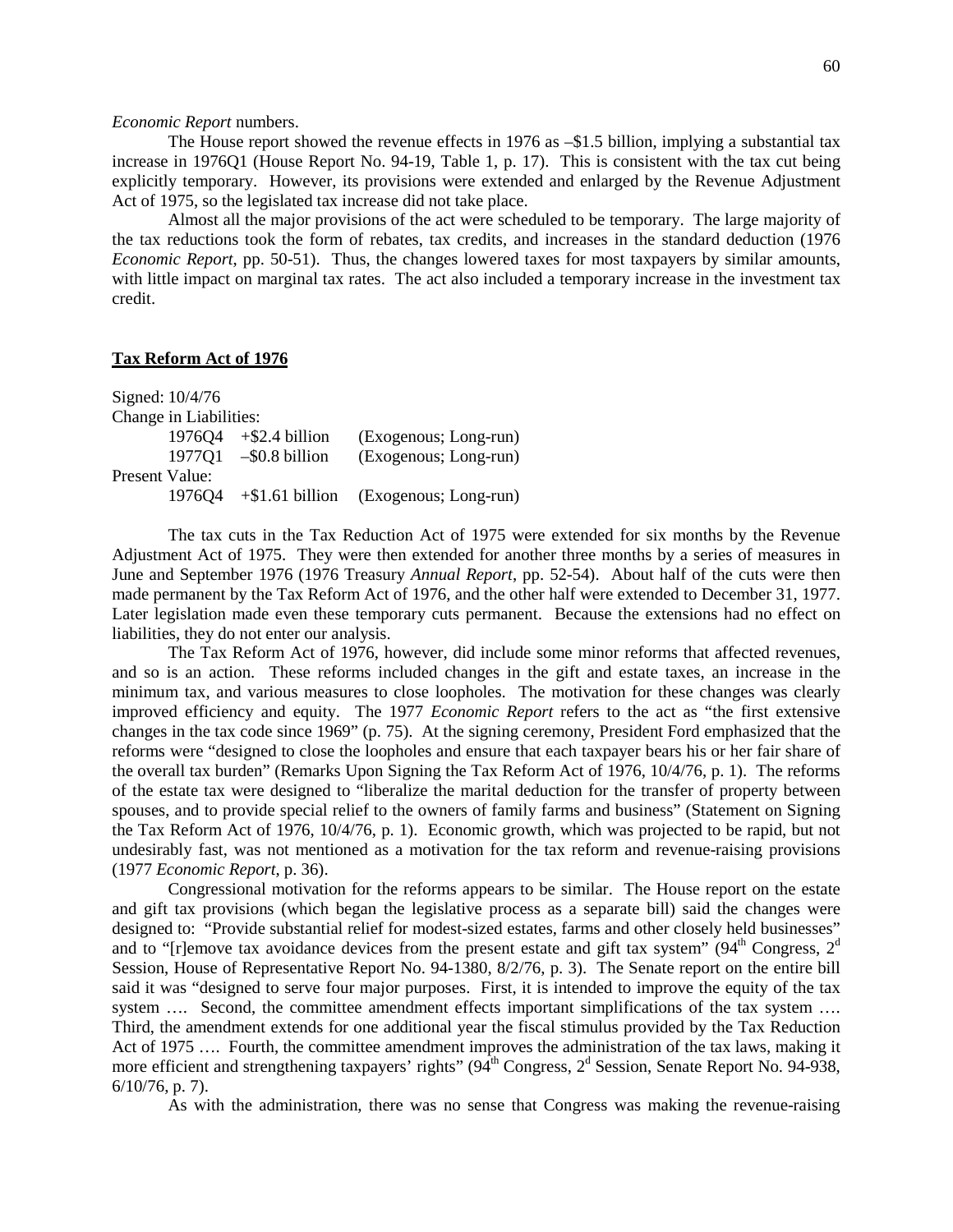reforms to counteract a perceived overheating of the economy. The Committee on Finance referred to the "extremely serious economic situation" and emphasized the need for continuing short-run stimulus to reduce the "unacceptably high" rate of unemployment (Senate Report No. 94-938, p. 3 and p. 16, respectively). The only reference the committee made to the possible need for future fiscal restraint was in the context of the tax cut extension. It stated: "The committee does not believe that a permanent extension of the entire \$20 billion in tax reductions now in effect is appropriate at this time. There is uncertainty about just how much excess capacity now exists in the economy, how serious will be the inflation problem in the years ahead" (p. 16). There is no indication, however, that the tax reforms were the margin on which macroeconomic stabilization would be handled.

Because both the president and Congress supported tax reform out of a desire to improve the equity and efficiency of the tax system, we classify this as an exogenous, long-run tax action.

The 1977 *Economic Report* said the reforms (not the tax cut extensions) increased receipts \$0.6 billion in 1976 and \$1.6 billion in 1977 (p. 75). Since the act only took effect in the last quarter of 1976, this represents an annual rate increase of \$2.4 billion in 1976Q4. There is then a decline in taxes of \$0.8 billion in 1977Q1. This pattern is consistent with the nature of the law: the increase in the minimum tax and elimination of tax shelters took effect immediately, while the reforms to the estate tax, most of which lowered receipts, took effect later. The revenue estimates from the *Budgets* are roughly consistent with those from the *Economic Report*. The 1978 *Budget* said the reforms included in the act raised receipts \$1.5 billion in fiscal 1977 and \$1.0 billion in fiscal 1978 (p. 60). The Conference report on the bill gave identical fiscal year revenue estimates ( $94<sup>th</sup>$  Congress,  $2<sup>d</sup>$  Session, House of Representative Report No. 94-1515, 9/13/76, Appendix B, p. 626).

The tax reform provisions of the law were explicitly permanent. Most of the reforms, such as closing loopholes and eliminating some tax shelters, most likely raised average tax rates. The rise in the minimum tax, however, may have affected the marginal tax rate of some taxpayers. The changes in the estate tax changed incentives for bequests and for keeping family farms and businesses in their historical uses.

#### **Tax Reduction and Simplification Act of 1977**

Signed: 5/23/77 Change in Liabilities (excluding retroactive changes): 1977Q3 –\$7.0 billion (Exogenous; Long-run) Change in Liabilities (including retroactive changes): 1977Q3 –\$21.0 billion (Exogenous; Long-run) 1977Q4 +\$14.0 billion (Exogenous; Long-run) Present Value: 1977Q2 –\$7.10 billion (Exogenous; Long-run)

The motivation for this tax cut was to generate above-normal real growth. The key evidence for this is that the Carter administration believed that the tax cut would cause substantial reductions in the unemployment rate. For example, in transmitting his revisions to the budget submitted by the Ford administration, President Carter stated: "This budget includes the economic stimulus package, which will reduce unemployment and promote steady, balanced economic growth" (Fiscal Year 1978 Budget Revisions Message to the Congress Transmitting the Revisions, 2/22/77, p. 1). Likewise, the 1978 *Economic Report* stated: "Soon after the new Administration came into office, it proposed a series of measures intended to raise the rate of growth in real output in 1977 and 1978 to a pace that would lead to significant reductions in the unemployment rate" (p. 50). The same *Report* said: "the Nation was far from the goals of 'maximum employment, production, and purchasing power' established in the Employment Act of 1946. Progress toward these goals was essential to the achievement of rising living standard and greater equality of income and of opportunity" (p. 35).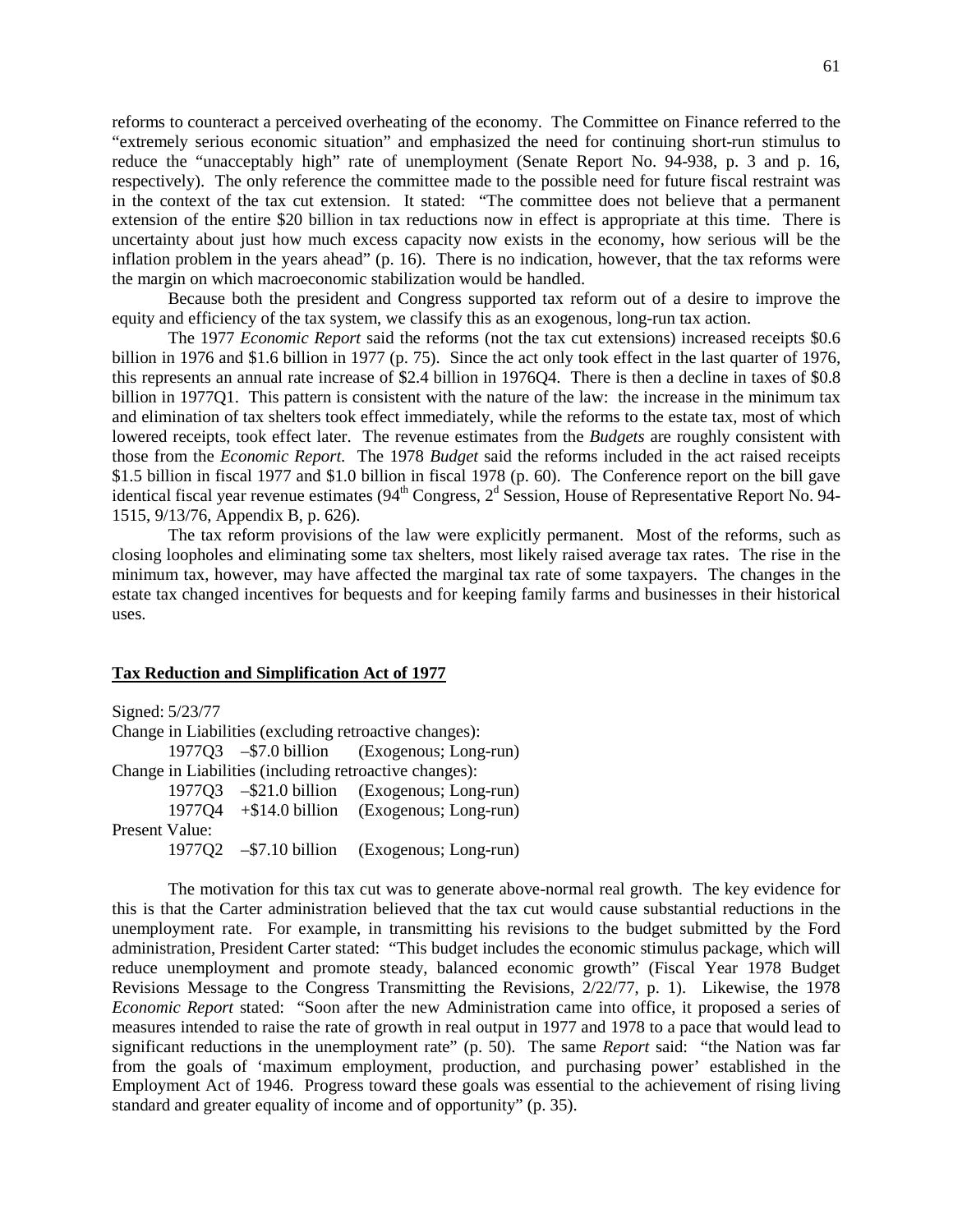The few quantitative assessments provided by the administration also indicate that the goal of the stimulus package was to raise growth to a very high level, not to return growth to normal from a belownormal level. In transmitting the proposal to Congress, Carter stated, "Most economists have projected that, without further stimulus, the economy would grow by an inadequate 4.5-5% in 1977" (Economic Recovery Program—Message to the Congress, 1/31/77, p. 3). Thus, the tax cut was aimed at achieving growth rates well above a clearly brisk level.

Congressional documents paint a similar picture. The House report stated: "Total stimulus materially below [the administration's proposal of] \$16 billion … would be inadequate in ensuring that economic growth in 1977 and 1978 would proceed rapidly enough to reduce unemployment"  $(95<sup>th</sup>$ Congress,  $1<sup>st</sup>$  Session, House of Representatives Report No. 95-27,  $2/24/77$ , Part 1, p. 8). This suggests that Congress believed the proposed stimulus package would generate growth fast enough to reduce unemployment.

In many ways, this tax cut is more like the Kennedy-Johnson 1964 tax cut than the Reagan or Bush tax cuts. The tax cut was clearly designed to raise growth above normal and by doing so reduce unemployment. But, the mechanism was thought to be a demand-side channel, not a supply-side, incentive-driven channel. For example, the 1978 *Economic Report* stated: "A 2-year program was needed for a continuing improvement in sales and income" (p. 51). The Carter administration appears to have wanted to generate a temporary boom to get the unemployment rate down.

Because the tax cut was designed to raise growth above normal and reduce the unemployment rate, we classify it as an exogenous tax change to foster long-run growth.

Since the cut was enacted more than halfway through the second quarter of 1977, we date it as occurring in 1977Q3. The cut was retroactive to January 1, 1977. The 1978 *Economic Report* stated that the cut was expected to reduce receipts by \$4.9 billion in calendar 1977 and \$9.9 billion in calendar 1978 (p. 52). The reason the effects in the two years were so different was that withholding was not fully adjusted in 1977, so that approximately \$2.1 billion of taxpayers' reduced liabilities on 1977 income appeared as higher refunds and lower payments when they filed their 1977 tax returns in 1978 (1979 *Budget*, p. 50). Thus a better estimate of the impact of the bill on 1977 liabilities is a reduction of \$4.9 billion plus \$2.1 billion, or \$7.0 billion. We therefore estimate that the bill lowered taxes by \$7.0 billion at an annual rate beginning in 1977Q3, retroactive to 1977Q1. This corresponds to a cut of \$21.0 billion at an annual rate in 1977Q3 followed by a rise of \$14.0 billion at an annual rate in 1977Q4. Not accounting for the retroactive piece, there was just a cut of \$7.0 billion at an annual rate in 1977Q3.

The main component of the act was a permanent increase in the standard deduction. There were also some temporary tax credits for 1977 and 1978. In addition to the tax cut, the administration's stimulus package also included some spending increases. According to the 1978 *Economic Report*, the spending increases ultimately passed included "the expansion of public works, public service employment, and other employment and training programs" (p. 52). It gave estimates of the expenditure increase related to the stimulus package of \$1.2 billion in 1977 and \$7.0 billion in 1978 (p. 52).

# **Social Security Amendments of 1977**

|                       | Signed: 12/20/77       |                    |                                                 |
|-----------------------|------------------------|--------------------|-------------------------------------------------|
|                       | Change in Liabilities: |                    |                                                 |
|                       | 197901                 | $+$ \$8.8 billion  | (Exogenous; Deficit-driven)                     |
|                       | 1980Q1                 | $+$ \$1.7 billion  | (Exogenous; Deficit-driven)                     |
|                       | 1981Q1                 | $+$ \$17.2 billion | (Exogenous; Deficit-driven)                     |
|                       | 1982Q1                 | $+$ \$1.5 billion  | (Exogenous; Deficit-driven)                     |
| <b>Present Value:</b> |                        |                    |                                                 |
|                       | 1977Q4                 |                    | $+$ \$24.34 billion (Exogenous; Deficit-driven) |

The motivation for the changes to the Social Security Act enacted in 1977 was concern about the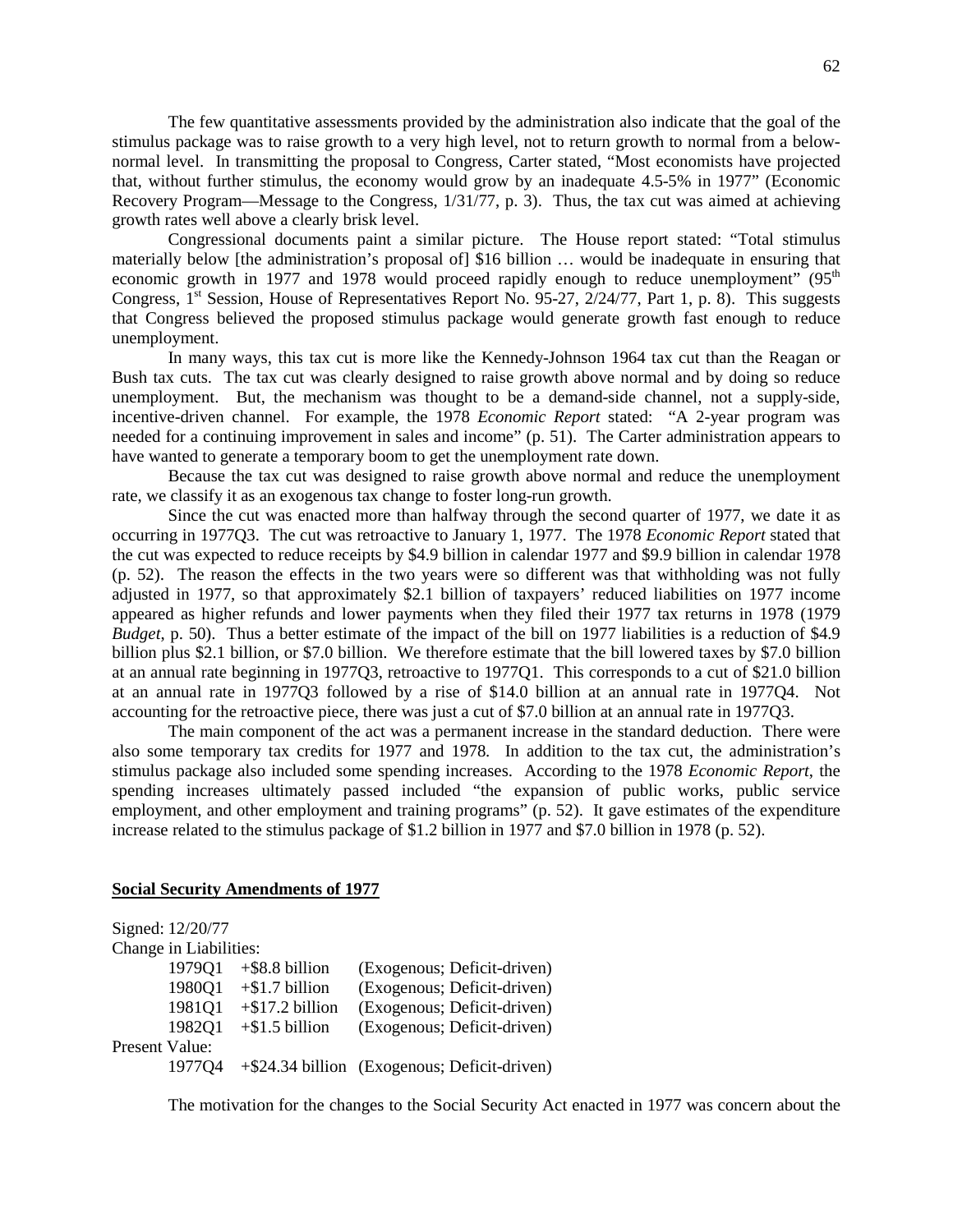solvency of the Social Security system. The Disability Insurance Trust Fund and the Old Age and Survivors Trust Fund were both projected to be exhausted within a few years, and projections suggested that the system faced a substantial long-term deficit as well (*Social Security Bulletin*, March 1978, p. 4). When Carter first submitted his proposals to change Social Security, he stated that their purpose was to "restore the financial integrity of the Social Security system" (Social Security System Message to the Congress, 5/9/77, p. 1). In signing the bill, he stated that it would ensure "that the social security system will be financially sound well into the next century" (Social Security Amendments of 1977 Statement on Signing S. 305 Into Law, 12/20/77, p. 1). Similarly, the 1978 *Economic Report* reported: "The Social Security Amendments of 1977 were designed primarily to prevent the assets of the OASDI trust funds from being depleted in the next few years and to eliminate most of the long-range deficit. Since the Congress has always believed that the social security system should be fully financed by earmarked payroll taxes, substantial increases in OASDHI taxes were necessary" (p. 235).

And indeed, Congress supported the tax increases to ensure the financial soundness of the system. For example, the House report on the bill stated, "In order to eliminate the short-range deficit due to recent and current economic experience and to reduce the longer-range deficit due to demographic shifts and disability experience, the committee bill includes changes in social security tax rates for employees, employers, and the self-employed, and increases in the contribution and benefit base for employees, employers, and the self-employed" (95<sup>th</sup> Congress, 1<sup>st</sup> Session, House of Representatives Report No. 95-702, Part 1, 10/12/77, pp. 17-18).

The bill changed the growth rate of Social Security spending, mainly through correction of a feature of the indexing provision adopted in 1972 that had the unintended effect of causing benefits to grow more rapidly than wages. It did not call for any immediate substantial changes in spending, however (1978 *Economic Report*, pp. 235-236; *Social Security Bulletin*, March 1978, pp. 12-17). Since the tax changes were not motivated by either changes in spending or concerns about the cyclical state of the economy, but rather by a concern about the long-run solvency of the Social Security system, we classify them as exogenous, deficit-driven actions.

The amendments increased revenues in two ways. First, the scheduled path of the Social Security tax rate was revised upward. The tax rate was increased substantially in January 1981, and modestly in January 1979 and January 1982.<sup>[14](#page-64-0)</sup> Second, the amendments called for the Social Security tax base to increase more rapidly in 1979, 1980, and 1981 than it would under the usual indexing formula. In 1979, the additional increase was substantial, while in the other two years it was small (*Social Security Bulletin*, March 1978, pp. 17-18).

The 1980 *Budget* reported that the increase in the Social Security tax rate on January 1, 1979 was expected to increase revenues by \$1.1 billion in fiscal 1979 and \$1.6 billion in fiscal 1980 (p. 75). Since fiscal 1980 was the first full fiscal year the higher rate was in effect, our usual procedure would be to use that figure as our estimate of the revenue effect beginning in 1979Q1. But because the amendments also provided for an unusual increase in the Social Security tax base in January 1980, there is reason to be concerned that this procedure could substantially overstate the revenue effects of the rate increase in 1979. As with the January 1, 1978 rate increase called for by the 1972 changes to Social Security (where a similar issue arises), we therefore take the figure of \$1.1 billion for fiscal 1979, which covered the first three-quarters of calendar 1979, and multiply it by four-thirds to obtain an estimate of the revenue effects at an annual rate. This implies a tax increase of \$1.5 billion beginning in 1979Q1. Note that this is in fact quite similar to the estimate one would obtain using the fiscal 1980 figure.

The increase in the tax rate in January 1981 is not complicated by an unusual rise in the base. We therefore use the estimate from the 1982 *Budget* that in its first full fiscal year (fiscal 1982), the increase would raise revenue by \$14.7 billion (p. 83). That is, we estimate that there was a tax increase of \$14.7 billion in 1981Q1. Similarly, we estimate the impact of the rise in the tax rate on January 1, 1982 using

<span id="page-64-0"></span><sup>&</sup>lt;sup>14</sup> The amendments also called for further increases in 1985, 1986, and 1990. These changes were modified by the Social Security Amendments of 1983. We therefore postpone our discussion of those changes to our discussion of those amendments.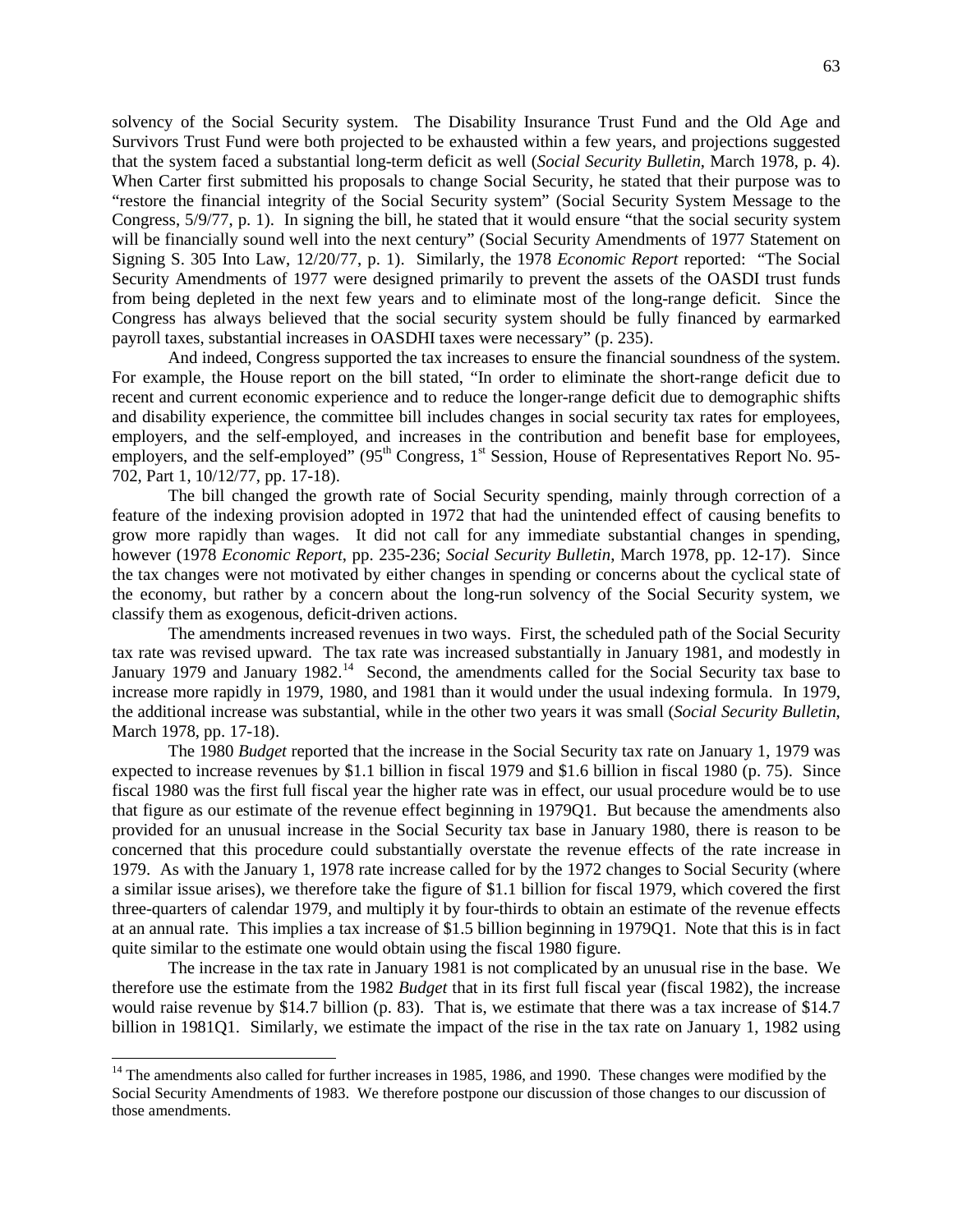the estimate from the 1983 *Budget* for the effect of the change in its first full fiscal year (p. 4-18). This implies a tax increase of \$1.5 billion in 1982Q1.

To estimate the revenue effects of the additional increases in the base called for in the bill, we begin with the estimates in the *Budgets* for the revenue effects of the base increases in their first full fiscal year. For example, the 1980 *Budget* reported that the January 1, 1979 increase in the base was projected to raise revenues by \$9.5 billion in fiscal 1980 (p. 75). We then subtract off the portion of the increase that would have been expected from the usual indexation. In the case of the 1979 increase, for example, the 1978 *Economic Report* indicated that \$1200 of the \$5200 increase would have occurred under normal indexation (p. 236). Thus, we estimate the revenue effects of the additional increase in the base resulting from the amendments as \$4000/\$5200 times \$9.5 billion, or \$7.3 billion, at an annual rate beginning in 1979Q1. This procedure yields estimates of the 1980 and 1981 base increases of \$1.7 billion in 1980Q1 and \$2.5 billion in 1981Q1.<sup>[15](#page-65-0)</sup> Combining our estimates of the effects of the rate and base increases gives overall tax increases of \$8.8 billion in 1979Q1, \$1.7 billion in 1980Q1, \$17.2 billion in 1981Q1, and \$1.5 billion in 1982Q1.

The tax changes increased marginal tax rates on low- and middle-income taxpayers. They were legislated as permanent.

#### **Revenue Act of 1978**

Signed: 11/6/78 Change in Liabilities: 1979Q1 –\$18.9 billion (Exogenous; Long-run) Present Value: 1978Q4 –\$18.50 billion (Exogenous; Long-run)

The motivation for this tax cut was a desire to raise real growth from normal to above normal. The administration was quite explicit that in the absence of a tax cut, growth would slow to relatively normal levels. The 1978 *Economic Report* stated: "the longer-term prospects for economic growth would become increasingly poor. Because of the fiscal drag imposed by rising payroll taxes and inflation, economic growth would slow substantially in late 1978, and fall to about 3½ percent in 1979. The unemployment rate would stop declining and might begin to rise again" (pp. 11-12). Clearly, at the time that the tax reduction was proposed, the president felt that growth would be roughly equal to the growth rate of potential output without additional fiscal stimulus. As the quotation suggests, fiscal drag related to bracket creep and rising social security taxes was one reason for the predicted return to more normal rates of growth. However, a rise in interest rates and a return of the saving rate to its historic normal were also given as reasons that personal consumption spending and housing, two sectors seen as leading the recovery "cannot be counted on to sustain above-trend growth in total demand" (*Economic Report*, 1978, p. 73).

The tax cut was proposed to raise growth above its predicted (relatively normal) path. The 1978 *Economic Report* said: "With the reductions in taxes I have proposed, …, the economy should grow by 4½ to 5 percent in both 1978 and 1979. … Unemployment would therefore continue to fall" (p. 12). The same numbers and motivation are given in President Carter's speech announcing the program (Tax Reduction and Reform Message to the Congress, 1/20/78, p. 1). Similarly, in the Budget Message to the Congress Transmitting the Fiscal Year 1979 Budget, the president stated that the tax cut was necessary to "ensure a vigorous economy, a declining unemployment rate, a strong expansion of private investment" (1/20/78, p. 2).

<span id="page-65-0"></span><sup>&</sup>lt;sup>15</sup> The data for the revenue effects of the increases in their first full fiscal year are from the 1981 *Budget* for the 1980 increase (p. 71), and the 1982 *Budget* for the 1981 increase (p. 83). The data for the expected increases under normal indexation are from the 1978 *Economic Report* (p. 236).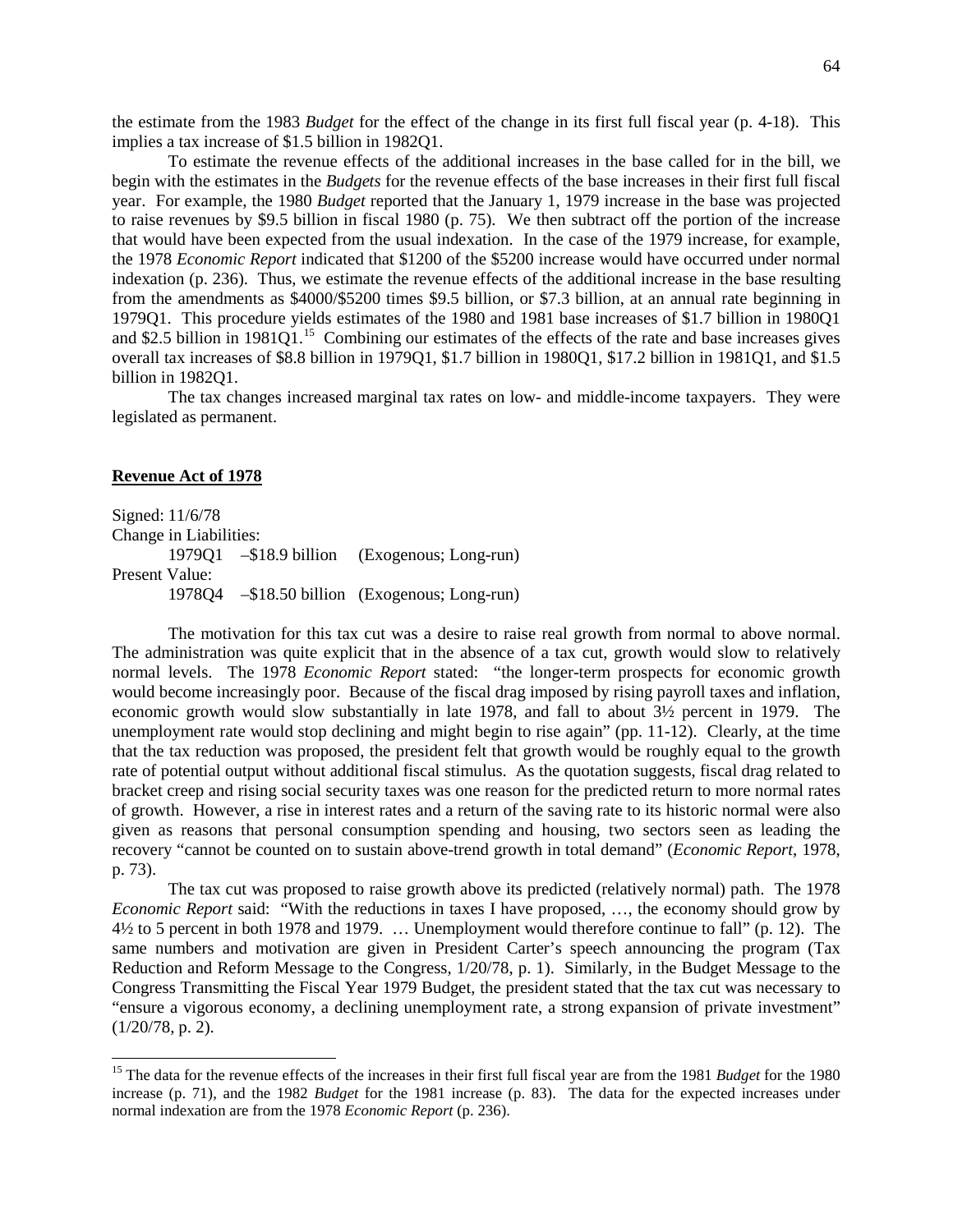Congressional motivation for the bill was very similar to that of the administration. Like the president, Congress felt that in the absence of further tax cuts, economic growth would slow to normal and this would not be adequate to ensure further reductions in unemployment. The House report on the bill stated:

Currently, economic forecasts made by government and private economists generally are in agreement that the economic recovery cannot be sustained at its present rate without new tax cuts. … Gross national product increased at an annual rate of 7.4 percent in the second quarter of 1978, but when the first quarter decrease and the second quarter increase are averaged, the result is an increase in the first half of 1978 at an annual rate of 3.6 percent, compared to 5.7 percent in 1976 and 4.9 percent in 1977. The current growth rate is not sufficient to sustain the economic recovery while also leading to additional decreases in the rate of unemployment  $(95<sup>th</sup> Congress, 2<sup>d</sup> Session, House of$ Representatives Report No. 95-1445, 8/4/78, pp. 9-10).

There is no evidence that the Ways and Means Committee felt that a recession was in the offing; it merely felt that growth would fall from its very high levels in 1976 and 1977 to more normal levels. The tax cut was designed to continue the abnormally high rates of growth. The House report also gave other motivations for the bill. It emphasized that "[s]everal of the provisions of the bill are designed to improve the effect of the tax system on economic incentives" (p. 11). It also stressed the need to improve fairness (p. 12).

Because the key motivation for the tax cut was to generate abnormal growth, we classify it as an exogenous, long-run action.

The revenue effects of the Revenue Act of 1978 were of moderate size. According to the 1979 *Economic Report*: "The size of the tax bill passed by the Congress is close to this request with a stimulus of \$18.9 billion in 1979" (p. 93). This estimate of the revenue effects is largely confirmed by the 1980 *Budget*. This document, which was sent to Congress on January 22, 1979, reported liabilities resulting from the Revenue Act of 1978 to be  $-$ \$20.6 billion in calendar year 1979 (p.  $62$ ).<sup>[16](#page-66-0)</sup> The 1979 Treasury *Annual Report* reported revenue effects of –\$21.3 billion in calendar 1979 (p. 51). CBO documents from July 1978 give a similar estimate (see CBO, Statement of Alice M. Rivlin, Director, Congressional Budget Office, Before the Committee on the Budget, United States Senate, July 26, 1978, p. 12). Because the revenue estimate from the *Economic Report* is very clear and not substantially different from those in other sources, we take that as our measure. The bill was enacted November 6, 1978 and took effect January 1, 1979 (see 1980 *Budget*, p. 62). Therefore, this act provided for a tax reduction of \$18.9 billion occurring in 1979Q1.

Of the reduction in revenues called for by the legislation, roughly two-thirds took the form of a permanent reduction in personal taxes (1979 *Economic Report*, pp. 93-94). This reduction in personal taxes came from a lowering of scheduled tax rates and a rise in the personal exemption. Therefore, it lowered both marginal and average tax rates. Most of the remaining one-third of the tax cut took the form of a reduction in corporate tax rates, with the marginal rate on corporate income between \$50,000 and \$75,000 being cut the most. Capital gains taxes were also reduced somewhat by the 1978 action. The tax changes were legislated to be permanent.

## **Crude Oil Windfall Profit Tax Act of 1980**

Signed: 4/2/80 Change in Liabilities: 1980Q2 +\$8.2 billion (Exogenous; Long-run)

<span id="page-66-0"></span><sup>&</sup>lt;sup>16</sup> These estimates specifically exclude the effect of making certain previous temporary tax provisions permanent.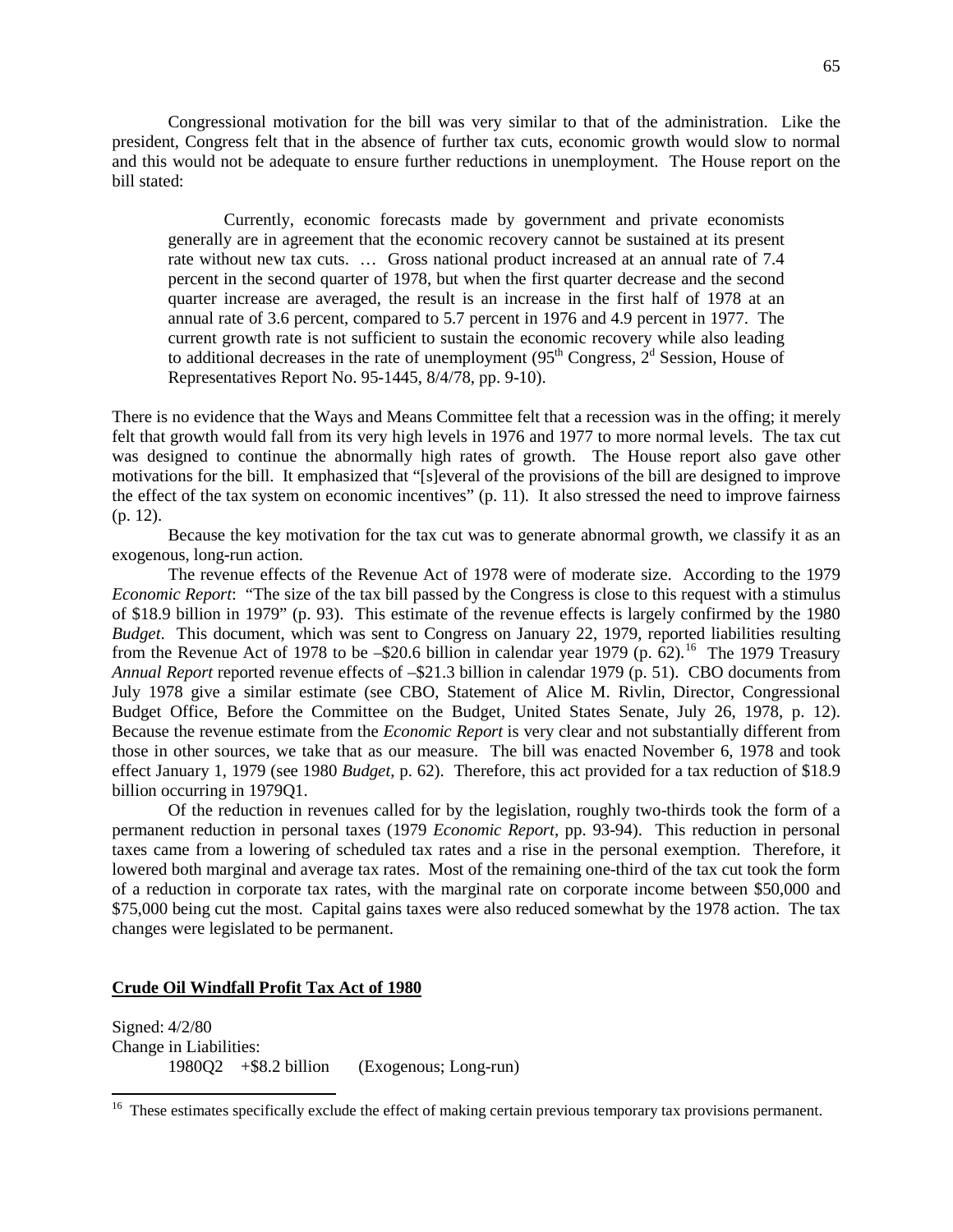|                |        | $198101 + $4.1 billion$ | (Exogenous; Long-run)                          |
|----------------|--------|-------------------------|------------------------------------------------|
|                | 198201 | $+$ \$4.1 billion       | (Exogenous; Long-run)                          |
| Present Value: |        |                         |                                                |
|                |        |                         | 1980Q2 + \$15.48 billion (Exogenous; Long-run) |

The Carter administration began decontrolling domestic crude oil prices in June 1979, and decontrol was scheduled to be completed by October 1, 1981. Decontrol, combined with high and rising world oil prices, was likely to lead to very large profits for American oil companies. The administration proposed taxing these windfall profits at a high rate and using the revenues to help low income consumers and to encourage alternative energy sources. In the message to Congress proposing the tax, President Carter stated: "In order to prevent oil producers from reaping excessive profits from decontrol a windfall profits tax is proposed" (Windfall Profits Tax and Energy Security Trust Fund Message to the Congress, 4/26/79, p.2). Likewise, in a statement to reporters the same day, Carter said: "A windfall profits tax is the only thing that stands between the oil companies and a huge bonanza of unearned, unnecessary, and unjustified profits" (Windfall Profits Tax and Energy Security Trust Fund Remarks on Signing the Message to the Congress, 4/26/79, p. 1). The rhetoric suggests that some of the motivation for the tax was simply an equity concern: oil companies should not profit tremendously from government actions and international price increases. Indeed, in his remarks on signing the bill a year later, Carter emphasized this motivation when he referred to the act as "this fair and equitable law" (Crude Oil Windfall Profit Tax Act of 1980 Remarks on Signing H.R. 3919 Into Law, 4/2/80, p. 3).

The president also stressed using the revenues for energy-related purposes. For example, the 1980 *Economic Report* stated: "The windfall profits tax I have proposed will capture a significant portion of these windfalls for public use" (p. 10). In his Windfall Profits Tax and Energy Security Trust Fund Message to the Congress, the president proposed putting the revenues into a trust fund to ensure that they would be used for three major purposes: "to provide assistance to low-income households who can least afford energy price increases; to increase funding for mass transit; and to undertake a major program of new energy initiatives and investments which will permit us to develop critically needed alternatives to imported oil" (4/26/79, p. 1). However, as passed, the law did not establish a tight link between the tax increase and increased spending. The House report on the bill specifically stated: "Spending from the trust fund will require future legislation to specify the precise purposes of the trust fund and then the usual authorization and appropriations bills" (96<sup>th</sup> Congress, 1<sup>st</sup> Session, House of Representatives Report No. 96-304, 6/22/79, p. 8). Furthermore, in his signing statement, the president acknowledged that "[t]he legislation gives us guidance that a substantial portion of the tax, 60 percent, might be used for income tax reductions, or … to reduce the national debt" (Crude Oil Windfall Profit Tax Act of 1980 Remarks on Signing H.R. 3919 Into Law, 4/2/80, pp. 2-3). This strongly suggests that the tax increase was not passed because of the spending increase, and indeed, need not have resulted in increased spending. Furthermore, the timing of any additional spending was vague and potentially far in the future.

Congress's motivation for the bill appears to have been similar to that of the administration. If anything, equity concerns may have been more important to Congress. The House report on the bill stated:

The revenues resulting from these higher prices, however, would provide income to oil producers far in excess of what most of them originally anticipated when they drilled their wells and in excess of what they might now be expected to invest in energy production. Indeed, some producers are now using their excess revenues to acquire unrelated businesses.

Thus, the committee believes that the additional revenues received by oil producers and royalty owners, both as a result of decontrol of oil prices and as a result of increases in world oil prices substantially above those prevailing in 1978, are an appropriate object of taxation (House Report No. 96-304, p. 7).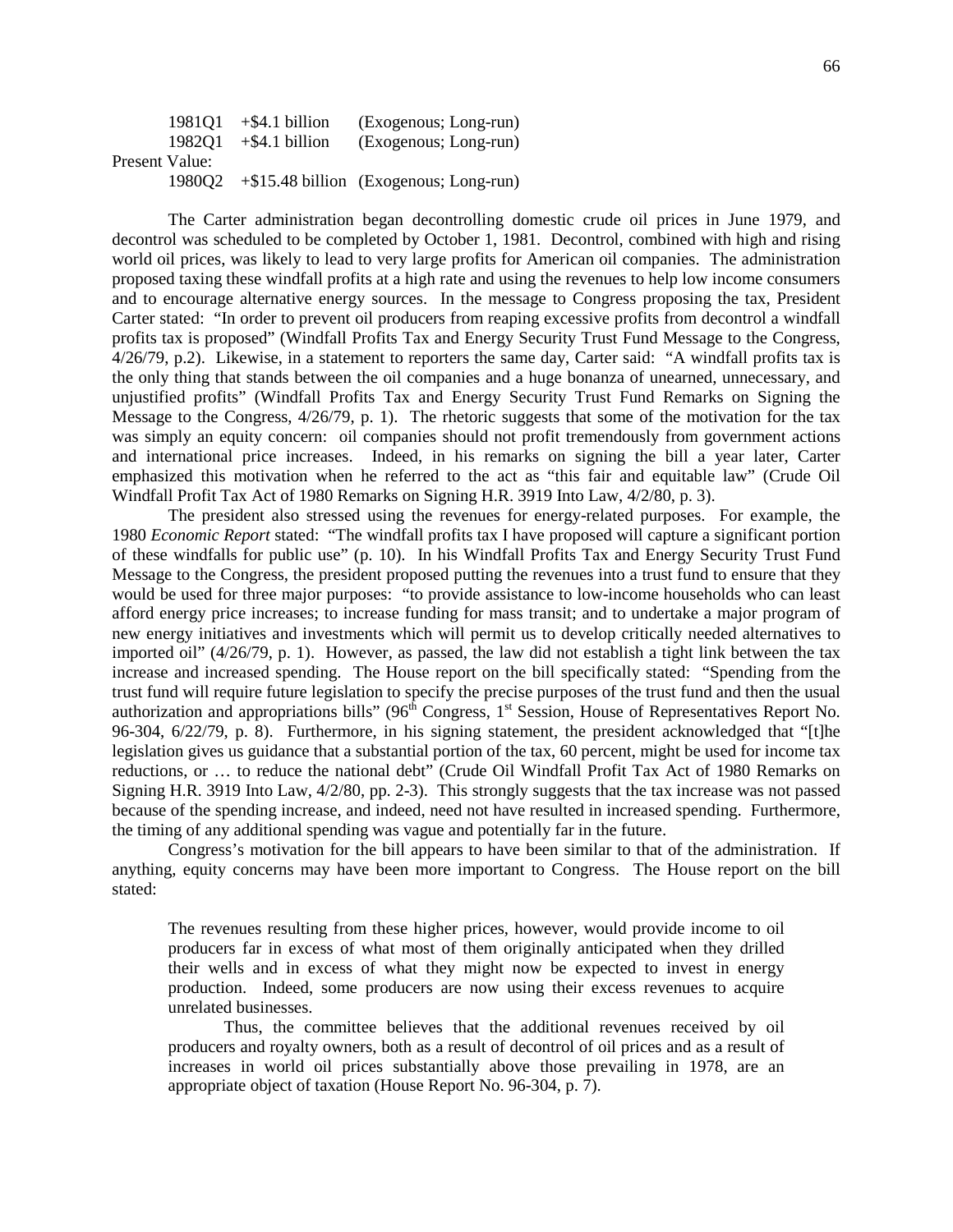While the Ways and Means committee supported using the new tax revenues to encourage innovation and conservation, it viewed the tax increase as primary. The report stated: "the committee believes that it is important to pass the windfall profit tax expeditiously, without any delay resulting from a detailed analysis of precisely how the money should be spent" (p. 8).

Current and projected macroeconomic conditions were not mentioned by either the administration or the Congress as a motivation for the bill. Around the time that the bill was under consideration, the administration believed that a mild recession was likely. However, the 1980 *Economic Report* predicted, "By year-end our economy should be growing again, and the pace of expansion is likely to increase in 1981" (p. 5). Thus, it seems likely that the administration felt that growth would be relatively normal by the time the windfall profit tax took effect.

Because the tax increase was passed out of a desire to limit oil company profits, and was only loosely tied to spending increases, we classify it as exogenous. Because it was not for deficit reduction, we classify it as being motivated by long-run concerns.

The estimates of the revenue effects increased substantially between the time the bill was proposed and the final conference bill, both because the market price of oil rose rapidly and because the size of the tax increased. In his speech proposing the bill, Carter said that the net revenue effect would be +\$0.2 billion in fiscal 1980; +\$1.3 billion in fiscal 1981; and +\$2.0 billion in fiscal 1982 (Windfall Profits Tax and Energy Security Trust Fund Message to the Congress, 4/26/79, p. 6). The House report just three months later had net effects roughly three times as large (House Report No. 96-304, p. 11). By the time of the Conference report in March 1980, the calendar-year net revenue effects were +\$6.118 billion in 1980;  $+$ \$12.218 billion in 1981; and  $+$ \$16.337 billion in 1982 (97<sup>th</sup> Congress, 2<sup>d</sup> Session, House of Representatives Report No. 96-817, 3/7/80, p. 164). These numbers are very similar to those in the 1982 *Budget* (p. 72). As with many of the tax changes in this period, we use the numbers from the Conference report as our final estimates.

The bill was passed in April 1980, so we date the first tax change in  $1980Q2$ .<sup>[17](#page-68-0)</sup> Since the tax was only in effect for ¾ of 1980, we multiply the 1980 revenue estimate by 4/3 to convert it to an annual rate (4/3 · \$6.118 billion equals \$8.16 billion). Estimated tax revenues rose in 1981 and 1982 because oil prices were scheduled to be decontrolled gradually. For lack of a better alternative, we treat the tax increases that occurred steadily throughout these two years as occurring in 1981Q1 and 1982Q1. The change in tax revenues was \$12.218 billion minus \$8.16 billion, or 4.06 billion in 1981Q1; and \$16.337 billion minus \$12.218 billion, or \$4.12 billion in 1982Q1. Tax revenues were projected to continue rising after 1982 because of assumed rises in the price of oil. Since these increases did not involve changes in policy, we ignore them in our estimates.

The tax was scheduled to phase out after aggregate net receipts exceeded \$227.3 billion (1982 *Budget*, p. 66). While revenues for the first two years of the tax were similar to anticipated, revenues in later years were lower than expected because of declining oil prices and some changes in the legislation contained in Economic Recovery Tax Act (CBO, Revenue Effects of the Crude Oil Windfall Profit Tax Act, May 1983, pp. 1-2). By the time the tax was eliminated in 1988, it was raising very little revenue. As a result, the end of the tax had virtually no effect on liabilities, and so does not enter our analysis.

The windfall profit tax was, in fact not a tax on profits at all, but an excise tax on domestic crude oil imposed at the wellhead. The tax was paid on the difference between the actual selling price and the May 1979 controlled price (adjusted for inflation). As discussed above, the tax was temporary.

<span id="page-68-0"></span> $17$  The tax was retroactive to March 1, 1980. Because the retroactive period was so short, we ignore it in our revenue calculations.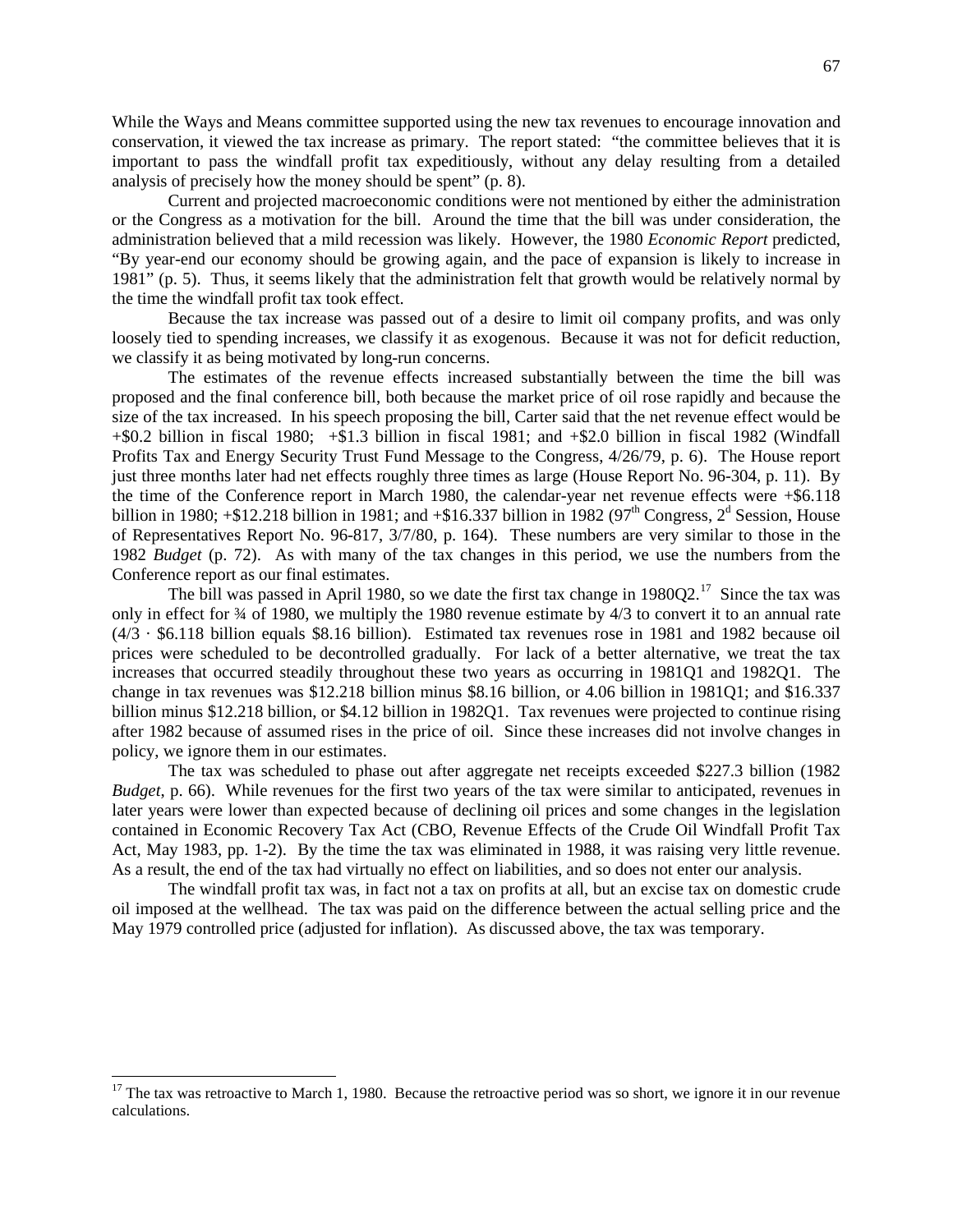## **Economic Recovery Tax Act of 1981**

Signed: 8/13/81

Change in Liabilities (excluding retroactive changes):

| 1981Q3                                                 | $-$ \$8.9 billion  | (Exogenous; Long-run)                   |  |  |
|--------------------------------------------------------|--------------------|-----------------------------------------|--|--|
| 1982Q1                                                 | $-$ \$48.8 billion | (Exogenous; Long-run)                   |  |  |
| 1983Q1                                                 | $-$ \$57.3 billion | (Exogenous; Long-run)                   |  |  |
| 1984O1                                                 | $-$ \$36.1 billion | (Exogenous; Long-run)                   |  |  |
| Change in Liabilities (including retroactive changes): |                    |                                         |  |  |
| 1981Q3                                                 | $-$ \$26.7 billion | (Exogenous; Long-run)                   |  |  |
| 1981Q4                                                 | $+$ \$17.8 billion | (Exogenous; Long-run)                   |  |  |
| 1982Q1                                                 | $-$ \$48.8 billion | (Exogenous; Long-run)                   |  |  |
| 1983Q1                                                 | $-$ \$57.3 billion | (Exogenous; Long-run)                   |  |  |
| 1984Q1                                                 | $-$ \$36.1 billion | (Exogenous; Long-run)                   |  |  |
| Present Value:                                         |                    |                                         |  |  |
| 198103                                                 |                    | -\$125.90 billion (Exogenous; Long-run) |  |  |

Despite its name, the Economic Recovery Tax Act was taken largely for ideological or long-term reasons, not to return economic growth to normal. A major tax cut had been a centerpiece of Reagan's presidential campaign. In his acceptance speech at the Republican National Convention in July 1980, Reagan said: "I have long advocated a 30 percent reduction in income tax rates" (Ronald Reagan Nomination Acceptance Speech, 7/17/80, p. 4). That the motivation for this was ideology and long-run growth can be seen in Reagan's statement in the same speech that "[w]e are taxing ourselves into economic exhaustion and stagnation, crushing our ability and incentive to save, invest, and produce. This must stop. We must halt this fiscal self-destruction" (p. 4). The fact that Reagan's Democratic opponent, Jimmy Carter, ran against the tax cut and said it would lead to "fierce inflation for all of us" is evidence that current economic conditions were not a key driving force (Remarks Accepting the Presidential Nomination at the 1980 Democratic National Convention, 8/14/80, p. 6).

Early presidential speeches in favor of the tax cut stressed the ideological motivation of reducing the role of the federal government. In his Address to the Nation on the Economy in February 1981, Reagan stated: "the audit presented to me found government policies of the last few decades responsible for our economic troubles" (2/5/81, p. 1). He went on to say: "Over the past decades we've talked of curtailing government spending so that we can then lower the tax burden. … Well, you know, we can lecture our children about extravagance until we run out of voice and breath. Or we can cure their extravagance by simply reducing their allowance" (p. 2). Similarly, in April 1981, Reagan stated: "High taxes and excess spending growth created our present economic mess …. The answer to a government that's too big is to stop feeding its growth" (Address Before a Joint Session of the Congress on the Program for Economic Recovery, 4/28/81, p. 2).

The administration repeatedly emphasized the need to focus on the long-run impact of policy. The 1982 *Economic Report* stated, "we have set in place a fundamental reorientation of our tax laws. … [W]e have significantly restructured it to encourage people to work, save, and invest more" (p. 7). It said that the tax act was part of a program "designed to increase long-term economic growth and to reduce inflation. Uniformly favorable near-term effects were not expected" (p. 24). It also stated: "This Administration intends to place emphasis on long-run policies. For example, the Economic Recovery Tax Act of 1981 cuts tax rates over a 3-year period, after which the personal income tax structure will be indexed so that inflation will not increase marginal tax rates on real income" (p. 44). That the tax cuts were phased in over three years does suggest that they were part of a long-term strategy, not an emergency response to current and prospective short-run conditions. Reagan emphasized this point in his Address Before a Joint Session of the Congress Reporting on the State of the Union just shortly after the bill was signed. He stated: "We have an economic program in place, completely different from the artificial quick fixes of the past" (1/26/82, p. 2).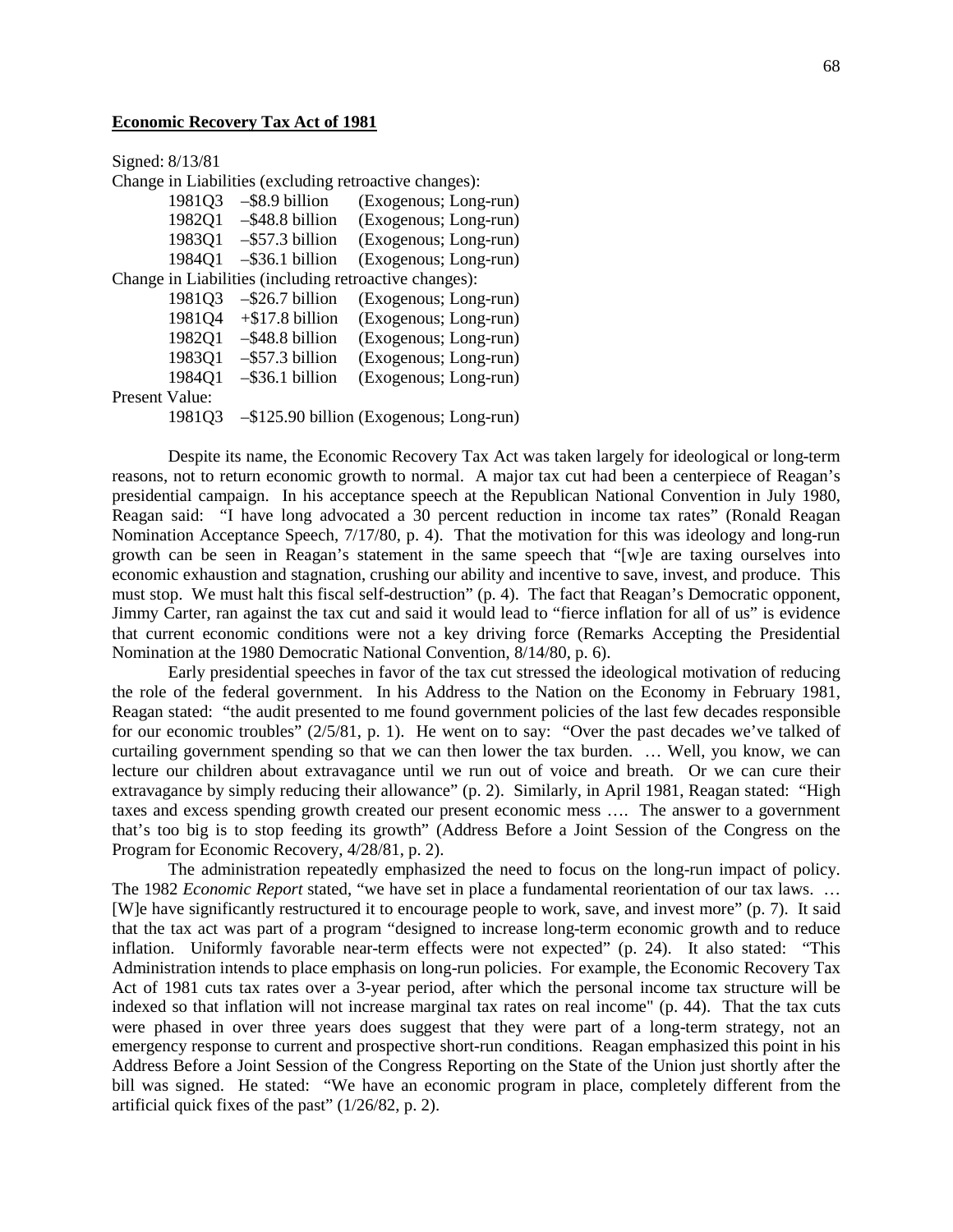In speeches as president, Reagan often referred to bad economic conditions and the need for recovery. But, it is clear that he had in mind long-term ills and the need for fundamental change, not the current recession and short-term stimulus. In his first inaugural address, Reagan said, "It is time to reawaken this industrial giant, to get government back within its means, and to lighten our punitive tax burden" (1/20/81, p. 2). In an address to Congress in February 1981, Reagan said the tax cut "will expand our national prosperity, enlarge national incomes, and increase opportunities for all Americans." The president also stated that the program would not be inflationary because it would greatly stimulate real growth (Address before a Joint Session of the Congress on the Program for Economic Recovery, 2/18/81, p. 4). A White House report issued in conjunction with the president's address said: "The Federal Government, through tax, spending, regulatory, and monetary polices, has sacrificed long-term growth and price stability for ephemeral short term goals" (White House Report on the Program for Economic Recovery, 2/18/81, p. 2). It also said: "the tax system has been a key cause of our stagnation. Restoring the proper incentives will make a major contribution to the long-run vitality of our economy" (p. 3).

Congressional motivation for the tax cut is somewhat more ambiguous than that of the administration. The House report on the original bill (entitled the Tax Incentive Act of 1981) certainly stressed long-run growth and improving incentives. The opening paragraph said that the bill was designed to: "encourage economic growth through reductions in individual income tax rates, the expensing of depreciable property, incentives for small businesses, and incentives for savings"  $(97<sup>th</sup>$ Congress,  $1<sup>st</sup>$  Session, House of Representatives Report No. 97-201, 7/24/81, p. 1). In discussing the many changes in business taxes, the report stated: "The intent of the committee has been to structure tax reductions for stimulating saving, investment, and productivity that are appropriate in the different circumstances under which different businesses operate. Long-term economic growth requires the effort of all persons and all businesses" (p. 18). Philosophical views about the appropriate size of government and tax burdens also appear to have been an important motivating factor for Congress. The report discussed the rise in taxes as a share of income and stated: "The committee believes that the tax burden on individuals has become excessive" (p. 16). In addition to these long-run and philosophical motivations, the report also mentioned current economic conditions as a justification for tax cuts. It said: "For the third consecutive year, the rate of economic growth is likely to be below its postwar average. The committee believes that a major tax cut is essential to a solid economic recovery" (p. 16). However, even while discussing short-run conditions, the House report seemed to stress longer-run concerns. For example, it stated: "Multiyear cuts give stronger incentives for individuals to make the long-run commitments that sustain economic growth" (p. 17).

On net, we feel that the motivation for this tax cut was primarily a desire to shrink the size of government and to increase long-run economic growth by improving incentives. Current economic conditions played virtually no role in the administration's support for the tax cut, and, at most, a secondary role in Congress's thinking. We therefore classify the action as an exogenous, long-run tax change.

The *Economic Reports* for this period contain few revenue estimates. However, a number of other sources give detailed estimates, and these estimates are remarkably consistent. For example, fiscal-year estimates from a White House report before the legislation was passed, the 1983 *Budget*, CBO projections, and both the House report on the proposed bill and the Conference report on the final bill give very similar estimates of the decline in tax receipts (White House Report on the Program for Economic Recovery, 2/18/81, pp. 7-8; 1983 *Budget*, pp. 4-9 through 4-10; CBO, Projecting Federal Tax Revenues and the Effect of Changes in Tax Law,  $12/98$ , p. 16; House Report No. 97-201, p. 20; 97<sup>th</sup> Congress, 1<sup>st</sup> Session, House of Representatives Report No. 97-215, p. 289). The initial House report on the proposed bill and the 1983 budget also give calendar year estimates, and these are very similar to each other (1983 *Budget*, pp. 4-9 through 4-10, House Report No. 97-201, p. 21). Since the *Budget* numbers are for the final bill, we use those as our revenue estimates.

The bill was passed in mid-August 1981, so we date the first tax cut in 1981Q3. The 1983 *Budget* reports that liabilities declined \$8.9 billion in calendar 1981 (p. 4-10). The first tax cut was retroactive to January 1, 1981. Therefore, there was an effective tax cut of 3 · \$8.9 billion in 1981Q3.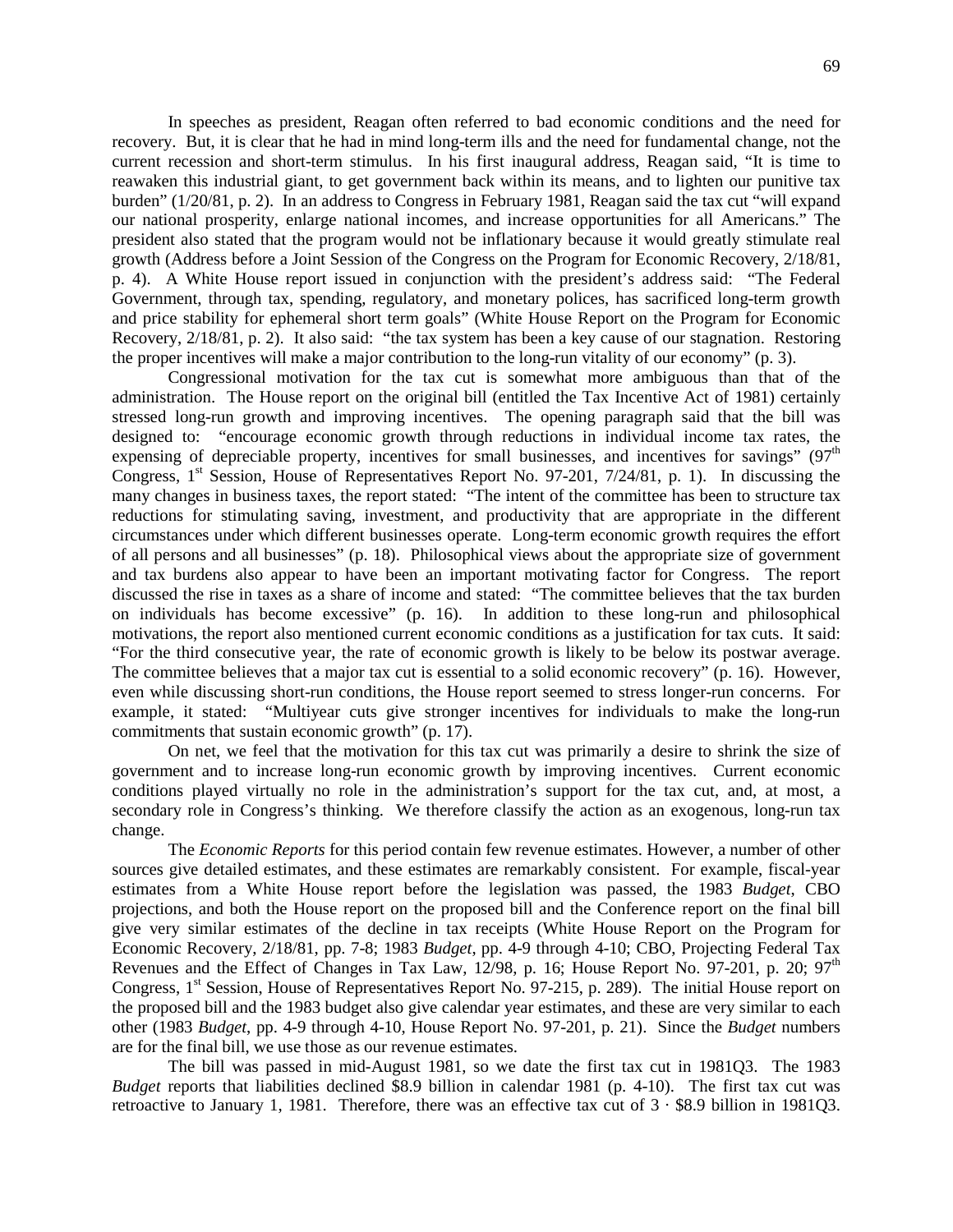The end of the retroactive component implied a tax increase of  $2 \cdot $8.9$  billion in 1981Q4. The law called for additional tax cuts in 1982 and 1983. While the nominal date of these tax cuts were July 1982 and July 1983, rates fell on January 1 of these years (but by only ½ of the stated cut in July). There was then a further cut on January 1, 1984 when the lower rate became effective for an entire year. The 1983 *Budget* reports a cumulative reduction of tax liabilities of –\$57.7 billion in 1982; –\$115.0 billion in 1983; and  $-151.1$  billion in 1984 (p. 4-10).<sup>[18](#page-71-0)</sup> This implies a change in tax liabilities of  $-48.8$  billion in 1982Q1; –\$57.3 billion in 1983Q1; and –\$36.1 billion in 1984Q1. If one ignores the retroactive component of the 1981 cut, there is a tax cut of \$8.9 billion in 1981Q3, no tax increase in 1981Q4, and then the same additional tax cuts in later years.

The central component of the tax cut was a permanent, across-the-board reduction in marginal tax rates in three steps. New depreciation guidelines and a reduction in corporate tax rates reduced business taxes as well. In addition to the tax cut, Congress passed some spending cuts at the same time as part of the president's overall economic program. However, the tax changes were much larger than the spending changes. In remarks made at the signing of ERTA in 1981, President Reagan said that spending would be cut \$130 billion over the next three years, while taxes would be reduced \$750 billion over the next five years (Remarks, 8/13/81, p. 1).

#### **Tax Equity and Fiscal Responsibility Act of 1982**

Signed: 9/3/82 Change in Liabilities: 1983Q1 +\$26.4 billion (Exogenous; Deficit-driven) Present Value: 1982Q3 +\$24.85 billion (Exogenous; Deficit-driven)

The motivation for this tax increase was deficit reduction and increased fairness. The fiscal action was clearly not taken because policymakers felt the economy was overheating. Both the 1982 and 1983 *Economic Reports* make it clear that real GNP growth was weak and predicted to remain so for a while longer (1982, p. 25, and 1983, pp. 20-23).

Rather, the federal deficit had increased dramatically in 1982 and the Reagan Administration agreed to a tax increase to try to achieve a deficit reduction plan. The 1982 and, especially, 1983 *Economic Reports* contain numerous references to the harm of large budget deficits, particularly their adverse effects on capital formation and long-run growth (1982, pp. 95-96; 1983, pp. 26-28). In his April 1982 Address to the Nation on the Fiscal Year 1983 Federal Budget, Reagan reviewed the budget projections and stated: "Not only must those deficits be reduced, they must show a decline over the next 3 years" (4/29/82, p. 2). He also stated: "The most essential thing is to send a message to the money market that we, Democrats and Republicans alike, can agree on reducing the deficit and continuing to hold down inflation" (p. 3). In August, Reagan stated: "For many months now we've been working to get a compromise budget that would further reduce spending and thus reduce the deficits" (Address to the Nation on Federal Tax and Budget Reconciliation Legislation, 8/16/82, p. 2). He also stated, "I support it [TEFRA] because it will, when combined with our cuts in government spending, reduce interest rates and put more Americans back to work again" (Address, 8/16/82, p. 1). Reagan, however, emphasized that the output benefits would come in the long run. He stated: "Now, there won't be a sudden boom or upsurge. But slowly and surely, we'll have a sound and lasting recovery based on solid values and increased

<span id="page-71-0"></span><sup>&</sup>lt;sup>18</sup> The 1983 *Budget* shows liabilities declining further in calendar 1985 and 1986. These declines were due to projected income growth and to further accelerations in the accelerated cost recovery system (ACRS) scheduled for 1985 and 1986. Because the accelerations in ACRS for 1985 and 1986 were repealed by the Tax Equity and Fiscal Responsibility Act of 1982, we do not include the projected tax cuts in 1985 and 1986 in our estimates of the effect of Economic Recovery Tax Act of 1981.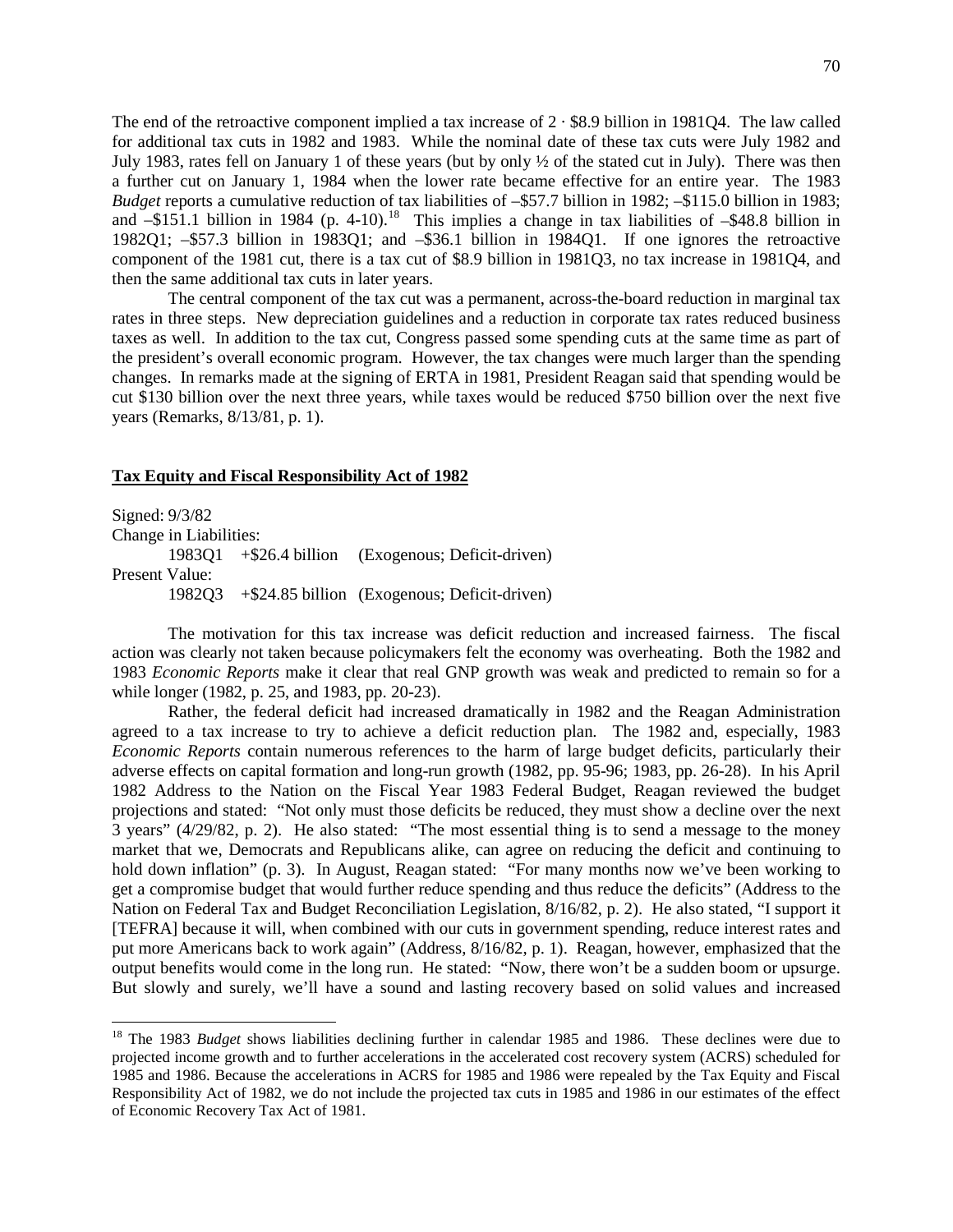productivity and an end to deficit spending" (p. 3).

A key component of the 1982 tax action was a reduction in the tax benefits of the investment tax credit and the accelerated cost recovery system. It had become clear that some of the provisions in ERTA 1981 were leading to larger than intended tax cuts for business (see 1985 *Economic Report*, p. 26). Reagan stated in April 1982: "Some regulations have been regulated or interpreted in such a way as to provide tax advantages which were never intended" (Address to the Nation on the Fiscal Year 1983 Federal Budget, 4/29/82, p. 2). In August, Reagan referred to the bill as "[p]ossibly … the greatest tax reform in history" and emphasized that many of the reforms were "a matter of simple fairness" (Address to the Nation on Federal Tax and Budget Reconciliation Legislation, 8/16/82, p. 1 and p. 2). He summed up the measure saying: "So, more than 80 percent of the tax bill is not new tax at all, but is better collecting and correcting of flaws in the system" (8/16/82, p. 2).

Congressional motivation for the tax increase was very similar to that of the administration. The Senate report on the bill gave four principal reasons for the tax increase:

to raise revenue as part of an effort to narrow the unacceptably large budget deficits which would result from a continuation of current spending and tax policies, to ensure that all individuals and businesses pay a fair share of the tax burden, to reduce the distortions in economic behavior that result from the present tax system, and to increase the extent to which those responsible for specific Federal Government spending pay the costs of that spending  $(97<sup>th</sup>$  Congress,  $2<sup>d</sup>$  Session, Senate Report No. 97-494, Vol. 1, 7/12/82, p. 96).

In discussing the need to reduce the deficit, the Finance Committee made it clear that the tax increase was not motivated by any near-term fear of overheating. Indeed, it specifically cited the current recession as one source of the large current deficit (p. 96). The committee was particularly concerned about the longterm consequences of large budget deficits. It cited the "very high interest rates" and the "costs of servicing what would become a crushing burden of the national debt" (p. 96).

Because the tax increase was taken to reduce the deficit and improve fairness, not to achieve a return to normal economic growth, we classify it as exogenous. Since concern over the deficit appears to have been the primary motivation, we classify it as a deficit-driven tax change.

In his speech on August 16, 1982, Reagan said the bill increased taxes by \$99 billion over three years and cut spending by \$280 billion over three years (Address to the Nation on Federal Tax and Budget Reconciliation Legislation, p. 2). So, this is a time when spending changes may have been quite substantial and correlated with the tax change. A crude annualization of Reagan's number suggests a tax increase of \$33 billion in 1983Q1. CBO (Baseline Budget Projections for Fiscal Years 1984-1988, 2/83, p. 28), the 1984 *Budget* (p. 4-4), and the Conference report on the bill all give very similar fiscal year revenue effects from the act. The Conference report shows total revenue increases from all of the provisions of \$17.959 billion in fiscal 1983; \$37.664 billion in fiscal 1984; and \$42.698 billion in fiscal 1985 (97<sup>th</sup> Congress,  $2^d$  Session, House of Representatives Report 97-760, 8/17/82, p. 691). Part of these estimated revenue effects were due to increased compliance and enforcement, rather than genuine tax changes. The Conference report estimates these compliance and enforcement effects to be: \$5.465 billion in fiscal 1983; \$11.269 billion in fiscal 1984; and \$11,060 billion in fiscal 1985. Because estimates of these compliance and enforcement effects are inherently somewhat speculative, we exclude them from the final estimates. This results in a change in tax liabilities of \$12.494 billion in fiscal 1983; \$26.395 billion in fiscal 1984; and \$31.638 in fiscal in 1985. While some of the tax changes were phased in, the majority of them took effect on January 1, 1983. Therefore, we date the action in 1983Q1. Because we lack calendar-year estimates, we follow our usual procedure of taking the revenue effect in the first full fiscal year for which the law was in effect (1984). This implies an exogenous tax increase of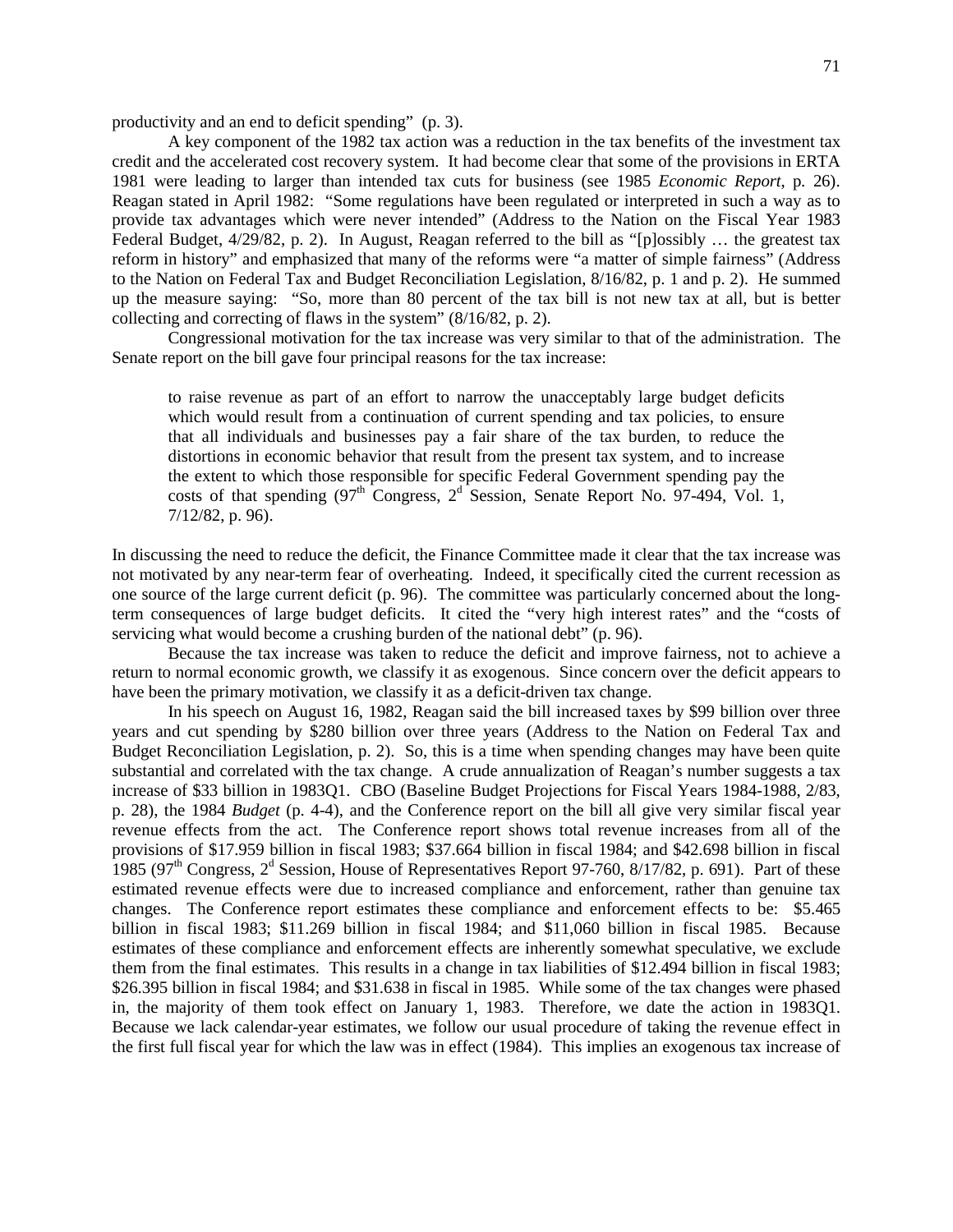# \$26.4 billion in [19](#page-73-0)8301.<sup>19</sup>

The Tax Equity and Fiscal Responsibility Act of 1982 made numerous changes in the tax law. In addition to the change in depreciation rules, the law changed leasing rules, increased the alternative minimum tax, reduced the medical deduction, and raised excise taxes. All of the changes were legislated to be permanent.

## **Social Security Amendments of 1983**

| Signed: 4/20/83        |        |                    |                                              |
|------------------------|--------|--------------------|----------------------------------------------|
| Change in Liabilities: |        |                    |                                              |
|                        | 1984Q1 | $+$ \$12.1 billion | (Exogenous; Deficit-driven)                  |
|                        | 1985Q1 | $+$ \$8.8 billion  | (Exogenous; Deficit-driven)                  |
|                        | 1986Q1 | $+$ \$4.2 billion  | (Exogenous; Deficit-driven)                  |
|                        | 1988Q1 | $+$ \$15.5 billion | (Exogenous; Deficit-driven)                  |
|                        | 1990Q1 | $+$ \$10.3 billion | (Exogenous; Deficit-driven)                  |
| <b>Present Value:</b>  |        |                    |                                              |
|                        | 198302 |                    | +\$37.30 billion (Exogenous; Deficit-driven) |

In April 1983, acting on recommendations of the National Commission on Social Security Reform, Congress enacted major changes to the Social Security system. The motivation for the changes was concern about the soundness of the system. As in 1977, the Social Security trust fund was projected to be exhausted within a few years, and the system faced a large projected long-term deficit (*Social Security Bulletin*, July 1983, p. 5). In announcing his appointments to the Reform Commission, President Reagan stated that its goal was to "propose realistic, long-term reforms to put social security back on a sound financial footing" (Statement Announcing the Establishment of the National Commission on Social Security Reform, 12/16/81, p. 1). The 1983 *Economic Report* said, "It is critically important at this time to make changes in social security programs that will protect their solvency and financial viability for the years to come" (p. 6). The House report on the bill stated that the bill was:

intended to restore the financial soundness of the old age and survivors' and disability insurance trust funds, both in the short-term and over the entire seventy-five year forecasting period. In order to accomplish this goal your Committee has approved a number of reforms, including major extensions of social security coverage, changes in the types of income subject to social security and income taxes, acceleration of payments into the trust funds from general revenues, reductions in benefit levels, and increases in OASDI tax rates (both the employer-employee rate and the self-employment rate)  $(98<sup>th</sup>$ Congress,  $1<sup>st</sup>$  Session, House of Representatives Report No. 98-25, Part 1, 3/4/83, p. 13).

The amendments made only modest changes in benefits; the most significant were a six-month delay in cost-of-living increases and a gradual and delayed rise in the retirement age. Thus, since the tax increases were not motivated by concerns about the state of the economy and were not tied to any substantial contemporary changes in spending, we classify them as exogenous. The changes were clearly for deficit reduction.

The bill altered the schedule of Social Security tax rates. Together with increases already

<span id="page-73-0"></span><sup>&</sup>lt;sup>19</sup> The Tax Equity and Fiscal Responsibility Act of 1982 repealed scheduled accelerations of the Accelerated Cost Recovery System called for in the Economic Recovery Tax Act of 1981. These repeals are the prime source of the increase in projected revenue in fiscal 1985 and 1986. Following our usual procedures, we do not include the tax cut in 1985 and 1986 in our revenue estimates for ERTA 1981, and so do not include the tax increase in our revenue estimates for TEFRA 1982.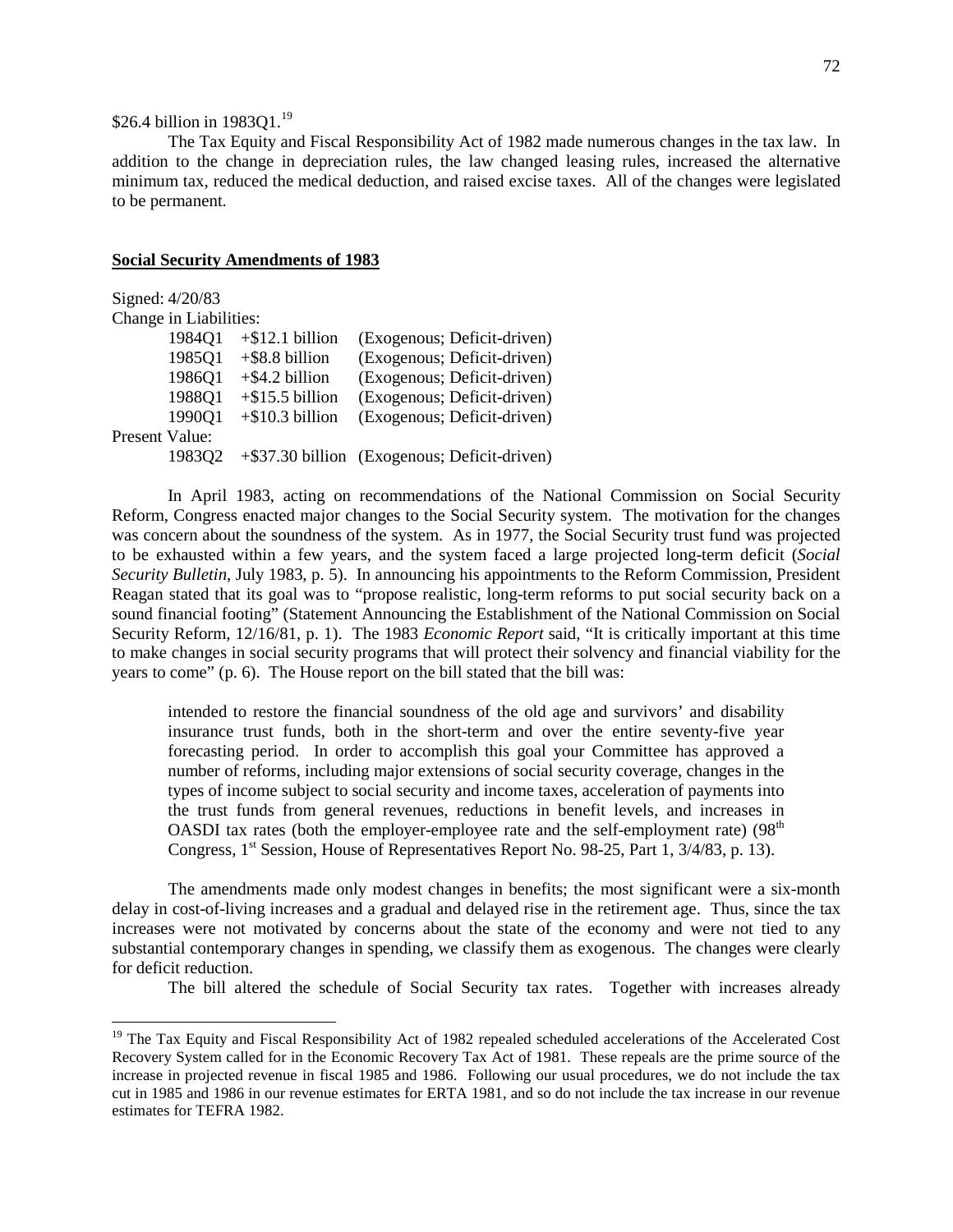scheduled under the 1977 amendments, the result was increases in the tax rate in 1984, 1985, 1986, 1988, and 1990. In addition, the bill provided for increased revenues starting in 1984 from wider coverage of Social Security and taxation of Social Security benefits (*Social Security Bulletin*, July 1983, pp. 24-30).

The *Budgets* for 1985-1991 provided estimates of the revenue effects of these changes by fiscal year. The changes actually went into effect at the beginning of each calendar year, however. For most provisions, we use our standard procedure of employing the estimates from the *Budgets* of revenue impacts in the first full fiscal year that various changes were in effect. For example, almost all the revenue-increasing provisions other than the increases in the tax rate were effective at the beginning of 1984. We therefore use the figure from the 1985 *Budget* for the effect of these provisions in fiscal 1985 (p. 4-17). This implies that there was a tax increase of \$5.8 billion at an annual rate in 1984Q1. Similarly, we estimate that the increases in the Social Security tax rate in 1986, 1988, and 1990 raised revenues by \$4.2 billion in 1986Q1, an additional \$15.5 billion in 1988Q1, and a further \$10.3 billion in 1990Q1 (1987 *Budget*, p. 4-15; 1989 *Budget*, p. 4-20; 1991 *Budget*, p. A-49).

Estimating the revenue effects of the higher tax rates at the beginning of 1984 and the beginning of 1985 is more complicated. Nominally, the Social Security tax rate rose by 0.6 percentage points on January 1, 1984 and by an additional 0.1 percentage points on January 1, 1985. During 1984, however, half of the 0.6 point increase was offset by a tax credit. Thus the net increases were 0.3 percentage points at the beginning of 1984 and 0.4 percentage points at the beginning of 1985 (*Social Security Bulletin*, July 1983, pp. 27-28).

The 1985 *Budget* provided estimates of the expected net revenue effects of the 1984 increase (p. 4-17). Because of the tax credit, the first full fiscal year that the increase was fully effective was fiscal 1986, when the expected revenue effect was an increase of \$12.6 billion. Since this represents the effect of the full increase of 0.6 percentage points, and since only half of this was effective in 1984, we estimate that the rate increase at the beginning of 1984 raised revenues by \$6.3 billion at an annual rate beginning in 1984Q1.

The 1986 *Budget* reported that the legislated rise of 0.1 percentage points in the tax rate on January 1, 1985 was expected to increase revenues the first full fiscal year it was in effect (fiscal 1986) by \$2.2 billion (p. 4-16). Since the actual increase in the tax rate was 0.4 percentage points, we multiply this figure by four to obtain an estimate of a tax increase of \$8.8 billion beginning in 1985Q1. Note that this is very similar to what one would obtain by taking the estimate of the effects of the 0.3 point increase in 1984 and multiplying it by four-thirds.

Putting these estimates together yields tax increases of \$12.1 billion in 1984Q1, \$8.8 billion in 1985Q1, \$4.2 billion in 1986Q1, \$15.5 billion in 1988Q1, and \$10.3 billion in 1990Q1.<sup>[20](#page-74-0)</sup>

The changes raised marginal tax rates on low- and middle-income taxpayers. They were intended to be permanent.

### **Deficit Reduction Act of 1984**

|                | Signed: 7/18/84        |                                 |                             |
|----------------|------------------------|---------------------------------|-----------------------------|
|                | Change in Liabilities: |                                 |                             |
|                |                        | $1984Q3 + $8.0 \text{ billion}$ | (Exogenous; Deficit-driven) |
| Present Value: |                        |                                 |                             |
|                |                        | $1984Q3 + $8.0 \text{ billion}$ | (Exogenous; Deficit-driven) |

The key motivation for this act was deficit reduction. The 1984 *Economic Report* contained a

<span id="page-74-0"></span> $20$  An alternative approach is to use the calendar year estimates prepared at the time the legislation was enacted (*Social Security Bulletin*, July 1983, p. 42). These estimates focus specifically on the Social Security trust fund, and they do not include the effects of the changes provided for by the 1977 amendments. Once the estimates are corrected to account for these differences, however, they are quite similar to those obtained using the *Budget*s.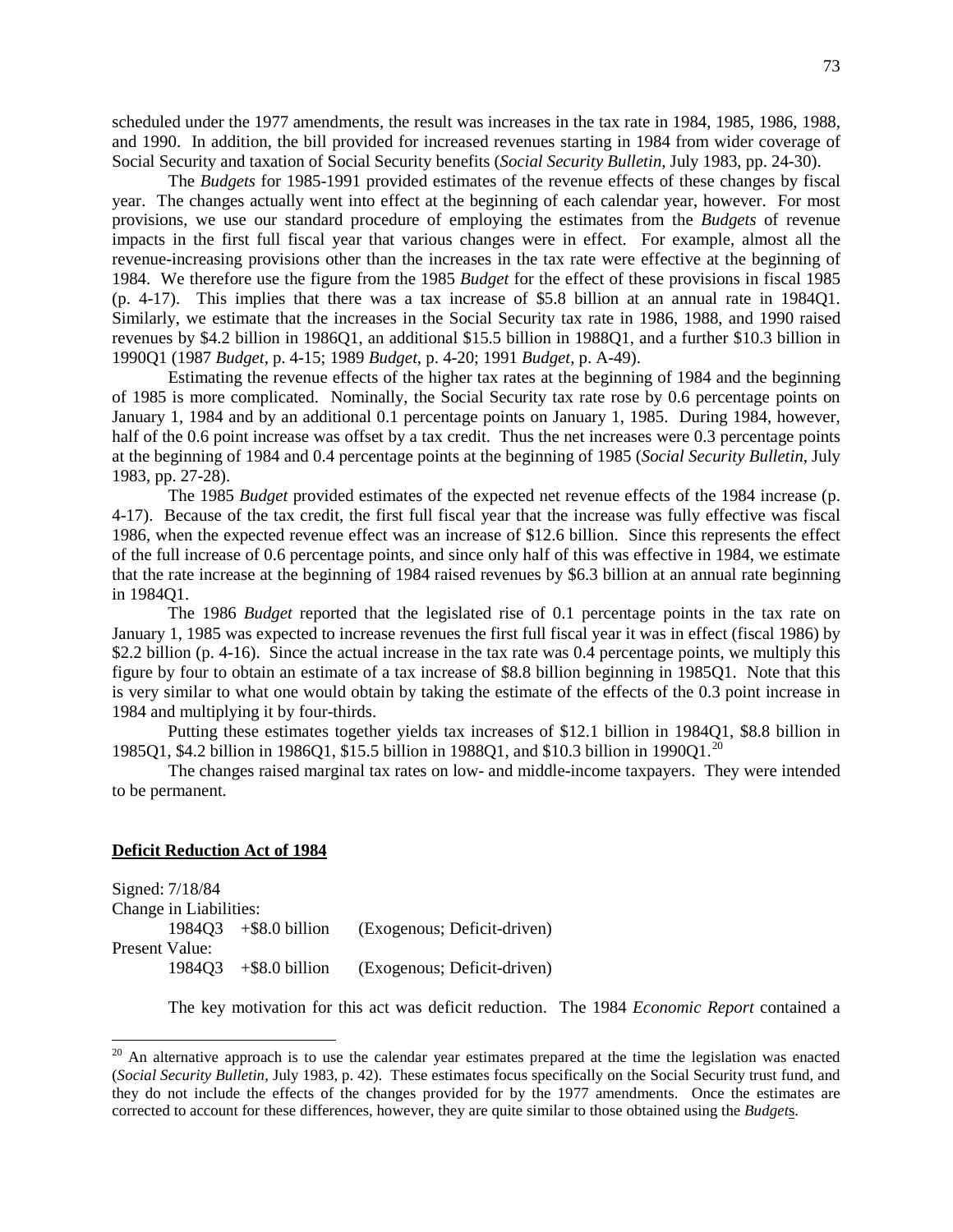detailed discussion of the likely adverse consequences of the projected large budget deficits (pp. 35-40). It concluded that: "A major reduction in the structural budget deficit must therefore be achieved over the next several years" (p. 40). The *Economic Report* said that the administration wanted to work with Congress "to develop a 'down payment' package that will reduce the deficit by about \$100 billion over the next 3 fiscal years" (p. 41). The dangers of large budget deficits and this call for a deficit reduction plan were reiterated in a number of presidential speeches in the winter and spring of 1984 (see, for example, Address Before a Joint Session of the Congress on the State of the Union, 1/25/84, p. 3, and Message to the Congress Transmitting the Fiscal Year 1985 Budget, 2/1/84, pp. 2-3). On March 15, 1984, the president announced a plan that would raise revenues by \$48 billion over three years as part of a "deficit reduction program" (Remarks to Reporters Announcing a Deficit Reduction Plan, 3/15/84, p. 1).

A secondary motivation for the bill mentioned frequently by the administration was increased fairness and efficiency in the tax system. The 1985 *Economic Report* said: "The Deficit Reduction Act of 1984 contained numerous tax code changes, most of which were individually small and designed to make existing tax laws more effective" (p. 27). President Reagan advocated tax reform in a number of speeches. For example, in the 1984 Address Before a Joint Session of the Congress on the State of the Union, he stated: "Let us go forward with an historic reform for fairness, simplicity, and incentives for growth" (1/25/84, p. 3). In his Remarks to the Senate Republican Caucus on the Budget Deficit, he stated: "We believe that there are loopholes, there are provisions in the tax law that, in some instances, say, are unfair generally, or some can take advantage—unintended advantage of them" (3/21/84, p. 1). The 1986 *Budget* summarized the act saying that the tax changes "are designed to increase the efficiency of the tax system by curbing tax shelter abuse, limiting unwarranted tax benefits, and increasing taxpayer compliance" (p. 4-4).

Conventional short-run economic concerns do not appear to have played any role in the administration's support for the tax increase. The economy was perceived as growing rapidly, but not worrisomely so. The February 1984 Budget Message stated: "Vigorous, noninflationary economic recovery is well underway" (Message to the Congress Transmitting the Fiscal Year 1985 Budget, 2/1/84, p. 8). Likewise, in his Remarks to the House Republican Caucus on the Budget Deficit, Reagan said of the recovery: "I don't think it's overheated. And I think it's a solid one because it has been based on solid practices" (3/21/84, p. 1). The only fear expressed was that the threat of large deficits "raises the specter of sharply higher interest rates, choked-off investment, renewed recession, and rising unemployment" (Message to the Congress Transmitting the Fiscal Year 1985 Budget, 2/1/84, p. 2). Thus, there is no evidence that the administration was urging tax increase because growth was expected to be too rapid.

Congressional motivation for the bill was virtually identical to that of the administration. The bill, H.R. 4170, began as a modest tax reform measure in 1983. It was then completely revamped to be part of the "down payment on the deficit" that the president had asked for. A supplemental House report on the substitute bill stated: "Despite the recovery of the U.S. economy in 1983, there is now widespread concern that the massive budget deficits projected by both the Office of Management and Budget and the Congressional Budget Office will threaten continued economic growth and investment. The first objective of the bill is to reduce these budget deficits in order to safeguard the economic recovery" (98<sup>th</sup>) Congress,  $2<sup>d</sup>$  Session, House of Representatives Report No. 98-432, Part 2, 3/5/84, p. 1094). The House report also mentioned efficiency and equity as motivations. It stated: "The second objective of the bill is to prevent further erosion of the tax base as a result of tax sheltering activity. … The third objective of the bill is to ensure that all taxpayers pay a fair share of the tax burden. The fourth principal objective of the bill is to improve the administration and efficiency of the tax system" (House Report No. 98-432, Part 2, p. 1094).

Because the tax increase was motivated by a desire to reduce the deficit and to increase the efficiency and fairness of the tax system, and not by a desire to return growth to normal, we classify it as exogenous. Because concern about the deficit appears to have been paramount, we classify it as a deficitdriven action.

The bill made numerous small changes to the tax code, most of which either went into effect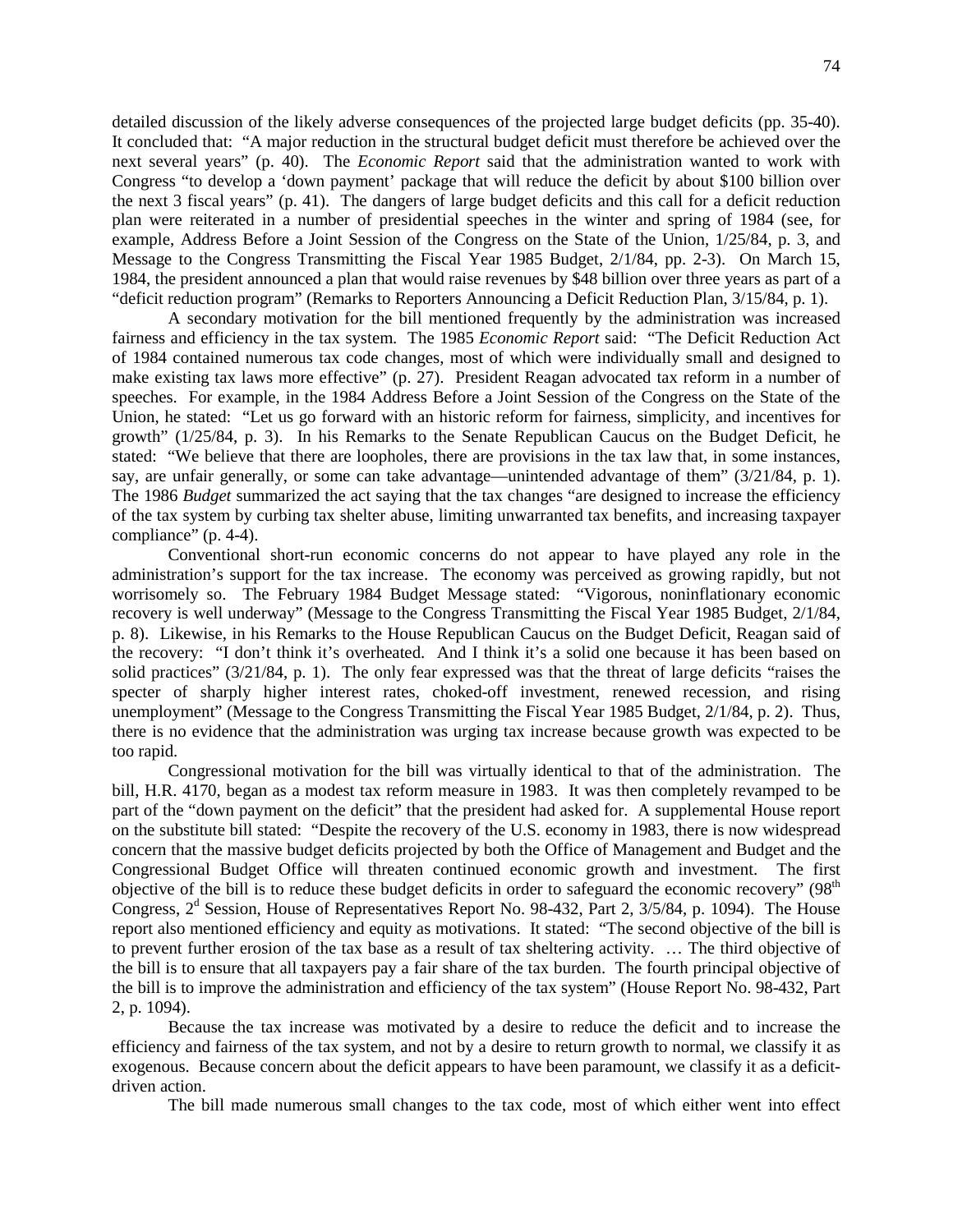immediately or were slightly retroactive (1986 *Budget*, pp. 4-5, 4-6). Since the bill was signed in July 1984, we therefore date a tax increase as occurring in 1984Q3.

The 1986 *Budget* (p. 4-8) and CBO (Projecting Federal Tax Revenues and the Effect of Changes in Tax Law, 12/98, p. 22) provide similar estimates of the revenue effects of the act by fiscal year. Some of the revenues from the bill came from postponements of scheduled tax cuts rather than from genuine tax increases. Because the CBO estimates separate out these effects, we use the CBO figures as the basis for our revenue estimates. CBO reported that, omitting the postponements, the act was expected to increase revenues by \$8 billion in fiscal 1985 (the first full fiscal year after passage of the bill). We therefore identify a tax increase of \$8 billion in 1984Q3. Since roughly one-third of the total additional revenues from the bill came from the postponements of scheduled reductions, the estimate of an increase of \$8 billion per year is broadly consistent with the president's statement that the overall revenue effect would be \$48 billion over three years.

The revenue effects of the bill were expected to rise non-trivially over time. Some of the increases were the result of changes scheduled in the bill rather than growth of the economy (1986 *Budget*, pp. 4-5, 4-6). However, the amounts involved are modest (roughly \$2 billion to \$3 billion per year), and our sources provide little information about them other than that they were complicated and varied by provision. For example, the 1986 *Budget* referred to one important provision simply as being "subject to numerous transition rules"(p. 4-5). We therefore do not include any tax increases from this bill in our analysis after the initial one in 1984Q3.

The most important provisions of the bill included a reduction in the tax benefits for tax-exempt entity leasing, a change in the tax treatment of bonds and other debt instruments, a change in the rules about income averaging, and a reform of life insurance company taxation. All of the changes except the postponements of scheduled tax reductions were legislated to be permanent (1986 *Budget*, pp. 4-5, 4-6).

The deficit reduction plan as announced by the president in March 1984 also had a reduction in federal spending relative to projected of \$100 billion over three years (Remarks to Reporters Announcing a Deficit Reduction Plan, 3/15/84, p. 1). Thus, it is possible that tax increases and spending cuts were correlated in this period. However, the 1985 *Economic Report* made no mention of significant reductions in spending growth in 1984.

### **Tax Reform Act of 1986**

|                | Signed: 10/22/86       |                                 |                                                |
|----------------|------------------------|---------------------------------|------------------------------------------------|
|                | Change in Liabilities: |                                 |                                                |
|                | 198604                 | $+$ \$22.7 billion              | (Exogenous; Long-run)                          |
|                |                        | $1987Q1 - $7.2 \text{ billion}$ | (Exogenous; Long-run)                          |
|                | 1987Q3                 | $-$ \$20.0 billion              | (Exogenous; Long-run)                          |
|                | 1988Q1                 | $-$ \$7.2 billion               | (Exogenous; Long-run)                          |
| Present Value: |                        |                                 |                                                |
|                |                        |                                 | 1986Q4 - \$10.12 billion (Exogenous; Long-run) |

The motivation for the Tax Reform Act of 1986 was, as the name suggests, tax reform. The administration began talking about tax reform even before the Economic Recovery Tax Act was passed. In his Address Before a Joint Session of the Congress on the Program for Economic Recovery in February 1981, Reagan said: "I'm well aware that there are many other desirable and needed tax changes …. I pledge I will join with you in seeking these additional tax changes at the earliest date possible" (2/18/81, p. 4). In his 1984 Address Before a Joint Session of the Congress on the State of the Union, Reagan stated: "Let us go forward with an historic reform for fairness, simplicity, and incentives for growth. I am asking Secretary Don Regan for a plan of action to simplify the entire tax code, so all taxpayers, big and small, are treated more fairly" (1/25/84, p. 3). The president announced the plan in his Address to the Nation on Tax Reform in May 1985. The motivations given for tax reform in that speech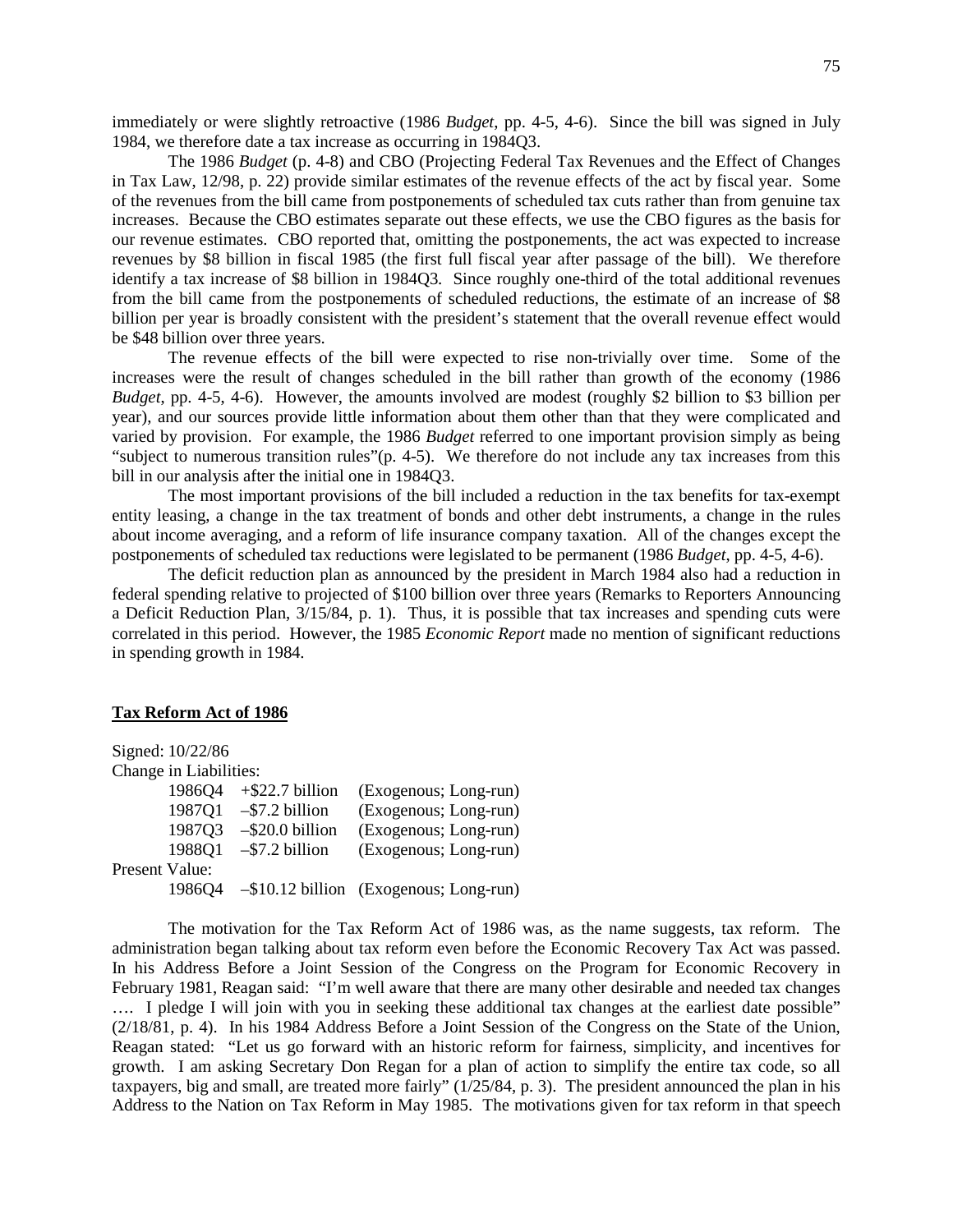were the same as in the 1984 State of the Union Address: fairness, simplicity, and growth. He stated that the plan would "transform a system that's become an endless source of confusion and resentment into one that is clear, simple, and fair for all—a tax code that … ensures your families and firms incentives and rewards for hard work and risk-taking in an American future of strong economic growth" (5/28/85, p. 1). These same themes were mentioned in the 1986 *Economic Report* (p. 8), and in countless speeches in late 1985 and 1986 (see, for example, Address Before a Joint Session of Congress on the State of the Union, 2/4/86, pp. 2-3; Radio Address to the Nation on Tax Reform, 5/10/86, p. 1; and Remarks on Signing the Tax Reform Act of 1986, 10/22/86, p. 1).

As the above quotations make clear, economic growth was frequently mentioned as a motivation. However, the focus was entirely on the long run. The administration never mentioned current conditions as a motivating factor. The 1986 and 1987 *Economic Reports* suggest that at the time the act was being proposed and debated, the economy was growing normally and was expected to continue doing so (1986 *Economic Report*, p. 3; 1987 *Economic Report*, p. 3). Tax reform in the form of lower marginal rates and fewer special incentives was seen by the administration as an engine of long-run growth. For example, Reagan stated in his Remarks on Signing the Tax Reform Act of 1986: "Fair and simpler for most Americans, this is a tax code designed to take us into a future of technological invention and economic achievement, one that will keep America competitive and growing into the  $21<sup>st</sup>$  century" (10/22/86, p. 1). The 1987 *Economic Report* acknowledged, however, that by reducing incentives for investment the act "may cause some short-run adjustment problems" (p. 93).

Congressional motivation for the bill was very similar to that of the administration. The House report stated: "The committee believes that the tax system is nearing a crisis point. … Unless decisive action is taken now, compliance with the tax system will further erode and the inefficiencies introduced by the tax system will restrict the potential growth of the economy" (99<sup>th</sup> Congress, 1<sup>st</sup> Session, House of Representatives Report No. 99-426, 12/7/85, pp. 54-55). It also cited tax equity, simplification, and a desire to "reduce the interference of the tax system in the efficient allocation of resources in the economy" as key reasons for the bill (pp. 55-58). The Senate report on the bill gave virtually identical motivations ( $99<sup>th</sup>$  Congress,  $2<sup>d</sup>$  Session, Senate Report No. 99-313,  $5/29/86$ , pp. 3-8).

Because the act was motivated by a desire to make the tax system fairer, simpler, and more conducive to long-run growth, and not by a desire to return growth to normal, we classify it as an exogenous, long-run action.

Discerning the exact revenue effects of the Tax Reform Act is exceptionally difficult. Because it was intended as a broad restructuring of the tax code that would improve efficiency while having little impact on revenues, it contained substantial numbers of both revenue-increasing and revenue-decreasing provisions. Moreover, the timing of the changes was complicated: although most went into effect on January 1, 1987, some were retroactive, some occurred with a delay, and others were phased in (1988 *Budget*, pp. 4-6 through 4-11). None of our sources provide quarterly estimates—or even calendar-year estimates—of the revenue effects. Fortunately, however, it is clear that the overall revenue effects of the act were small. As a result, any errors in our estimates are likely to have little impact on estimates of the effects of changes in the level of taxation.

Our qualitative sources all agree that the long-run revenue effects of the act would be small. The Congressional reports took the position that the reforms were intended to be revenue-neutral (House Report No. 99-426, pp. 55, 62; Senate Report No. 99-313, p. 9). Reagan was emphatic that tax reform would not increase taxes, but did not address the possibility that it might lower taxes (see, for example, Address Before a Joint Session of Congress on the State of the Union, 2/6/85, p. 2, and Address Before a Joint Session of Congress on the State of the Union, 2/4/86, p. 3). The 1987 *Economic Report* stated that the efficiency effects of the act would raise GDP by about 2 percent in the long run, and that this would make the act essentially revenue-neutral (p. 21). This suggests an expected revenue loss at thenprevailing income levels of roughly \$20 billion per year.

We have four different sources giving quantitative estimates of the expected revenue effects of the act by fiscal year: the 1988 *Budget* (pp. 4-15 through 4-17), a 1998 CBO document that reported the revenue effects that were expected at the time of passage (Projecting Federal Tax Revenues and the Effect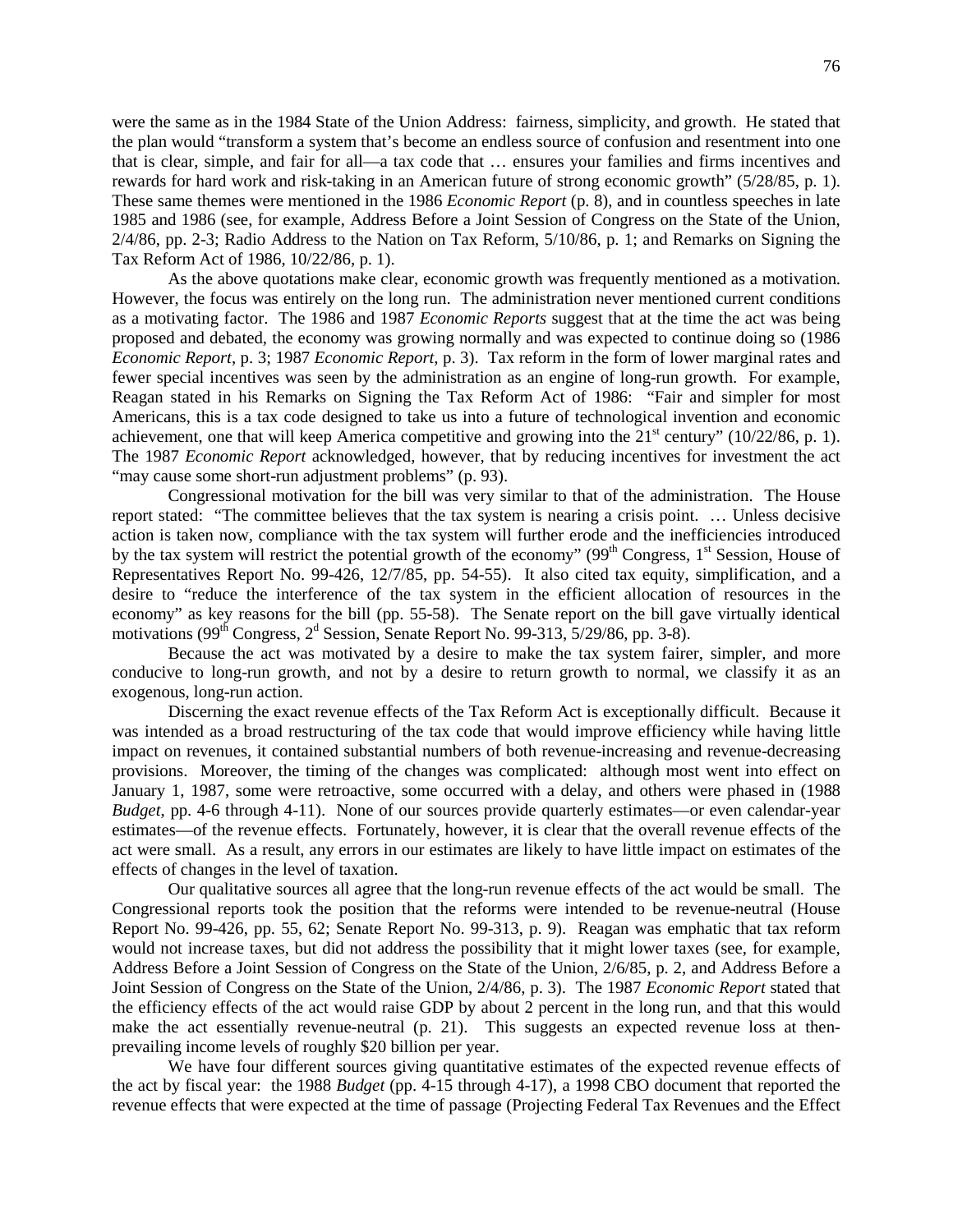of Changes in Tax Law, 12/98, p. 25), a 1987 CBO document (The Economic and Budget Outlook: An Update,  $8/87$ , p. 50), and the Conference report (99<sup>th</sup> Congress, 2<sup>d</sup> Session, House of Representatives Report 99-841, Volume II, 9/18/86, pp. II-861 through II-885). These sources differ substantially in their year-to-year projections. However, they all agree that the act was expected to reduce revenues by between \$9 and \$18 billion in fiscal 1989 (by which time the major provisions were largely scheduled to be in effect). For concreteness, we use the figure from the *Budget*. Thus we estimate that the long-run effect of the act was to reduce revenues by \$11.7 billion at an annual rate.

This effect did not occur all at once. Most changes occurred on January 1, 1987 and January 1, 1988. The bill called for two significant changes on other dates, however. First, the investment tax credit was repealed retroactive to January 1, 1986, with the caveat that "certain property will continue to be eligible for the investment credit for various periods through 1990" (1988 *Budget*, p. 4-9). Despite the retroactive nature of the repeal, the projected path of the increased revenues it would generate was very smooth (Conference Report, p. II-867). Since the retroactive repeal was not projected to lead to an unusual surge in revenues, we assume that they were of minimal importance and so neglect them in constructing our revenue estimates. The estimated effect of the repeal in fiscal 1987 (which began at essentially the same time the bill was signed) was an increase of \$22.7 billion. We therefore estimate that the repeal raised taxes by \$22.7 billion at an annual rate beginning in 1986Q4.

Second, corporate income tax rates were reduced on July 1, 1987 (1988 *Budget*, p. 4-9). The corporate rate reductions were expected to lower revenues in fiscal 1988 (the first full fiscal year after the reduction) by \$20.0 billion (Conference Report, p. II-871). Thus we estimate that this feature lowered revenues by \$20.0 billion at an annual rate beginning in 1987Q3.

As described above, most other features of the bill were effective on January 1, 1987 or January 1, 1988. Since we estimate that the long-run effect of the bill was to lower revenues by \$11.7 billion, this implies a total tax cut of \$14.4 billion on these two dates. Moreover, it is reasonably clear from the nature of the changes that taxes were cut on both dates. Thus, in the absence of any additional information, we assume that the \$14.4 billion was split evenly between the two dates. Our final estimates are therefore a tax increase of \$22.7 billion in 1986Q4, followed by cuts of \$7.2 billion in 1987Q1, \$20.0 billion in 1987Q3, and \$7.2 billion in 1988Q1. Consistent with these estimates of an initial tax increase followed by cuts, all our sources projected that the act would increase revenues moderately in fiscal 1987.<sup>[21](#page-78-0)</sup>

In general, the changes in the Tax Reform Act consisted of broadening of the tax base and reductions in marginal rates. The measures broadening the base included repeal of the investment tax credit, elimination of the special tax treatment of capital gains, reductions in depreciation allowances, expansions of the definition of taxable income, and elimination of numerous deductions. The changes were generally expected to be permanent (1988 *Budget*, pp. 4-6 through 4-11).

### **Omnibus Budget Reconciliation Act of 1987**

Signed: 12/22/87 Change in Liabilities: 1988Q1 +\$10.8 billion (Exogenous; Deficit-driven) Present Value: 1987Q4 +\$10.59 billion (Exogenous; Deficit-driven)

<span id="page-78-0"></span><sup>&</sup>lt;sup>21</sup>The fact that the bill called for an increase in the tax on capital gains on January 1, 1987 led to a surge of capitalgains realizations, and thus a one-time jump in revenues, in late 1986 (CBO, 12/98, p. 24; 1988 *Budget*, p. 4-16). Since these additional revenues resulted from a change in behavior at given tax rates, however, we do not classify them as a tax increase. Even subtracting an estimate of these revenues, our sources all projected that the act would be revenue-increasing or approximately revenue-neutral in fiscal 1987 before leading to lower revenues in later years.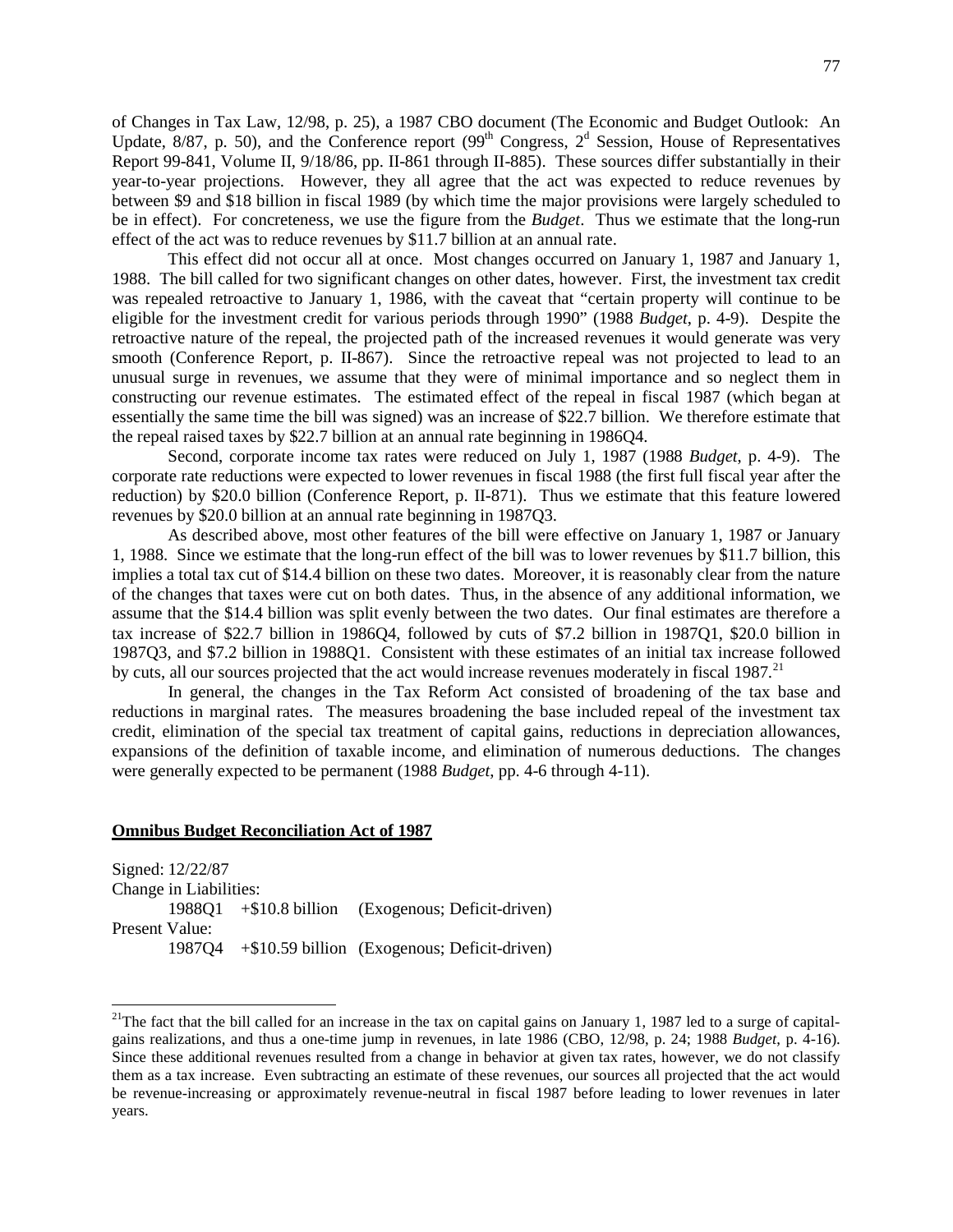The motivation for the Omnibus Budget Reconciliation Act of 1987 was clearly deficit reduction. The president spoke frequently about deficit reduction in early 1987. For example, in his 1987 Address Before a Joint Session of Congress on the State of the Union, Reagan stated: "the Federal deficit is outrageous. … Together we made a commitment to balance the budget. Now let's keep it" (1/27/87, p. 3). The 1987 *Economic Report* added the administration's usual view that "[d]eficit reduction must continue and must be achieved by restraining the growth of Federal Spending—not by raising taxes" (p. 5). Indeed, in mid-October 1987, the president threatened to veto a bill that included modest tax hikes (Statement on Proposed Tax Increases, 10/15/87, p. 1).

The stock market crash on October 19, 1987 appears to have sped up the timing of the budget agreement and increased the willingness of the administration to accept a tax increase. Records of exchanges with reporters suggest a perception that the crash reflected Wall Street's pessimism about the prospects for deficit reduction (Informal Exchange with Reporters on the Stock Market Decline and the Federal Deficit, 10/20/87, p. 1; Remarks and a Question-and-Answer Session With Reporters on the Stock Market and Economic Policy, 10/20/87, p. 1; and Informal Exchange With Reporters, 10/21/87, p. 1). Reagan seemed to have embraced this view when he said: "This country has been held captive by the threat of ever-increasing deficits, and it became apparent several weeks ago when our nation was stunned as the stock market took a dramatic dive" (Remarks Announcing a Bipartisan Plan to Reduce the Federal Budget Deficit and a Question-and-Answer Session With Reporters, 11/20/87, p. 1). He recounted, "It became clear … on that day that it was time for action, and immediately we took the necessary steps to deal with our Federal budget problems" (11/20/87, p. 1).

Subsequent presidential documents all describe the bill as motivated by deficit reduction. The 1988 *Economic Report* stated: "The Gramm-Rudman-Hollings law and our recent agreement with the Congress on a 2-year budget-trimming package have charted the course for additional deficit reduction" (p. 9). Likewise, in his Remarks on Signing the Continuing Appropriations for Fiscal Year 1988 and the Omnibus Budget Reconciliation Act of 1987, the president described the bill as "an agreement between the administration and the Congress to place our country on the right course toward reducing the Federal budget deficit and continuing the longest peacetime expansion in history" (12/22/87, p. 1).

The tax increase was not passed because output was perceived as growing faster than normal. According to the 1988 *Economic Report*, "The Administration's economic forecast anticipates that the rate of economic expansion will slow this year from the rapid pace set in 1987. Subsequently, growth is projected to resume at a rate that more fully reflects the economy's long-term potential" (p. 45). Likewise, to the degree that the tax increase was motivated by the stock market crash, it was designed to stabilize market expectations; a tax increase would certainly not be a typical countercyclical response to the possible negative aggregate demand effects of the crash. In this regard, it is useful to note that the *Economic Report* emphasized that the Reagan administration had throughout its tenure been opposed to such countercyclical actions. It stated: "My Administration has adopted a long-term view that fiscal policy determines the division of economic activity between the public and private sectors and is not meant to respond to every rise and fall in the economic data" (p. 6).

Congressional motivation for the bill was also deficit reduction. The Ways and Means Committee report (included in the larger report by the House Committee on the Budget), stated: "Title X provides \$12 billion of additional revenues to reduce the fiscal year 1988 deficit" (100<sup>th</sup> Congress, 1<sup>st</sup> Session, House of Representatives Report No. 100-391, 10/26/87, p. 801). At the press conference announcing the bipartisan plan to reduce the deficit, Congressional leaders uniformly emphasized that the action was aimed at deficit reduction. The Speaker of the House, James Wright, said: "It is a real set of deficit reductions. It isn't painless for the very reason that it is real and not cosmetic" (Remarks Announcing a Bipartisan Plan to Reduce the Federal Budget Deficit and a Question-and-Answer Session With Reporters, 11/20/87, p. 1). Likewise, Representative Thomas Foley, who chaired the negotiations, said: "we see this agreement as a milestone in our efforts to bring about a reduction of the deficit" (pp. 1- 2).

Because the tax increase was designed to reduce the deficit, and was not motivated by a desire to return growth to normal, we classify it as an exogenous, deficit-driven action.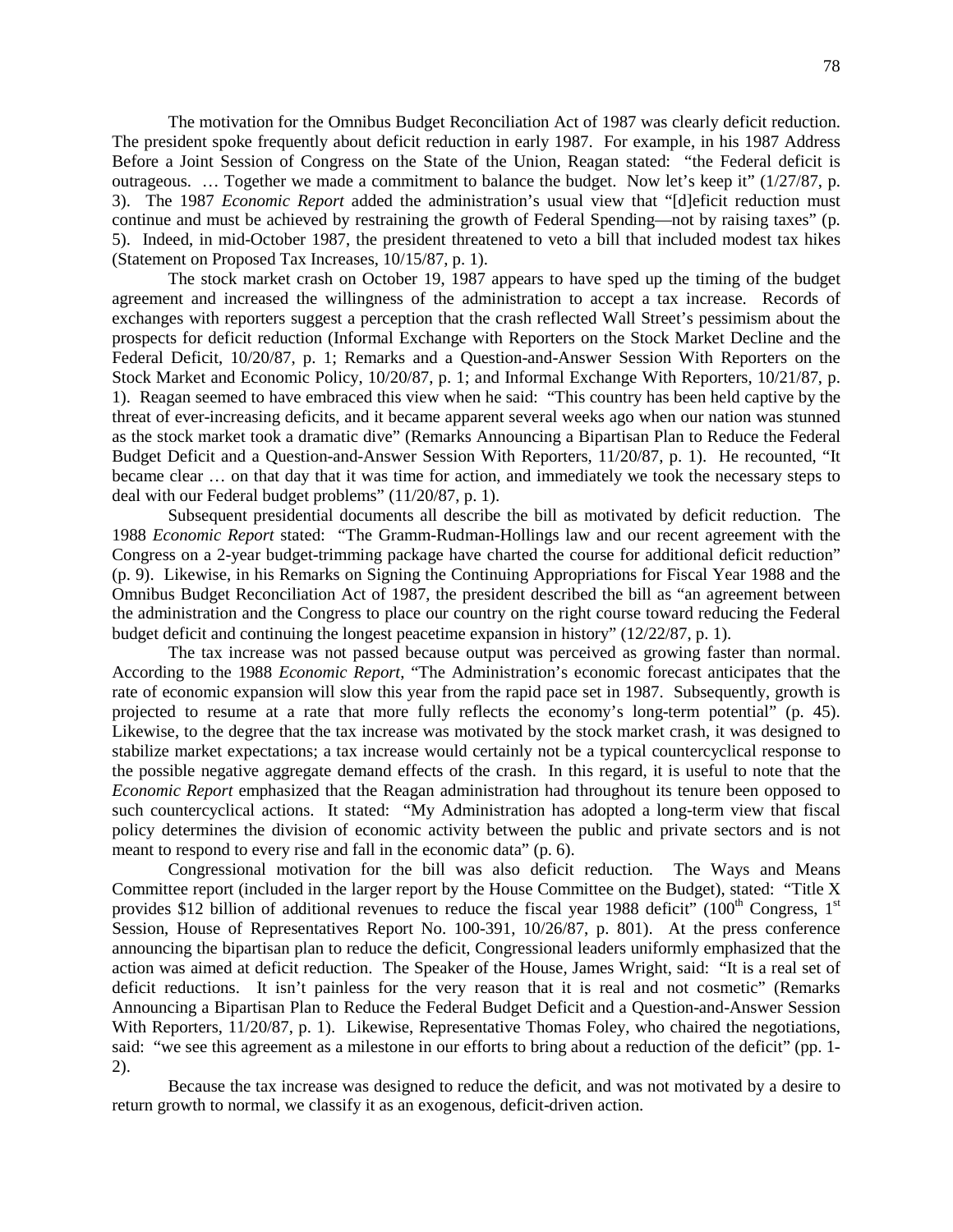To estimate the revenue effects of the act, we combine the descriptions of its provisions in the 1989 *Budget* (pp. 4-5 through 4-12) with the revenue estimates for each provision in the Conference report (100<sup>th</sup> Congress, 1<sup>st</sup> Session, House of Representatives Report No. 100-495, 12/21/87, pp. 1024-1025).<sup>[22](#page-80-0)</sup> The main revenue-increasing provisions of the act were largely effective on January 1, 1988, so we date the tax increase in 1988Q1. The Conference report estimated that the act was expected to raise revenues in the first full fiscal year after January 1, 1988 (fiscal 1989) by \$14.4 billion. Of these additional revenues, we calculate that \$3.6 billion were from provisions that postponed scheduled tax cuts or accelerated collections, and therefore did not change actual tax liabilities. Therefore, we estimate that there was a tax increase of \$10.8 billion at an annual rate in 1988Q1. This estimate is consistent with the president's Message to the Congress Transmitting the Fiscal Year 1989 Budget, which stated: "I agreed to some \$29 billion in additional revenues … over 2 years" (2/18/88, p. 3). The president's figure included the revenue effects of the tax extensions.

The act consisted largely of technical revisions concerning such issues as accounting rules for long-term contracts, the treatment of funds held in reserve by employers for employees' paid leave, and sales of stocks held by estates. The changes were generally intended to be permanent.

The tax increases in the act were part of a budget agreement between the president and Congress. According to the 1989 *Budget*, the agreement also called for \$47 billion of reductions in spending relative to its projected path over a two-year period (p. 1-6).

## **Omnibus Budget Reconciliation Act of 1990**

Signed: 11/5/90 Change in Liabilities: 1991Q1 +\$35.2 billion (Exogenous; Deficit-driven) Present Value: 1990Q4 +\$34.55 billion (Exogenous; Deficit-driven)

From the standpoint of the administration, the motivation for this tax change was clearly deficit reduction. The 1991 *Economic Report* repeatedly referred to the act as a "deficit reduction package" and emphasized that deficit reduction was crucial for long-term growth (pp. 6, 46). Likewise, in a speech urging passage of the bill, President Bush referred to "a cancer gnawing away at our nation's health. That cancer is the budget deficit" (Address to the Nation on the Federal Budget Agreement, 10/2/90, p. 1; see also Statement on Signing the OBRA of 1990, 11/5/90, pp. 1-2). At the time of passage, the administration was aware that a recession had started and growth was predicted to be less than 1 percent in 1991 (1991 *Economic Report*, pp. 21, 24).

Congress's support for the tax changes was also motivated by long-run considerations. The House report on the bill did not provide an overall motivation for the changes, but discussed each item separately (101<sup>st</sup> Congress,  $2<sup>d</sup>$  Session, House of Representations Report No. 101-881, 10/16/90). The motivations for the major items affecting revenues focused on deficit reduction, progressivity, and the correction of externalities. For example, the report supported raising the cap on wages subject to Medicare taxes on the grounds that this "will improve the progressivity of the tax system … and will enhance [Medicare's] long-term solvency" (p. 356). The justification for limiting itemized deductions for high-income taxpayers was that it furthered "the goal of personalizing the Federal income tax based on each individual's ability to pay taxes" (p. 361). And raising gasoline taxes was advocated on the grounds that it "will both promote greater energy self-sufficiency and reduce atmospheric pollution," and because "[i]ncreasing these excise taxes has the … benefit of raising revenue to reduce the deficit" (p. 285).

<span id="page-80-0"></span><sup>&</sup>lt;sup>22</sup> The 1989 *Budget* (p. 4-13) and CBO (Projecting Federal Tax Revenues and the Effect of Changes in Tax Law, 12/98, p. 28) provided estimates of the overall expected revenue effects very similar to those in the Conference Report. We use those in the Conference Report because it provided a detailed breakdown.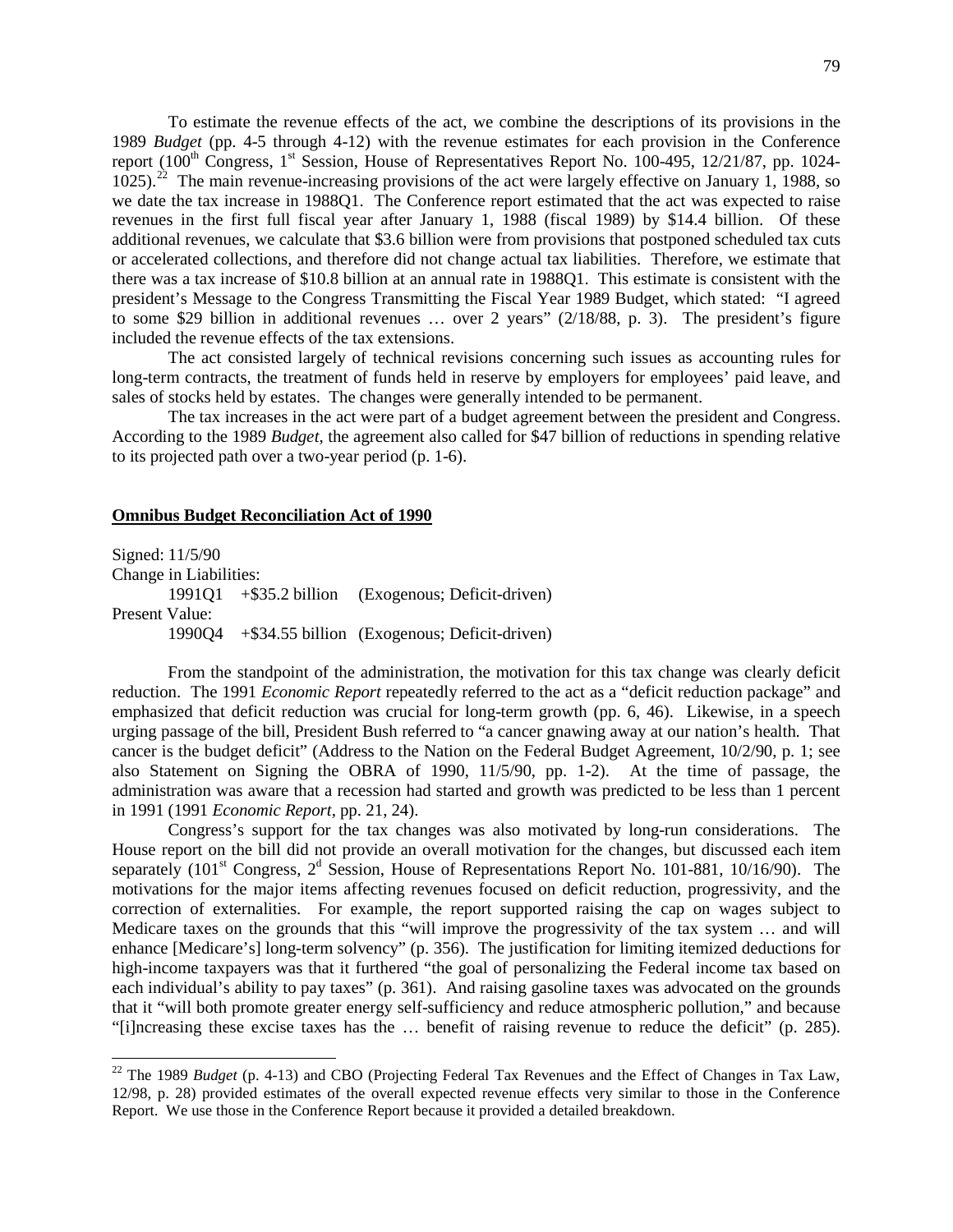Short-run macroeconomic considerations were never mentioned.<sup>[23](#page-81-0)</sup>

Because the act was motivated by a desire to reduce the budget deficit, and not by a desire to keep output growth at its normal level, we classify it as an exogenous, deficit-driven action.

The 1991 *Economic Report* said the act would increase tax revenues \$150 billion over fiscal years 1991 to 1995 (p. 65). The 1992 *Budget* estimated that the revenue effect would rise from \$22.5 billion in fiscal 1991 to \$35.2 billion in fiscal 1992, and then remain roughly constant (Part Three, p. 7). Similarly, CBO reported that the act was expected to increase revenue by \$18 billion in fiscal 1991, \$33 billion in fiscal 1992, and similar amounts in later years (The 1990 Budget Agreement: An Interim Assessment, 12/90, p. 6; see also Projecting Federal Tax Revenues and the Effect of Changes in Tax Law, 12/98, pp. 30-31).

Almost all the revenue provisions were effective January 1, 1991. Thus the first full fiscal year the changes were scheduled to be in effect was fiscal 1992. We therefore use the estimated revenue effect from the *Budget* for that year as our revenue estimate. That is, we estimate that there was a tax increase of \$35.2 billion in 1991Q1. Note that this figure is quite consistent both with CBO's estimates and with the somewhat vague number in the *Economic Report*.

The tax increases took a variety of forms. There were some rises in marginal rates for very high earners and reductions for moderately high earners. There were excise tax increases on gasoline and other fuels. The act also increased payroll taxes by nearly tripling the amount of earnings subject to the Medicare tax. All the tax increases were permanent (the 1991 *Economic Report*, p. 65, and the 1992 *Budget*, Part Three, pp. 4-7, discuss the changes). In a speech, President Bush said the act would reduce entitlement and discretionary spending by \$301 billion over the next five fiscal years (Remarks Announcing a Federal Budget Agreement, 9/30/90, p. 1). Therefore, a rough estimate of the annual reduction in government spending is \$60.2 billion beginning in 1991Q1.

#### **Omnibus Budget Reconciliation Act of 1993**

| Signed: 8/10/93                                        |                                 |                                              |  |
|--------------------------------------------------------|---------------------------------|----------------------------------------------|--|
| Change in Liabilities (excluding retroactive changes): |                                 |                                              |  |
| 1993Q3                                                 | $+$ \$22.8 billion              | (Exogenous; Deficit-driven)                  |  |
|                                                        | $1993Q4 + $5.3 \text{ billion}$ | (Exogenous; Deficit-driven)                  |  |
| 1994O1                                                 | $+$ \$13.4 billion              | (Exogenous; Deficit-driven)                  |  |
| Change in Liabilities (including retroactive changes): |                                 |                                              |  |
| 1993Q3                                                 | $+$ \$68.4 billion              | (Exogenous; Deficit-driven)                  |  |
| 1993Q4                                                 | $-$ \$40.3 billion              | (Exogenous; Deficit-driven)                  |  |
| 1994Q1                                                 | $+$ \$13.4 billion              | (Exogenous; Deficit-driven)                  |  |
| Present Value:                                         |                                 |                                              |  |
| 199303                                                 |                                 | +\$41.64 billion (Exogenous; Deficit-driven) |  |

The motivation for this tax change was deficit reduction. In a speech to Congress describing his economic proposals, President Clinton called for "a deficit reduction program that will increase the savings available for the private sector to invest, will lower interest rates, will decrease the percentage of the Federal budget claimed by interest payments, and decrease the risk of financial market disruptions that could adversely affect our economy" (Address Before a Joint Session of Congress on Administration Goals, 2/17/93, p. 2). He went on to say, "Over the long run, all this will bring us a higher rate of economic growth, improved productivity, more high-quality jobs, and an improved economic competitive position in the world" (p. 2). In a radio address, he said his plan called for "a little more in deficit

<span id="page-81-0"></span> $23$  The report also argued for some of the revenue measures (including the increase in gasoline taxes) on the grounds that some of the additional revenues could be used for valuable spending projects. As described below, however, the overall effect of the bill was to reduce spending.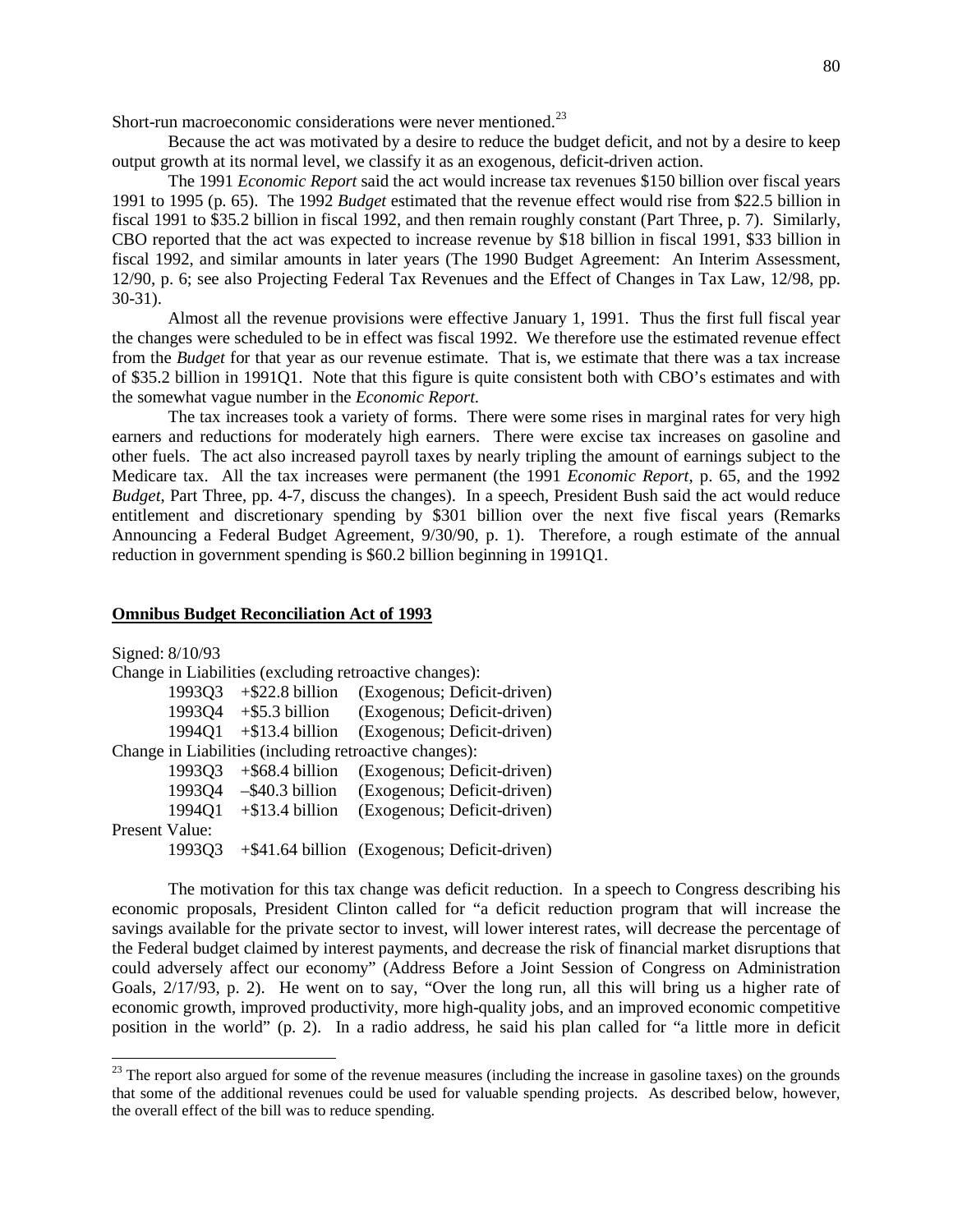reduction today, so that we can all enjoy better jobs and higher incomes tomorrow" (The President's Radio Address, 5/15/93, p. 1). Similarly, the 1994 *Economic Report* stated, "Reducing the budget deficit was a necessary part of clearing away the financial underbrush … so that economic growth could be put on a sounder and more sustained footing" (p. 31).

Congress also viewed the central purpose of the tax change as deficit reduction. The House report on the bill stated, "This bill embodies all the basic elements of President Clinton's program to turn our country away from being an excess-consumption economy and toward investment in the future productivity of our people"  $(103<sup>rd</sup>$  Congress, 1<sup>st</sup> session, House of Representatives Report No. 103-111, 5/25/93, pp. 1-2). The report went on to describe the bill as "the necessary first step in long-run deficit control" (p. 2), and to say that "[i]t reduces the huge drain on the nation's savings pool that the deficit represents" (p. 3). A secondary motive in Congress was increased progressivity. For example, the House report stated, "The tax package restores tax code progressivity lost in recent years" (p. 4). The justifications for the major specific revenue-increasing features of the package focused almost entirely on deficit reduction and progressivity (see, for example, pp. 635, 643, and 655). A desire to offset short-term cyclical factors was never mentioned as a reason for the changes. Thus, this tax change is clearly an exogenous, deficit-driven action.

The timing of the tax changes called for in the legislation was somewhat complicated. Large parts of the changes were retroactive to January 1, 1993, and some smaller changes were retroactive as well. Other major parts went into effect on January 1, 1994. Finally, some features went into effect between these two dates, notably an increase in the gasoline tax on October 1, 1993 (1995 *Budget*, *Analytical Perspectives*, pp. 36-39).

The effects of the bill on fiscal 1994 revenues were complicated by the retroactive features and by the fact that not all of the changes were in effect for the full fiscal year. We therefore use the estimated revenue effects for fiscal 1995 (the first full fiscal year the changes were in effect) as the starting point for our estimates. CBO reported that the bill was expected to increase revenues in fiscal 1995 by \$41.5 billion (An Economic Analysis of the Revenue Provisions of OBRA-93, January 1994, pp. 2-3). A Joint Committee on Taxation document (Estimated Budget Effects of the Revenue Provisions of H.R. 2264 (the Omnibus Budget Reconciliation Act of 1993) as Agreed to by the Conferees, JCX-11-93, 8/4/93) provided a detailed breakdown of this figure by provision, together with their effective dates. \$22.8 billion was retroactive, almost entirely to the beginning of 1993; \$5.3 billion went into effect during 1993, almost entirely on October 1; and \$13.4 billion went into effect at the beginning of 1994.

Combining these estimates and using our usual procedure for dealing with retroactive changes yields a tax increase of \$68.4 billion in 1993Q3, a cut of \$40.3 billion in 1993Q4, and an increase of \$13.4 billion in 1994Q1. If one did not account for the retroactive features, the estimates would be an increase of \$22.8 billion in 1993Q3, an increase of \$5.3 billion in 1993Q4, and an increase of \$13.4 billion in 1994Q1.

The bill also included provisions calling for substantial spending cuts. The administration estimated the reductions, including lower interest payments because of lower deficits, at \$255 billion over five years (Remarks on Signing the Omnibus Budget Reconciliation Act of 1993, 8/10/93, p. 1). CBO estimated the reductions, excluding reduced interest payments, as \$146 billion over the same period (An Economic Analysis of the Revenue Provisions of OBRA-93, January 1994, p. 1).

Roughly two-thirds of the additional revenues came from higher marginal rates on high-income individuals (from both the regular income tax and the repeal of the cap on income subject to the Medicare tax). The remaining third came from a wide array of sources. The changes were almost all intended to be permanent.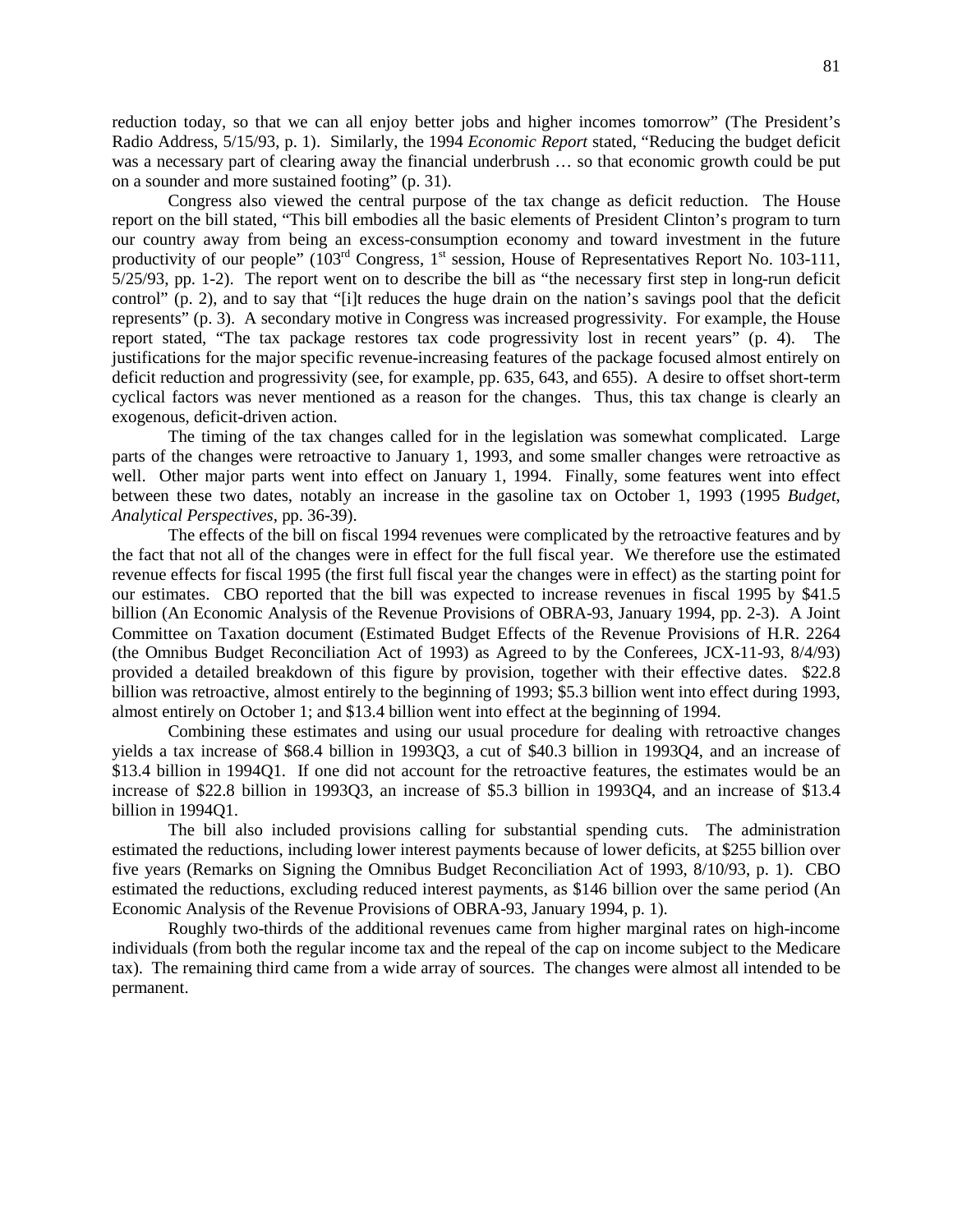#### **Taxpayer Relief Act of 1997 and Balanced Budget Act of 1997**

Signed: 8/5/97

Change in Liabilities:

|                | 1998Q1 | $-$ \$20.9 billion | (Endogenous; Spending-driven)                     |
|----------------|--------|--------------------|---------------------------------------------------|
|                | 2000Q1 | $+$ \$1.7 billion  | (Exogenous; Deficit-driven)                       |
|                | 200201 | $+$ \$0.6 billion  | (Exogenous; Deficit-driven)                       |
| Present Value: |        |                    |                                                   |
|                | 199703 |                    | $-$ \$20.30 billion (Endogenous; Spending-driven) |
|                | 199703 | $+$ \$1.93 billion | (Exogenous; Deficit-driven)                       |
|                |        |                    |                                                   |

These two bills were the result of extended negotiations between the administration and Congress. The bills involved a complicated package of spending and tax changes that were on net expected to reduce future deficits. Together they lowered the projected paths of both spending and taxes, but the spending reductions were larger than the tax cuts. The Taxpayer Relief Act consisted mainly of tax reductions effective at the beginning of 1998. The Balanced Budget Act consisted mainly of spending reductions, but also included increases in the excise tax on cigarettes on January 1, 2000 and January 1, 2002 (1999 *Budget*, *Analytical Perspectives*, pp. 42-54; CBO, Budgetary Implications of the Balanced Budget Act of 1997, December 1997; CBO, An Economic Analysis of the Taxpayer Relief Act of 1997, April 2000).

From the administration's perspective, it is clear that the tax cuts in the Taxpayer Relief Act were driven by the spending cuts. The 1998 *Budget*, in presenting the President's proposals, was explicit about the link: "the President continues to seek cuts in unnecessary and lower-priority spending …, and to eliminate unwarranted tax loopholes and preferences. His \$388 billion in total savings would do more than bring the budget into balance by 2002. They also would provide enough savings to finance a modest tax cut" (p. 15). In other administration documents, the link was implicit. The bills were always described first and foremost as a deficit reduction package, with the accompanying long-run benefits. Thus implicitly, the tax cuts would not have been feasible without the spending cuts. For example, in a radio address on February 22, the president said: "We must balance the budget to keep interest rates down and investment up and jobs coming in. … This month I submitted my plan to balance the budget by 2002. … It saves \$350 billion over the next 5 years, enough not only to balance the budget but also to cut taxes" (The President's Radio Address, 2/22/97, p. 1). Similarly, in remarks on June 30, he stated: "We abandoned trickle-down and the big deficits and instead adopted an invest and grow strategy …. The agreement that we signed with the Republican and Democratic leaders of Congress reflects the invest and grow strategy. … It eliminates the deficit, it invests in education, it extends health care for more of our children while securing Medicare for our parents, and it provides for an affordable tax cut for the American people" (Remarks on Departure for Boston, Massachusetts, and an Exchange With Reporters, 6/30/97, p. 1). Thus in terms of the administration's motivations, it is clear that the tax reductions were driven by spending reductions, and so would be classified as an endogenous, spending-driven.

The evidence concerning Congress's motivations also points to classifying the tax reductions as endogenous, though not quite as clearly. In part, Congress shared the administration's view of the importance of balancing the budget, and so viewed spending cuts as necessary for tax cuts. But in part, Congress viewed tax cuts as desirable on philosophical grounds. The House report, for example, expressed both motives: "balancing the Federal budget is only half the job. Congress and the administration must, at the same time, let Americans keep more of their own money …. That is the principle behind this legislation …. This bill and its twin measure, the Balanced Budget Act of 1997, seek jointly ... to balance the Federal budget by 2002 and provide much-needed tax relief for America's middle-income working families" (105<sup>th</sup> Congress, 1<sup>st</sup> session, House of Representatives Report No. 105-148, 6/24/97, p. 283).

Even though the Congressional motivations were partly philosophical, the tax reduction occurred in the context of a balanced budget agreement between the president and Congressional leaders that called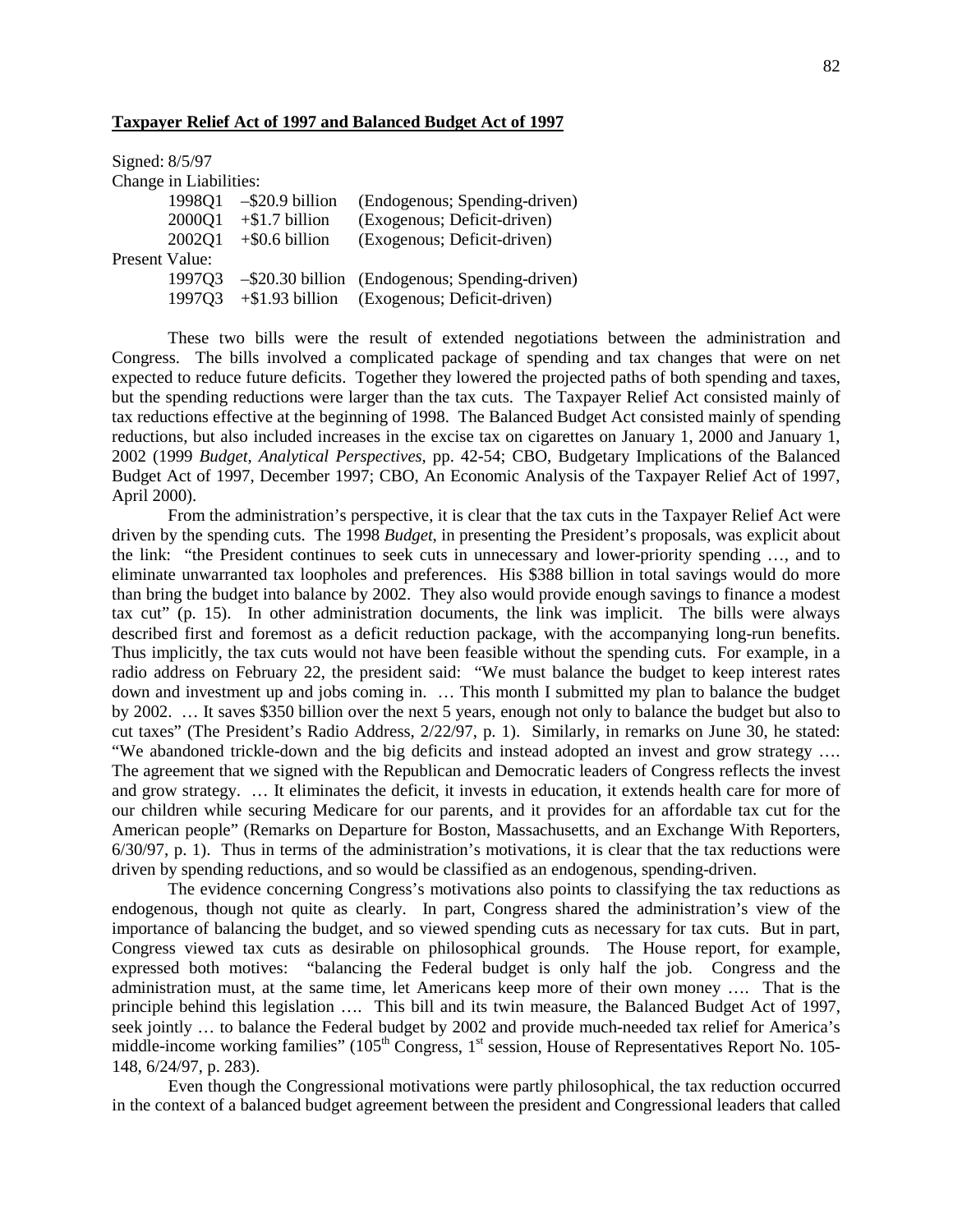for spending reductions.<sup>[24](#page-84-0)</sup> Thus the tax cut was inextricably linked with spending cuts. We therefore classify it as an endogenous, spending-driven action. The small tax increases in the Balanced Budget Act, in contrast, were part of a deficit reduction package—indeed, they were legislated in a bill whose central purpose was to reduce spending in order to lower the deficit. We therefore classify these increases as exogenous, deficit-driven actions.

Most of the changes called for by the Tax Reduction Act of 1997 took effect on January 1, 1998. Only one major feature—a reduction in the capital gains tax—was retroactive (1999 *Budget*, *Analytical Perspectives*, pp. 42-54). That feature was in fact expected to increase revenues in the short run, through its impact on the timing of capital gains realizations (CBO, An Economic Analysis of the Taxpayer Relief Act of 1997, April 2000, pp. 6-7). CBO projected that in fiscal 1999, which was the first fiscal year the main changes were to be in effect, the bill would lower revenues by \$20.9 billion, and that the revenue loss would grow fairly smoothly after that (pp. 2-3; we include tax credits that were officially classified as spending and exclude provisions that only changed the timing of tax payments). We therefore estimate the revenue effect as a tax cut of \$20.9 billion starting in 1998Q1.

The only important provisions of the Balanced Budget Act of 1997 affecting taxes were increases in the cigarette tax of ten cents per pack on January 1, 2000 and an additional five cents per pack on January 1, 2002 (1999 *Budget*, *Analytical Perspectives*, p. 54). According to CBO, revenue from the cigarette tax increases was expected to be \$1.7 billion in the first full fiscal year the first increase was scheduled to be in effect, and \$2.3 billion in the first full fiscal year the second increase was scheduled to be fully in effect (CBO, Budgetary Implications of the Balanced Budget Act of 1997, December 1997, p. 86). We therefore estimate that there were tax increases of \$1.7 billion in 2000Q1 and \$0.6 billion in 2002Q1. The act also called for spending cuts of \$161 billion over five years (CBO, Budgetary Implications of the Balanced Budget Act of 1997, December 1997, pp. 2-3). Therefore, this is a time when a small exogenous tax increase was accompanied by a large spending cut.

The largest sources of the tax reductions in the Taxpayer Relief Act were a child tax credit and education tax credits. The tax increases in the Balanced Budget Act took the form of higher cigarette taxes. The changes in both acts were generally intended to be permanent.

### **Economic Growth and Tax Relief Reconciliation Act of 2001**

| Signed: 6/7/01                                         |        |                                  |                                                |
|--------------------------------------------------------|--------|----------------------------------|------------------------------------------------|
| Change in Liabilities (excluding retroactive changes): |        |                                  |                                                |
|                                                        |        | $2001Q3 - $57.0 \text{ billion}$ | (Endogenous; Countercyclical)                  |
|                                                        |        | $2002Q1 + $57.0$ billion         | (Endogenous; Countercyclical)                  |
|                                                        |        | $-$ \$83.0 billion               | (Exogenous; Long-run)                          |
| Change in Liabilities (including retroactive changes): |        |                                  |                                                |
|                                                        | 2001Q3 |                                  | -\$171.0 billion (Endogenous; Countercyclical) |
|                                                        | 2001Q4 |                                  | +\$114.0 billion (Endogenous; Countercyclical) |
|                                                        | 2002Q1 | $+$ \$57.0 billion               | (Endogenous; Countercyclical)                  |
|                                                        |        | $-$ \$83.0 billion               | (Exogenous; Long-run)                          |
| Present Value:                                         |        |                                  |                                                |
|                                                        | 2001Q2 | $-$ \$2.42 billion               | (Endogenous; Countercyclical)                  |
|                                                        | 200102 |                                  | -\$80.35 billion (Exogenous; Long-run)         |

There were two distinct motivations for the tax cuts in the Economic Growth and Tax Relief Reconciliation Act of 2001. The idea of a large tax cut was first proposed by George W. Bush in the 2000 election campaign. At that time, the motivation was entirely philosophical. For example, in his

<span id="page-84-0"></span><sup>&</sup>lt;sup>24</sup> For the text of the agreement, see, for example,  $105<sup>th</sup>$  Congress, 1<sup>st</sup> Session, House of Representatives Report No. 105-100, 5/18/97, pp. 130-131.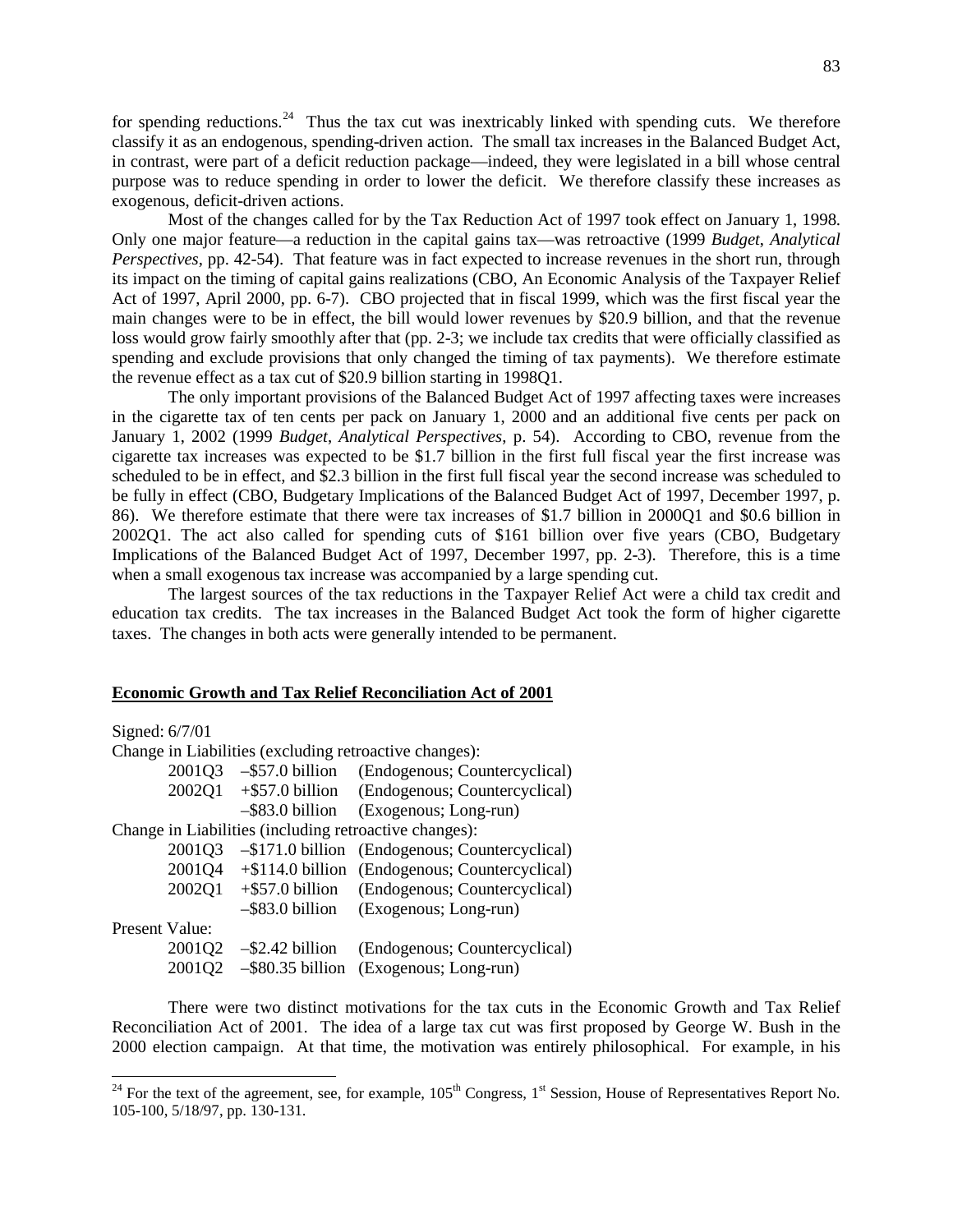acceptance speech at the Republican national convention, Bush said:

I will use this moment of opportunity to bring common sense and fairness to the tax code. And I will act on principle. On principle … every family, every farmer and small businessperson, should be free to pass on their life's work to those they love. So we will abolish the death tax. On principle … no one in America should have to pay more than a third of their income to the federal government. So we will reduce tax rates for everyone, in every bracket. On principle … those in the greatest need should receive the greatest help. So we will lower the bottom rate from 15 percent to 10 percent and double the child tax credit. Now is the time to reform the tax code and share some of the surplus with the people who pay the bills (Acceptance Speech,  $8/3/00$ , pp. 4-5, dots of ellipsis in the original).

Similarly, in a typical stump speech, he said, "the surplus is the people's money. And our people are overtaxed. … [W]ith about quarter of that surplus, we need [to] give the hard-working people of America their money back. Your money, not the government's money. We're going to get rid of the death tax and the marriage penalty. We're reducing rates on everybody who pays taxes in America" (Special Event: Bush Delivers Stump Speech in Glenside, Pennsylvania, 11/4/00, p. 3).

In its original version, the tax cuts would have been phased in gradually beginning in 2002. This was also true of the version of the cuts the president proposed on February 8, 2001 (see 2002 *Budget*, *Analytical Perspectives*, pp. 38-45). By that time, however, there was considerable concern about the health of the economy. As a result, a secondary motive for the cuts developed: offsetting prospective economic weakness. This motivation was almost always discussed in the context of making some of the cuts retroactive to January 1, 2001 rather than having them begin on January 1, 2002.

A good example of these dual motivations is provided by the proposal on February 8. The proposal stated: "over the long run, wealth is created by hard-working, risk-taking individuals, not government programs. Countries with low taxes, limited regulation, and open trade grow faster, create more jobs, and enjoy higher standards of living than countries with bigger, more centralized governments and higher taxes" (The President's Agenda for Tax Relief, 2/8/01, p. 1). But it also said, the "tax cut will help prevent a prolonged economic downturn," and "President Bush believes that the best way to ensure that prosperity continues is to put more money in the hands of consumers and entrepreneurs. That is why he advocates cutting tax rates now. President Bush will work with the Congress to accelerate a portion of his tax plan to the beginning of 2001" (p. 6). The same two motives were clearly expressed in the president's address to Congress on February 27. He stated:

the growing surplus exists because taxes are too high and Government is charging more than it needs. … A tax rate of 15 percent is too high for those who earn low wages, so we must lower the rate to 10 percent. No one should pay more than a third of the money they earn in Federal income taxes, so we lowered the top rate to 33 percent. … Our government should not tax and, thereby, discourage marriage, so we reduced the marriage penalty. I want to help families rear and support their children, so we doubled the child credit to \$1,000 per child. It's not fair to tax the same earnings twice—once when you earn them, and again when you die—so we must repeal the death tax (Address Before a Joint Session of the Congress on Administration Goals, 2/27/01, p. 4).

But he went on to say, "Tax relief is right, and tax relief is urgent. The long economic expansion that began almost 10 years ago is faltering. … We must act quickly. … So I want to work with you to give our economy an important jump-start by making tax relief retroactive" (p. 5). Similarly, in a radio address on March 17, he made clear that although cyclical concerns were an argument for the tax cuts, their fundamental motive was philosophical: "For several months, economic indicators have pointed toward a slowdown …. It is only common sense to give our economy a boost in a slowdown. Yet tax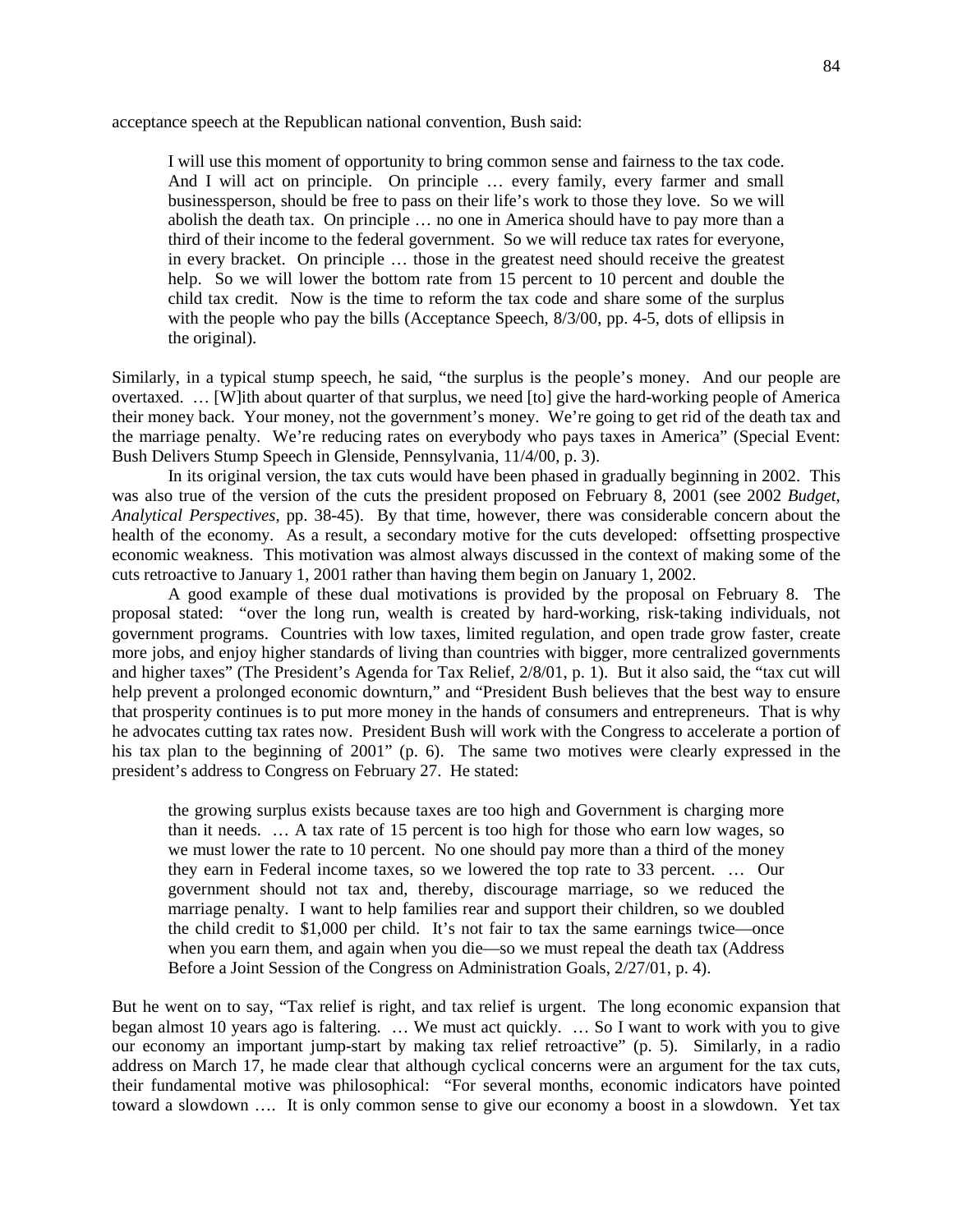relief is more than common sense; it is a matter of principle. … I would be recommending these changes in any economic circumstance" (The President's Radio Address, 3/17/01, p. 1).

The 2002 *Economic Report* also focused first on long-run issues, and secondarily on the cyclical benefits of the timing of the cuts. For example:

The President laid a strong foundation for growth in 2001 with the Economic Growth and Tax Relief Reconciliation Act. This package provides a powerful stimulus for future growth, with reductions in marginal tax rates that improve incentives and leave in the hands of Americans a greater share of their own money ….

The timing of [the] reductions in withholding and rebates proved propitious: they added significant economic stimulus by boosting purchasing power in the hands of consumers during a period of sluggish economic activity (p. 44).

Views in Congress were similar to the administration's. The House and Senate both put the most emphasis on the philosophical case for cutting taxes when there was a surplus. In addition, they cited the benefits of an immediate tax cut because of short-term prospective economic weakness, and the long-run benefits of lower taxes. For example, the House report stated:

The Committee bill makes the first down payment on President Bush's pledge to deliver \$1.6 trillion in tax relief to the American people. …

The Committee believes that providing tax relief to the American people is appropriate for a number of reasons. …

The Federal income tax is intended to collect revenues to fund the programs of the Federal government. If more tax revenues are collected than are needed to fund the government, the Committee believes that at least a portion of the excess should be returned to the taxpayers who are paying Federal income taxes. …

The Committee believes that high individual income tax rates reduce incentives for taxpayers to work, to save, and to invest and, thereby, have a negative effect on the long-term health of the economy. …

Finally, there are signs that the economy is slowing. The Committee believes that immediate tax relief may encourage short-term growth in the economy by providing individuals with additional cash to spend  $(107<sup>th</sup>$  Congress, 1<sup>st</sup> Session, House of Representatives Report No. 107-7, 3/6/01, pp. 6-7).

The Senate report began with very similar language about returning the surplus, then discussed the value of short-term stimulus through immediate tax relief, and then discussed the long-term benefits of encouraging investment and helping small businesses  $(107<sup>th</sup> Congress, 1<sup>st</sup> Session, Senate Print 107-30,$ pp. 2-3).

In light of these considerations, it is appropriate to view the bill as consisting of two distinct items. The first is the tax cut that would have taken place if the reduction in 2001 had not occurred until January 1, 2002. This cut was similar to what Bush proposed during the 2000 campaign, and was clearly driven by philosophical considerations. Thus it is an exogenous, long-run action. The second is the tax cut that occurred in 2001. This cut was added to the plan in order to offset projected economic weakness, and so is an endogenous, countercyclical action. That is, the bill embodied a temporary, endogenous tax cut in 2001, and a permanent, exogenous tax cut in 2002.

To estimate the revenue effects of the bill, we combine the description of its provisions from the 2003 *Budget* (*Analytical Perspectives*, pp. 56-63) with estimates of the revenue effects of each major feature from CBO (The Budget and Economic Outlook: An Update, August 2001, p. 8). We also use some information from the 2002 *Economic Report* (pp. 44-45, 53).

Since the bill was signed in June 2001, we date it as occurring in 2001Q3. The most important retroactive feature of the bill was a new 10 percent tax bracket, retroactive to the beginning of 2001.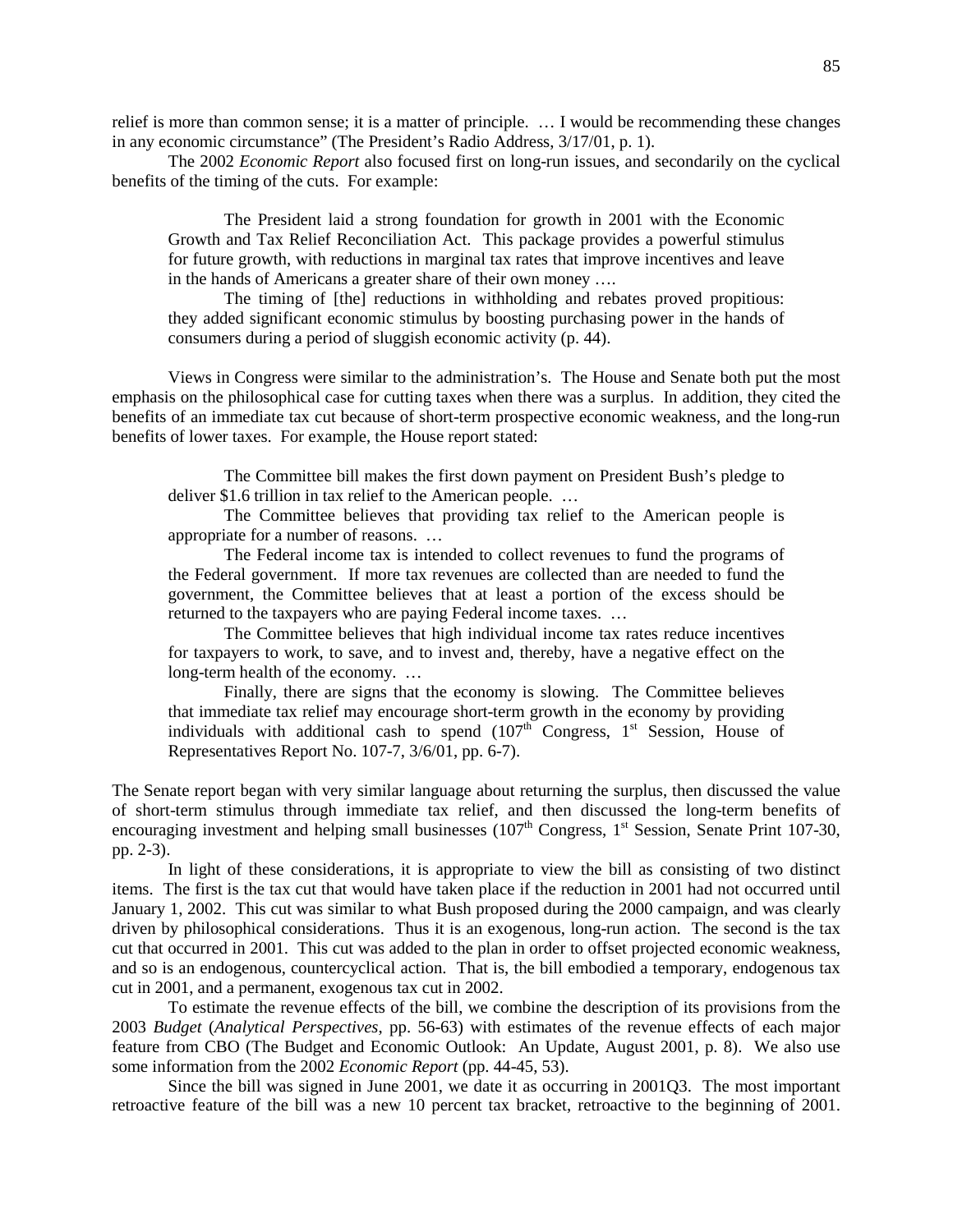CBO estimated that the revenue effects of this feature, after some fluctuations, would settle down at \$40 billion per year (p. 8), and gave the same figure for the value of the advance checks that were to be mailed out under this provision in 2001 (p. 7). The 2002 *Economic Report* gave a figure of \$36 billion for the value of the checks (p. 44). We therefore estimate that there was a tax cut of \$40 billion in 2001Q3, retroactive to 2001Q1. This corresponds to a tax cut of \$120 billion at an annual rate in 2001Q3 followed by a tax increase of \$80 billion in 2001Q4.

The other major feature of the bill was across-the-board reductions in marginal tax rates. Rates were reduced one-half percentage point retroactive to January 1, 2001 and by an additional one-half percentage point on January 1, 2002. (The bill provided for further reductions in 2004 and 2006, but these provisions were modified by the Jobs and Growth Tax Relief Reconciliation Act of 2003.) The 2002 *Economic Report* implicitly gave a figure of \$8 billion at an annual rate for the revenue loss from each of the two one-half percentage point reductions (pp. 44-45). CBO's figures were broadly similar, though their time pattern is variable in a way that is hard to understand. We therefore use the figures from the *Economic Report* as the basis of our estimates of the effects of these provisions. Thus we estimate that there was a tax cut of \$8 billion in 2001Q3 retroactive to 2001Q1 (which corresponds to a cut of \$24 billion in 2001Q3 followed by a rise of \$16 billion in 2001Q4), and an additional cut of \$8 billion in 2002Q1.

The only other significant retroactive feature of the bill was an increase in the child credit retroactive to January 1, 2001. (Provisions calling for later increases were modified by the 2003 tax bill.) CBO estimated that the increase would reduce revenues by \$9 billion in the first full fiscal year it would be in effect (p. 8).<sup>[25](#page-87-0)</sup> Thus we estimate that there was a tax cut of \$9 billion in 2001Q3 retroactive to 2001Q1 (that is, a cut of \$27 billion in 2001Q3 followed by an increase of \$18 billion in 2001Q4).

Most of the other features of the bill (again neglecting provisions for later changes that were altered by the 2003 tax bill) went into effect at the beginning of 2002. CBO's estimates indicated a revenue loss from these provisions in the first full fiscal year they were to be in effect of \$18 billion, with little change after that (p. 8). We therefore estimate a tax cut of \$18 billion in 2002Q1.

Putting all this together yields a tax cut of \$171 billion at an annual rate in 2001Q3, an increase of \$114 billion at an annual rate in 2001Q4, and a cut of \$26 billion at an annual rate in 2002Q1. Recall, however, that the changes in 2001 are endogenous, while the changes in 2002 are exogenous. Thus the endogenous portion consisted of a reduction of \$171 billion in 2001Q3, an increase of \$114 billion in 2001Q4, and an additional increase of \$57 billion in 2002Q1. The exogenous portion was a cut of \$83 billion (the total amount that revenues were reduced) in 2002Q1. If one chose to neglect the retroactive elements, the endogenous component would be a cut of \$57 billion in 2001Q3 followed by an increase of \$57 billion in 2002Q1. The exogenous component would again be a cut of \$83 billion in 2002Q1.

Both the endogenous and exogenous components mainly reduced marginal tax rates. The endogenous component was temporary. The horizon of the exogenous component was substantial, although its exact horizon was somewhat ambiguous. For reasons related to Congressional rules, the entire bill was legislated to expire at the end of 2010. It is clear, however, that the advocates of the cuts intended them to be permanent.

### **Job Creation and Worker Assistance Act of 2002**

Signed: 3/9/02 Change in Liabilities (excluding retroactive changes): 2002Q2 –\$36.9 billion (Endogenous; Countercyclical) Change in Liabilities (including retroactive changes): 2002Q2 –\$110.7 billion (Endogenous; Countercyclical) 2002Q3 +\$73.8 billion (Endogenous; Countercyclical)

<span id="page-87-0"></span><sup>&</sup>lt;sup>25</sup> Specifically, we sum CBO's estimates for fiscal 2003 for estate and gift taxes, pension and IRA provisions, education incentives, AMT exemption, and "other tax reductions."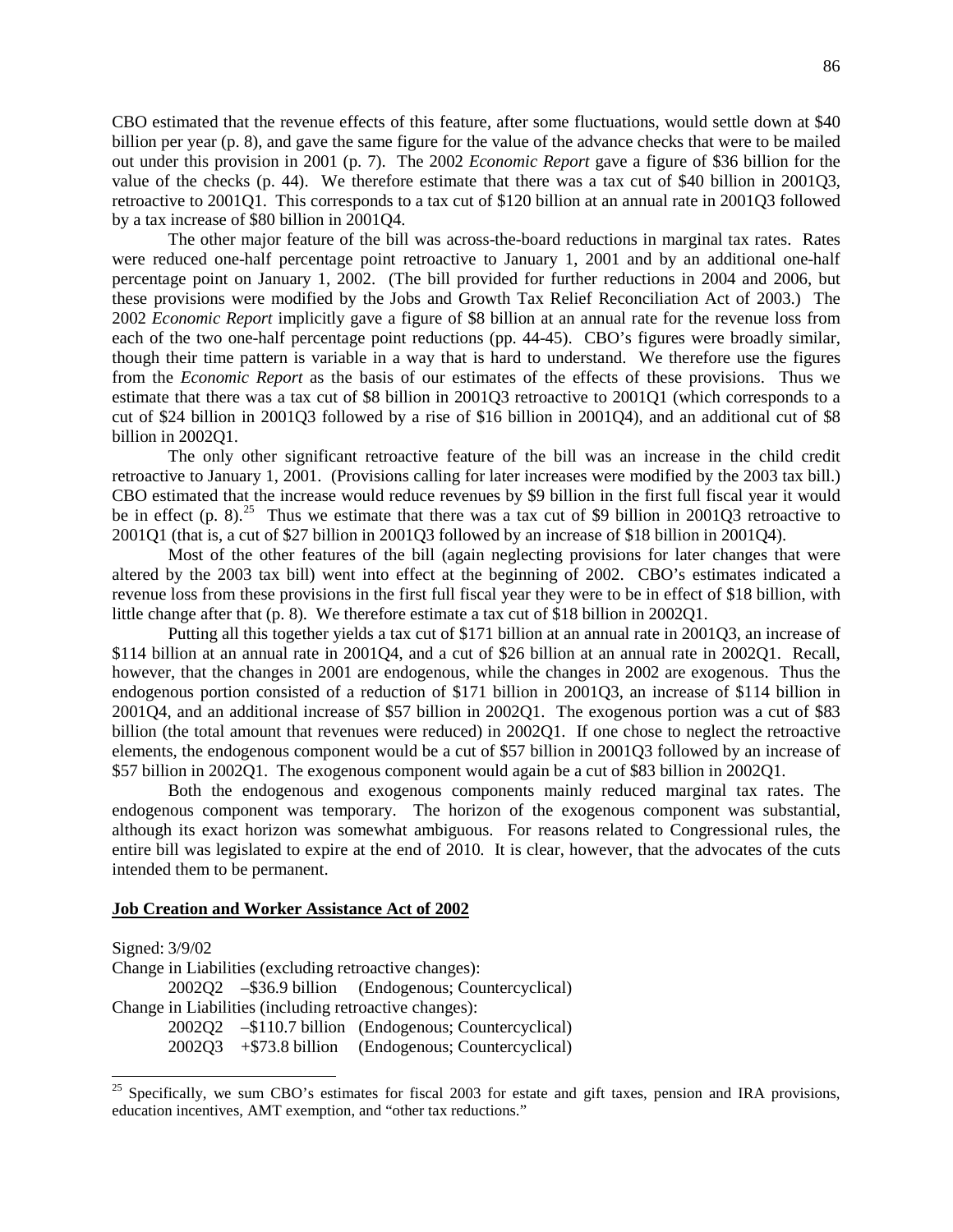## Present Value:

2002Q1 –\$37.23 billion (Endogenous; Countercyclical)

The purpose of this bill was to offset adverse macroeconomic shocks, especially those resulting from the terrorist attacks of September 11, 2001. For example, on October 26, 2001, Bush said, "there's another front on the war, as well, and that's our economy. ... [I]t's clear that our economy has been shocked." He went on to say: "We believe the best way to stimulate and restore confidence to the economy is not through additional spending, but through tax relief" (Remarks to Business, Trade, and Agricultural Leaders, 10/26/01, p. 2). And in his State of the Union address, he stated, "our economy is in recession," and went on to say, "[t]he way out of this recession … is to grow the economy by encouraging investment in factories and equipment, and by speeding up tax relief so people have more money to spend. For the sake of American workers, let's pass a stimulus package" (Address Before a Joint Session of the Congress on the State of the Union, 1/29/02, pp. 1, 4). The 2002 *Economic Report* stated: "The terrorist attacks introduced new risks into the economic environment. … The Administration has proposed measures designed to provide economic growth insurance, or economic stimulus. The central focus of this effort is to address the immediate needs of those displaced workers directly affected by the recession and the terrorist attacks, while also mitigating the effects of these events on the broader economy" (p. 47). Similarly, the House report on the bill said, "the September 11, 2001 attacks have caused adverse effects to the U.S. economy. Thousands of Americans have lost jobs. Consumer confidence and investor confidence are low. The Committee believes that it is necessary to spur economic growth and job creation and help struggling business and unemployed workers"  $(107<sup>th</sup>$ Congress, 1<sup>st</sup> Session, House of Representatives Report No. 107-251, 10/17/01, p. 18).

The only complication in determining the motivation for the bill is that by the time it was signed in March, its proponents were less confident of the need to offset weakness in the macroeconomy. Nonetheless, they continued to place considerable emphasis on the countercyclical benefits of the bill. For example, in signing the legislation, Bush stated: "We're seeing some encouraging signs in the economy, but we can't stand by and simply hope for continued recovery. We must work for it. We must make sure that our recovery continues and gains momentum" (President Signs Stimulus Bill During Live Radio Address, 3/9/02, p. 1). The 2003 *Economic Report* described the bill as "a tax policy especially appropriate for the fledgling recovery" (p. 53). The Congressional debate also contained numerous references to the weak state of the economy. For example, Representative English referred to the bill as "the right mix in order to try to provide some relief for an economy that is still dragging and still very much at risk" (*Congressional Record*—House, 107<sup>th</sup> Congress, 2<sup>d</sup> Session, 148 Cong Rec H 742, 3/07/02). Senator Baucus said that "the state of the economy in the last year and the number of people who are out of jobs and need help" made stimulus appropriate, and that although it was likely that "we are turning the corner," the bill provided valuable "insurance" (*Congressional Record*—Senate, 107<sup>th</sup> Congress,  $2<sup>d</sup>$  Session, 148 Cong Rec S 1689, 3/08/02).

Thus the initial motivation for the tax cut was almost entirely countercyclical, and countercyclical considerations remained central well after it was proposed and were very important when it was ultimately passed. We therefore classify the cut as an endogenous, countercyclical action.

The most detailed descriptions of the provisions and expected revenue effects of the act are provided by two Joint Committee on Taxation documents (Technical Explanation of the "Job Creation and Worker Assistance Act of 2002," JCX-12-02, 3/6/02; Estimated Revenue Effects of the "Job Creation and Worker Assistance Act of 2002," JCX-13-02, 3/6/02; see also 2004 *Budget*, *Analytical Perspectives*, pp. 60-65). In estimating the size of the tax cut, we omit revenue losses from extensions of provisions that were scheduled to expire and from increases in unemployment insurance spending that were officially classified as reductions in revenue. With these omissions, the revenue effect of the act in the first full fiscal year it was scheduled to be in effect (fiscal 2003) was a loss of \$36.9 billion (JCX-13-02). Since the act was signed in March, we date it as occurring in 2002Q2. Its most important provisions were retroactive to September 11, 2001—that is, for about two quarters. We therefore estimate the revenue effect as a reduction of \$110.7 billion in 2002Q2 followed by an increase of \$73.8 billion in 2002Q3. If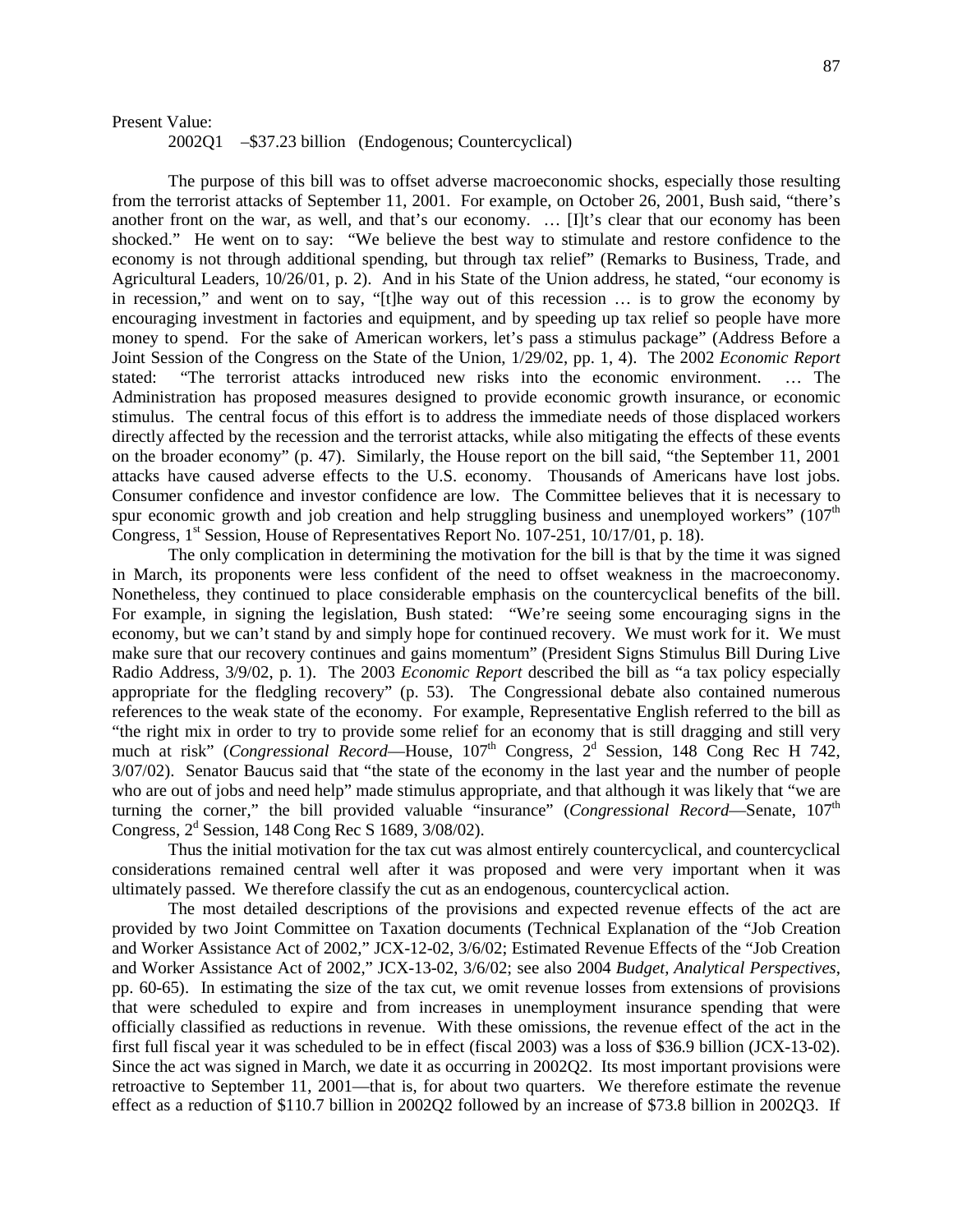one neglected the retroactive feature, there would have been only a cut of \$36.9 billion in 2002Q2.

By far the most important provision of the bill allowed firms to claim "bonus depreciation" on investment undertaken on September 11, 2001 or later. This provision was scheduled to be temporary. Thus the act consisted mainly of temporary incentives for investment. The exact details of the expiration were modified by the 2003 tax bill.

## **Jobs and Growth Tax Relief Reconciliation Act of 2003**

|                                                        | Signed: 5/28/03 |  |                                                        |
|--------------------------------------------------------|-----------------|--|--------------------------------------------------------|
|                                                        |                 |  | Change in Liabilities (excluding retroactive changes): |
|                                                        |                 |  | 2003Q3 - \$126.4 billion (Exogenous; Long-run)         |
|                                                        |                 |  | 2005Q1 +\$68.1 billion (Exogenous; Long-run)           |
| Change in Liabilities (including retroactive changes): |                 |  |                                                        |
|                                                        |                 |  | 2003Q3 - \$316.8 billion (Exogenous; Long-run)         |
|                                                        |                 |  | 2003Q4 + \$190.4 billion (Exogenous; Long-run)         |
|                                                        | 2005Q1          |  | +\$68.1 billion (Exogenous; Long-run)                  |
| Present Value:                                         |                 |  |                                                        |
|                                                        |                 |  | 2003Q2 - \$60.64 billion (Exogenous; Long-run)         |
|                                                        |                 |  |                                                        |

The tax cuts in the Jobs and Growth Tax Relief Reconciliation Act were motivated by both longrun and short-run considerations. The long-run motivation for the tax cut was the belief that lower marginal tax rates and lower taxes on capital income would increase long-run growth. The 2003 *Economic Report* stated that one purpose of the bill was "to enhance the long-term growth of the economy" (p. 54). It specifically cited "improving the long-term efficiency of capital markets" by cutting dividend taxes and "increas[ing] growth incentives for small business owners" by lowering marginal rates (p. 55). In announcing his proposals, Bush said that they "are essential for the long run … to lay the groundwork for future growth and future prosperity" (Remarks to the Economic Club of Chicago in Chicago, Illinois, 1/7/03, p. 4). He specifically cited the changes in the taxation of capital income (p. 3). In signing the bill, he emphasized the philosophical and long-run benefits of lower taxes:

Tax relief matters a lot to the average citizen here in America. This tax bill will make it easier for moms and dads to save for their children's education, and that's vitally important for the future of this country. The benefits of the Jobs and Growth Act will also go to investors. The top capital gains tax rate will be reduced by 25 percent, which will encourage more investment and risktaking, and that will help in job creation. ... [R]educing the tax rate on dividends will also increase the wealth effect around America and will help our markets. … By cutting individual tax rates and by delivering other incentives for investment in new equipment, 23 million small-business owners will receive an average tax cut of \$2,209 (Remarks on Signing the Jobs and Growth Tax Relief Reconciliation Act of 2003, 5/28/03, p.2).

But short-run considerations were also a crucial motivation for the tax cuts. For example, in announcing his proposals, paralleling the statement that they were essential for the long run, Bush said, "This growth-and-jobs package is essential in the short run; it's an immediate boost to the economy"  $(1/7/03, p. 4).$ 

What is harder to determine is whether the short-run goal was to offset prospective economic weakness or to achieve above-normal growth in order to bring output closer to potential and reduce unemployment. An example of a statement suggesting that the goal was to achieve above-normal growth comes from a radio address on January 11, 2003. Bush said, "Our country has made great progress in restoring investor confidence and putting the recession behind us. We cannot be satisfied, however, until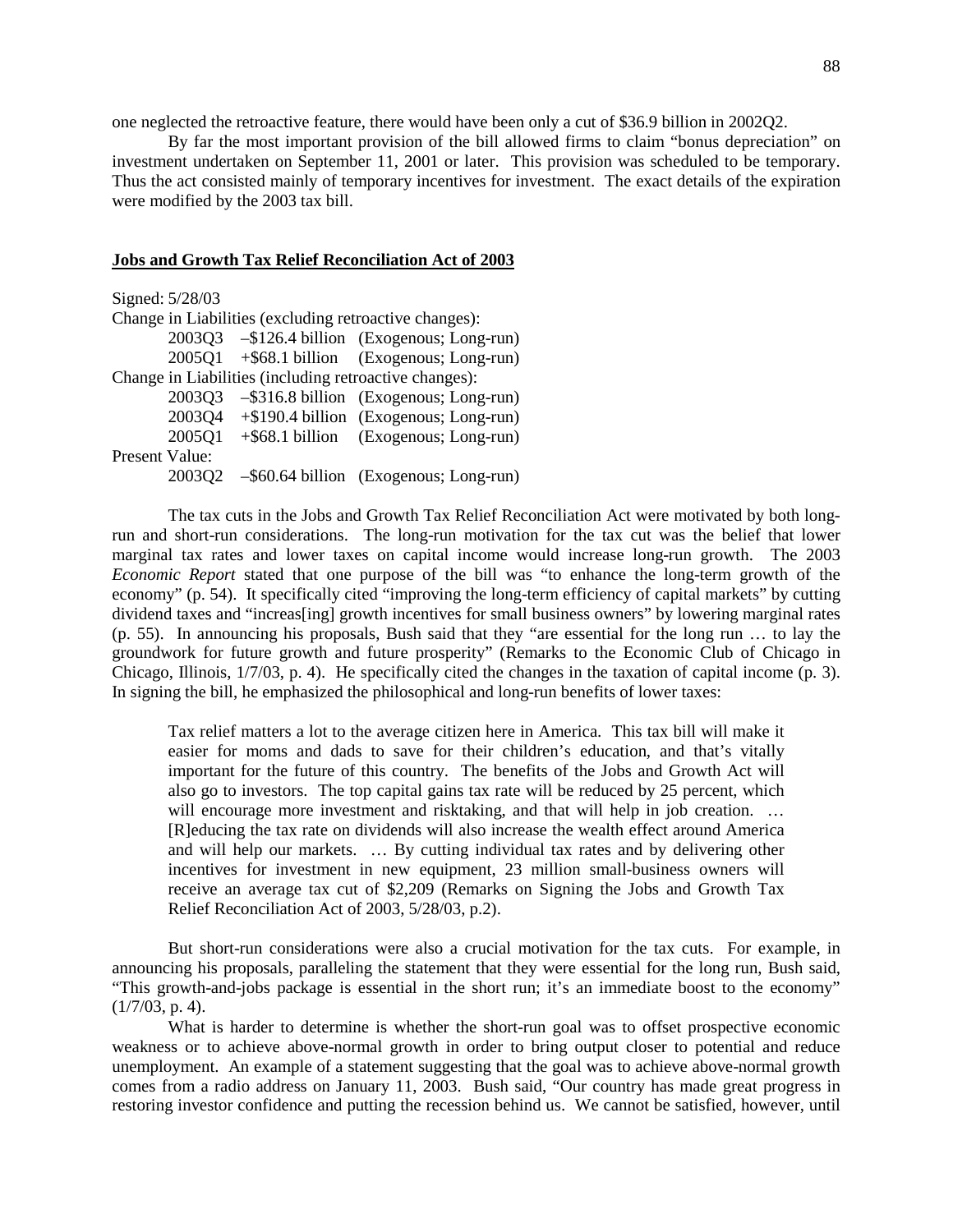… every person who wants to work can find a job" (The President's Radio Address, 1/11/03, p. 2). Similarly, on May 6, he stated: "We need tax relief that creates the greatest number of jobs. The goal is to create a million new jobs by the end of next year." He went on to say: "Our economy is growing. We've got many strengths in our economy. ... But ... there's unmet potential in this economy. It's not growing fast enough. In spite of the strengths, there's still people looking for work, and we've got to do more" (Remarks to the Tax Relief Coalition, 5/6/03, pp. 1-2).

At other times, however, Bush appeared to suggest that in the absence of stimulus, growth would be below normal. His strongest statement to this effect was in his announcement of the proposals on January 7: "Americans carry a heavy burden of taxes and debt that could slow consumer spending. ... Consumer spending accounts for about 70 percent of our economy. It has been the driving force of our recovery. Yet there are warning signs." He went on to say: "The unemployment rate today is 6 percent. That's low for an economy coming out of recession. It's higher than it should be, and the unemployment rate is projected to rise even further in the short run" (1/7/03, pp. 2-3). His other statements consistent with this view were not as clear. For example, on November 4, 2002, he said, "our economy is kind of bumping along. It's not as strong as it should be. It's bumping and bumping" (Remarks in Cedar Rapids, Iowa, 11/4/02, p. 2). On February 12, 2003, he said, "Our economy is growing … but it's not growing strong enough," and he argued that "the economy needs a little extra oomph" (Remarks to Small Investors in Alexandria, Virginia, 2/12/03, p. 2).

Although Bush's statements do not make it clear whether the short-run motivation for the plan was to return growth to normal or to achieve above-normal growth, two other administration documents provide strong support for the view that the goal was to produce above-normal growth. The first is the 2003 *Economic Report*. In discussing the president's proposals, it stated: "At the start of 2003 the consensus of private forecasters predicted accelerating growth in real GDP over the course of the year, which would raise investment, reduce unemployment, and increase job growth. This consensus view is reflected in the Administration's outlook" (p. 54). The *Economic Report* then discussed various reasons the economy might perform less well than these projections, and said, "To insure against these near-term risks while boosting long-term growth, the President has proposed a focused set of initiatives" (pp. 54- 55). Thus, the *Economic Report*'s best estimate was not that growth would be below normal, and it viewed one purpose of the tax cuts as being to ensure rapid growth.

The second document is the 2004 *Budget*, which was released in February 2003. In discussing the economic assumptions underlying the budget (which assumed adoption of the president's proposals), it stated, "The pace of economic activity is expected to gather momentum during 2003 …. During the next few years, real growth is projected to exceed the Nation's long-term potential, which is estimated at 3.1 percent. The unemployment rate is expected to decline" (*Analytical Perspectives*, p. 25).

The primary Congressional motivations for the tax cuts were long-run and philosophical considerations. The only Congressional report that discussed motivation focused on the reasons for the individual provisions of the bill  $(108<sup>th</sup> Congress, 1<sup>st</sup> Session, House of Representatives Report No. 108-$ 94, 5/8/03). Its discussions of the reductions in capital gains and dividend taxes were entirely about longrun and efficiency issues (pp. 29-31). Its discussion of accelerating tax changes for married couples was solely about principle and fairness (pp. 15-17). In its discussion of accelerating scheduled reductions in tax rates, the report devoted two paragraphs to the incentive and long-run benefits of lower marginal rates, and then said, "Finally, there are signs that the economy is not growing as fast as desirable. The Committee believes that immediate tax relief could encourage growth in the economy by providing individuals with additional tax relief" (p. 20). Similarly, its discussion of accelerating the scheduled increase in the child credit focused mainly on general benefits of tax cuts, and added that the "immediate tax relief may encourage short-tern growth in the economy by providing individuals with additional cash to spend" (p. 13). Short-run considerations received primary emphasis only in the discussion of extending and expanding the bonus depreciation provisions of the 2002 tax cut: "The Committee believes that increasing and extending the additional first-year depreciation will accelerate purchases of equipment, promote capital investment, modernization, and growth, and will help to spur an economic recovery" (p. 23).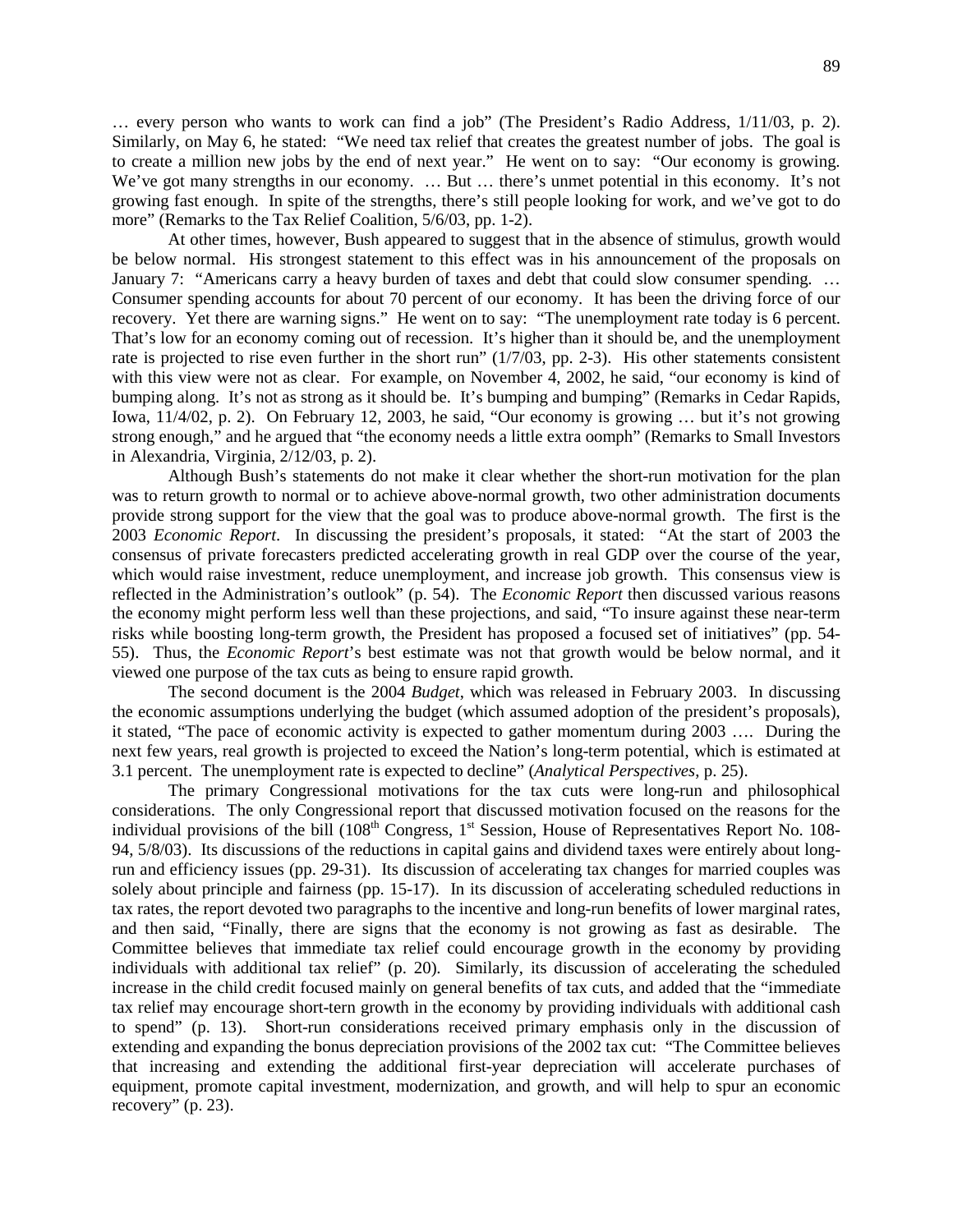To the extent that short-run considerations were a motive on the Congressional side, there is little evidence about whether the goal was to offset expected weakness or spur above-normal growth. Aside from the comments about "signs that the economy is not growing as fast as desirable" (p. 20) and the desire "to spur an economic recovery" (p. 23), most of the remarks about the short run consisted of vague references to stimulus.

Thus on the administration's side, long-run considerations were important, and the weight of the evidence suggests that the short-run motive was not to offset prospective macroeconomic weakness, but to push growth above normal. On Congress's side, long-run considerations were primary, and there is no clear evidence of a belief that the cuts were needed to return growth to normal. Based on these considerations, we classify the tax cuts resulting from the bill as exogenous, long-run actions.

The bill was signed on May 28, 2003. We therefore date the initial changes as occurring in 2003Q3. To estimate the revenue effects of the bill, we combine the descriptions of its provisions from the 2005 *Budget* (*Analytical Perspectives*, pp. 240-243) with estimates of the expected revenue effects of each provision from the Conference report (108<sup>th</sup> Congress, 1<sup>st</sup> Session, House of Representatives Report No. 108-126, 5/22/03, pp. 287-288).

The provisions of the bill varied considerably in their timing. First, several provisions were retroactive to January 1, 2003 and were scheduled to expire on January 1, 2005: an expansion of the 10 percent tax bracket, reductions in rates on married couples, and an increase in the child credit. These provisions were expected to reduce revenues by a total of \$79.468 billion over their two-year lives. This implies a tax cut of one-half of this amount, or \$39.7 billion, at an annual rate. The cut occurred in 2003Q3, and was retroactive for two quarters. This corresponds to a tax cut of \$119.1 billion at an annual rate in 2003Q3, followed by an increase of \$79.4 billion in 2003Q4. These provisions were extended by later legislation, and so did not result in a tax increase at the beginning of  $2005$ .<sup>[26](#page-91-0)</sup>

Second, the bill advanced the general reductions in marginal rates called for in the 2001 tax cut. The overall expected revenue effect of this provision relative to the 2001 legislation was a reduction of \$74.185 billion. Under the 2001 bill, marginal rates were scheduled to fall at the beginning of 2004, and to fall again by a similar amount at the beginning of 2006. The 2003 bill made both reductions retroactive to the beginning of 2003. Thus relative to prior law, this provision reduced taxes by some amount in 2003, reduced them by only about half that amount in 2004 and 2005, and did not affect them after that. Thus roughly half of the overall expected revenue effect of this provision (relative to prior law) would occur in 2003. This suggests a tax cut of one-half of \$74.185 billion, or \$37.1 billion, at an annual rate in 2003Q3 retroactive for two quarters. This corresponds to a cut of \$111.3 billion in 2003Q3 followed by an increase of \$74.2 billion in 2003Q4. As with the previous provisions, the reductions in marginal rates were extended beyond 2004 by later legislation.

Third, the bill lowered taxes on dividends and capital gains. These provisions were again retroactive to January 1, 2003. Unlike the others, however, they were not scheduled to expire until 2008. We therefore use the estimate of their expected revenue effects in their first full fiscal year (fiscal 2004) as the basis of our revenue estimates. Specifically, since the cuts were expected to reduce revenues by \$18.4 billion in fiscal 2004, we estimate that there was a tax cut of \$18.4 at an annual rate in 2002Q3, retroactive for two quarters. Because of the retroactive feature, this corresponds to a tax cut of \$55.2 billion in 2003Q3 followed by an increase of \$36.8 billion in 2003Q4.

The final major provisions of the bill expanded and extended the bonus depreciation features of the 2002 tax cut. The bonus features were raised by roughly two-thirds (effective essentially

<span id="page-91-0"></span> $26$  The natural alternative to taking the total revenue effects and dividing by two is to use the figures for the only full fiscal year the provisions were expected to be in effect, which was fiscal 2004. This yields a figure of \$39.2 billion, which is extremely close to our estimate of \$39.7 billion. However, this estimate reflects a combination of an unusually low figure for the effects of the increase in the child credit in fiscal 2004 (resulting from the fact that most of the 2003 benefits of this provision were distributed through advance checks before the beginning of fiscal 2004) and unusually high figures for the other provisions (presumably reflecting the fact that many households did not obtain the 2003 benefits of these provisions until they filed taxes in April 2004).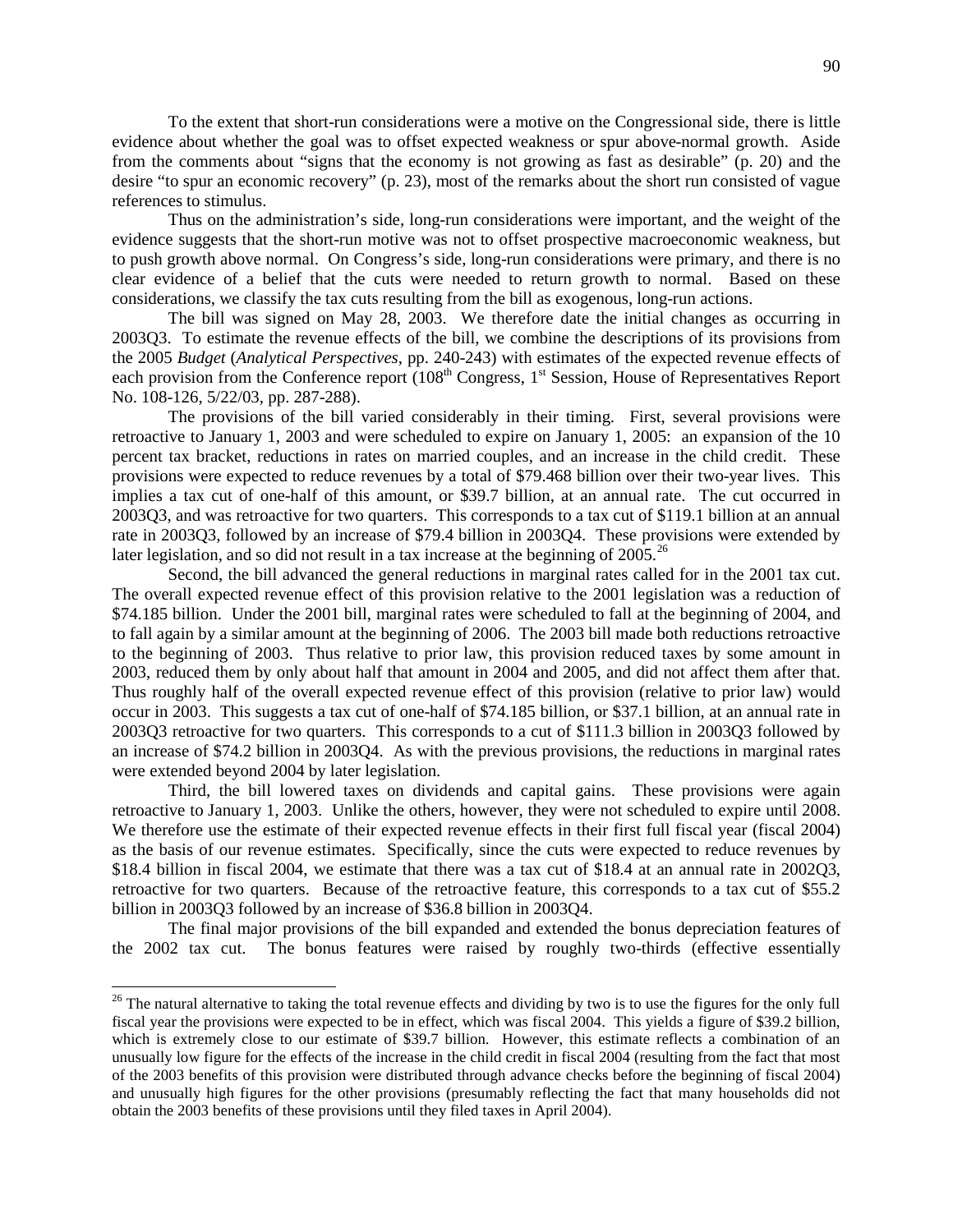contemporaneously with the signing of the bill), and the expiration date was moved from September 11, 2004 to December 31, 2004. The expected effect of these changes on revenues over fiscal years 2003 through 2005, relative to the 2002 bill, was a reduction of \$62.9 billion. We do not have separate estimates of the revenue effects of the extension (which did not change taxes) from those of the expansion. We therefore estimate that the extension lowered revenues at the same rate as the initial bonus deprecation, or \$36.9 billion at an annual rate. Since the extension was for roughly 0.30 of a year, this suggests that about \$11.1 billion of the overall revenue effect was from the extension, and that \$51.8 billion was from the expansion. Since the expansion covered about 1.66 years, this suggests a tax cut of approximately \$31.2 billion at an annual rate. Note that this is consistent with the fact that the expansion was somewhat smaller than the original bonus depreciation.

Unlike the other provisions of the bill, the bonus depreciation was allowed to expire at the end of 2004. Thus, this provision resulted in a tax cut of \$31.2 billion in 2003Q3, followed by a tax increase of \$31.2 billion plus \$36.9 billion, or \$68.1 billion, in 2005Q1 when the bonus depreciation expired.

Combining these estimates yields a tax cut of \$316.8 billion in 2003Q3, a tax increase of \$190.4 billion in 2003Q4, and a tax increase of \$68.1 billion in 2005Q1. If one chose to neglect the retroactive features, there would have been a tax cut of \$126.4 billion in 2003Q3 and a tax increase of \$68.1 billion in 2005Q1.

As this discussion makes clear, the bill made several major changes to the tax code. Most notably, it reduced marginal rates, lowered taxes on dividends, and increased investment incentives. The investment incentives were clearly intended to be temporary. The other provisions were legislated as temporary (although the dividend cuts were scheduled to last a substantial time), but it is clear that their supporters intended them to be permanent.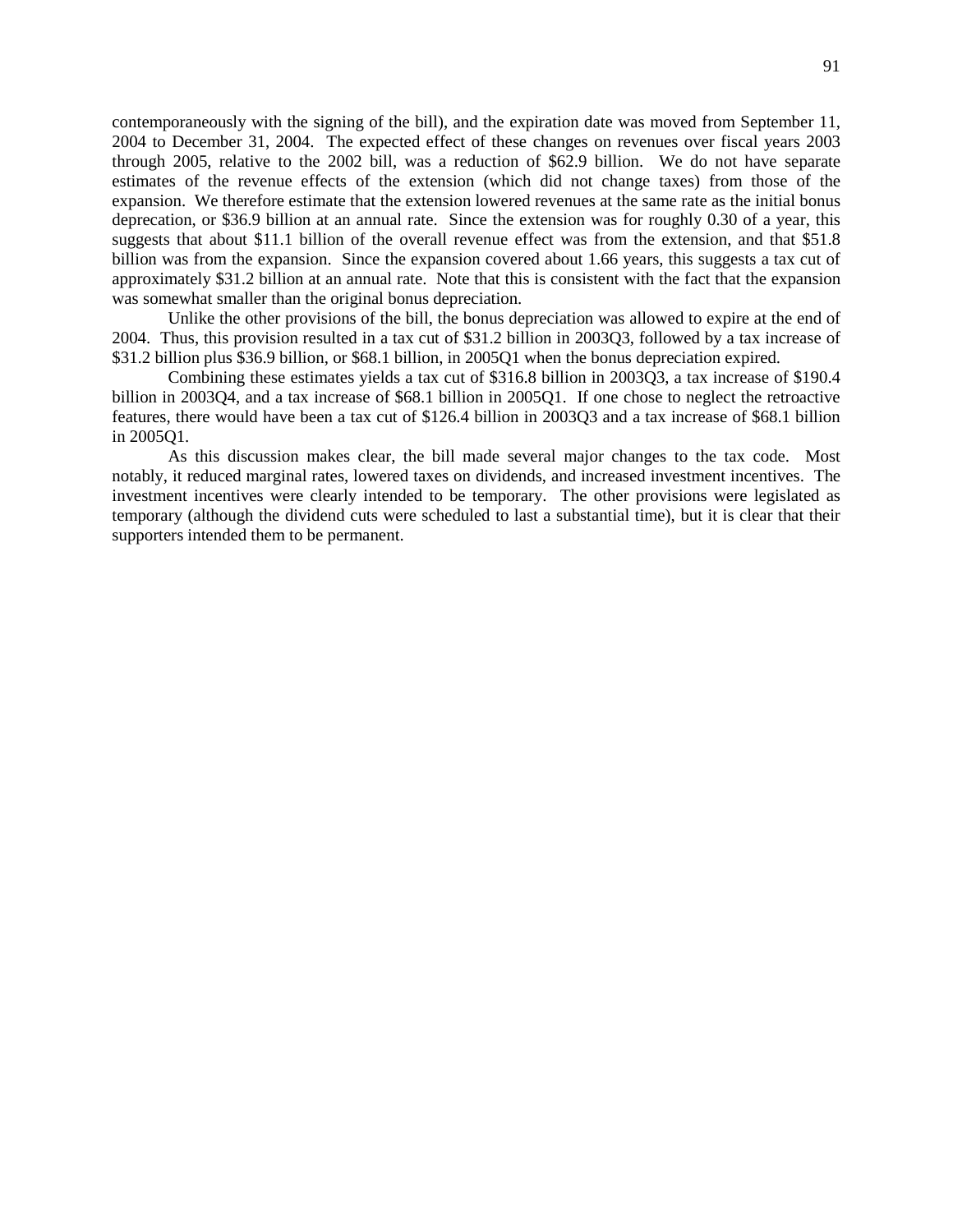#### **REFERENCES**

- *Annual Report of the Secretary of the Treasury on the State of the Finances*. U.S. Department of the Treasury. Various years.
- *Annual Report of the Board of Trustees of the Federal Old-Age and Survivors Insurance Trust Fund*. Social Security Administration. Various years.
- Auerbach, Alan J. 2000. "Formation of Fiscal Policy: The Experience of the Past Twenty-Five Years." Federal Reserve Bank of New York *Economic Policy Review* 6 (April): 9-23.
- Blanchard, Olivier, and Roberto Perotti. 2002. "An Empirical Characterization of the Dynamic Effects of Changes in Government Spending and Taxes on Output." *Quarterly Journal of Economics* 117 (November): 1329-1368.
- Bohn, Henning. 1991. "Budget Balance through Revenue or Spending Adjustments? Some Historical Evidence for the United States." *Journal of Monetary Economics* 27 (June): 333-359.
- *Budget of the United States Government*. U.S. Office of Management and Budget. Various years.
- Congressional Budget Office. Various reports and documents.
- *Congressional Record*. U.S. Congress. Various issues.
- *Economic Report of the President*. U.S. Office of the President. Various years.
- Holmans, A. E. *United States Fiscal Policy, 1945-1959: Its Contribution to Economic Stability*. London: Oxford University Press, 1961.
- House of Representatives Reports. U.S. Congress. Various numbers.
- Johnson, David S., Jonathan A. Parker, and Nicholas S. Souleles. 2006. "Household Expenditure and the Income Tax Rebates of 2001." *American Economic Review* 96 (December): 1589-1610.
- Joint Committee on Internal Revenue Taxation (after 1975, Joint Committee on Taxation). Various reports and documents.
- Kormendi, Roger C. 1983. "Government Debt, Government Spending, and Private Sector Behavior." *American Economic Review* 73 (December): 994-1010.
- Parker, Jonathan A. 1999. "The Response of Household Consumption to Predictable Changes in Social Security Taxes." *American Economic Review* 89 (September): 959-973.
- Romer, Christina D., and David H. Romer. 2009a. "The Macroeconomic Effects of Tax Changes: Estimates Based on a New Measure of Fiscal Shocks." Unpublished manuscript, University of California, Berkeley (April). *American Economic Review*, forthcoming.
- Romer, Christina D., and David H. Romer. 2009b. "Do Tax Cuts Starve the Beast? The Effect of Tax Changes on Government Spending." Unpublished manuscript, University of California, Berkeley (May). *Brookings Papers on Economic Activity*, forthcoming.